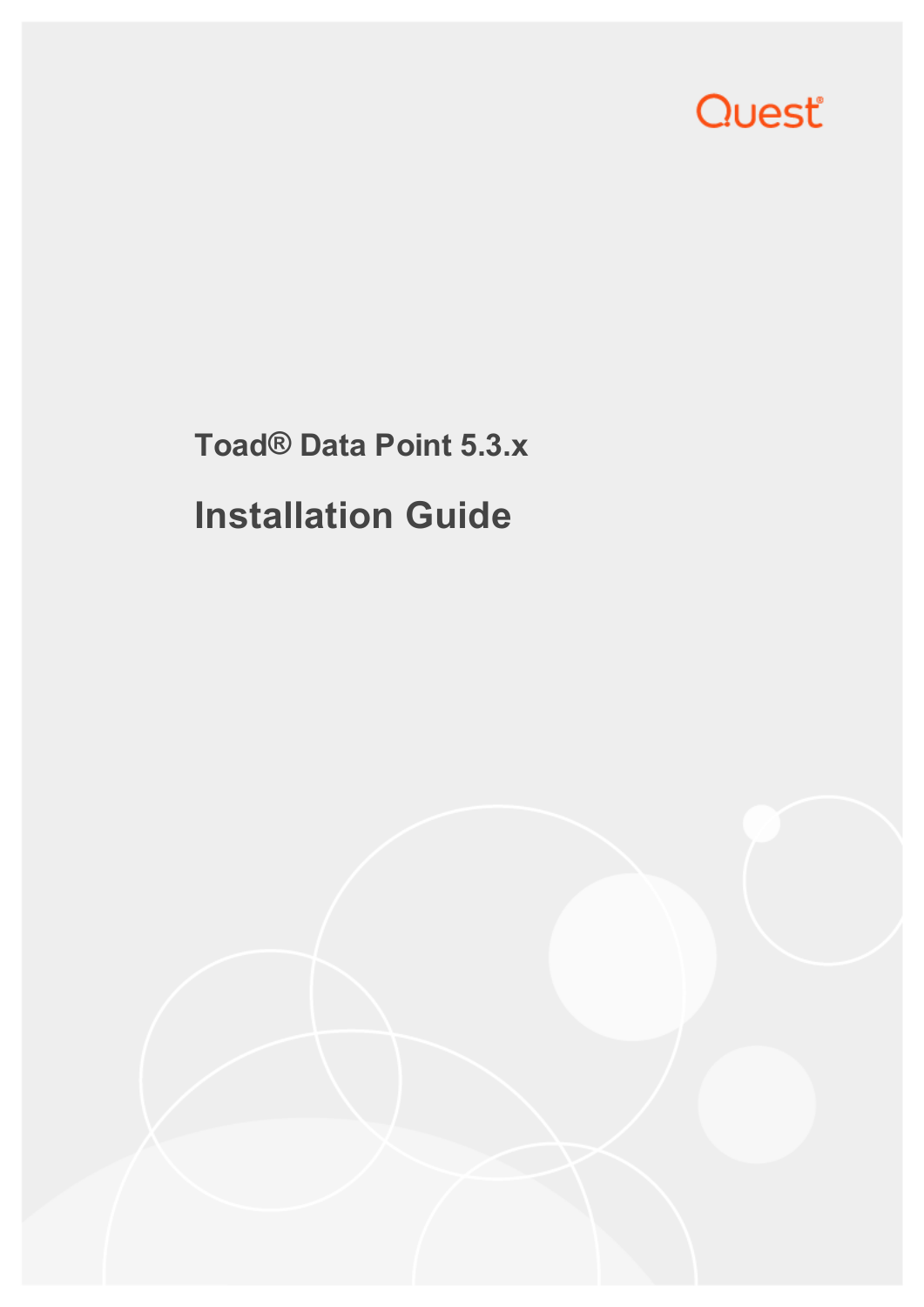## **Copyright**

<span id="page-1-0"></span>© 2020 Quest Software Inc. ALL RIGHTS RESERVED.

This guide contains proprietary information protected by copyright. The software described in this guide is furnished under a software license or nondisclosure agreement. This software may be used or copied only in accordance with the terms of the applicable agreement. No part of this guide may be reproduced or transmitted in any form or by any means, electronic or mechanical, including photocopying and recording for any purpose other than the purchaser's personal use without the written permission of Quest Software Inc.

The information in this document is provided in connection with Quest Software products. No license, express or implied, by estoppel or otherwise, to any intellectual property right is granted by this document or in connection with the sale of Quest Software products. EXCEPT AS SET FORTH IN THE TERMS AND CONDITIONS AS SPECIFIED IN THE LICENSE AGREEMENT FOR THIS PRODUCT, QUEST SOFTWARE ASSUMES NO LIABILITY WHATSOEVER AND DISCLAIMS ANY EXPRESS, IMPLIED OR STATUTORY WARRANTY RELATING TO ITS PRODUCTS INCLUDING, BUT NOT LIMITED TO, THE IMPLIED WARRANTY OF MERCHANTABILITY, FITNESS FOR A PARTICULAR PURPOSE, OR NON-INFRINGEMENT. IN NO EVENT SHALL QUEST SOFTWARE BE LIABLE FOR ANY DIRECT, INDIRECT, CONSEQUENTIAL, PUNITIVE, SPECIAL OR INCIDENTAL DAMAGES (INCLUDING, WITHOUT LIMITATION, DAMAGES FOR LOSS OF PROFITS, BUSINESS INTERRUPTION OR LOSS OF INFORMATION) ARISING OUT OF THE USE OR INABILITY TO USE THIS DOCUMENT, EVEN IF QUEST SOFTWARE HAS BEEN ADVISED OF THE POSSIBILITY OF SUCH DAMAGES. Quest Software makes no representations or warranties with respect to the accuracy or completeness of the contents of this document and reserves the right to make changes to specifications and product descriptions at any time without notice. Quest Software does not make any commitment to update the information contained in this document.

If you have any questions regarding your potential use of this material, contact:

Quest Software Inc. Attn: LEGAL Dept 4 Polaris Way Aliso Viejo, CA 92656

Refer to our web site [\(www.quest.com\)](http://www.quest.com/) for regional and international office information.

#### **Patents**

Quest Software is proud of our advanced technology. Patents and pending patents may apply to this product. For the most current information about applicable patents for this product, please visit our website at [www.quest.com/legal](http://www.quest.com/legal).

This product includes patent pending technology. For the most current information about applicable patents for this product, please visit our website at [www.quest.com/legal](https://www.quest.com/legal/).

#### **Trademarks**

Quest, Quest Software, Benchmark Factory, Spotlight, LiteSpeed, SQL Navigator, vWorkspace, Toad, and the Quest logo are trademarks of Quest Software Inc. in the U.S.A. and other countries. For a complete list of Quest Software trademarks, please visit our website at [www.quest.com/legal.](https://www.quest.com/legal/) Microsoft, Windows, Windows Server, Visual Studio, SQL Server, SharePoint, Access and Excel are either registered trademarks or trademarks of Microsoft Corporation in the United States and/or other countries. Oracle is a trademark or registered trademark of Oracle and/or its affiliates in the United States and other countries. Citrix® and XenApp™ are trademarks of Citrix Systems, Inc. and/or one or more of its subsidiaries, and may be registered in the United States Patent and Trademark Office and in other countries. SAP is the registered trademark of SAP AG in Germany and in several other countries. IBM and DB2 are registered trademarks of International Business Machines Corporation. MySQL is a registered trademark of MySQL AB in the United States, the European Union and other countries. Google and Google Analytics are registered trademarks of Google Inc. PostgreSQL is a registered trademark of the PostgreSQL Community Association of Canada. Subversion is a trademark of the Apache Software Foundation. All other trademarks, servicemarks, registered trademarks, and registered servicemarks are property of their respective owners.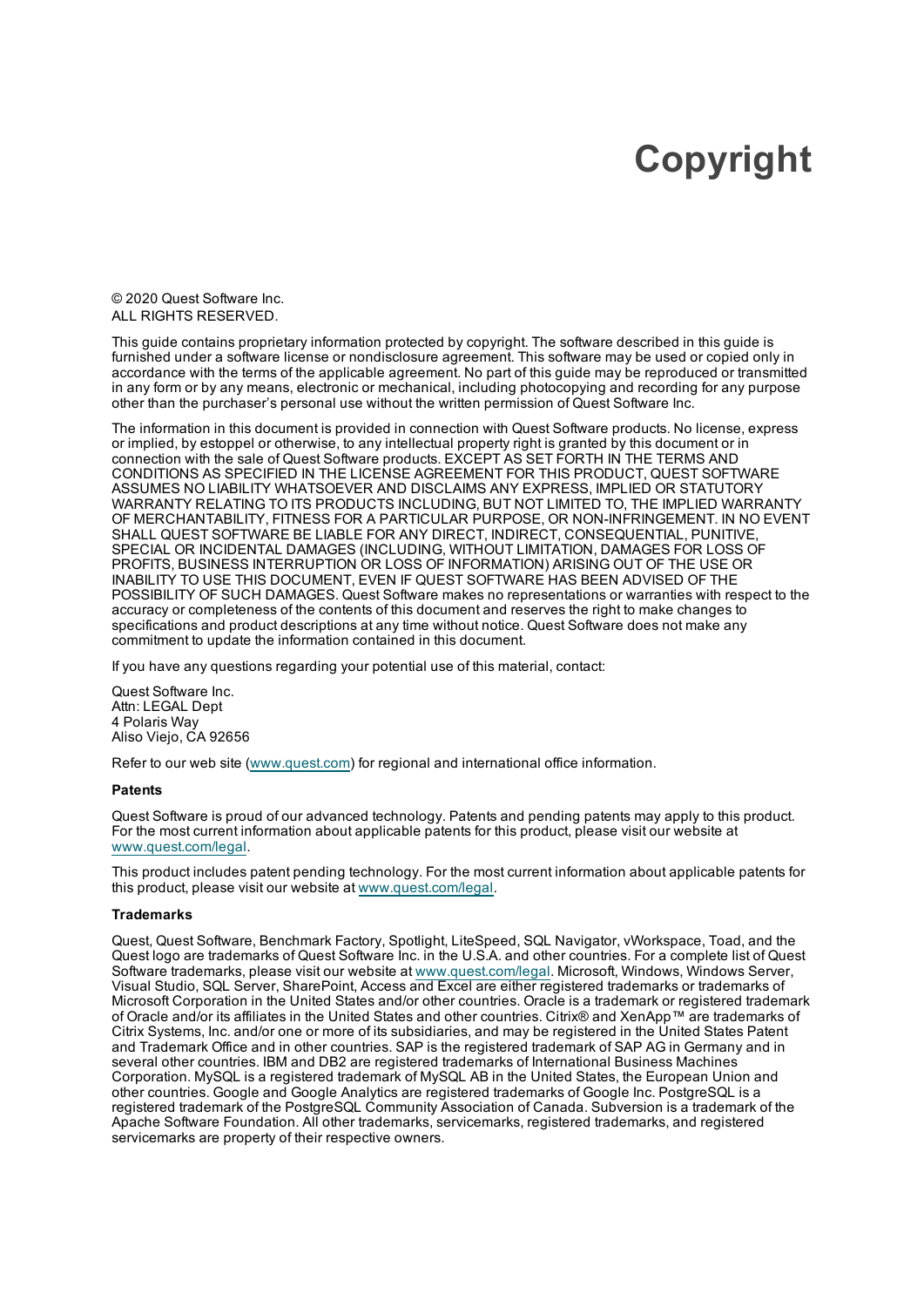Toad Data Point 5.3 Installation Guide Sunday, October 25, 2020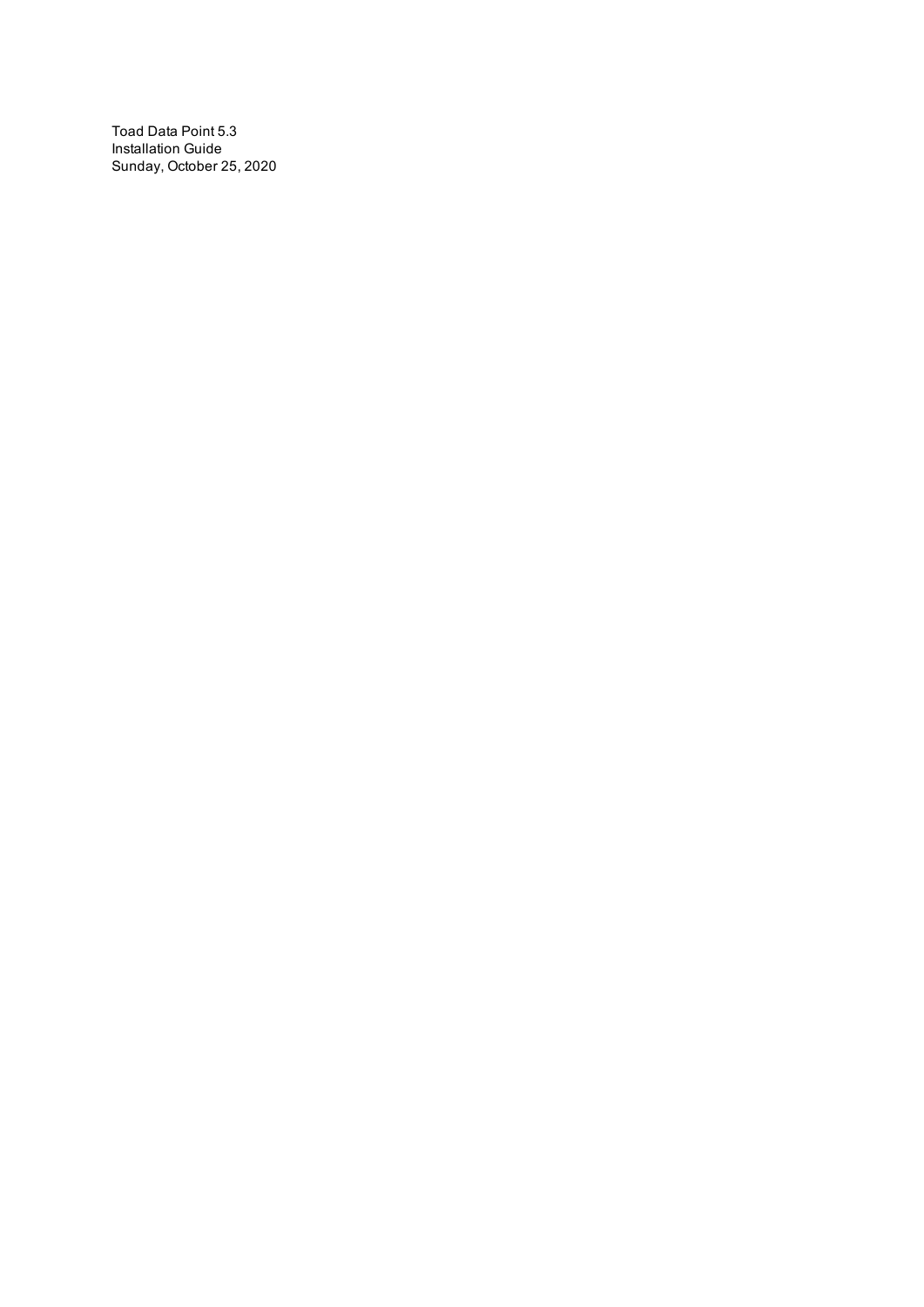## **Contents**

<span id="page-3-0"></span>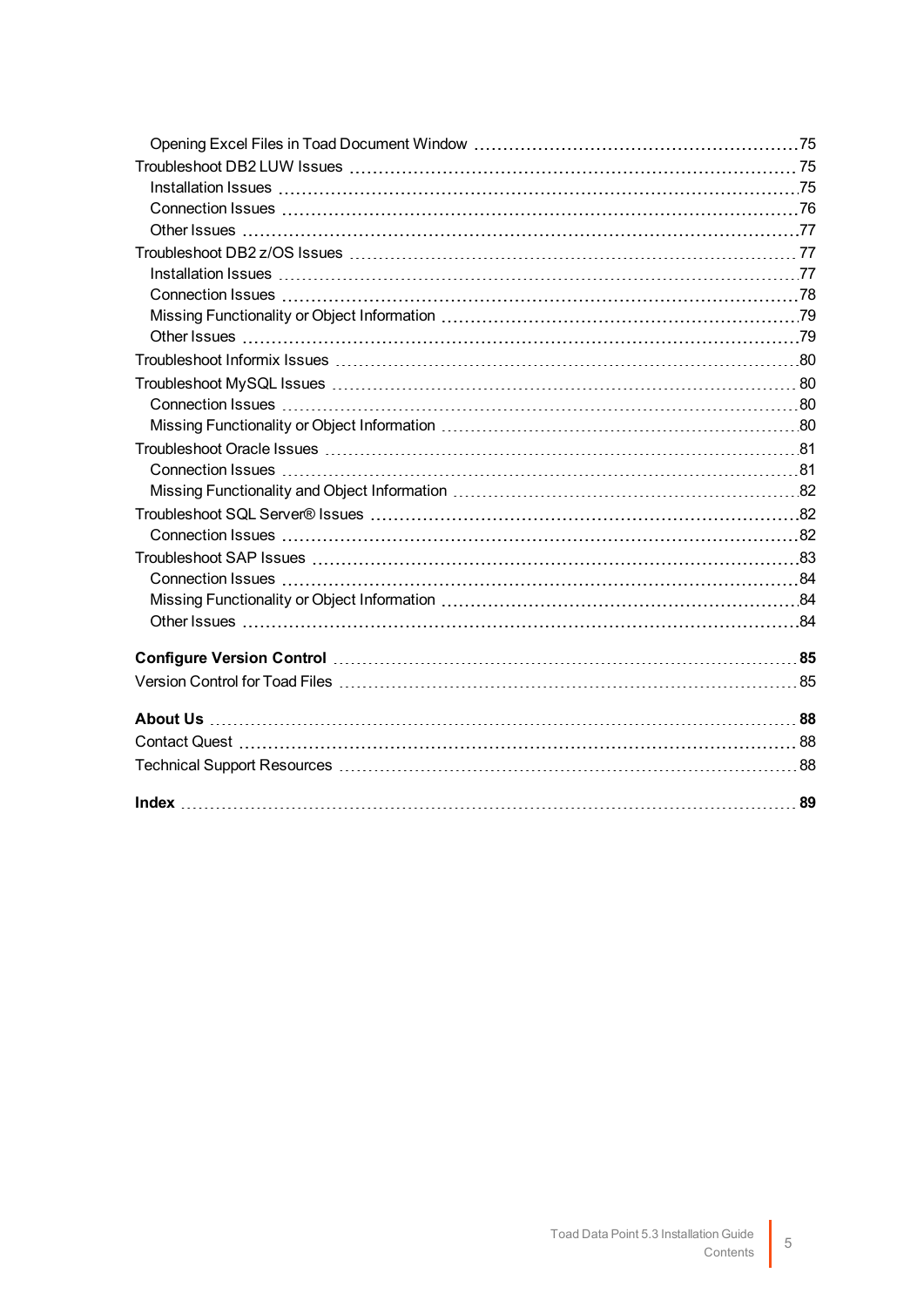# **1**

## **Installation**

## <span id="page-6-1"></span><span id="page-6-0"></span>**System Requirements**

<span id="page-6-2"></span>Review the following client and database server requirements for Toad® Data Point.

## **Client Requirements**

Before installing Toad, ensure that your client system meets the following minimum hardware and software requirements:

| <b>Requirement</b> | <b>Details</b>                                                                                                                                                                                                                                                                                            |  |  |  |  |
|--------------------|-----------------------------------------------------------------------------------------------------------------------------------------------------------------------------------------------------------------------------------------------------------------------------------------------------------|--|--|--|--|
| <b>Platform</b>    | 2 GHz processor (recommended minimum)                                                                                                                                                                                                                                                                     |  |  |  |  |
| <b>Memory</b>      | 8 GB of RAM minimum, 16 GB recommended                                                                                                                                                                                                                                                                    |  |  |  |  |
|                    | Additional RAM Requirements: Using Local Storage, Cross-Connection Query, Business<br>Intelligence connections, or NoSQL connections can require an additional 500 MB of RAM.<br>These features start processes (mysqld.exe, hubproxy.exe) which persist for the Toad<br>session.                         |  |  |  |  |
|                    | <b>Note:</b> The memory required may vary based on the following:                                                                                                                                                                                                                                         |  |  |  |  |
|                    | • Applications that are running on your system when using Toad                                                                                                                                                                                                                                            |  |  |  |  |
|                    | • Size and complexity of the database                                                                                                                                                                                                                                                                     |  |  |  |  |
|                    | • Amount of database activity                                                                                                                                                                                                                                                                             |  |  |  |  |
|                    | • Number of concurrent users accessing the database                                                                                                                                                                                                                                                       |  |  |  |  |
| <b>Hard Disk</b>   | 800 MB to install Toad                                                                                                                                                                                                                                                                                    |  |  |  |  |
| <b>Space</b>       | 450 MB to run Toad                                                                                                                                                                                                                                                                                        |  |  |  |  |
|                    | Additional Recommendations: For retrieving large queries, allow 10 GB free disk space (or<br>more, depending on the size of the data being retrieved). After retrieving 2500 rows, Toad<br>saves data in a TMP (.tmp) file in the user's Temp directory. These TMP files are deleted<br>when Toad closes. |  |  |  |  |
| <b>Operating</b>   | Windows Server® 2012                                                                                                                                                                                                                                                                                      |  |  |  |  |
| <b>System</b>      | Windows Server® 2012 R2                                                                                                                                                                                                                                                                                   |  |  |  |  |
|                    | Windows Server® 2016                                                                                                                                                                                                                                                                                      |  |  |  |  |
|                    | Windows Server® 2019                                                                                                                                                                                                                                                                                      |  |  |  |  |
|                    | Windows $\otimes$ 8.1 (32-bit or 64-bit)                                                                                                                                                                                                                                                                  |  |  |  |  |
|                    | Windows® 10                                                                                                                                                                                                                                                                                               |  |  |  |  |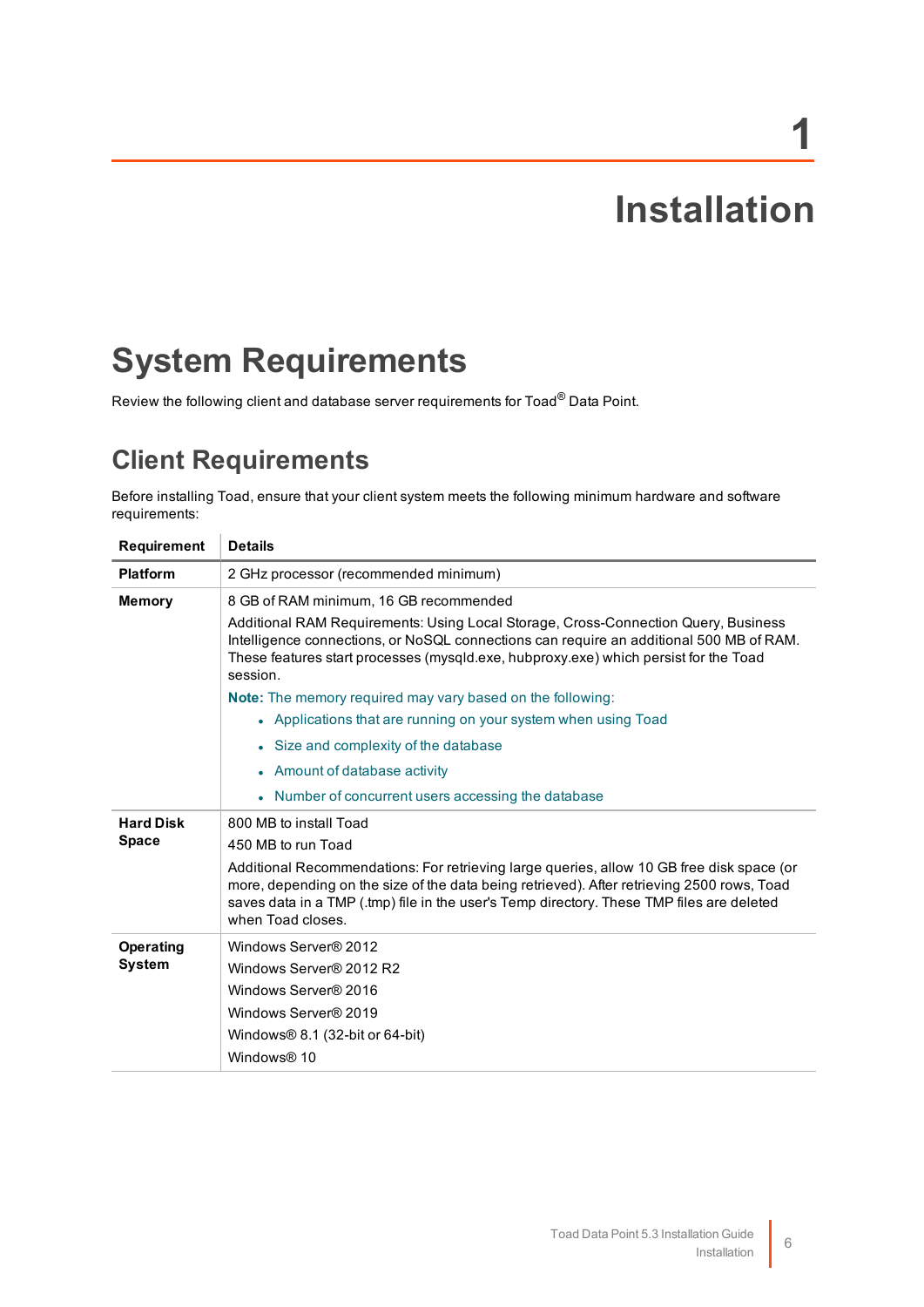| Requirement                          | <b>Details</b>                                                                                                                                                                                                                                                                      |  |  |  |  |
|--------------------------------------|-------------------------------------------------------------------------------------------------------------------------------------------------------------------------------------------------------------------------------------------------------------------------------------|--|--|--|--|
| .NET                                 | Microsoft® .NET Framework 4.7.1                                                                                                                                                                                                                                                     |  |  |  |  |
| Framework                            | Teradata® .NET Data Provider                                                                                                                                                                                                                                                        |  |  |  |  |
|                                      | You must install the Teradata .NET Data Provider (13.10 or later) to use a Teradata native<br>connection in Toad.                                                                                                                                                                   |  |  |  |  |
|                                      | Note: To use a Teradata connection in a cross-connection query, you must also install a<br>Teradata (13.10 or later) ODBC driver.                                                                                                                                                   |  |  |  |  |
| <b>Additional</b><br><b>Software</b> | Visual C++ Redistributable for Visual Studio 2015. This software is required. It is included<br>in installation using the .exe installer. If using the .msi installer, ensure that this software is<br>installed prior to installation. See Visual C++ Redistributable for VS 2015. |  |  |  |  |
|                                      | For 64-bit Toad Data Point, both 32-bit and 64-bit Visual C++ packages are required.                                                                                                                                                                                                |  |  |  |  |
|                                      | Prerequisites for the 2015 Redistributable-If you encounter a "Microsoft Visual C++ 2015<br>Redistributable is not installed correctly" error during Toad installation, do the following:                                                                                           |  |  |  |  |
|                                      | 1. Uninstall the Microsoft Visual C++ 2015 Redistributable using the Control Panel.                                                                                                                                                                                                 |  |  |  |  |
|                                      | 2. Install the missing prerequisite software. See Universal C Runtime Update<br>Prerequisites or use one of the following links:                                                                                                                                                    |  |  |  |  |
|                                      | • For Windows 7 or Windows Server 2008 R2, install Service Pack 1:<br>https://support.microsoft.com/en-us/kb/976932.                                                                                                                                                                |  |  |  |  |
|                                      | • For Windows RT 8.1, Windows 8.1, or Windows Server 2012 R2, install the<br>April 2014 update: https://support.microsoft.com/en-us/kb/2919355.                                                                                                                                     |  |  |  |  |
|                                      | • For Windows Server 2008, install Service Pack 2:<br>https://support.microsoft.com/en-us/kb/948465.                                                                                                                                                                                |  |  |  |  |
|                                      | 3. Run the ToadInstaller.exe again.                                                                                                                                                                                                                                                 |  |  |  |  |
| <b>Database</b>                      | <b>DB2® Client</b>                                                                                                                                                                                                                                                                  |  |  |  |  |
| <b>Client</b>                        | Toad no longer installs a DB2 Client along with the Toad application. When connecting to a<br>DB2 database, ensure that you have a DB2 Client or IBM Data Server Driver installed. Toad<br>supports DB2 Client versions 9.7.6 through 11.1.                                         |  |  |  |  |
|                                      | Oracle® Client                                                                                                                                                                                                                                                                      |  |  |  |  |
|                                      | Toad can connect to Oracle using Direct Connect (no Oracle Client required) or using an<br>Oracle Client or Oracle Instant Client. However, if you want to use LDAP, you must install an<br>Oracle Client. Toad supports 9i or later Oracle Clients and Oracle Instant Clients.     |  |  |  |  |
|                                      | Notes:                                                                                                                                                                                                                                                                              |  |  |  |  |
|                                      | • You cannot use Oracle Direct Connection in a cross-connection query.                                                                                                                                                                                                              |  |  |  |  |
|                                      | To use an Oracle connection in a cross-connection query, you must install an Oracle<br>Client (full install) or you must install the Oracle Instant Client plus the Oracle ODBC<br>driver.                                                                                          |  |  |  |  |
| <b>Additional</b>                    | <b>Web Browser</b>                                                                                                                                                                                                                                                                  |  |  |  |  |
| <b>Requirements</b>                  | Microsoft® Internet Explorer® 11 or later                                                                                                                                                                                                                                           |  |  |  |  |
|                                      | <b>Screen</b>                                                                                                                                                                                                                                                                       |  |  |  |  |
|                                      | Recommended maximum DPI settings for Toad are 125%. It is possible to use Toad up to<br>200% but some dialog windows will not be completely usable anymore.                                                                                                                         |  |  |  |  |
|                                      | Maximum tested resolution for Toad is 3800 x 2160 px.                                                                                                                                                                                                                               |  |  |  |  |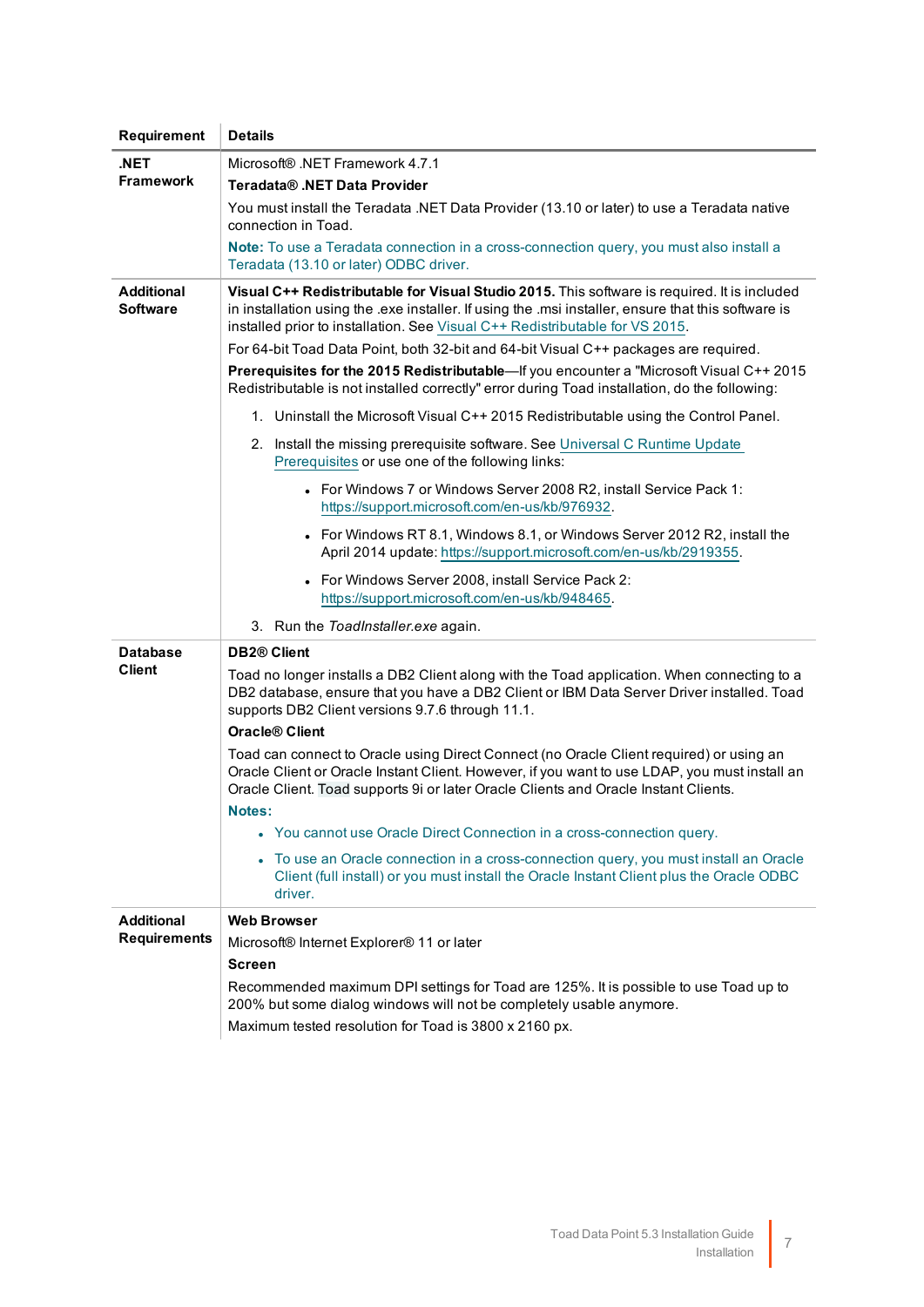## <span id="page-8-0"></span>**Server Requirements**

Before installing Toad, ensure that your server meets the following minimum hardware and software requirements:

| Requirement                    | <b>Details</b>                                                                                                                                                                                                                                                                                                       |  |  |  |  |  |
|--------------------------------|----------------------------------------------------------------------------------------------------------------------------------------------------------------------------------------------------------------------------------------------------------------------------------------------------------------------|--|--|--|--|--|
| <b>Native Database</b>         | Toad supports the following databases:                                                                                                                                                                                                                                                                               |  |  |  |  |  |
| Server                         | Oracle 10g R2, 11g, 11g R2, 12c, 12c R2, 18c                                                                                                                                                                                                                                                                         |  |  |  |  |  |
|                                | Toad has been tested on Oracle Exadata 2.0 running Oracle database 11g R2.                                                                                                                                                                                                                                           |  |  |  |  |  |
|                                | SQL Server 2012 and SQL Server 2012 Express                                                                                                                                                                                                                                                                          |  |  |  |  |  |
|                                | SQL Server 2014 Enterprise and SQL Server 2014 Express                                                                                                                                                                                                                                                               |  |  |  |  |  |
|                                | SQL Server 2016                                                                                                                                                                                                                                                                                                      |  |  |  |  |  |
|                                | SQL Server 2017                                                                                                                                                                                                                                                                                                      |  |  |  |  |  |
|                                | SQL Server 2019                                                                                                                                                                                                                                                                                                      |  |  |  |  |  |
|                                | Notes:                                                                                                                                                                                                                                                                                                               |  |  |  |  |  |
|                                | • SQL Server Compact Edition is not supported.                                                                                                                                                                                                                                                                       |  |  |  |  |  |
|                                | • Storage Management is not available on SQL Server Express.                                                                                                                                                                                                                                                         |  |  |  |  |  |
|                                | IBM DB2 for LUW 9.7, 10.1, 10.5, 10.5.0.5, 11.1, 11.5                                                                                                                                                                                                                                                                |  |  |  |  |  |
|                                | IBM DB2 for z/OS 11, 12                                                                                                                                                                                                                                                                                              |  |  |  |  |  |
|                                | Note: Toad may support IBM DB2 Express and SWE in addition to listed above servers<br>but note that no testing was performed on it.                                                                                                                                                                                  |  |  |  |  |  |
|                                | Note: Windows 8, 10 and Windows Server 2012 require the following Fix Pack in order<br>to ensure registration of DLLs in Global Assembly Cache:                                                                                                                                                                      |  |  |  |  |  |
|                                | IBM DB2 LUW 10.5<br>Fix Pack 4                                                                                                                                                                                                                                                                                       |  |  |  |  |  |
|                                | IBM DB2 LUW 10.1<br>Fix Pack 4                                                                                                                                                                                                                                                                                       |  |  |  |  |  |
|                                | IBM DB2 LUW 9.7<br>Fix Pack 10                                                                                                                                                                                                                                                                                       |  |  |  |  |  |
|                                | MySQL 5.0, 5.1, 5.5, 5.6, 5.7                                                                                                                                                                                                                                                                                        |  |  |  |  |  |
|                                | MariaDB 5.5.5, 10.2.8, 10.3.2 (using MySQL provider)                                                                                                                                                                                                                                                                 |  |  |  |  |  |
|                                | SAP ASE 15.5, 15.7, 16 SP03                                                                                                                                                                                                                                                                                          |  |  |  |  |  |
|                                | SAP IQ 15, 16                                                                                                                                                                                                                                                                                                        |  |  |  |  |  |
|                                | SAP SQL Anywhere 16                                                                                                                                                                                                                                                                                                  |  |  |  |  |  |
|                                | SAP HANA SPS 08, SPS 09, SPS 10, SPS 11, SPS 12, SAP HANA 2.0, SAP HANA 2.0<br><b>SPS 02</b>                                                                                                                                                                                                                         |  |  |  |  |  |
|                                | Teradata 12.0, 13.0, 13.10, 14, 15, 16                                                                                                                                                                                                                                                                               |  |  |  |  |  |
|                                | Access® 2007, 2010, 2013, 2016                                                                                                                                                                                                                                                                                       |  |  |  |  |  |
|                                | Note: To use Access 2016 64-bit to connect to an Access database in Toad, the<br>Microsoft Access Database Engine is required and might not be included in the Access<br>installation. The engine must match the architecture (bitness) of Toad.                                                                     |  |  |  |  |  |
|                                | Excel® 2003, 2007, 2010, 2013, 2016                                                                                                                                                                                                                                                                                  |  |  |  |  |  |
|                                | <b>Note:</b> To use Excel 2016 64-bit to connect to an Excel or .csy file in Toad, the Microsoft<br>Access Database Engine is required and might not be included in the Excel<br>installation. The engine must match the architecture (bitness) of Toad.                                                             |  |  |  |  |  |
| <b>ODBC Database</b><br>Server | Toad Data Point allows you to create a connection to a database that supports an<br>ODBC 3.0 or later driver. ODBC connectivity provides basic querying capability, but<br>may not be as full-featured as a native connection in Toad. Toad has been tested on<br>the following databases, using an ODBC connection: |  |  |  |  |  |
|                                | • DB2 for i5/OS V5R4 and IBM i 6.1, 7.3                                                                                                                                                                                                                                                                              |  |  |  |  |  |
|                                | • EDB Postgres Advanced Server 10                                                                                                                                                                                                                                                                                    |  |  |  |  |  |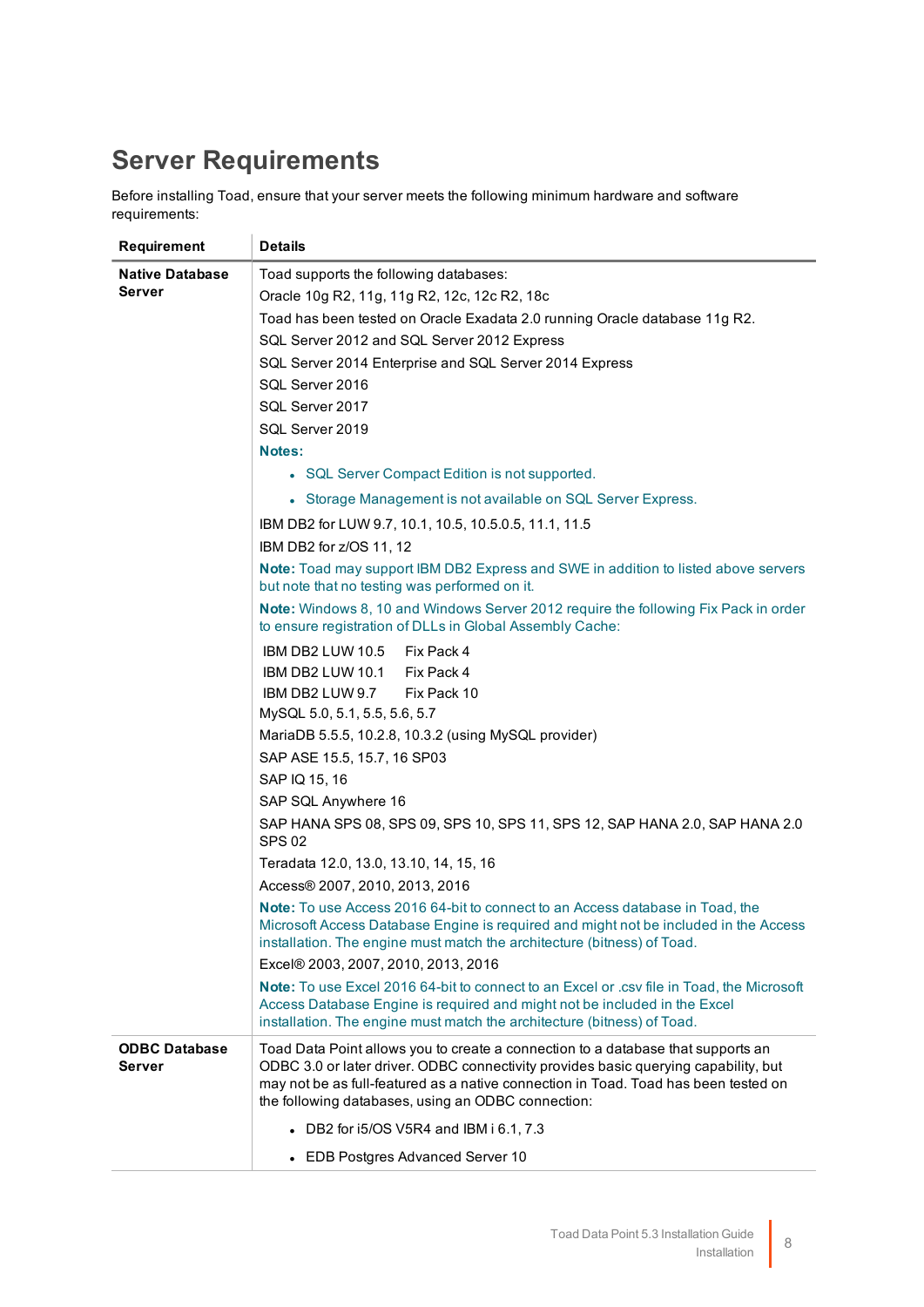| Requirement                                                   | <b>Details</b>                                                                                                                                                                                                                                                                                                                                                                                                            |  |  |  |  |  |
|---------------------------------------------------------------|---------------------------------------------------------------------------------------------------------------------------------------------------------------------------------------------------------------------------------------------------------------------------------------------------------------------------------------------------------------------------------------------------------------------------|--|--|--|--|--|
|                                                               | • Greenplum® Database                                                                                                                                                                                                                                                                                                                                                                                                     |  |  |  |  |  |
|                                                               | Informix Dynamic 10.00, 11.0 (limited testing)                                                                                                                                                                                                                                                                                                                                                                            |  |  |  |  |  |
|                                                               | Ingres Community Edition 2006 R2 on Windows 32-bit (limited testing)                                                                                                                                                                                                                                                                                                                                                      |  |  |  |  |  |
|                                                               | Netezza Data Warehouse Appliance 4.6.6, 6.0, 7.0, 7.2.1                                                                                                                                                                                                                                                                                                                                                                   |  |  |  |  |  |
|                                                               | PostgreSQL® 9.5, 9.6.3, 10                                                                                                                                                                                                                                                                                                                                                                                                |  |  |  |  |  |
|                                                               | Vertica 4.1, 5.0, 5.1 (with 4.0, 4.1 ODBC driver), 6.0 (with 6.0 ODBC driver), 6.1,<br>7.0, 8.1, 9.0                                                                                                                                                                                                                                                                                                                      |  |  |  |  |  |
|                                                               | Note: For a list of databases that are not supported, see Known Issues in the Release<br>Notes.                                                                                                                                                                                                                                                                                                                           |  |  |  |  |  |
| <b>Cloud Database</b>                                         | Oracle databases running on Amazon EC2                                                                                                                                                                                                                                                                                                                                                                                    |  |  |  |  |  |
| Service                                                       | SQL Azure and Azure SQL Data Warehouse                                                                                                                                                                                                                                                                                                                                                                                    |  |  |  |  |  |
|                                                               | Note: To be able to utilize a majority of Toad functionality, please grant VIEW<br>DEFINITION on the SQL Azure databases you want to work with.                                                                                                                                                                                                                                                                           |  |  |  |  |  |
|                                                               | SQL Server databases running on Amazon EC2                                                                                                                                                                                                                                                                                                                                                                                |  |  |  |  |  |
|                                                               | Toad can manage Amazon RDS and any other cloud or service offering compatible<br>with MySQL.                                                                                                                                                                                                                                                                                                                              |  |  |  |  |  |
| <b>Business</b><br>Intelligence<br><b>Connections</b>         | Toad has been tested with, and supports, the following Business Intelligence platforms:<br>SAP Business Objects XI 3.1, 4.1<br>Oracle Business Intelligence Enterprise Edition 12.2<br>Salesforce.com®<br>Microsoft SQL Server Analysis Services 2016<br>Google Analytics™<br>OData version 4<br>SharePoint® Server 2013                                                                                                  |  |  |  |  |  |
| <b>NoSQL</b><br><b>Connections</b>                            | Toad has been tested with, and supports, the following NoSQL platforms:<br><b>Azure Table Services</b><br>Apache Cassandra™ 3.11.0<br>Amazon DynamoDB<br>Apache HBASE™ 1.2.6<br>Apache Hive™ 2.1.0<br>Cloudera Impala 2.2.0, 2.2.1, 2.9.0. Toad Data Point has been certified by Cloudera.<br>MongoDB™ 3.4.6, 3.4.9, 4.0                                                                                                  |  |  |  |  |  |
| <b>Toad Intelligence</b><br><b>Central</b>                    | This release of Toad Data Point has been tested with Toad Intelligence Central 4.3 and<br>5.0.<br>Note: Some publishing features in this release of Toad might not be supported in<br>earlier versions of Intelligence Central. For more information about compatibility<br>between Intelligence Central versions and Toad Data Point 5.3 features, see the New<br>Features section of the Toad Data Point Release Notes. |  |  |  |  |  |
| <b>VM and Cloud</b><br><b>Platform</b><br><b>Environments</b> | In general, the databases and data sources listed in this table are also supported when<br>installed on a virtual machine (VM) or cloud platform. See the database or data source<br>documentation for more specific information.                                                                                                                                                                                         |  |  |  |  |  |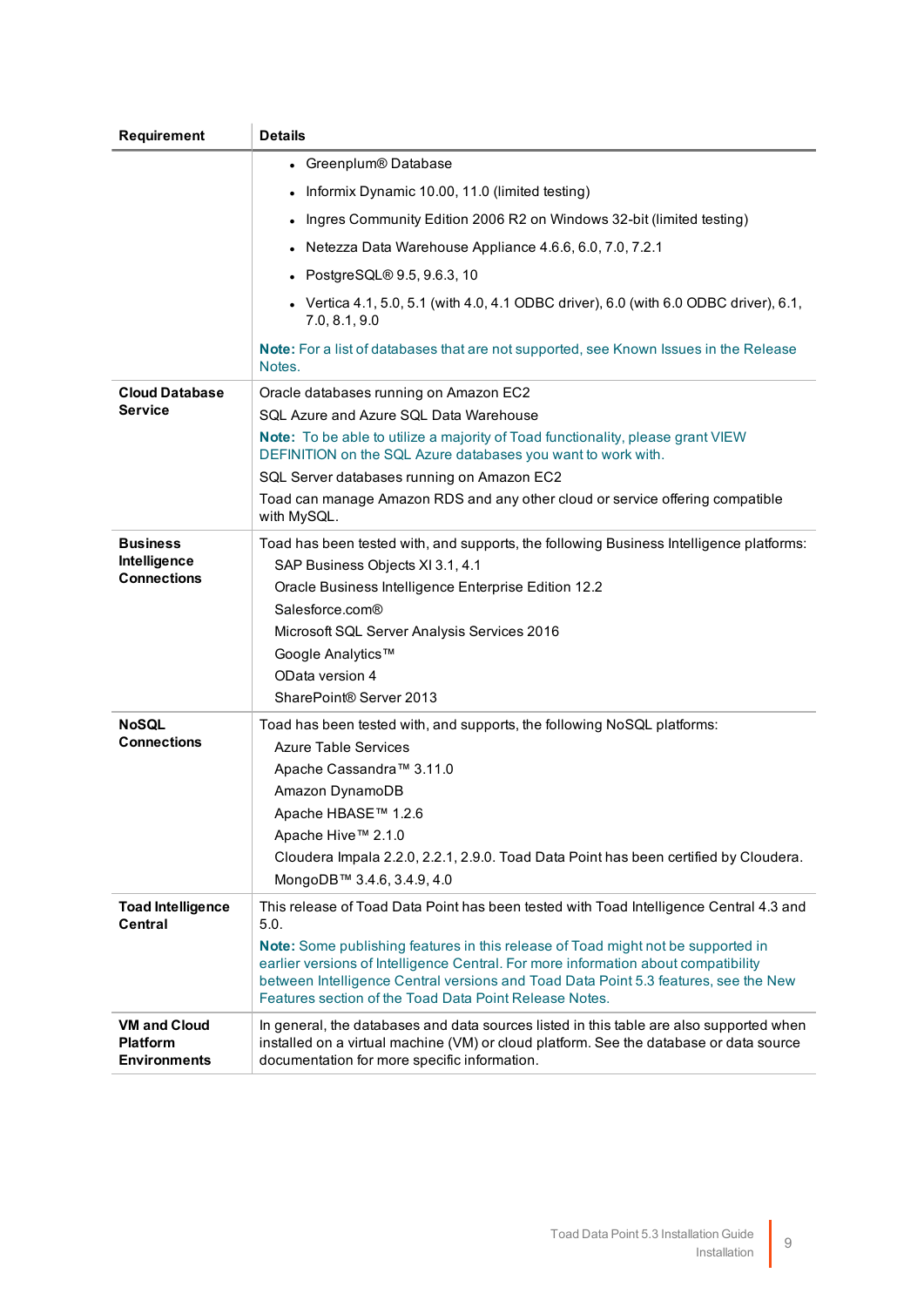| Requirement               | <b>Details</b>                                                                                                                                                                                                                                                                                                                                                                                |  |  |  |  |
|---------------------------|-----------------------------------------------------------------------------------------------------------------------------------------------------------------------------------------------------------------------------------------------------------------------------------------------------------------------------------------------------------------------------------------------|--|--|--|--|
| <b>Additional Testing</b> | Data Set Size                                                                                                                                                                                                                                                                                                                                                                                 |  |  |  |  |
|                           | The following Toad Data Point functionality has been tested with data sets of up to 5<br>million rows: SQL Editor, Data Compare, Import Wizard, Export Wizard, Publishing Data<br>to Intelligence Central.                                                                                                                                                                                    |  |  |  |  |
|                           | For the following Toad Data Point modules, working with very large data sets can<br>impact performance. For best results in these areas, work with data sets of less than 1<br>million rows: Dimensional Viewer, Pivot Grid, manually sorting a result grid, performing<br>more than one Data Compare at a time (such as running multiple Data Compare<br>Automation scripts simultaneously). |  |  |  |  |
|                           | Notes:                                                                                                                                                                                                                                                                                                                                                                                        |  |  |  |  |
|                           | • Performance can vary based on available disk space and memory, CPU speed,<br>and the bitness of Toad, as well as the type and number of columns.                                                                                                                                                                                                                                            |  |  |  |  |
|                           | • It is recommended to use Toad Data Point 64-bit when working with large data<br>sets.                                                                                                                                                                                                                                                                                                       |  |  |  |  |
|                           | • Import and export functionality was tested with .csv files.                                                                                                                                                                                                                                                                                                                                 |  |  |  |  |
|                           | • Performance testing was conducted using Toad Data Point 64-bit.                                                                                                                                                                                                                                                                                                                             |  |  |  |  |

### <span id="page-10-0"></span>**Virtualization Support**

| Requirement                            | <b>Details</b>                                                                                                                                                                                                                        |  |  |  |
|----------------------------------------|---------------------------------------------------------------------------------------------------------------------------------------------------------------------------------------------------------------------------------------|--|--|--|
| Application<br><b>Virtualization</b>   | When deploying Toad in a virtualization environment, for best results ensure the<br>system accurately reflects the applicable client hardware and software requirements<br>listed in this document.                                   |  |  |  |
|                                        | Toad has been developed using Microsoft guidelines (see Remote Desktop Services<br>programming guidelines) and can be deployed and operated in virtualization<br>environments such as Citrix XenApp, Microsoft App-V, and VirtualBox. |  |  |  |
|                                        | See "Install Toad on Citrix® Systems" on page 22 for more information.                                                                                                                                                                |  |  |  |
| <b>Server</b><br><b>Virtualization</b> | Toad has been tested with the following:                                                                                                                                                                                              |  |  |  |
|                                        | • Oracle VM 3.1 running on Red Hat Enterprise Linux 64-bit with Oracle 11gR2                                                                                                                                                          |  |  |  |
|                                        | • Oracle VM 2.2 running on Windows 2008 32-bit with Oracle 11gR2                                                                                                                                                                      |  |  |  |

### <span id="page-10-1"></span>**User Requirements**

### **User Requirements to Install Toad**

Only Windows Administrators and Power Users can install Toad.

**Note:** The following exceptions exist for Power Users:

• (DB2 only) A Power User can install Toad as long as this user belongs to the DB2ADMNS or DBUSERS group.

If an Administrator installs Toad, the Administrator can share the Toad shortcut icon on the desktop and menu items with any user—a Power User, Restricted User—on the computer.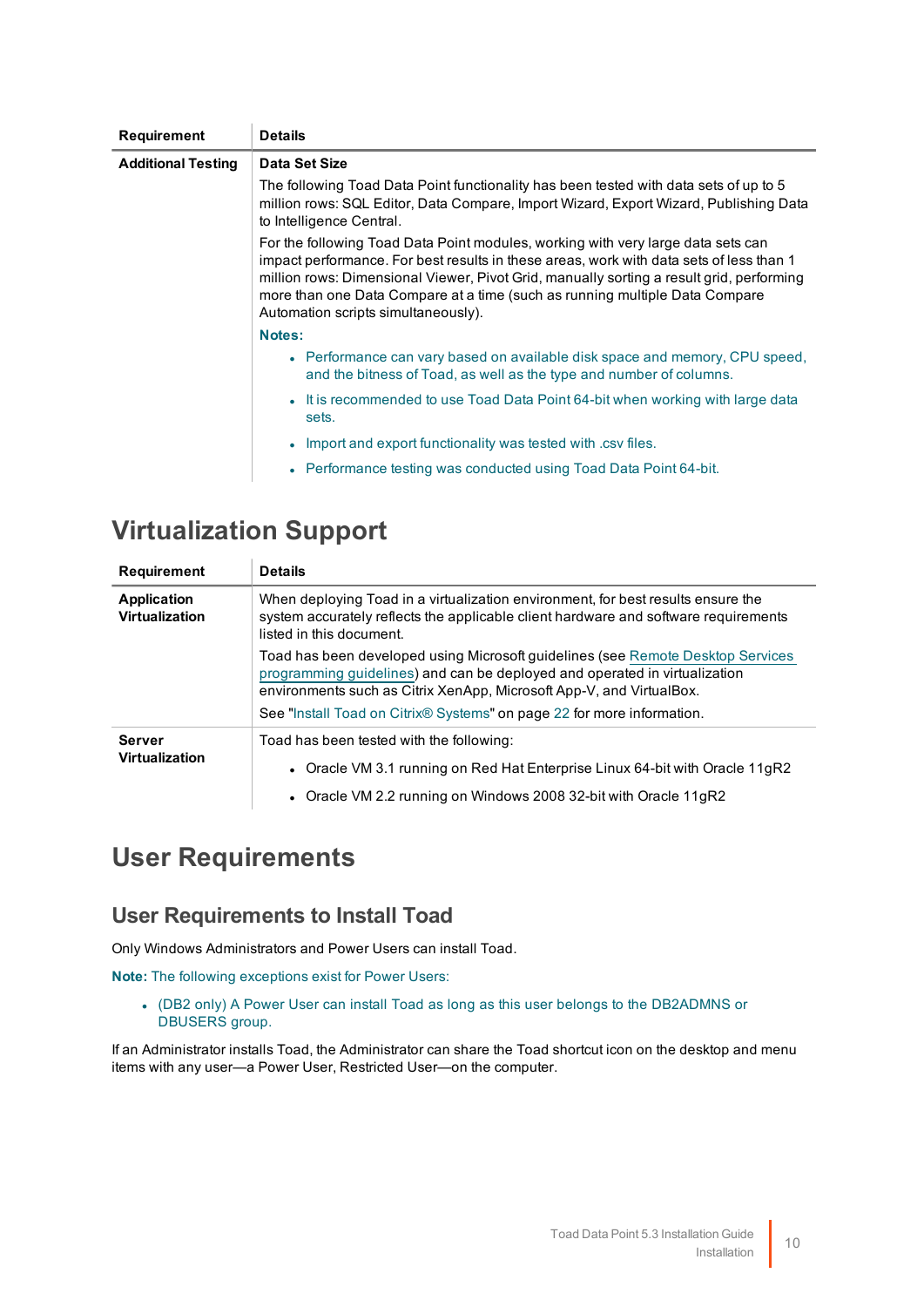If a Power User installs Toad, a Restricted User cannot do the following:

- Associate file extensions.
- View the Toad shortcut icon on the desktop or the Toad menu options in the Windows Start menu. As a workaround, Restricted Users can create a shortcut to Toad from the install directory and place the shortcut on their desktop.

### **User Requirements and Restrictions for Running Toad**

The following describes the requirements and restrictions for users who launch and run Toad:

- <sup>l</sup> (DB2 only) A Windows Power User or Restricted User must belong to the DB2ADMNS or DB2USERS group. To add the user to one of these groups, select **Start | Control Panel | Administrative Tools | Computer Management | System Tools | Local Users and Groups | Groups | DB2ADMNS or DB2USERS**.
- (DB2 only) A Windows Power User or Restricted User does not have the authority to add or remove DB2 catalog entries using the Toad Client Configuration wizard. However, these users can use the Import Profile function in the Toad Client Configuration wizard to import catalog entries to Toad.
- (DB2 only) To take full advantage of Toad for DB2 LUW functionality, the user ID specified in the Toad connection profile for each DB2 for LUW database connection requires the authorizations listed in the following document:

[ToadDB2LUWAuthorizations.xls](http://dev.toadfordb2.com/releasenotes/latest/ToadDB2LUWAuthorizations.xls)

• (DB2 only) As a minimum requirement to manage a DB2 for z/OS subsystem in Toad, the user ID defined in the Toad connection profile for the subsystem must either have SYSADM privileges or SELECT privileges on the DB2 catalog tables. For a complete list of authorizations (and corresponding GRANT statements) a user requires to take full advantage of Toad for DB2 z/OS functionality, refer to the following document:

[ToadDB2zOSAuthorizations.doc](http://dev.toadfordb2.com/releasenotes/latest//ToadDB2zOSAuthorizations.doc)

• To create or modify the QuestSoftware.ToadSecurity table to enable Toad Security, the user who maintains this table must have privileges to create, insert, update, and delete it. All other users need only the ability to read the QuestSoftware.ToadSecurity table to use Toad Security features.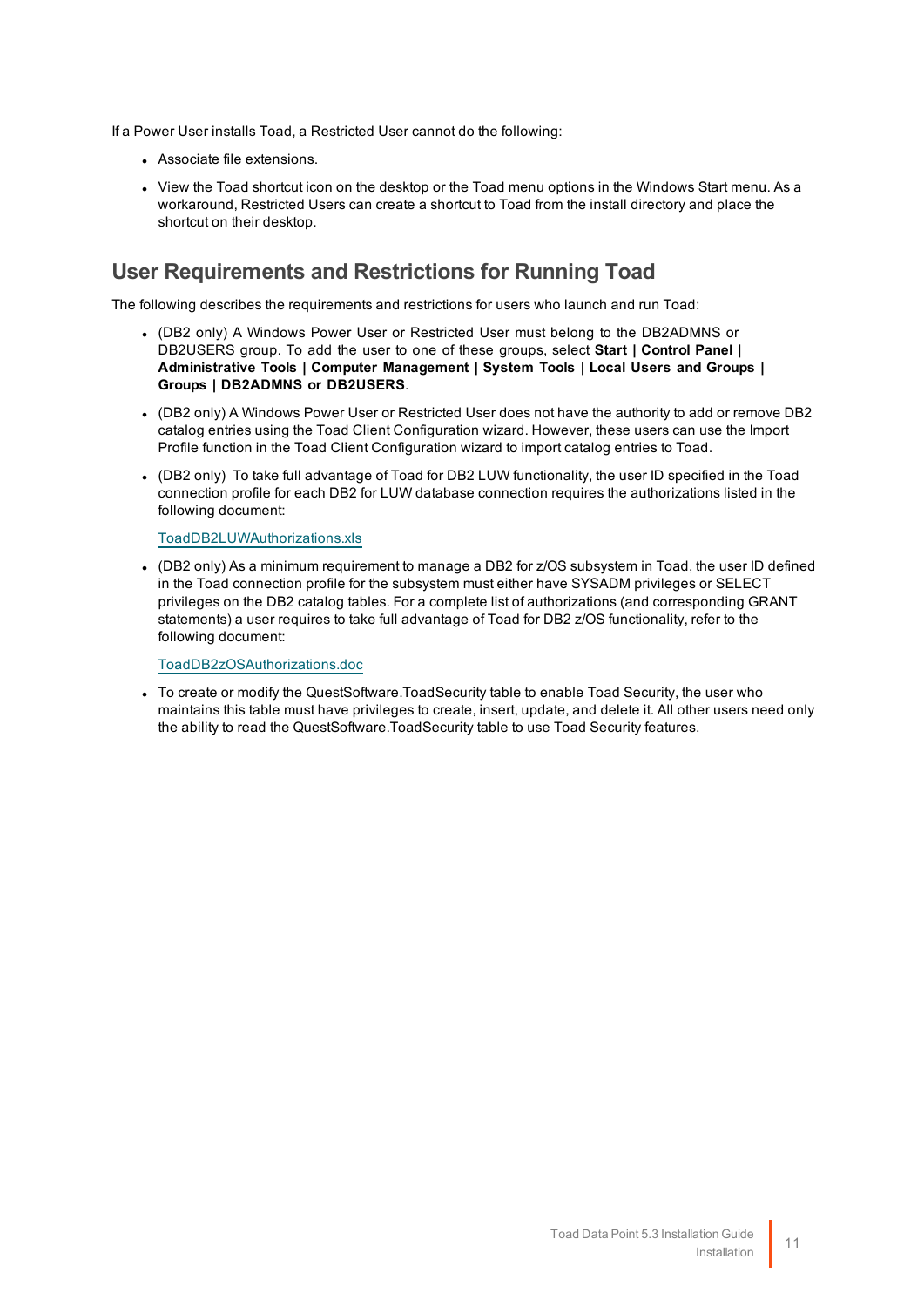## <span id="page-12-0"></span>**Install Toad**

Beginning with release 3.2, Toad® Data Point is available in two editions: Base and Professional.

Beginning with release 4.1, Toad Data Point is available in a 64-bit version, as well as a 32-bit version.

### *To install Toad*

1. Run the *ToadInstaller.exe*.

For individual installation, the .exe file is recommended. The Microsoft Visual C++ 2015 Redistributable is required by Toad. This software is included in the installation when using the .exe file, but not when using the .msi file. Please ensure Visual C++ [Redistributable](https://www.microsoft.com/en-us/download/details.aspx?id=48145) for VS 2015 is installed prior to installation using the .msi file. See MSI [Prerequisites](#page-19-1) for more information.

For help with installation errors, see [Troubleshoot](#page-13-0) Installation Errors.

2. If you are running the combined installer in a 64-bit environment, on the Choose Installer page, select the version to install: 32-bit or 64-bit.

**Note:** Install 32-bit Toad if you intend to use a 32-bit ODBC driver.

3. Select a destination folder and other options. Review the following for additional information.

| <b>Install Wizard</b><br>Page          | <b>Description</b>                                                                                                                             |
|----------------------------------------|------------------------------------------------------------------------------------------------------------------------------------------------|
| <b>Destination</b><br><b>Folder</b>    | Select a destination folder or use the default.                                                                                                |
| <b>Install Type</b>                    | <b>Typical Install</b> —Select to install Toad normally.                                                                                       |
|                                        | <b>Read-only Install</b> —Select to install Toad as a read-only application. See "Read-<br>Only Installation" on page 15 for more information. |
| <b>Additional</b><br><b>Properties</b> | Allow saving passwords—(default) Select to allow Toad to save passwords for<br>data source connections.                                        |
|                                        | <b>Prohibit saving passwords—Select to prohibit Toad from saving connection</b><br>passwords.                                                  |
|                                        | <b>Note:</b> If this option is selected, the Automation module will be disabled in this<br>installation of Toad.                               |

#### **Side-by-side Installation**

Toad Data Point 4.1 (or later) supports side-by-side installation of versions with different architecture (bitness) as long as they are also different releases (e.g., 4.0 and 4.1) or different editions (e.g., Commercial and Beta).

For example, you could install the following side-by-side:

- <sup>l</sup> A *32-bit* 4.1 Commercial edition and a *64-bit* 4.1 Beta edition
- <sup>l</sup> A *32-bit* 4.0 Commercial edition and a *64-bit* 4.1 Commercial edition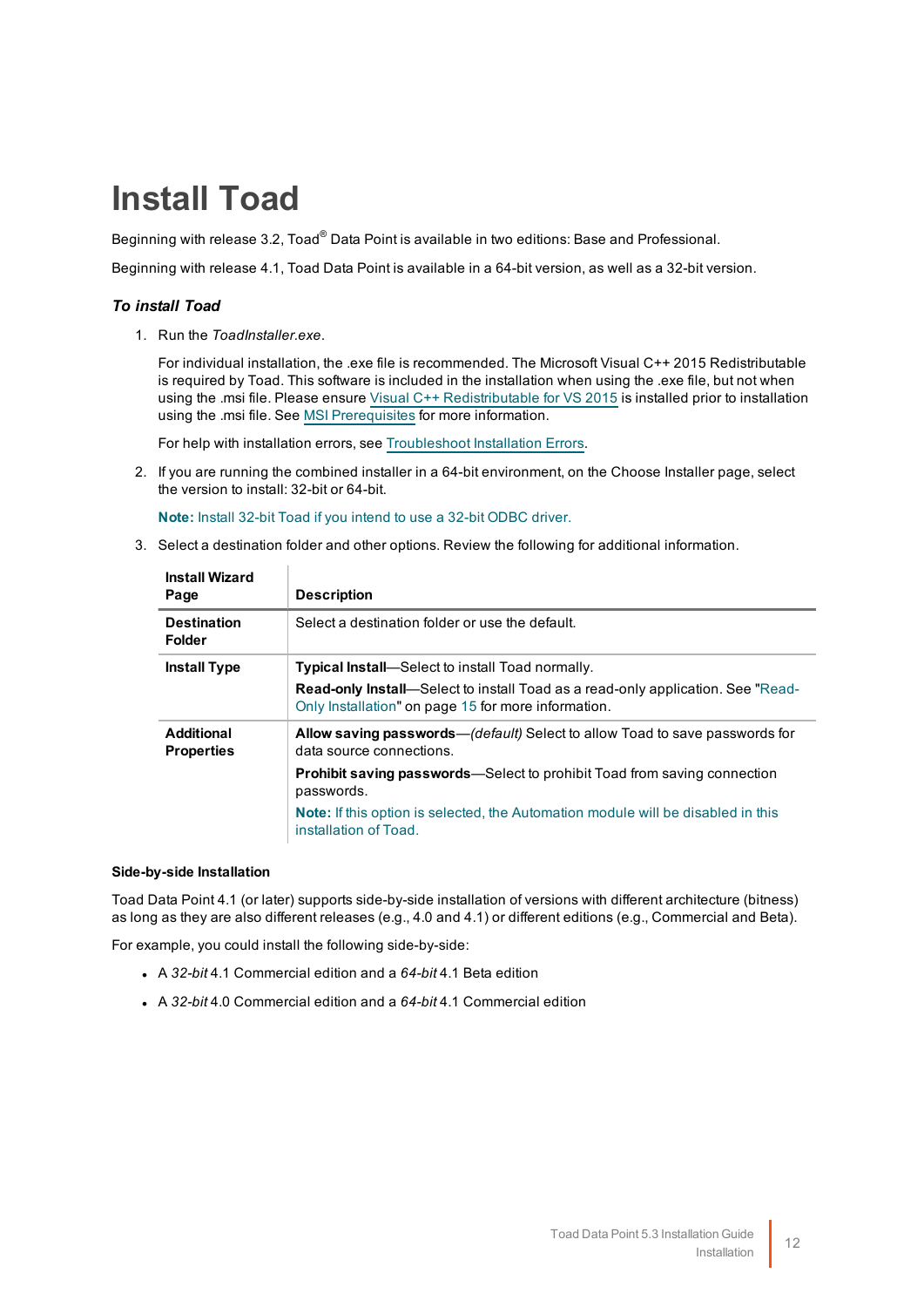## <span id="page-13-0"></span>**Troubleshoot Installation Errors**

### **Error Message: The Microsoft Visual C++ 2015 Redistributable is not installed correctly**

You might encounter this error if the prerequisites for the Microsoft Visual C++ 2015 Redistributable are not installed prior to installing Toad. If you encounter this error, do the following:

- 1. Uninstall the Microsoft Visual C++ 2015 Redistributable using the Control Panel.
- 2. Install the missing software. See Universal C Runtime Update [Prerequisites](https://support.microsoft.com/en-us/kb/2999226#bookmark-prerequisites) or use one of the following links:
	- For Windows 7 or Windows Server 2008 R2, install Service Pack 1: [https://support.microsoft.com/en-us/kb/976932.](https://support.microsoft.com/en-us/kb/976932)
	- For Windows RT 8.1, Windows 8.1, or Windows Server 2012 R2, install the April 2014 update: <https://support.microsoft.com/en-us/kb/2919355>.
	- <sup>l</sup> For Windows Server 2008, install Service Pack 2: <https://support.microsoft.com/en-us/kb/948465>.
- <span id="page-13-1"></span>3. Run the *ToadInstaller.exe* again.

## **Specify Application Data Directory Location**

Toad Data Point 5.3 stores settings files in the user's Application Data directory. The default location cannot be modified from within the application. Toad provides two methods to change the default location: by using a Registry setting or by using a command switch in a Toad shortcut.

Use the Registry setting method to change the application data directory from Roaming to Local. Use the command switch method to change the location to any new path.

### *To change Toad Application Data directory location from Roaming to Local*

In the Registry under Toad Data Point (Computer\HKEY\_CURRENT\_USER\Software\Quest Software\Toad Data Point\5.3), add LOCALSETTINGS with a value of *1*.

| <b>Registry Editor</b><br>Edit<br>File<br>View<br>Help<br><b>Favorites</b>                                                           |   |                 |                  |                                             |
|--------------------------------------------------------------------------------------------------------------------------------------|---|-----------------|------------------|---------------------------------------------|
| <b>TOAD</b><br><b>B</b><br><b>Toad Data Point</b><br>3.2<br>$-1$<br>3.3<br>$- - -$<br>3.4<br>$-0.001$<br>3.5<br>Toad Data Point Beta | ۸ | Name            | <b>Type</b>      | Data                                        |
|                                                                                                                                      |   | ab (Default)    | REG SZ           | (value not set)                             |
|                                                                                                                                      |   | ab DB2COPY      | REG SZ           | TACOM35                                     |
|                                                                                                                                      |   | ab Edition      | REG SZ           | <b>Toad Data Point Professional Edition</b> |
|                                                                                                                                      |   | ab INSTALLDIR   | REG SZ           | C:\Program Files (x86)\Quest Software\      |
|                                                                                                                                      |   | ab Licensed By  | REG SZ           | <b>Toad for Oracle DBA Suite</b>            |
| Ш                                                                                                                                    |   | 部 LOCALSETTINGS | <b>REG DWORD</b> | 0x00000001(1)                               |
| Computer\HKEY_CURRENT_USER\Software\Quest Software\Toad Data Point\3.5                                                               |   |                 |                  |                                             |

See the following table for default (Roaming) and resulting (Local) directory path.

**Caution:** All current Toad settings will be lost after applying this Registry setting unless you manually copy the settings files from the default location (Roaming directory) to the new location (Local directory). Copy the settings files BEFORE you add the Registry setting and BEFORE opening Toad.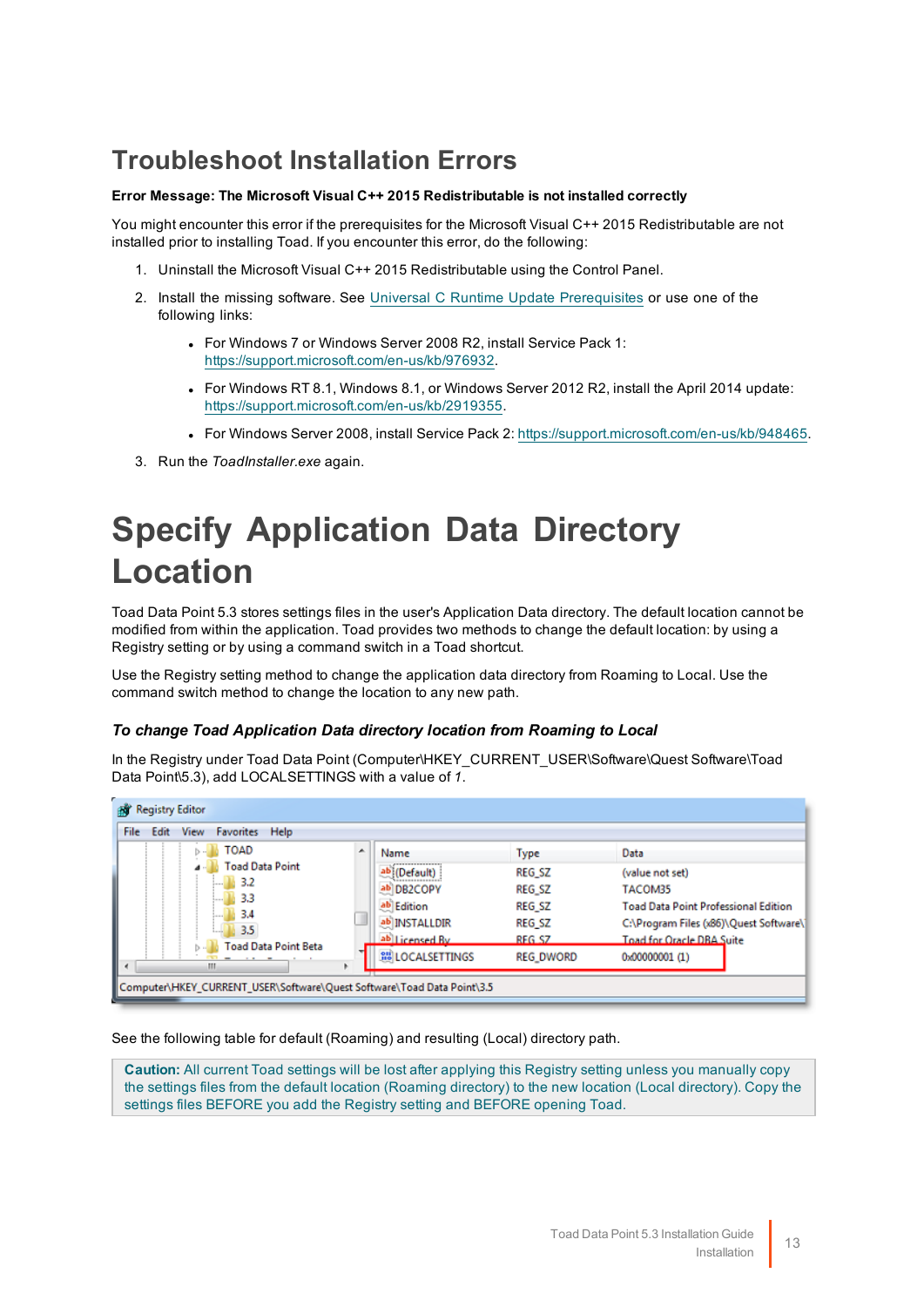| <b>Operating System</b>          | <b>Default Location</b>                     | <b>New Location when</b><br>$LOGALSETTINGS = 1$          |  |
|----------------------------------|---------------------------------------------|----------------------------------------------------------|--|
| Windows Server 2008<br>Windows 7 | C:\Users\username\<br>AppData\Roaming\Quest | C:\Users\username\<br>AppData\Local\Quest Software\ Toad |  |
| Windows 8                        | Software\Toad Data Point 5.3                | Data Point 5.3                                           |  |
| Windows 10                       |                                             |                                                          |  |

Ŷ.

### *To change Toad Application Data directory location using a command-line switch*

You can override the default Application Data directory by running Toad with the command switch:

Toad.exe --datadir="*YourNewDirPath*"

To instruct Toad to always use the new directory path, add the command switch and the new directory path to a Toad desktop shortcut. Then use the desktop shortcut when opening Toad.

- 1. To add the command switch, right-click the Toad shortcut and select Properties.
- 2. Enter the command switch and add the directory path in quotes (replace "YourNewDirPath" with your directory path).

| 7 Toad Data Point 3.6 Properties     |                     | $\Sigma$                                         |
|--------------------------------------|---------------------|--------------------------------------------------|
| Security                             | Details             | <b>Previous Versions</b>                         |
| General                              | Shortcut            | Compatibility                                    |
|                                      | Toad Data Point 3.6 |                                                  |
| Target type: Application             |                     |                                                  |
| Target location: Toad Data Point 3.6 |                     |                                                  |
| Target:                              |                     | I Point 3.6\toad.exe" --datadir="YourNewDirPath" |
|                                      |                     |                                                  |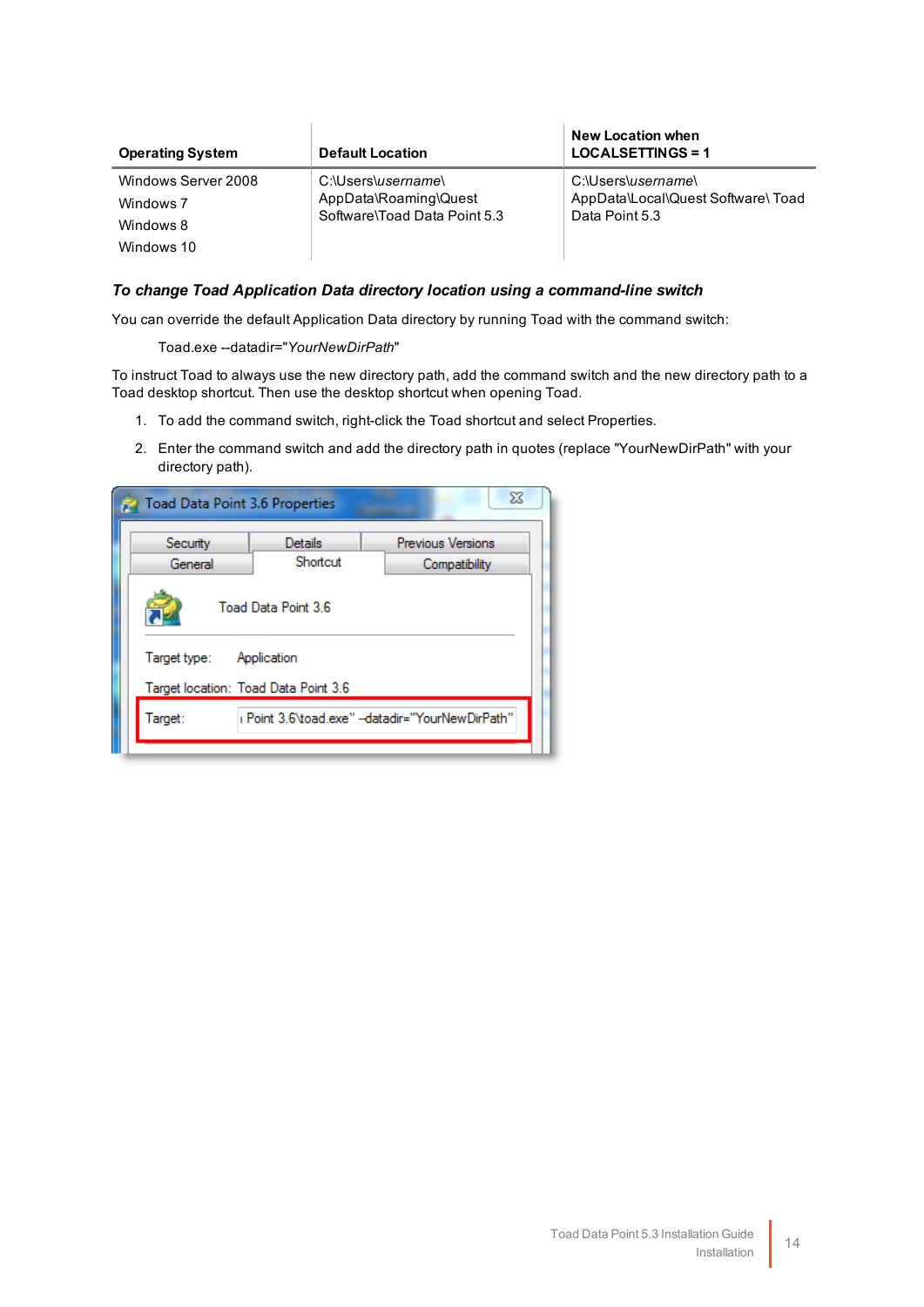## <span id="page-15-0"></span>**Read-Only Installation**

During installation, you can select an option to install Toad as a read-only application. This lets you query data and view objects using Toad, but all actions that can impact the database (Create, Alter, Drop, Insert, Update, etc.) are disabled or hidden. This ensures that you can use Toad without worrying about committing a change to a sensitive production instance. The following image shows an example of the differences between a typical and a read-only installation:

### **Typical Install:**

| Object Explorer                           |                                 |   |
|-------------------------------------------|---------------------------------|---|
| Northwind                                 |                                 |   |
|                                           |                                 |   |
| Tables<br>Programmability<br><b>Views</b> | <b>Databases</b><br><b>Sync</b> |   |
| 醖<br>簡<br>$\lambda$<br>齨                  |                                 |   |
| Name                                      | Schema                          |   |
| Categories                                | dbo                             |   |
| CustomerCustomerDemo                      | dbo                             | ≣ |
| CustomerDemographics                      | dbo                             |   |
| Customers                                 | dbo                             |   |

### **Read-Only Install:**

| Object Explorer                                  |          |
|--------------------------------------------------|----------|
| Northwind                                        |          |
|                                                  |          |
| <b>Tables</b><br>Views Programmability Databases | S.       |
|                                                  |          |
| Name                                             | Schema   |
| Categories                                       | dbo      |
| CustomerCustomerDemo                             | ≣<br>dbo |
| CustomerDemographics                             | dbo      |
| Customers                                        | dbo      |

### *To install a read-only version of Toad Data Point*

1. During installation, select the Read-only option.



### *To change an existing installation to read-only*

<span id="page-15-1"></span>1. Reinstall Toad and select **Read-only Install** on the Install Type page.

## **Additional Considerations and Limitations of Read-Only Install**

Review the following additional considerations/limitations before using a Toad read-only installation.

| <b>Consideration/Limitation</b>                        |                                                                                                                            |
|--------------------------------------------------------|----------------------------------------------------------------------------------------------------------------------------|
| Additional limitations for IBM DB2 z/OS<br>connections | When using an IBM DB2 z/OS connection in a read-only install of<br>Toad, please note the following additional limitations: |
|                                                        | • The Dependencies, Grants, and Script tabs in the<br>Database Explorer (Viewer) are not available.                        |
|                                                        | • The Clone Tables node/tab in the Object Explorer is not                                                                  |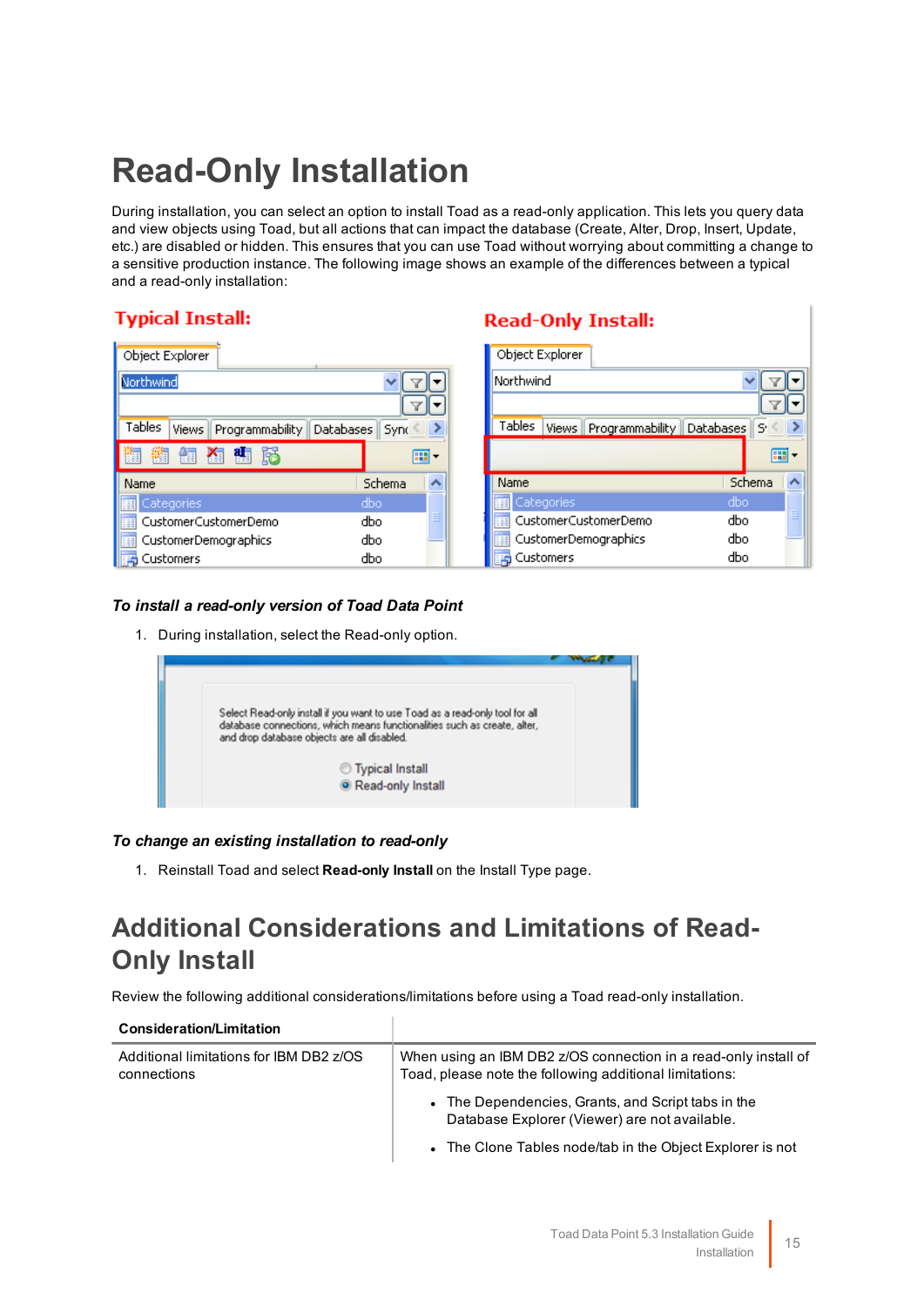available.

The user does not have SQL access to SYS<xxx>AUTH tables.

## <span id="page-16-0"></span>**Install Toad Silently**

Silent installation provides a convenient method for deploying Toad to multiple machines. With some customization, you can also deploy the license key and settings at the same time.

### <span id="page-16-1"></span>**Determine Which Installer to Use**

Before performing a silent installation, review the following to determine which installer to use:

| <b>Installer</b>                   | <b>Advantages</b>                                                                                                       | <b>Disadvantages</b>                                                                                                                                                                                                                                             |
|------------------------------------|-------------------------------------------------------------------------------------------------------------------------|------------------------------------------------------------------------------------------------------------------------------------------------------------------------------------------------------------------------------------------------------------------|
| Executable file<br>(.exe)          | Silent installation using the .exe file has<br>the following advantages:                                                | Silent installation using the .exe file has<br>the following disadvantages:                                                                                                                                                                                      |
|                                    | • Verifies whether the prerequisite<br>software is installed, and if not,<br>redirects you to the download<br>location. | • Cannot deploy custom Toad<br>settings files or license keys.<br>Installer automatically exits if the<br>$\bullet$<br>prerequisite software is not<br>installed.                                                                                                |
| Microsoft Installer<br>file (.msi) | Supports deployment of Toad settings<br>files and license keys.                                                         | Silent installation using the .msi file has<br>the following disadvantages:<br>• Requires manual verification and<br>download of any prerequisite<br>software.<br>• Requires a manual uninstall of the<br>previous version of Toad using<br>Add/Remove Programs. |

### <span id="page-16-2"></span>**Silent Installation Prerequisites**

Before you can perform a silent installation, the following software must be installed on every computer where you are installing Toad:

- Microsoft .NET Framework 4.7.1
- (Installation using .msi Microsoft installer only) Visual C++ Redistributable for Visual Studio 2015. See Visual C++ [Redistributable](https://www.microsoft.com/en-us/download/details.aspx?id=48145) for VS 2015 for downloads. See [KB2999226](https://support.microsoft.com/en-us/kb/2999226) - Update for Universal C Runtime in [Windows](https://support.microsoft.com/en-us/kb/2999226) for additional information.

### <span id="page-16-3"></span>**Silent Installation Using the Executable**

Use the executable file to perform a silent install to the default directory (or to a different directory) and to specify options such as logging installation messages.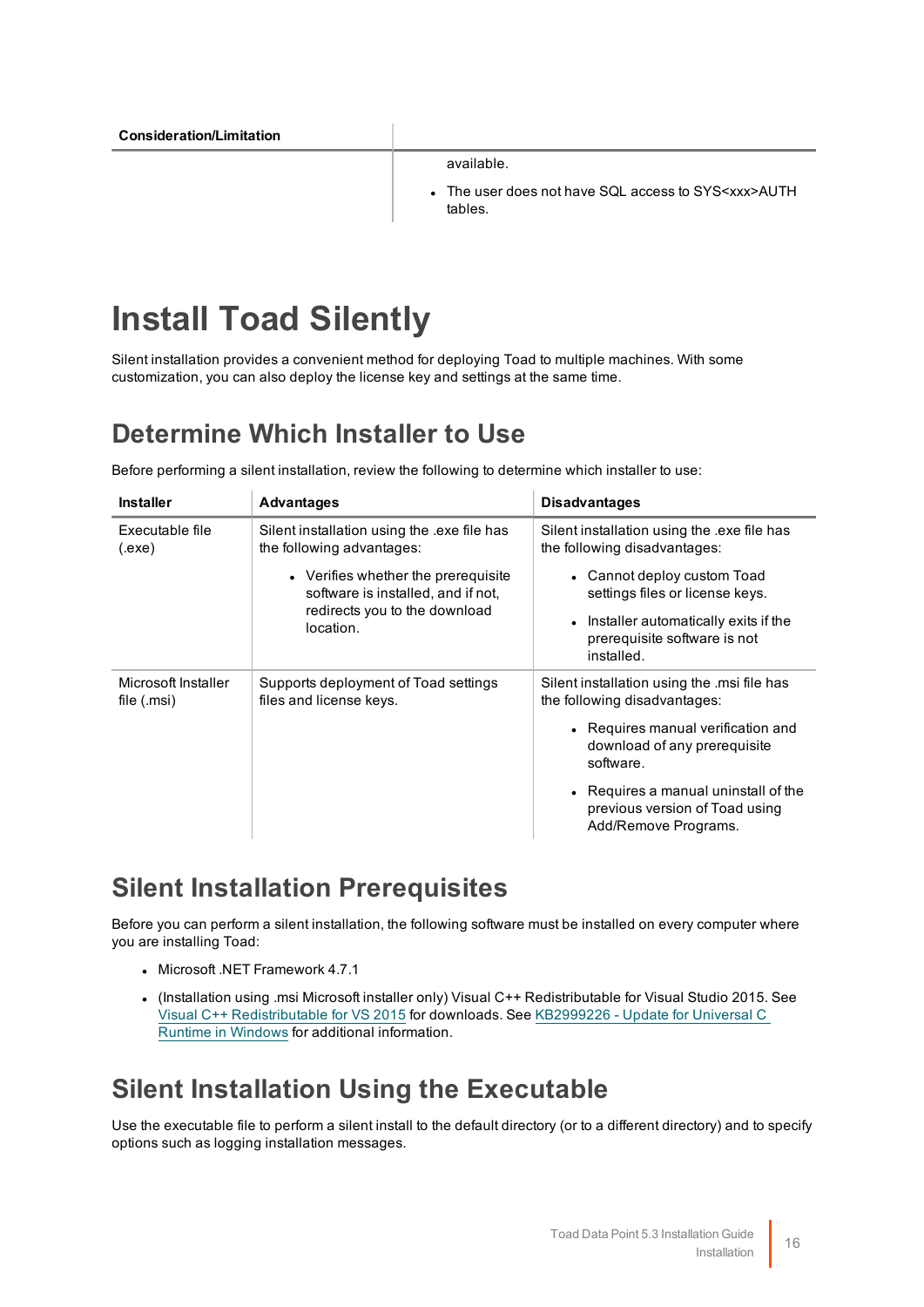### *To perform a silent install using the executable file*

- 1. At a Windows command prompt, switch to the drive or directory where the executable for Toad is located. (This file can be downloaded from the Quest Software Web site or can be found on the Toad installation CD-ROM.)
- 2. For a standard installation with all features enabled, enter the following command:

"*ToadInstaller*.exe" /S

For a read-only installation with create, alter, and drop functionality disabled, enter the following command:

"*ToadInstaller*.exe" /S READONLY=TRUE

You can customize MSIEXEC command-line options and overrides for your installation similar to the following command:

"*ToadInstaller*.exe" /S /Lx "C:\temp\installLog.txt" INSTALLDIR="Drive:\*your\_ install\_path*" USERNAME="*some\_user*" COMPANYNAME="*your\_company*" ALLUSERS=1

Use the following descriptions to customize the command-line options and overrides for your installation.

#### **Command-Line Options**

The following MSIEXEC command-line options are used in this example:

| Option                      | <b>Description</b>                                                                                                                                                                                                                                                                                                                                                                                                                                |
|-----------------------------|---------------------------------------------------------------------------------------------------------------------------------------------------------------------------------------------------------------------------------------------------------------------------------------------------------------------------------------------------------------------------------------------------------------------------------------------------|
| /L "C:\temp\installLog.txf" | (Optional) Write installation messages to the specified log file.<br>Substitute "C:\temp\installLog.txt" in the example with the fully qualified<br>name of the log file. Enclose this value in double quotations. The<br>installation process creates this file if it does not exist. Otherwise, the<br>existing file is overwritten.<br>You can add additional parameters to the logging option to indicate what<br>type of information to log. |
|                             | • ILx-Adds extra debugging information to the log (used in<br>previous example)                                                                                                                                                                                                                                                                                                                                                                   |
|                             | • /Lv-Specifies verbose output                                                                                                                                                                                                                                                                                                                                                                                                                    |
|                             | • $/L^*$ —Log all information, except that specified by x and v                                                                                                                                                                                                                                                                                                                                                                                   |
|                             | • /L*v-Log all information, including v (verbose output)                                                                                                                                                                                                                                                                                                                                                                                          |
|                             | • $/L*x$ —Log all information, including x (extra debugging info)                                                                                                                                                                                                                                                                                                                                                                                 |
|                             | • $/L^*vx$ —Log all information, including that specified by v and x                                                                                                                                                                                                                                                                                                                                                                              |
|                             | See the log section at http://msdn2.microsoft.com/en-<br>us/library/aa367988.aspx for more information about additional logging<br>parameters.                                                                                                                                                                                                                                                                                                    |
| /32BIT                      | Setup installs a 32-bit version of Toad.                                                                                                                                                                                                                                                                                                                                                                                                          |
|                             | This parameter applies only if written right after the path to the<br>executable, e.g.:                                                                                                                                                                                                                                                                                                                                                           |
|                             | C:\Users\JDoe\Downloads\ToadDataPoint pro 5.0.2.20.exe"<br>/32BIT /S /Lx "C:\temp\installLog.txt"<br>INSTALLDIR="C:\Program Files\Quest Software\Toad"                                                                                                                                                                                                                                                                                            |
| /64BIT                      | Setup installs a 64-bit version of Toad.<br>This parameter applies only if written right after the path to the<br>executable, e.g.:                                                                                                                                                                                                                                                                                                               |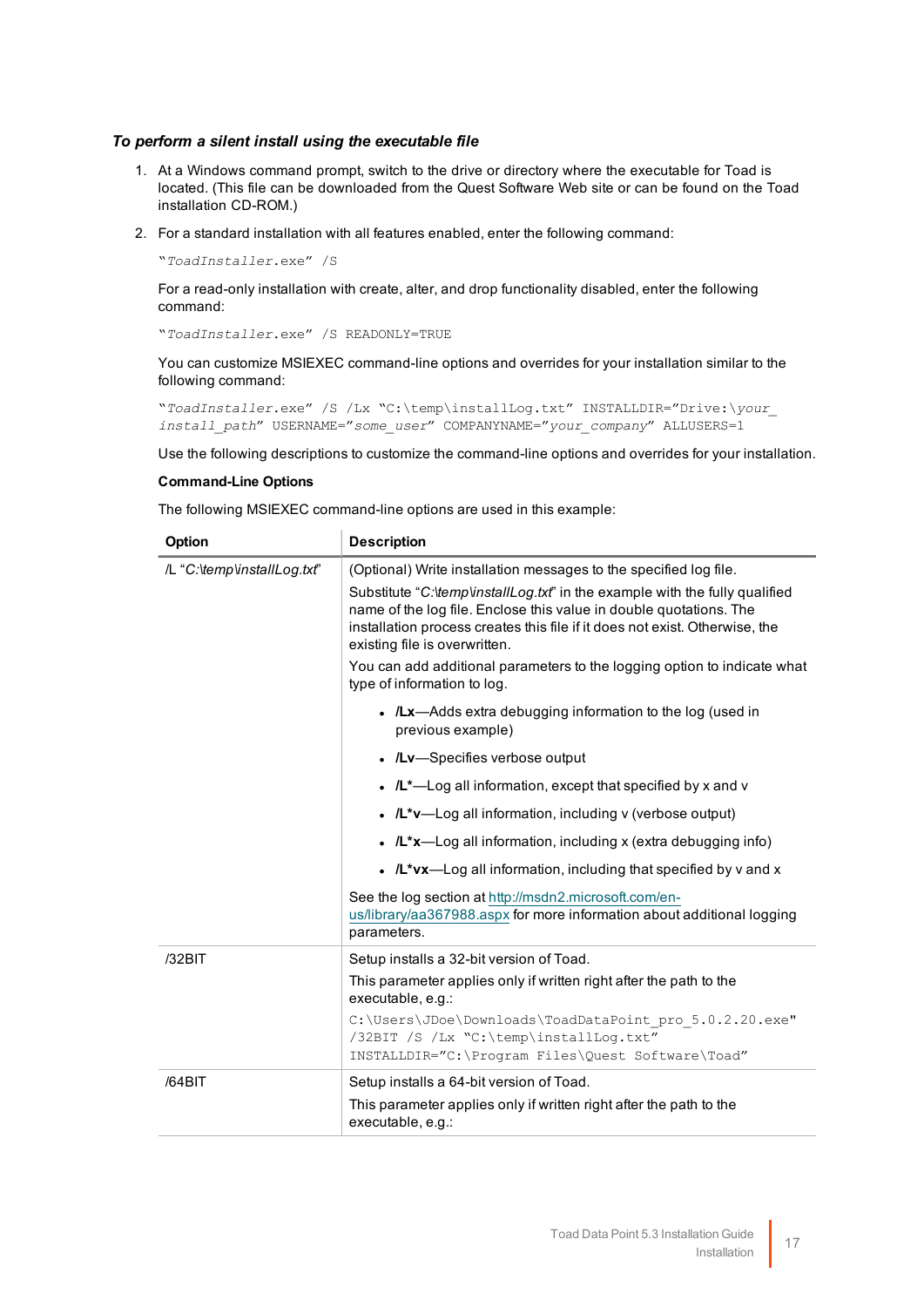| Option              | <b>Description</b>                                                                                                                                                 |
|---------------------|--------------------------------------------------------------------------------------------------------------------------------------------------------------------|
|                     | C:\Users\JDoe\Downloads\ToadDataPoint pro 5.0.2.20.exe"<br>/64BIT /S /Lx "C:\temp\installLog.txt"<br>INSTALLDIR="C:\Program Files\Quest Software\Toad"             |
| License="full path" | Specify the full path to a license file, e.g.<br>License="C:\ProgramData\Quest Software\Toad Data Point". Toad Data<br>Point to use Toad with the desired license. |

### **Toad Default Installation Option Overrides**

You can specify the following values to override Toad's default installation options. Enclose each value in double quotations.

| Option                 | <b>Description</b>                                                                                                                                                                                                                                                                                  |
|------------------------|-----------------------------------------------------------------------------------------------------------------------------------------------------------------------------------------------------------------------------------------------------------------------------------------------------|
| <b>INSTALLDIR</b>      | (Optional) Specify the absolute path for the directory in which you<br>want to install Toad. If you do not include this path, the installation<br>program defaults to:                                                                                                                              |
|                        | C:\Program Files (x86)\Quest Software\Toad Data Point5.3.                                                                                                                                                                                                                                           |
| ALLUSERS               | (Optional) Specify one of the following:                                                                                                                                                                                                                                                            |
|                        | • For a per-machine installation, specify 1. This value allows<br>any user to use the Toad shortcut on the desktop after the<br>installation completes.                                                                                                                                             |
|                        | • For a per-user installation, enter the empty string value ("")<br>This value allows only the user specified for USERNAME<br>(and the user that installed Toad) to see the Toad shortcut on<br>the target desktop. If USERNAME is omitted, only the user that<br>installed Toad sees the shortcut. |
|                        | <b>Note:</b> If you do not specify this property, the installation program<br>defaults to a per-user installation.                                                                                                                                                                                  |
| <b>USERNAME</b>        | (Optional) Specify the user that intends to use Toad on the target<br>computer.                                                                                                                                                                                                                     |
|                        | Notes:                                                                                                                                                                                                                                                                                              |
|                        | • If ALLUSERS is omitted or defined with the empty string value<br>(""), only the user specified here (and the user that installed<br>Toad) can see the Toad shortcut on the desktop after the<br>installation completes.                                                                           |
|                        | • If ALLUSERS is omitted or defined with the empty string value<br>("") and you omit the USERNAME option, only the user that<br>installed Toad sees the Toad shortcut on the desktop.                                                                                                               |
|                        | • If ALLUSERS is 1, the USERNAME value is ignored during<br>installation.                                                                                                                                                                                                                           |
| <b>COMPANYNAME</b>     | (Optional) Specify the name of the company that owns this<br>installation.                                                                                                                                                                                                                          |
| ALLOWPASSWORDS=FALSE   | (Optional) Set in order to prohibit users from saving their passwords<br>in Toad.                                                                                                                                                                                                                   |
| <b>OPTIONSTEMPLATE</b> | (Optional) Enter a full path to the Options Template that you<br>generated in Tools   Options   General.                                                                                                                                                                                            |

### **Notes:**

- All default installation option overrides are case-sensitive.
- Enclose all values (except for the ALLUSERS value) in double quotations.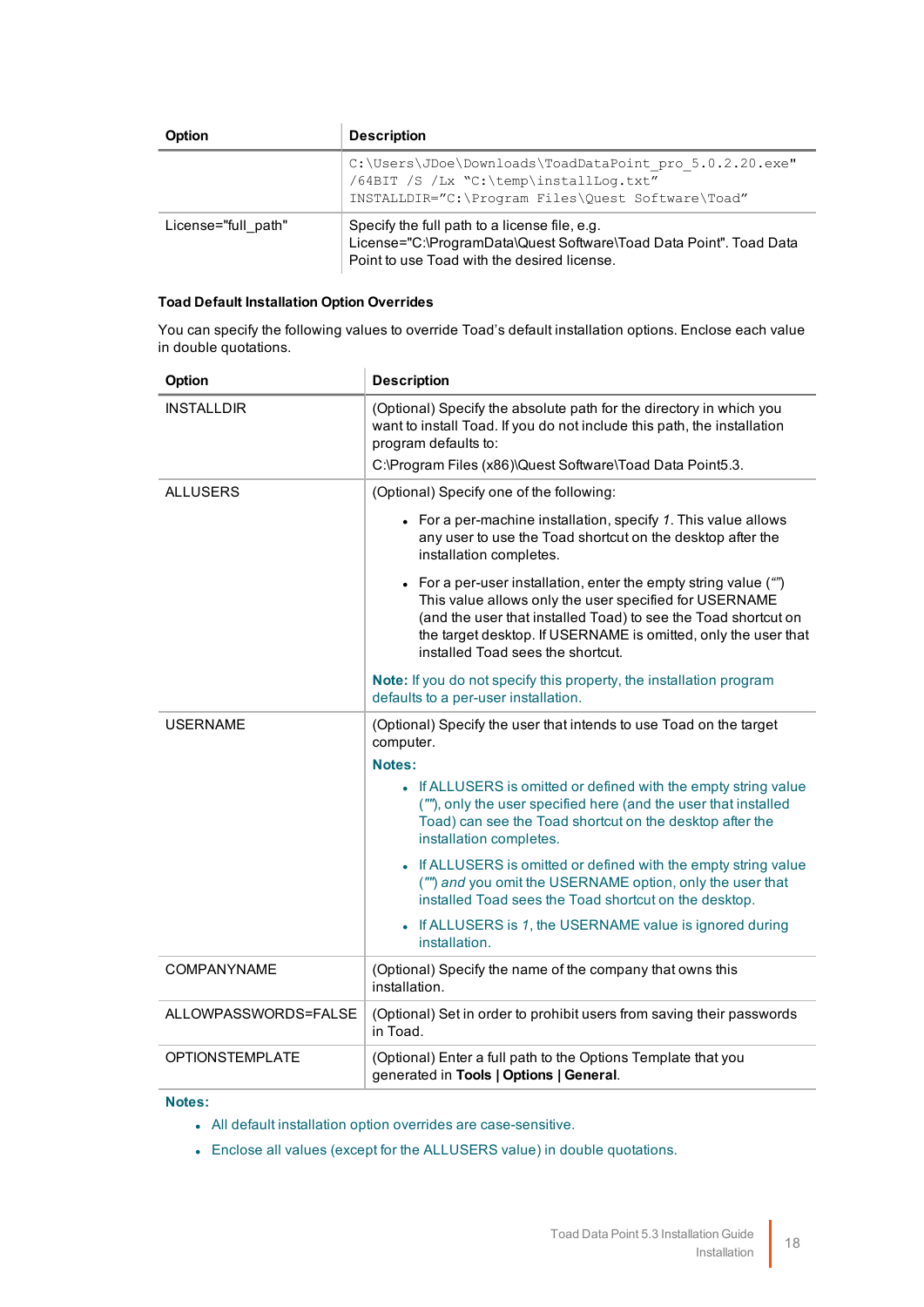### <span id="page-19-0"></span>**Silent Installation Using the Microsoft Installer**

**Note:** (MSI installs on Windows 7) If you are using MSI to install Toad on Windows 7 with UAC enabled, you can install a file that adds a "Run as administrator" option when right-clicking the MSI file:<http://www.symantec.com/connect/downloads/msi-run-administrator-context-menu-vista>.

**Note:** The installer does not verify that system requirements have been met before installing. If you do not want to manually verify system requirements, you should use the .exe file for the silent install.

### <span id="page-19-1"></span>**MSI Prerequisites**

**Visual C++ Redistributable for Visual Studio 2015** is required by Toad, however it is not installed when you use the Microsoft (.msi) installer. Ensure that this software is installed prior to performing an install using the .msi installer. For downloads, see Visual C++ [Redistributable](https://www.microsoft.com/en-us/download/details.aspx?id=48145) for VS 2015. For related information, see [KB2999226](https://support.microsoft.com/en-us/kb/2999226) -Update for [Universal](https://support.microsoft.com/en-us/kb/2999226) C Runtime in Windows.

If your operating system is 32-bit, install **vc\_redist.x86.exe**. If your operating system is 64-bit, install both **vc\_ redist.x86.exe** and **vc\_redist.x64.exe**.

This software is required to enable some features in Toad Data Point, such as Local Storage. This software is included in installation when using the executable (.exe) installer.

### <span id="page-19-2"></span>**Perform Silent Installation Using MSI**

You can deploy the license key, custom settings, and connections files when installing using the .msi installer. See "Create Transform [\(MST\) Files"](#page-21-0) on page 21 for more information.

### *To perform a silent install using msi*

- 1. At a Windows command prompt, switch to the drive or directory where the msi installer for Toad is located.
- 2. For a standard installation with all features enabled, enter the following command:

msiexec /i "*ToadInstaller*.msi" /q

For a read-only installation with create, alter, and drop functionality disabled, enter the following command:

msiexec /i "*ToadInstaller*.msi" /q READONLY=TRUE

You can customize command-line options and overrides for your installation similar to the following:

```
msiexec /i "ToadInstaller.msi" INSTALLDIR= "Drive:\your_install_path" /q
USERNAME="someone" COMPANYNAME="your_company" ALLUSERS=1
```
### **Command-Line Options**

The following MSIEXEC command-line options are used in this example:

| Option | <b>Description</b>                                                                                                                                                                      |
|--------|-----------------------------------------------------------------------------------------------------------------------------------------------------------------------------------------|
|        | Run the installation.                                                                                                                                                                   |
| /a     | Specify the user interface (UI) that displays during installation. You can append<br>other options, such as n to hide the UI or b to hide the Cancel button during the<br>installation. |

**Note:** All command-line options are case-insensitive. See [http://msdn2.microsoft.com/en](http://msdn2.microsoft.com/en-us/library/aa367988.aspx)[us/library/aa367988.aspx](http://msdn2.microsoft.com/en-us/library/aa367988.aspx) for a complete list of command-line options.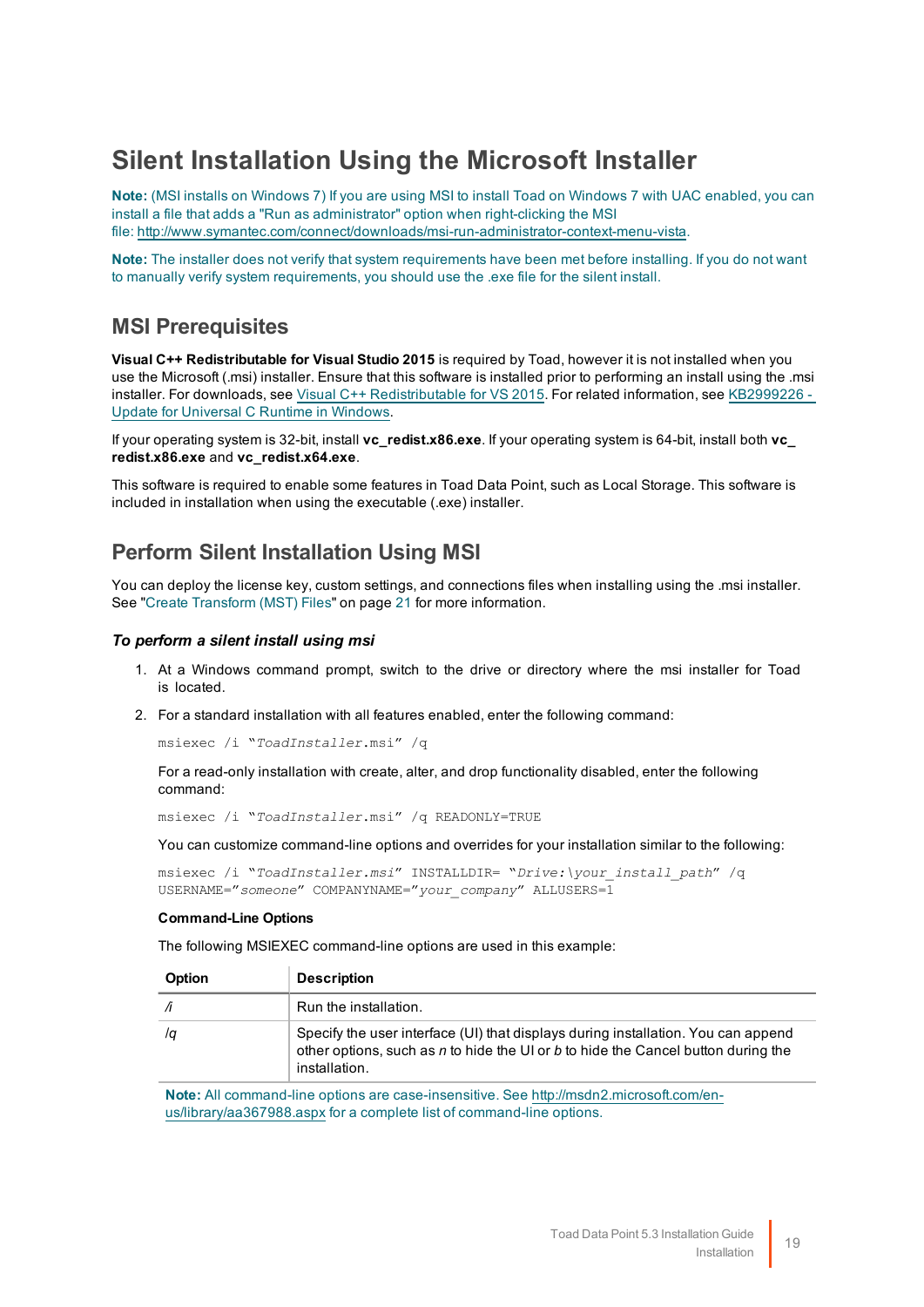### **Toad Default Installation Option Overrides**

You can specify the following values to override Toad's default installation options. Enclose each value in double quotations.

| Option                 | <b>Description</b>                                                                                                                                                                                                                                                                                  |
|------------------------|-----------------------------------------------------------------------------------------------------------------------------------------------------------------------------------------------------------------------------------------------------------------------------------------------------|
| <b>INSTALLDIR</b>      | (Optional) Specify the absolute path for the directory in which you<br>want to install Toad. If you do not include this path, the installation<br>program defaults to:                                                                                                                              |
|                        | C:\Program Files (x86)\Quest Software\Toad Data Point5.3.                                                                                                                                                                                                                                           |
| ALLUSERS               | (Optional) Specify one of the following:                                                                                                                                                                                                                                                            |
|                        | • For a per-machine installation, specify $1$ . This value allows<br>any user to use the Toad shortcut on the desktop after the<br>installation completes.                                                                                                                                          |
|                        | • For a per-user installation, enter the empty string value ("")<br>This value allows only the user specified for USERNAME<br>(and the user that installed Toad) to see the Toad shortcut on<br>the target desktop. If USERNAME is omitted, only the user that<br>installed Toad sees the shortcut. |
|                        | <b>Note:</b> If you do not specify this property, the installation program<br>defaults to a per-user installation.                                                                                                                                                                                  |
| USERNAME               | (Optional) Specify the user that intends to use Toad on the target<br>computer.                                                                                                                                                                                                                     |
|                        | Notes:                                                                                                                                                                                                                                                                                              |
|                        | • If ALLUSERS is omitted or defined with the empty string value<br>(""), only the user specified here (and the user that installed<br>Toad) can see the Toad shortcut on the desktop after the<br>installation completes.                                                                           |
|                        | If ALLUSERS is omitted or defined with the empty string value<br>("") and you omit the USERNAME option, only the user that<br>installed Toad sees the Toad shortcut on the desktop.                                                                                                                 |
|                        | • If ALLUSERS is 1, the USERNAME value is ignored during<br>installation.                                                                                                                                                                                                                           |
| <b>COMPANYNAME</b>     | (Optional) Specify the name of the company that owns this<br>installation.                                                                                                                                                                                                                          |
| ALLOWPASSWORDS=FALSE   | (Optional) Set in order to prohibit users from saving their passwords<br>in Toad.                                                                                                                                                                                                                   |
| <b>OPTIONSTEMPLATE</b> | (Optional) Enter a full path to the Options Template that you<br>generated in Tools   Options   General.                                                                                                                                                                                            |

#### **Notes:**

- All default installation option overrides are case-sensitive.
- Enclose all values (except for the ALLUSERS value) in double quotations.

#### **Additional Options**

| <b>Option</b> | <b>Description</b>                                        |
|---------------|-----------------------------------------------------------|
| TRANSFORMS    | (Optional) Specify the name and location of the mst file. |
|               | TRANSFORMS="filename.msf"                                 |
|               | See Create Transform (MST) Files for more information.    |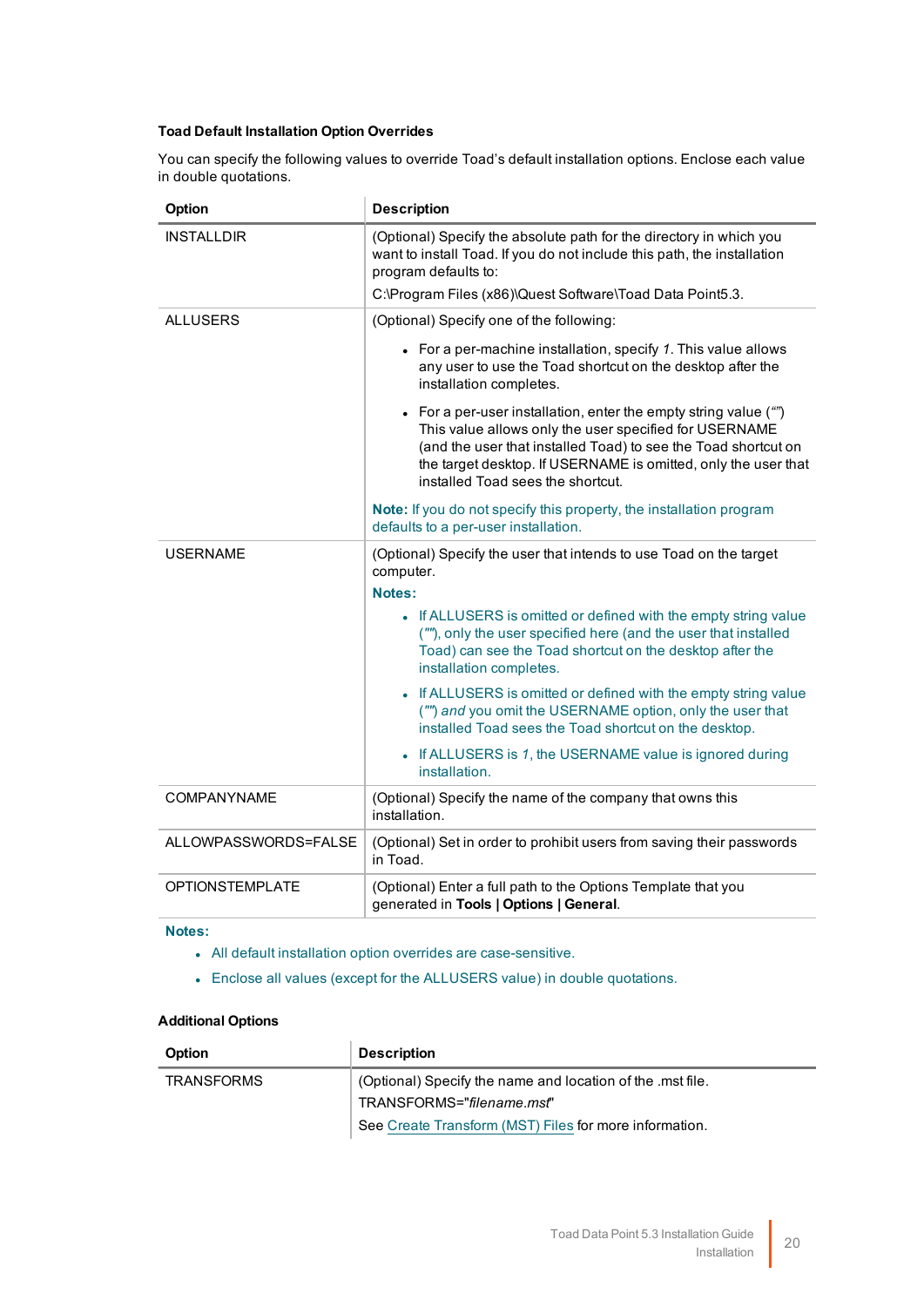### <span id="page-21-0"></span>**Create Transform (MST) Files**

You can create a Microsoft transform (.mst) file that deploys the license key, custom settings, and connections for users when performing a silent install using the .msi file.

If you do not already have the license key, settings, and connections files that you want to deploy in a silent install, you can create them in Toad.

#### *To create license, settings, and connections files in Toad*

- 1. **License file.** In Notepad, do the following:
	- a. Enter the license key in the first line.
	- b. Enter the site message in the second line.
	- c. Save the file with **license.key** as the file name in the Toad install directory. Make sure the file extension is *.key* not .txt.
- 2. Start Toad. The application should open without prompting you to enter a license key.
- 3. **Settings file.** Select **Tools | Configuration Wizard** from the Toad menu and complete the Configuration wizard. This wizard creates an initial settings file (Settings.xml).
- 4. **ModuleSettings files.** Select **Tools | Options** from the menu in Toad to open the Options window.
	- Select each page in the window and set any options you want to deploy. These options create a module settings folder and files.
- 5. **Connection file.** Select **View | Connection Manager** from the menu in Toad to open the Connection Manager.
	- Create any connections you want to deploy.
- 6. Exit Toad. Upon exiting, a Connections file is created.
- 7. Locate the files you created. See the following table for file locations.

| File                               | Location                                                                                |
|------------------------------------|-----------------------------------------------------------------------------------------|
| Settings.xml                       | C:\Users\ username\AppData\Roaming\Quest Software\Toad Data<br>Point 5.3.               |
| ModuleSettings folder and<br>files | C:\Users\username\AppData\Roaming\Quest Software\Toad Data<br>Point 5.3\ModuleSettings. |
| Connections.xml                    | C:\Users\username\AppData\Roaming\Quest Software\Toad Data<br>Point 5.3.                |

### *To create a Transform (.mst) file*

- 1. Select the tool of your choice to create a Transform (.mst) file using the *ToadInstaller.msi*.
- 2. Package the files created in the previous procedure. When creating the Transform file, select the Toad Installation directory as the Destination.

For example, C:\Program Files\Quest Software\<product> <version>

When the user starts Toad for the first time, if these files are located in the Installation directory then the files are copied to the appropriate location.

- 3. Generate and save the Transform file.
- 4. Perform a silent install. See "Perform Silent Installation Using MSI" on page 19 for more [information.](#page-19-2)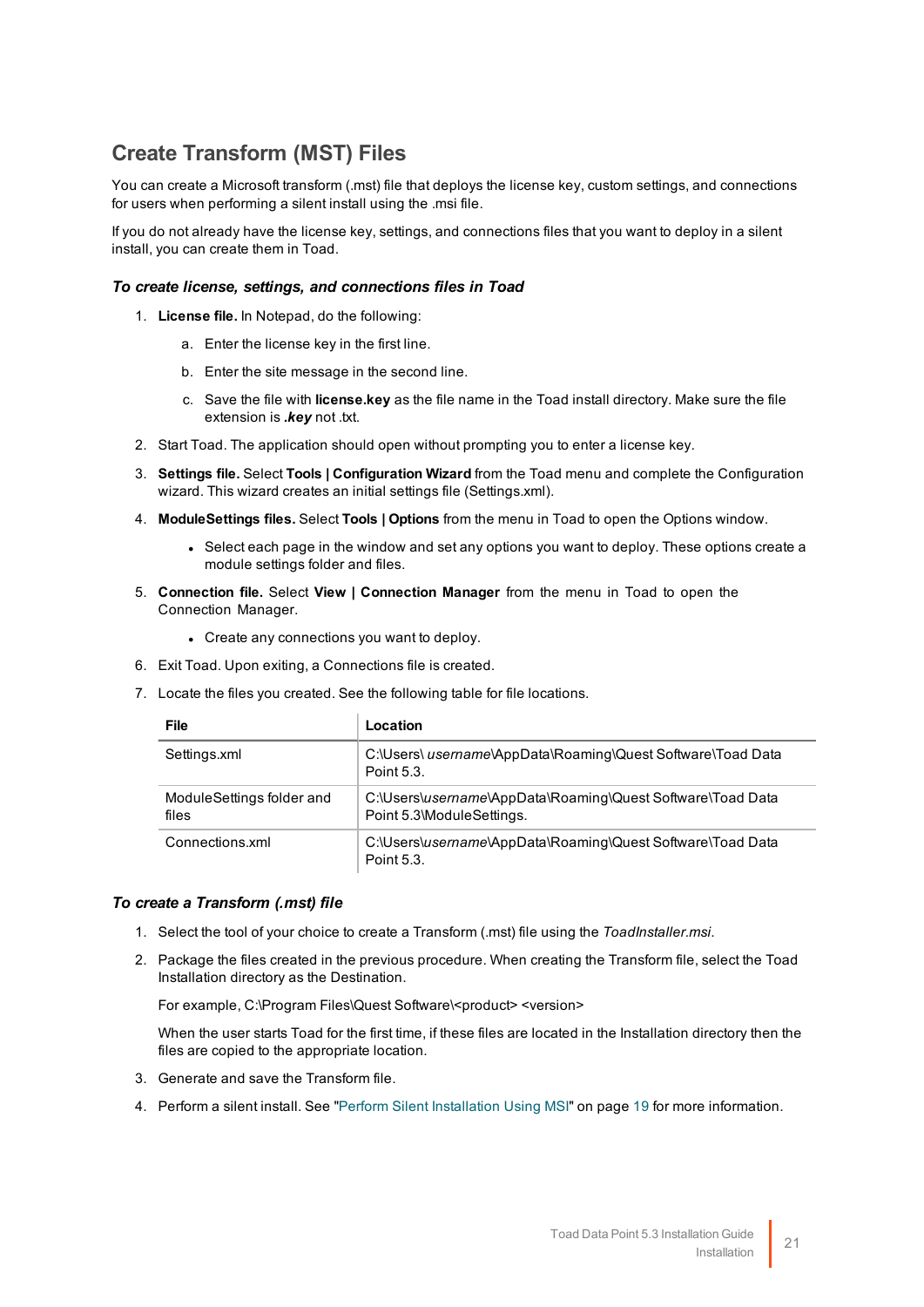# <span id="page-22-0"></span>**Install Toad on Citrix® Systems**

Toad must be installed on the Citrix server by the Citrix administrator. Users then connect to this instance through their Citrix login.

### *To install Toad on a Citrix system*

- 1. Connect to the Citrix Environment as an administrator.
- 2. Copy Toad to the Citrix server, if needed.
- 3. Start the Toad installation process.
- 4. During installation, select the **Anyone who uses this computer** checkbox when prompted.
- 5. Repeat steps 2 through 4 for each server in the Citrix farm.

**Note:** Although you must install Toad on every server in the Citrix farm, you only need to publish Toad once.

- 6. Review the following considerations regarding licensing:
	- A license supplied by an administrator always overrides a user-supplied license in a Citrix environment.
	- If you need to provide the same Toad functionality to all users, you can enter the default license key for all users.

## <span id="page-22-1"></span>**Upgrade Toad**

### *To upgrade Toad*

- 1. Run the *ToadInstaller.exe* installation program from the DVD or downloaded file.
- 2. Select **Uninstall Toad and continue with install**.
- 3. Complete the wizard.

If you are upgrading from a previous version of Toad, you are prompted to migrate your settings the first time you start Toad. The settings files include database connections, layout customizations, shortcut keys, and options customized in the Options pages.

To migrate the settings again, remove or rename the current version's Application Data folder and migrate the files from the previous version's Application Data folder.

<span id="page-22-2"></span>**Note:** Local Storage databases and database objects persist between versions (releases) of Toad Data Point.

## **Upgrade Automation Scripts and Scheduling Tasks**

If you upgrade to a newer version of Toad, Automation scripts created in a previous version must be upgraded before you can open them in the newer version. Toad prompts you to automatically upgrade a script when you attempt to open it in a newer version.

In addition, *scheduled* scripts are scheduled to run using the version of Toad in which they were created. After upgrading Toad, those previously-created, scheduled scripts will not execute in the newer version until you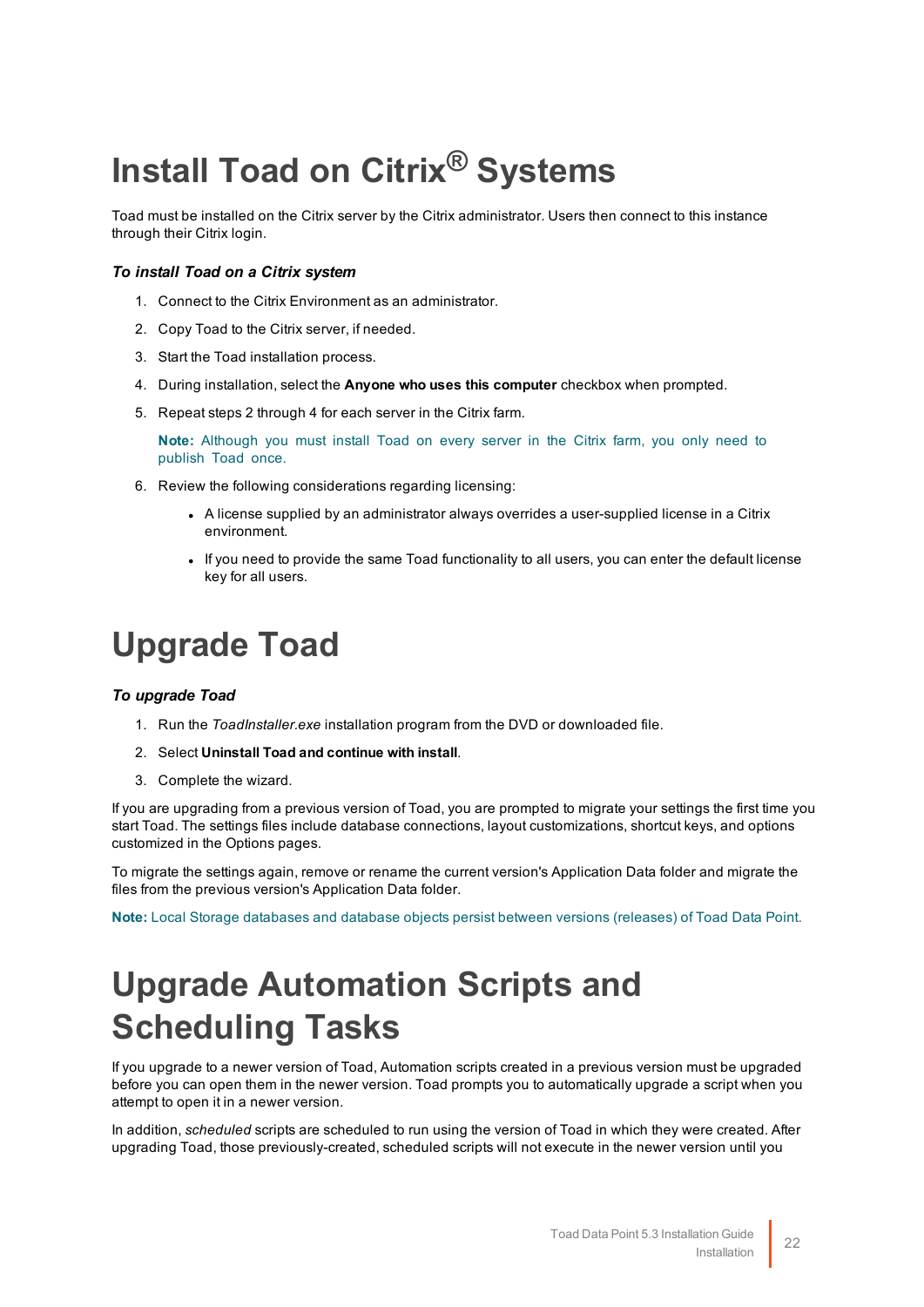migrate each script's scheduling task. Toad prompts you to migrate scheduling tasks when you initially launch the application after installation.

**Note:** If Toad was installed with the **Prohibit saving passwords** option selected, the Automation module is disabled and Toad does not prompt you to migrate scripts.

### <span id="page-23-0"></span>**Upgrade Automation Scripts to Newer Version of Toad**

An automation script is compatible with the version of Toad in which the script was created. If you want to open and/or modify a script using a newer version of Toad, you must upgrade the script. Toad automatically prompts you to upgrade the script the first time you open it in the newer version.

### *To upgrade an Automation script*

1. Open the script in Toad. Toad prompts you to upgrade the script.

| Automation |                                                                                                                                                                                                                                                                                                                                                                                 | 窈   |
|------------|---------------------------------------------------------------------------------------------------------------------------------------------------------------------------------------------------------------------------------------------------------------------------------------------------------------------------------------------------------------------------------|-----|
|            | You opened a script that was created using a previous version of Automation.<br>CAUTION: If you run or save this script, it will no longer be compatible with<br>previous versions of Automation, but a backup copy of your script will be saved<br>in the Automation\bak folder of the Application data directory.<br>See Help About for the link.<br>Do you want to continue? |     |
|            | Yes                                                                                                                                                                                                                                                                                                                                                                             | No. |

2. To upgrade the script, select **Yes**.

**Caution:** If you upgrade an automation script, it will no longer be compatible with earlier versions of Toad.

- 3. Select **No** (and do not elect to save the script), to keep the script compatible with the previous version.
- 4. If you selected Yes, Toad upgrades your script and saves a backup copy of the original script in the following location:

#### **<***application data directory***>\Automation\bak\**

5. If the script you upgraded is also scheduled, you **must** migrate the scheduling task, otherwise the upgraded script will fail to run.

### <span id="page-23-1"></span>**Migrate Scheduling Tasks to Newer Version of Toad**

Each scheduled Automation script uses a Windows scheduling task. The scheduling task specifies which version of Toad to use by specifying the version's application path. Toad provides you with two easy ways to migrate your scheduled scripts' scheduling tasks when you upgrade Toad. First, Toad prompts you to migrate scheduling tasks upon initial launch of the application after installation. Next, you can migrate scheduling tasks at any time using the Job Manager.

#### **Notes:**

- If you upgrade a previously-created script by opening it in a newer version of Toad, you must also migrate the scheduling task to the newer version.
- If you install the newer version of Toad side-by-side with the older version, previously-created, scheduled scripts will continue to execute using the older version, until you migrate the scheduling tasks (provided that you do not open the scripts in the newer version).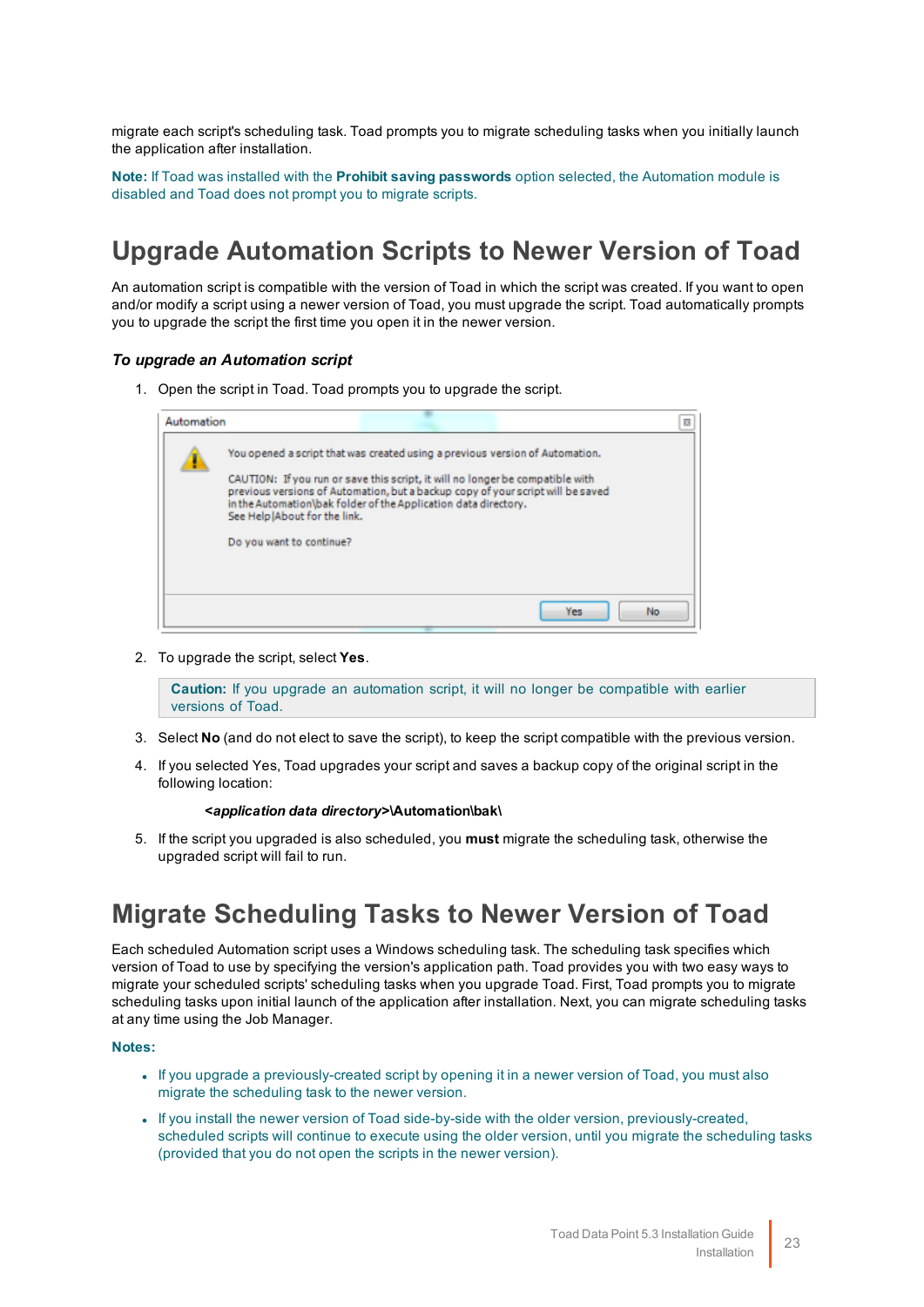### *To migrate scheduling tasks upon initial launch*

- 1. After upgrading Toad, and upon initial launch of the application, the Migrate Scheduled Tasks dialog opens.
- 2. Select the scheduled tasks (scheduled Automation scripts) to migrate to the new version of Toad.
- 3. Click **OK** to close the dialog.
- 4. Toad immediately prompts you for your Windows password. Enter your password to migrate the scheduled tasks.

#### *To migrate scheduling tasks using the Job Manager*

- 1. Select **Tools | Administer | Job Manager**.
- 2. Click  $\mathbb{F}$  on the Job Manager toolbar.
- 3. Select the scheduled tasks to migrate and click **OK**.

**Note:** Only currently-scheduled tasks (enabled or disabled) are listed in the Migrate Scheduled Tasks dialog.

4. Toad immediately prompts you for your Windows password. Enter your password to migrate the scheduled tasks.

### **Manually Edit Scheduling Tasks**

On occasion you may need to modify the application path in a Windows scheduling task. You can do this by manually editing the scheduling task using the following procedure.

#### *To manually edit a scheduling task*

- 1. In the Job Manager (**Tools | Administer | Job Manager**), right-click a task and select **Edit Task**.
- <span id="page-24-0"></span>2. To change the version of Toad used to run the script, in the **Actions** tab, change the folder name in the *toad.exe* path.

## **Files Migrated During Upgrades**

When upgrading to a new version of Toad, the following files can be migrated from the previous version's Application Data Directory (click the *Application Data Directory* link in **Help | About** to open the directory).

**Caution!** Migrating settings from a previous version of Toad may overwrite new settings files, implemented for the current release (for example, updated reports templates, layouts, etc).

| <b>File</b>         | <b>Description</b>                                                                                                                       |
|---------------------|------------------------------------------------------------------------------------------------------------------------------------------|
| Action.log          | Tracks your usage within Toad. If you agree to share this data, the file is<br>automatically sent to Quest Software on a periodic basis. |
| Connections xml     | Contains all connections stored in the Navigation Manager or the New<br>Connection window.                                               |
| ConnectionTrace.log | Contains the SQL Output connection trace log file if you select Tools  <br><b>Execution Trace from the menu.</b>                         |
| ExceptionTrace.log  | Contains a log of all exceptions encountered while running Toad.                                                                         |
| FTPConnection.log   | Contains a log of exceptions encountered when attempting to connect to<br>FTP servers.                                                   |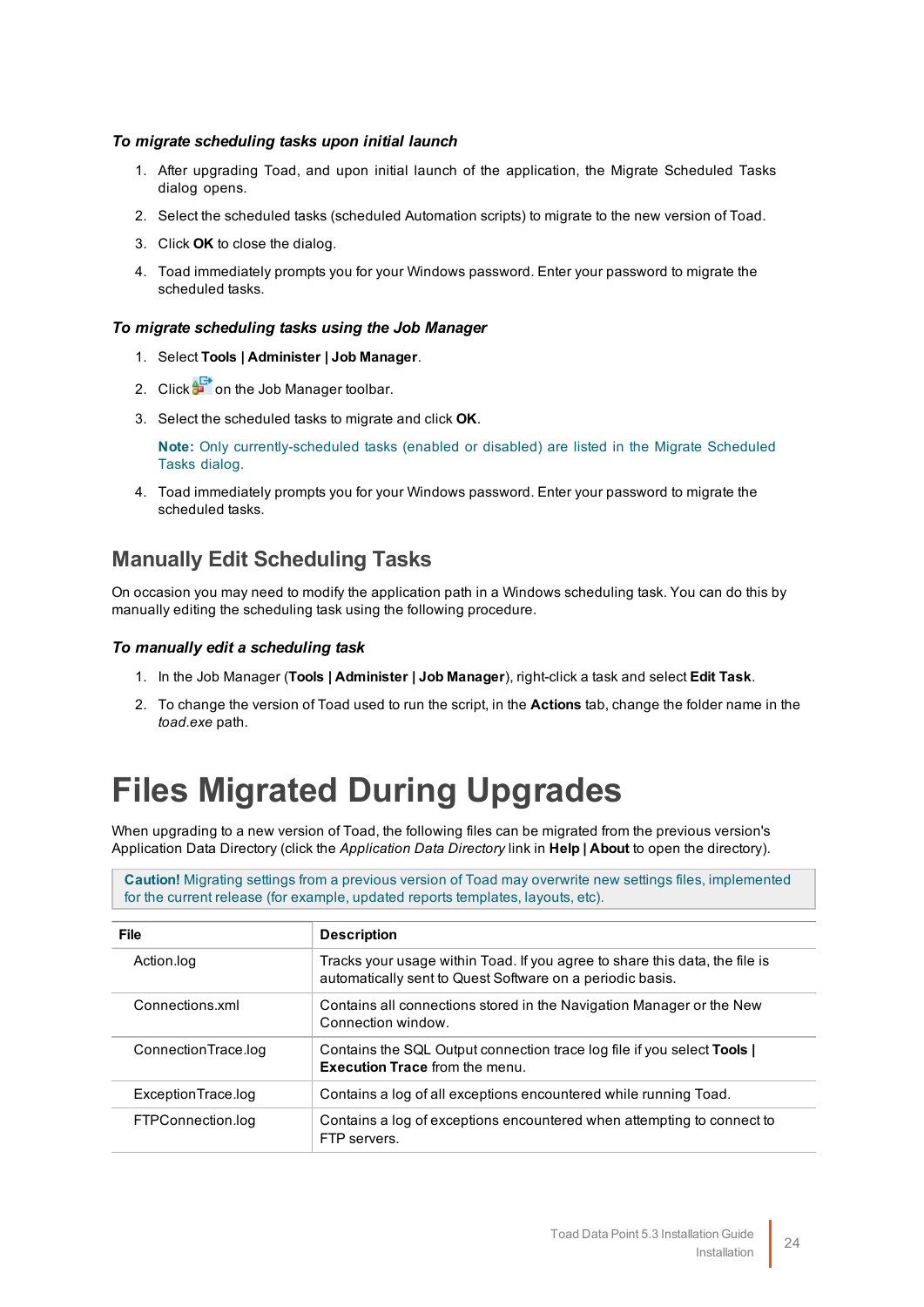| FTPConnections.xml               | Contains connections to FTP servers stored in the FTP Connections window.                                                                                                                              |
|----------------------------------|--------------------------------------------------------------------------------------------------------------------------------------------------------------------------------------------------------|
| Quest.PersistentCache.xml        | Contains the private object annotation cache options (object notes, Lookup<br>tables, and hidden columns). You can share these options with other Toad<br>users in Tools   Options   Database   Cache. |
| Settings.xml                     | Contains many of the global configuration settings.                                                                                                                                                    |
| SqlServerPlanPrefs.xml           | Used to generate SQL Server execution plans.                                                                                                                                                           |
| ToadSupportBundle.zip            | Contains the last support bundle you generated.                                                                                                                                                        |
| <b>Folder</b>                    | <b>Description</b>                                                                                                                                                                                     |
| Automation (temporary<br>folder) | Used by automation when executing automation scripts.                                                                                                                                                  |
| Cache                            | Used to spool cache database metadata to disk if enabled. The data is in<br>binary format and can always be recreated by fetching it from the database.                                                |
| Context                          | Contains settings that depend on the context within Toad including the<br>following:                                                                                                                   |
|                                  | • Adapter—Custom data editing statements.                                                                                                                                                              |
|                                  | • Filter-Unnamed filters defined in the Object Explorer or Database<br>Explorer.                                                                                                                       |
|                                  | Named Filter-Named filters defined in the Object Explorer or<br>Database Explorer.                                                                                                                     |
|                                  | • TYPE-Tabs that display on the right when you select an object in the<br>Object Explorer or Database Explorer.                                                                                        |
| <b>Document Recovery</b>         | Contains backup copies of Editor, Query Builder, and Database Diagram files<br>saved if you have enabled Document Recovery in Tools   Options<br><b>Environment   General.</b>                         |
| Keyboard                         | Contains custom keyboard shortcut layouts.                                                                                                                                                             |
| Layouts                          | Contains layouts for some areas in Toad, such as tool windows that<br>automatically display in the Editor and column layouts for the Messages tab.                                                     |
| ModuleSettings                   | Contains general settings for various components in Toad, such as whether<br>the data grid defaults to read-only, displays not null indicators, etc.                                                   |
| Plugins                          | Used by Toad plugin components.                                                                                                                                                                        |
| Session                          | Contains desktop configurations, including toolbar customizations and tool<br>window locations.                                                                                                        |
| SQLFormatter                     | Contains pre-set and user created templates for formatting SQL, and the<br>SQL statement used to preview formatting changes in the Formatting Options<br>page.                                         |
| SQLRecall                        | Contains the SQL statements saved by SQL Recall.                                                                                                                                                       |
| Templates                        | Contains the following templates:                                                                                                                                                                      |
|                                  | • Code Templates—Templates used to define default values when<br>creating new objects in the Object Explorer or Database Browser.                                                                      |
|                                  | Scripts—Startup scripts to run when connecting.                                                                                                                                                        |
|                                  | Snippets-Code Snippet entries.                                                                                                                                                                         |
|                                  | Reports-Report entries.                                                                                                                                                                                |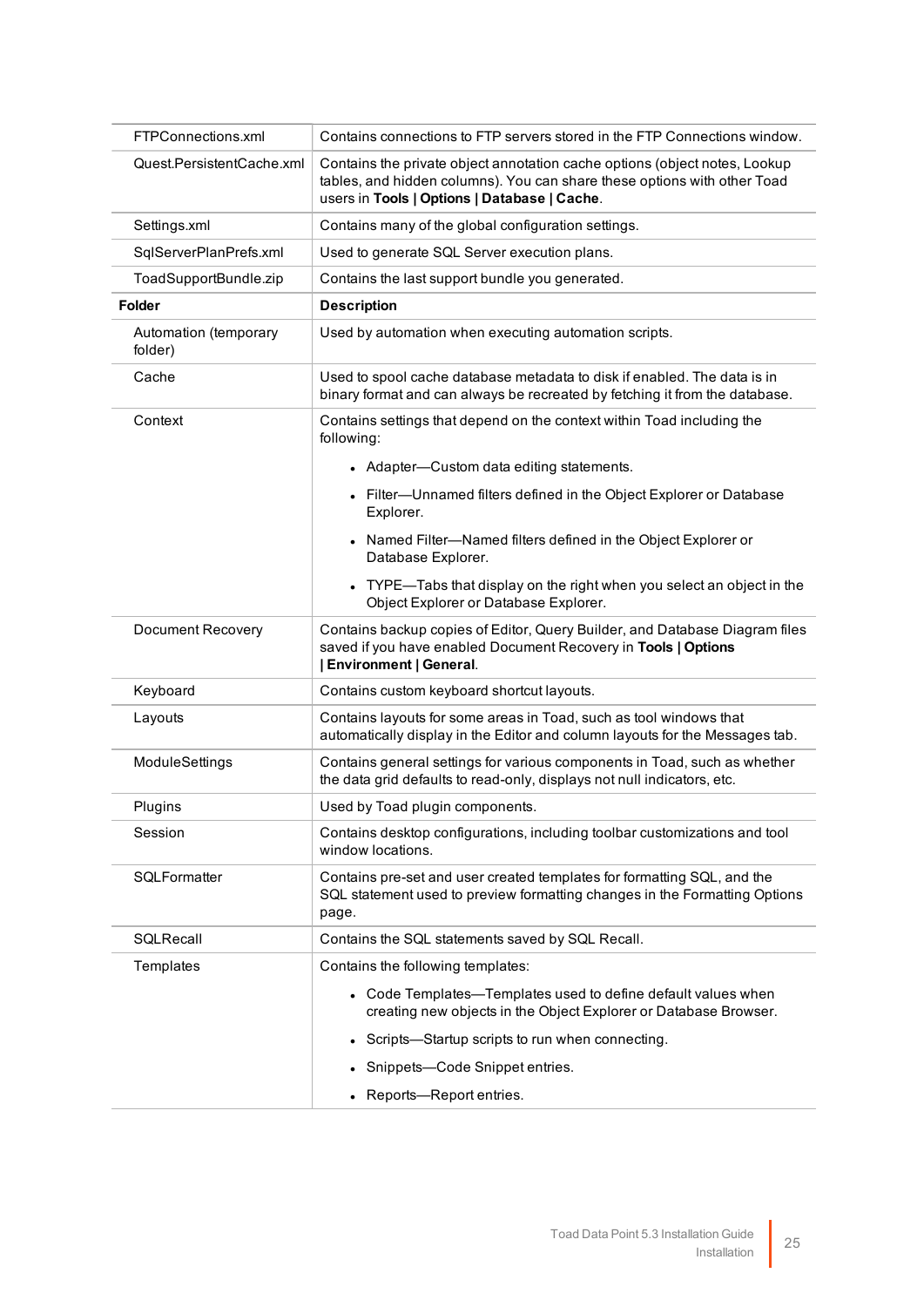## <span id="page-26-0"></span>**Uninstall Toad**

If you uninstall Toad, it may not uninstall completely. When you use Toad, you create new files such as SQL scripts, data output, or temp files, etc. The following types of files are not removed when you uninstall:

- Any new files you create
- Any copies of files you make for backup purposes
- Settings files

You can uninstall Toad Data Point by using the Installer or by using the Windows Add/Remove Programs (or Uninstall a program) feature. Using the Installer is the preferred way to uninstall Toad Data Point.

### *To uninstall Toad*

- 1. Run the *ToadInstaller.exe*.
- 2. Select **Uninstall Toad Data Point only**.
- <span id="page-26-1"></span>3. Complete the wizard.

## **Configure Toad Layout**

Toad can emulate the layout and settings of other products. Use the Configuration Wizard to select a predefined layout that matches Toad<sup>®</sup> for Oracle<sup>®</sup>, SQL Navigator, or your native database tool. The Configuration Wizard also allows you to specify a skin and grid color.

If you want to group documents using Toad's built-in workflow: Understand, Query, Report, and Automate, select the *Toad for Data Analysts (Original)* option. Then open the Configuration Wizard again and select *Custom* to configure Toad behavior, such as showing/hiding windows, or opening and grouping documents according to the selected workflow group.

You can also manually rearrange windows and panes to customize the Toad workspace. See ["Customize](#page-29-0) Your Toad [Workspace"](#page-29-0) on page 29 for more information.

### *To configure Toad layout using the Configuration Wizard*

- 1. Select **Tools | Configuration Wizard** (ALT+T+F).
- 2. To match the look of another product, select a layout option and click **Finish**.

Review the following layout options before selecting:

| <b>Layout and Settings Page</b> | Layout options:                                                                                                                                                                      |
|---------------------------------|--------------------------------------------------------------------------------------------------------------------------------------------------------------------------------------|
|                                 | • Toad Data Point 3.0—Applies shortcut keys used by Toad<br>Data Point, opens default windows, and adds the Wizard<br>toolbar.                                                       |
|                                 | • Toad for Oracle—Applies shortcut keys used by Toad <sup>®</sup> for<br>Oracle <sup>®</sup> and automatically opens the Project Manager,<br>Editor, SQL Recall, and Output windows. |
|                                 | • MS Query Analyzer—Applies shortcut keys used by<br>Query Analyzer and automatically opens the Object<br>Explorer, Code Snippets, and Editor windows.                               |
|                                 | • MS Management Studio-Applies shortcut keys used by                                                                                                                                 |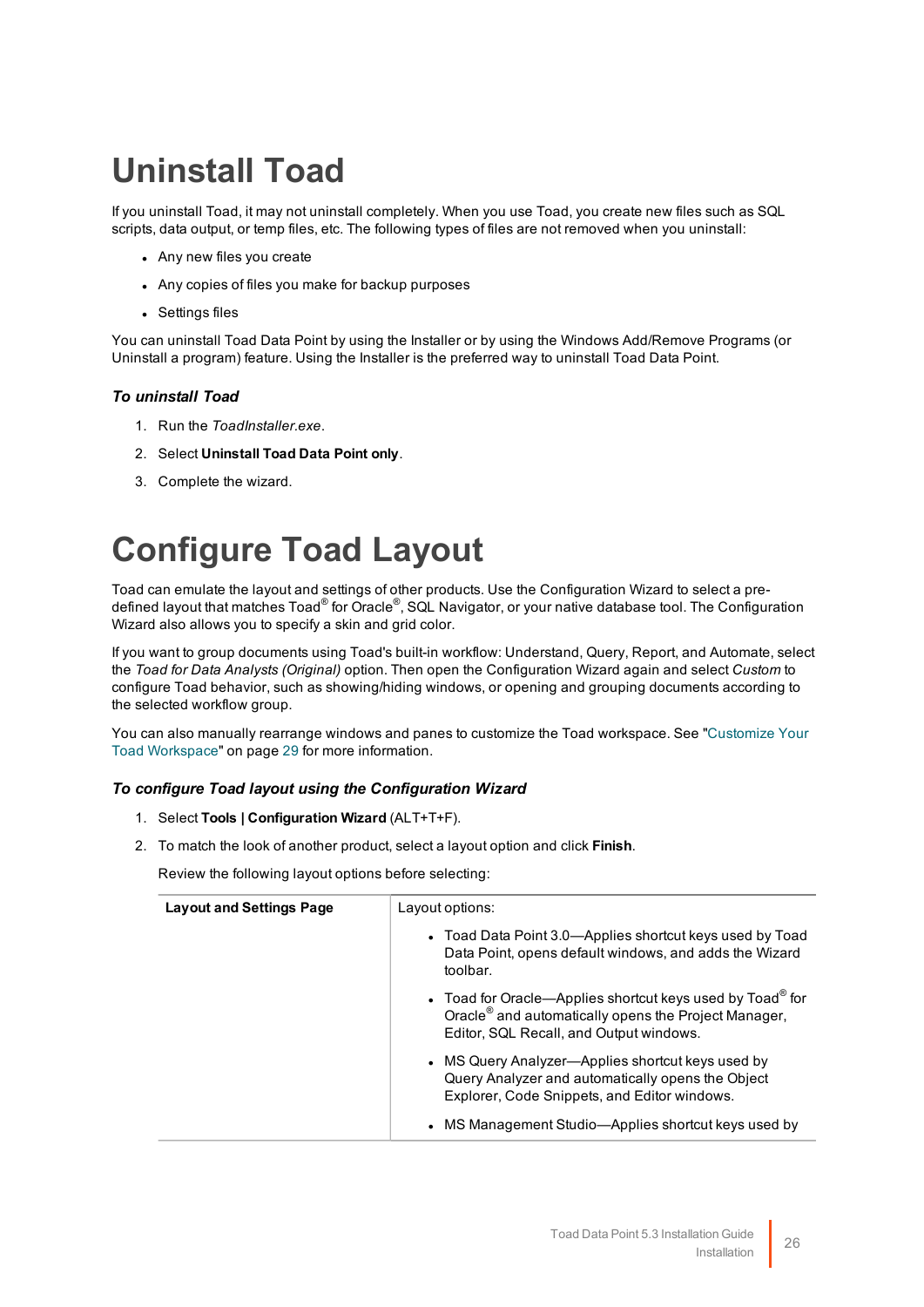| Management Studio and automatically opens the<br>Connection Manager and Editor windows.                                                                                            |
|------------------------------------------------------------------------------------------------------------------------------------------------------------------------------------|
| • SQL Navigator—Applies shortcut keys used by SQL<br>Navigator and automatically opens the Navigation<br>Manager, Object Explorer, Editor, and Code Snippets<br>windows.           |
| • Toad for Data Analysts (Original)—Applies shortcut keys<br>used by Toad for Data Analysts. This option also displays<br>the Grouping (Toad workflow) toolbar and Wizard toolbar. |
| • Custom-Applies shortcut keys used by Toad Data Point.<br>This option allows you to select skin and grid styles, as<br>well as Database Explorer display options.                 |
| Use this option to customize the Toad for Data Analysts<br>layout if you have previously selected it.                                                                              |
| <b>Tip:</b> You can set or modify individual keyboard shortcuts in<br>Keyboard Options in Tools   Options   Environment   Keyboard.                                                |
| <b>Note:</b> If you select a new layout, you may need to restart Toad to<br>see the changes to the Grouping and Wizard toolbars.                                                   |
|                                                                                                                                                                                    |

3. To customize your layout, select **Custom** and click **Next**. Then specify options on each page of the wizard. Review the following for additional information:

| <b>Options</b>                                                                                                                                                    |
|-------------------------------------------------------------------------------------------------------------------------------------------------------------------|
| Select a skin and grid style.                                                                                                                                     |
| • Skin-Applies the skin style you select to document<br>windows, tool windows, and modal dialogs.                                                                 |
| • Grid style—Applies the grid style you select to the data<br>grid only.                                                                                          |
| A preview of the selected style is automatically displayed in the<br>wizard and in the grid.                                                                      |
| Tip: You can change the skin and grid style later in Tools  <br><b>Options   Environment   Interface.</b>                                                         |
| Specify how objects display in the Object Explorer window.<br>Tip: Click in the Object Explorer at any time to switch to a<br>different view style.               |
| Displays a Quick Start Guide that lets you quickly launch<br>frequently used features and tutorials until you are more familiar<br>with the application.<br>Tips: |
| • To view this window at anytime, select View   Quick<br><b>Guide</b> from the menu.                                                                              |
| • To hide this window when starting Toad, select the Donot<br>show on start up checkbox at the bottom of the Quick<br>Guide window.                               |
| Applies to the Toad for Data Analysts (Original) layout. Select<br>this layout option prior to customizing.                                                       |
| Specify one or more of the following options:                                                                                                                     |
| • Use document groups—Associates each open document                                                                                                               |
|                                                                                                                                                                   |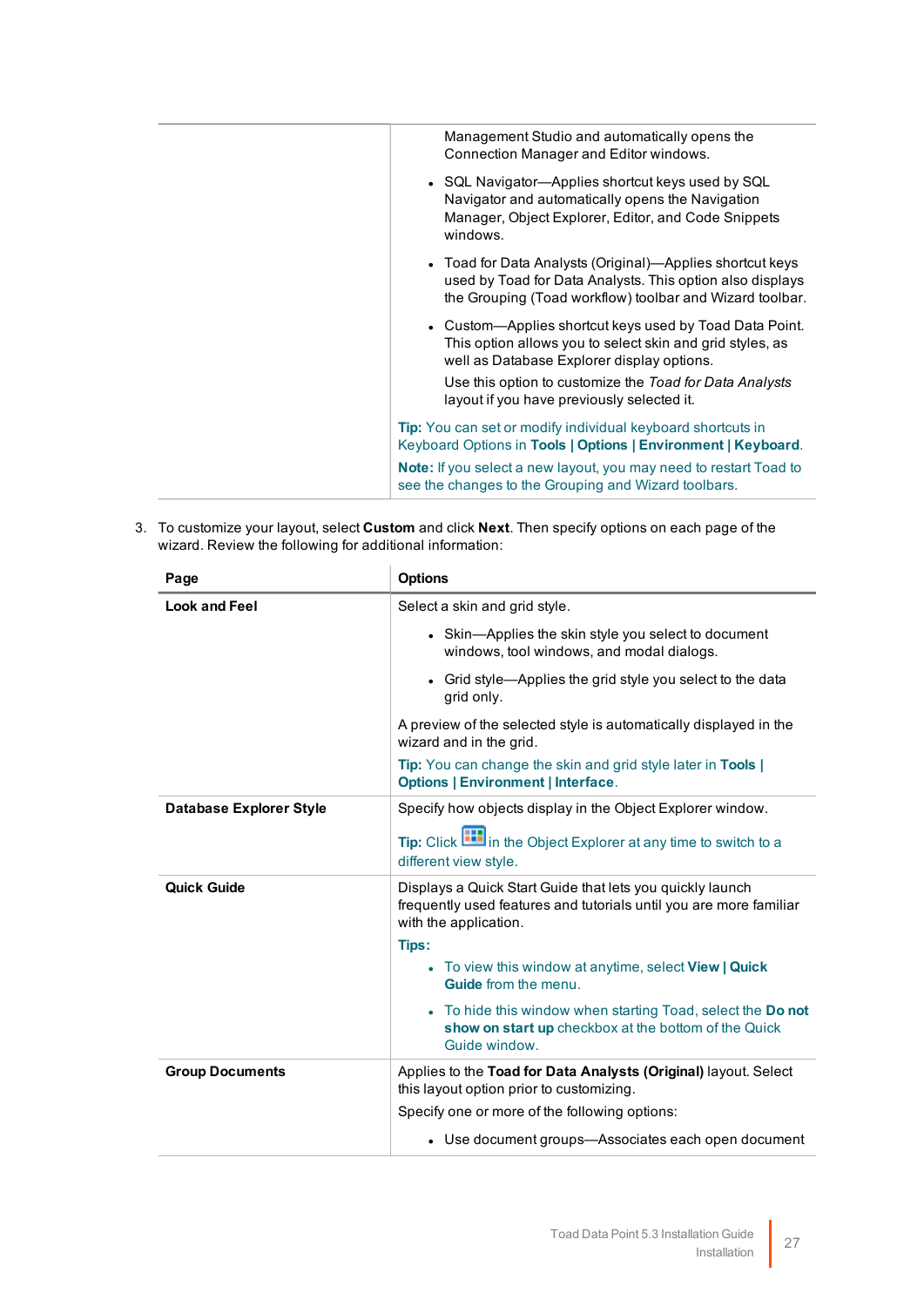| Page                           | <b>Options</b>                                                                                                                                                                                                                                                                                                                                                                  |
|--------------------------------|---------------------------------------------------------------------------------------------------------------------------------------------------------------------------------------------------------------------------------------------------------------------------------------------------------------------------------------------------------------------------------|
|                                | with its respective group in the Groupings (Toad<br>workflow) toolbar.                                                                                                                                                                                                                                                                                                          |
|                                | • Hide windows per group-Displays only those windows<br>that are associated with the selected group in the<br>Groupings toolbar. For example, if the Query group is<br>selected and a Query Builder window is open, it will be<br>hidden when you select the Report group.<br>Note: Unless the Hide windows per connection<br>checkbox is selected, any connections that have a |
|                                | window open for this group display.<br>• Hide windows per connection-Displays only those                                                                                                                                                                                                                                                                                        |
|                                | windows for the current connection that are associated<br>with the selected group.                                                                                                                                                                                                                                                                                              |
|                                | Tip: To hide the Grouping toolbar, select Tools   Customize, and<br>then deselect the Grouping toolbar in the Toolbar tab.                                                                                                                                                                                                                                                      |
| <b>Group Document Defaults</b> | Applies to the Toad for Data Analysts (Original) layout. Select<br>this layout option prior to customizing.                                                                                                                                                                                                                                                                     |
|                                | Select the default window to open when selecting a group from<br>the Grouping toolbar.                                                                                                                                                                                                                                                                                          |
|                                | Understand                                                                                                                                                                                                                                                                                                                                                                      |
|                                | • Database Diagram-Easily identify relationships between<br>tables via foreign keys.                                                                                                                                                                                                                                                                                            |
|                                | • Database Explorer---Drill-down to details for each object.                                                                                                                                                                                                                                                                                                                    |
|                                | Query                                                                                                                                                                                                                                                                                                                                                                           |
|                                | • Query Builder-Quickly create complex queries and<br>subqueries using a graphical interface.                                                                                                                                                                                                                                                                                   |
|                                | • SQL Editor-Powerful editor for writing SQL queries and<br>scripts.                                                                                                                                                                                                                                                                                                            |
|                                | <b>Report</b>                                                                                                                                                                                                                                                                                                                                                                   |
|                                | • Excel-Automatically export query results and open them<br>in Excel.                                                                                                                                                                                                                                                                                                           |
|                                | • Toad Report-Send query results to the Toad Data<br>Report wizard.                                                                                                                                                                                                                                                                                                             |
| <b>Wizard Bar</b>              | Select to display the Wizard bar, a toolbar containing frequently-<br>used actions for the currently open window. It displays along the<br>bottom of the Toad window.                                                                                                                                                                                                           |
|                                | Tip: To modify this option later, use the Configuration Wizard.                                                                                                                                                                                                                                                                                                                 |
| <b>Connection Documents</b>    | Specify which type of new document to automatically open when<br>a new database connection is created.                                                                                                                                                                                                                                                                          |
|                                | Tip: You can modify this option later in Tools   Options  <br>Database   General.                                                                                                                                                                                                                                                                                               |
| <b>Additional Settings</b>     | Specify whether to automatically add files to the Project Manager<br>when saving, executing, or sending the files to a report. This<br>option can help you locate and manage your work.                                                                                                                                                                                         |

4. Click **Finish** when you are done customizing.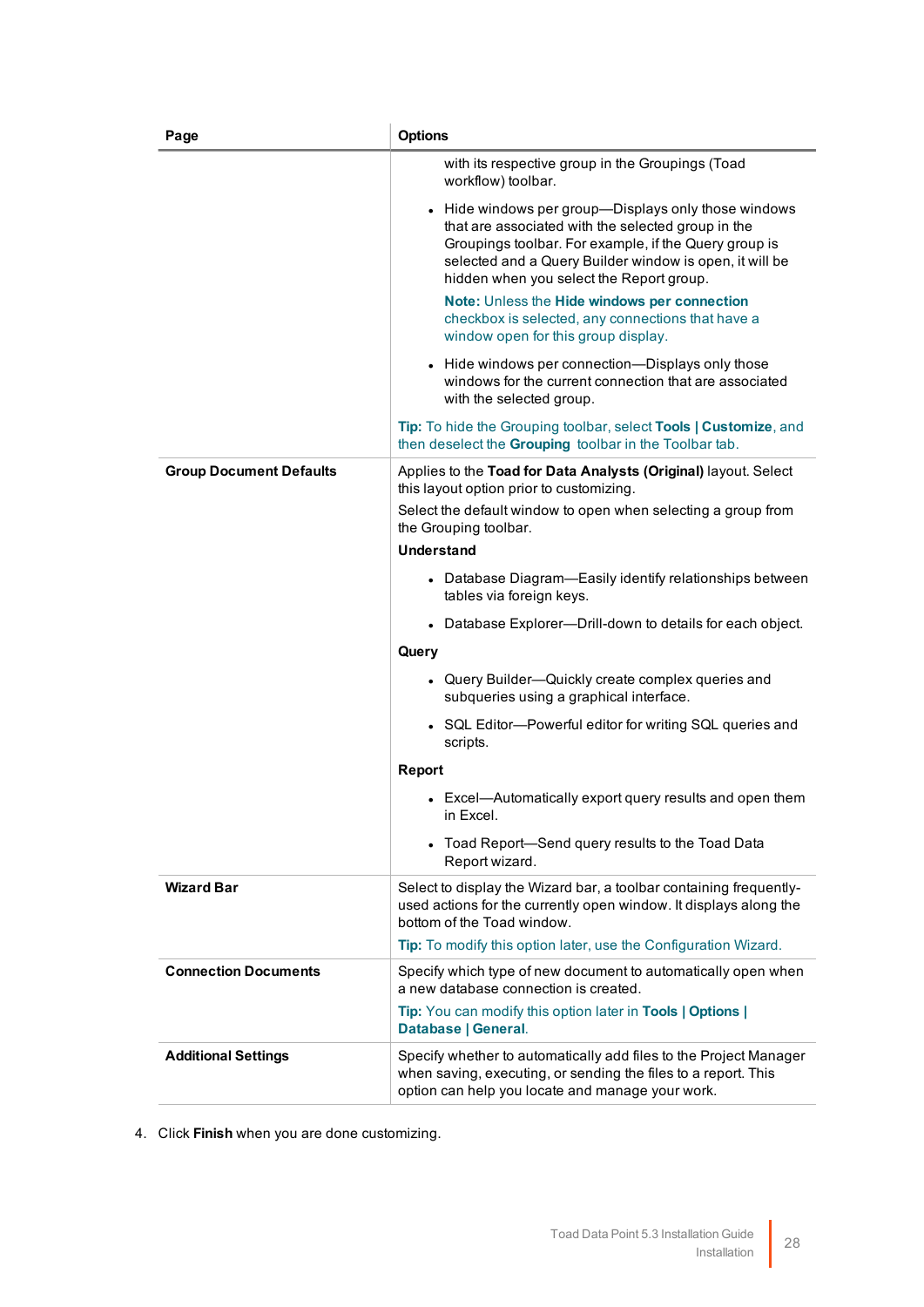## <span id="page-29-0"></span>**Customize Your Toad Workspace**

You can customize your Toad workspace by re-arranging windows and panes. For docked panes selected from the View menu, Toad remembers the configuration of your last open session and displays it when you re-launch the application.

### *To rearrange windows and panes*

- 1. Open a Toad pane by selecting it from the **View** menu.
- 2. Drag the pane to a new location in the Toad workspace.
- 3. Drop the pane into the desired section of the workspace when it becomes highlighted.
- 4. To move an open window, drag it to the desired area of the workspace and drop it into a highlighted section.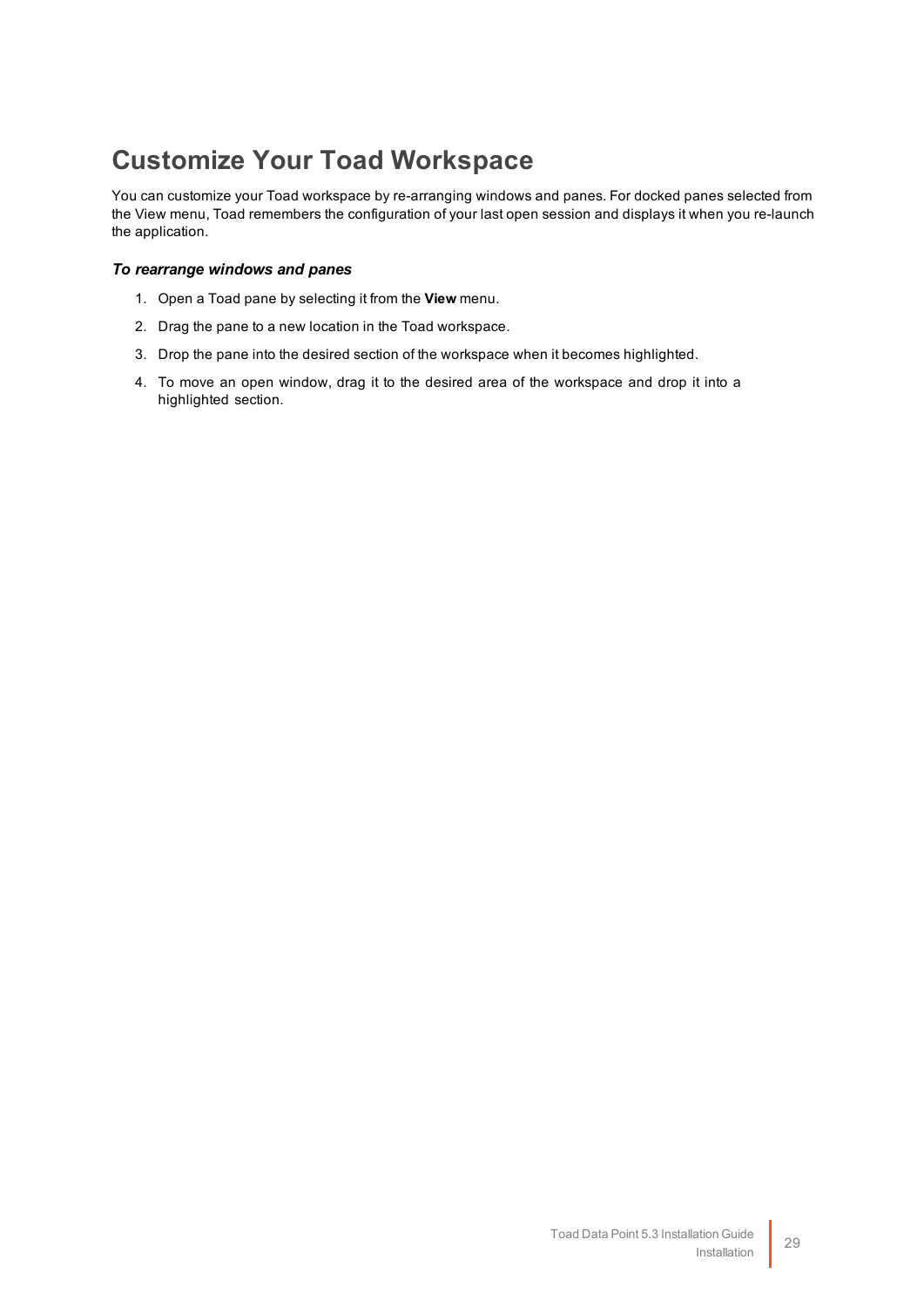## **Create Connections**

## <span id="page-30-1"></span><span id="page-30-0"></span>**Understand Toad Connections**

<span id="page-30-2"></span>Review this topic to learn about open database connections in Toad.

## **Toad Open Connections**

In Toad, an open connection in the Connection/Navigation Manager represents one or more actual connections to the database or data source. When you open a database connection in Toad:

- Toad creates an initial database connection for general use.
- Toad also creates a separate database connection for each Editor (the first time you execute a statement) and for each Data tab in the Database Explorer (the first time you select the tab and query data).

The connection associated with the window (or tab) remains open until you close the window. If a window has an associated connection, but a statement is not currently executing, the connection is in an inactive state.

### *To view information for an open connection*

• To view the number of actual database connections that exist for a Toad connection, including the number of active connections, place the cursor over the connection in the Connection/Navigation Manager pane or in the connection drop-down list.



### *To use the Background Processes pane*

- When a statement is executing, a progress bar displays in the Status bar located at the bottom of the Toad application window. Click the executing progress bar to open the Background Processes pane.
- To cancel statement execution, use the Background Processes pane.

**Note:** It is recommended that you cancel only your own processes, because terminating Toad activities could cause unexpected behavior.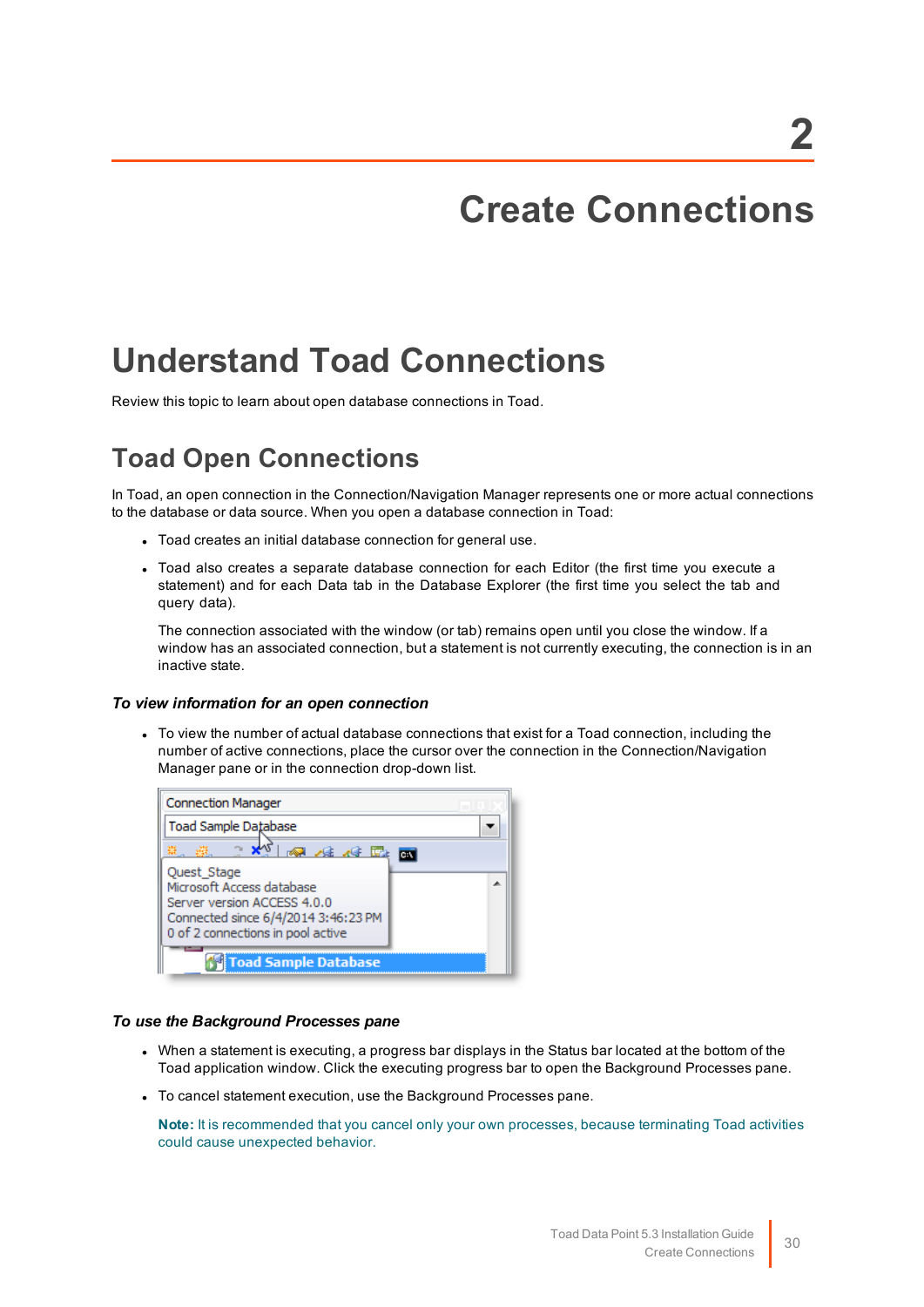## <span id="page-31-0"></span>**Sharing a Connection Among Windows**

You can instruct Toad to share an open connection among windows. In this way, the Editor windows and Data tabs can share the same connection when the connection is inactive.

#### *To share a database connection among windows in Toad*

- 1. Select **Tools | Options | Editor | General**.
- 2. Clear the checkbox for the **Use individual connection for each open editor** option.
- 3. When this option is not selected, Toad attempts to use a single connection for any new windows or query execution. For example, if you share a database connection, you can execute a query in the Editor, execute another query in a new Editor, and then select the Data tab from the same connection.

If the single connection is in use when Toad attempts to execute it, the following occurs:

- (DB2 and Oracle only) If your database supports executing multiple queries simultaneously on a shared connection, the query is placed in a queue and executes as soon as the current operation completes.
- If your database does not support executing multiple queries on a shared connection, a dialog prompts you to either permanently associate the window with a new database connection, cancel the previous operation, or add the query to a queue until the current operation completes, and the execute it. If you place multiple queries in the queue, each one executes in the order that it was added to the queue.

<span id="page-31-1"></span>**Note:** Although you can share a database connection, any commits apply to the selected window only.

## **Create Access Connections**

Although this connection uses the ODBC driver, it is easier and faster to connect using this method. [See](#page-70-1) ["Troubleshoot](#page-70-1) Access Issues" on page 70 for more information about troubleshooting connection issues.

### **Notes:**

• The Toad Sample Database and established connection that comes pre-loaded in Toad Data Point is an Access database. The connection information for this database is:

Database file = C:\Program Files\Quest Software\*ToadInstallDirectory*\Plugins\Odbc\Sample Database\Quest\_Stage.mdb

Additional sample files for this database are available in the Project Manager.

#### *To create an Access connection*

- 1. Click  $\frac{10}{24}$  on the toolbar (ALT+F+N).
- 2. Select *Access* from the **Group** list box.
- 3. Review the following for additional information:

| Database file | Select the database to use when connecting.                                                                                                                                                |
|---------------|--------------------------------------------------------------------------------------------------------------------------------------------------------------------------------------------|
| MDW file      | Select the MDW file that is linked to the database.                                                                                                                                        |
| Password      | Enter the password to use when connecting.<br><b>Tip:</b> After connecting, you can set a master password to further secure your<br>connection in Tools   Options  Environment   Security. |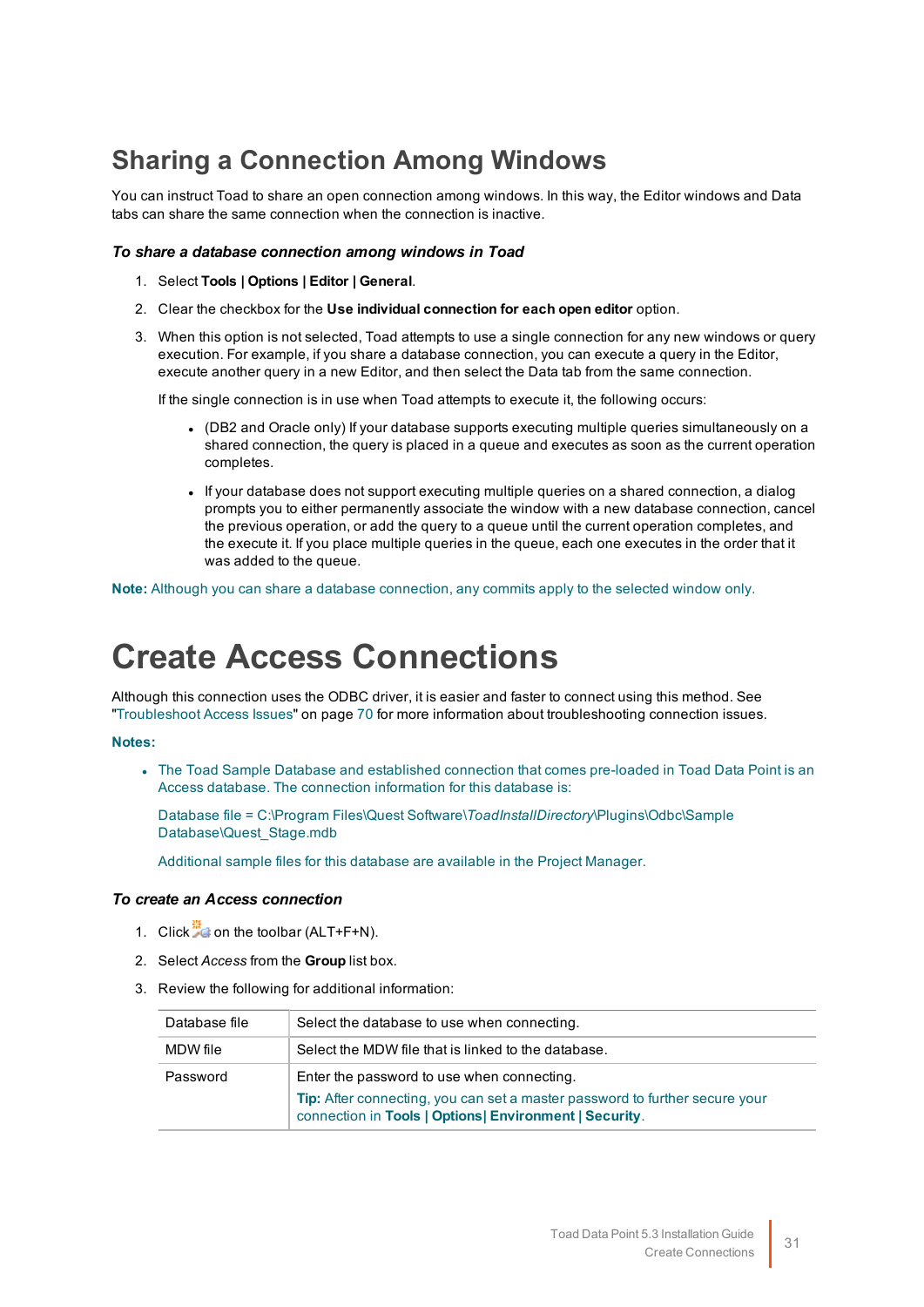| Category | Select or create a category if you want to color code Editor tabs for a specific<br>connection. This can help differentiate between development and production<br>databases. You can also set an option to color code the Object Explorer pane<br>and object editor windows (Create, Alter, Drop, etc.). |
|----------|----------------------------------------------------------------------------------------------------------------------------------------------------------------------------------------------------------------------------------------------------------------------------------------------------------|
|          | to Click here to view a video of this feature.                                                                                                                                                                                                                                                           |

4. Click **Connect** to connect immediately while saving the connection information. Optionally, click **Save** to save the connection without connecting.

## <span id="page-32-0"></span>**Considerations and Limitations**

| <b>Consideration/Limitation</b>                   | <b>Description</b>                                                                                                                                                                                                                                                                                            |
|---------------------------------------------------|---------------------------------------------------------------------------------------------------------------------------------------------------------------------------------------------------------------------------------------------------------------------------------------------------------------|
| Microsoft Access 2016 64-bit<br>Office 365 64-bit | To successfully create a connection to an Access database using<br>Microsoft Access 2016 64-bit, the Microsoft Access Database Engine<br>is required and might not have been included in the Access<br>installation. In addition, the architecture (bitness) of the engine must<br>match the bitness of Toad. |
|                                                   | If using 64-bit Toad, the 64-bit version of Microsoft Access Database<br>Engine is required.                                                                                                                                                                                                                  |
|                                                   | If using 32-bit Toad, the 32-bit version of Microsoft Access Database<br>Engine is required.                                                                                                                                                                                                                  |
|                                                   | 1. You can download the 64-bit or 32-bit Microsoft Access<br>Database Engine components at:<br>https://www.microsoft.com/en-<br>us/download/details.aspx?id=13255.                                                                                                                                            |
|                                                   | 2. Be sure to select the appropriate version (64-bit or 32-bit) of<br>the AccessDatabaseEngine.exe installer to match the bitness<br>of Toad.                                                                                                                                                                 |

**Tip:** Connections are stored in the connections.xml file and can be found by clicking the *Application Data Directory* link in **Help | About**.

<span id="page-32-1"></span>to Click [here](http://www.toadworld.com/products/toad-data-point/m/media-library/646.aspx) to view a video about creating connections in Toad Data Point

## **Create SAP Business Objects Connections**

Toad allows you to connect to SAP® Business Objects through the Query as a Web Service (QaaWS) component to view and query data in QaaWS Queries.

**Note:** This feature is available in the Toad Data Point Professional Edition only.

### *To create a Business Objects connection*

- 1. Click  $\frac{1}{2}$  on the Connections toolbar (ALT+F+N).
- 2. Select *SAP Business Objects* from the **Group** list.
- 3. Enter the connection information in the Create New Connection dialog. Review the following for additional information:

| URL | $\overline{\phantom{a}}$ Enter the Business Objects URL to which you want to connect. This is the URL to |
|-----|----------------------------------------------------------------------------------------------------------|
|     | the Query as a Web Service component of the Business Objects installation.                               |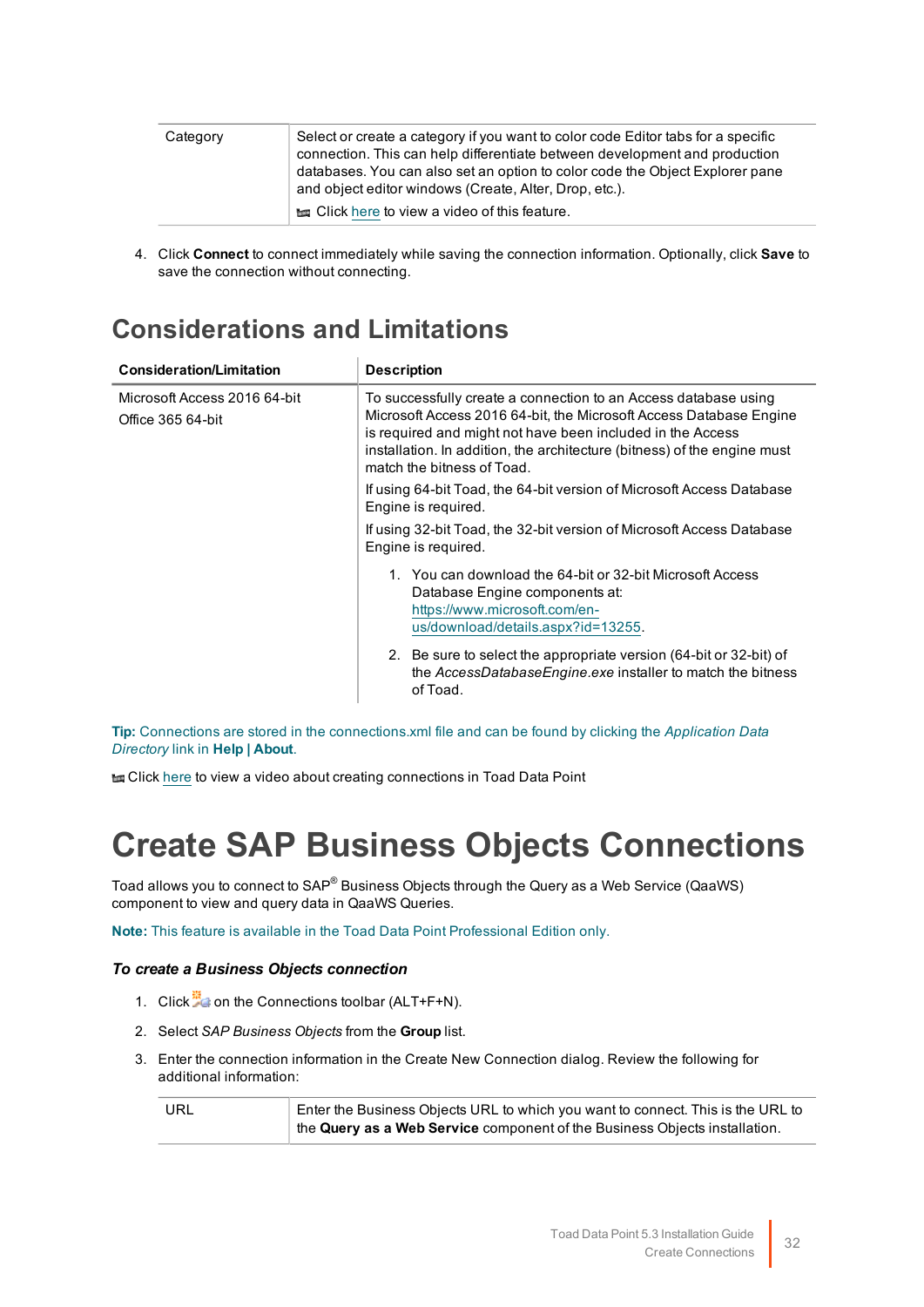|          | See "Important Information about Business Objects Connections" on page 33 for<br>more information.                                            |
|----------|-----------------------------------------------------------------------------------------------------------------------------------------------|
|          | <b>Note:</b> The URL should be in the following format:                                                                                       |
|          | http:// <server>:<port>/dswsbobje/gaawsservices</port></server>                                                                               |
| Password | Enter the password to use when connecting.                                                                                                    |
|          | <b>Tip:</b> After connecting, you can set a master password to further secure your<br>connection in Tools   Options   Environment   Security. |
| Category | (Optional) Select an existing category or create a new one.                                                                                   |

**Note:** In NoSQL and Business Intelligence connections, Toad automatically saves the password in the connections.xml file as obfuscated text, as well as in Toad. To add additional password security, use Toad's Master Password feature.

- 4. Click **Connect** to connect immediately while saving the connection information. Optionally, click **Save** to save the connection without connecting.
- 5. Upon creating an initial connection, Toad automatically maps the data source objects. This process runs in the background, and until it is finished, you may experience a delay when attempting to access these objects.

### <span id="page-33-0"></span>**Important Information about Business Objects Connections**

To create a Business Objects connection in Toad, you must connect to the **Query as a Web Service** component in Business Objects. The connection URL should have the format:

http://<server>:<port>/dswsbobje/qaawsservices

Where <server> corresponds to your web server address, and <port> corresponds to the port where you set up in your web server. (*dswsbobje* is the default name of the **Query as a Web Service** web application.)

An example URL is http://server01:8080/dswsbobje/qaawsservices.

For more information about the Business Objects component, Query as a Web Service, see the documentation at [http://help.sap.com/businessobject/product\\_guides/xir2PP/en/qaaws.pdf](http://help.sap.com/businessobject/product_guides/xir2PP/en/qaaws.pdf).

**Tips:**

- To specify a default value for a column parameter, select a Query and click  $\boxed{\hat{a}^{\dagger}}$
- <sup>l</sup> Connections are stored in the **connections.xml** file and can be found by clicking the *Application Data Directory* link in **Help | About**.
- <sup>l</sup> You can specify a proxy server to use for Business Intelligence and NoSQL connections at **Tools | Options | Database | Data Services**.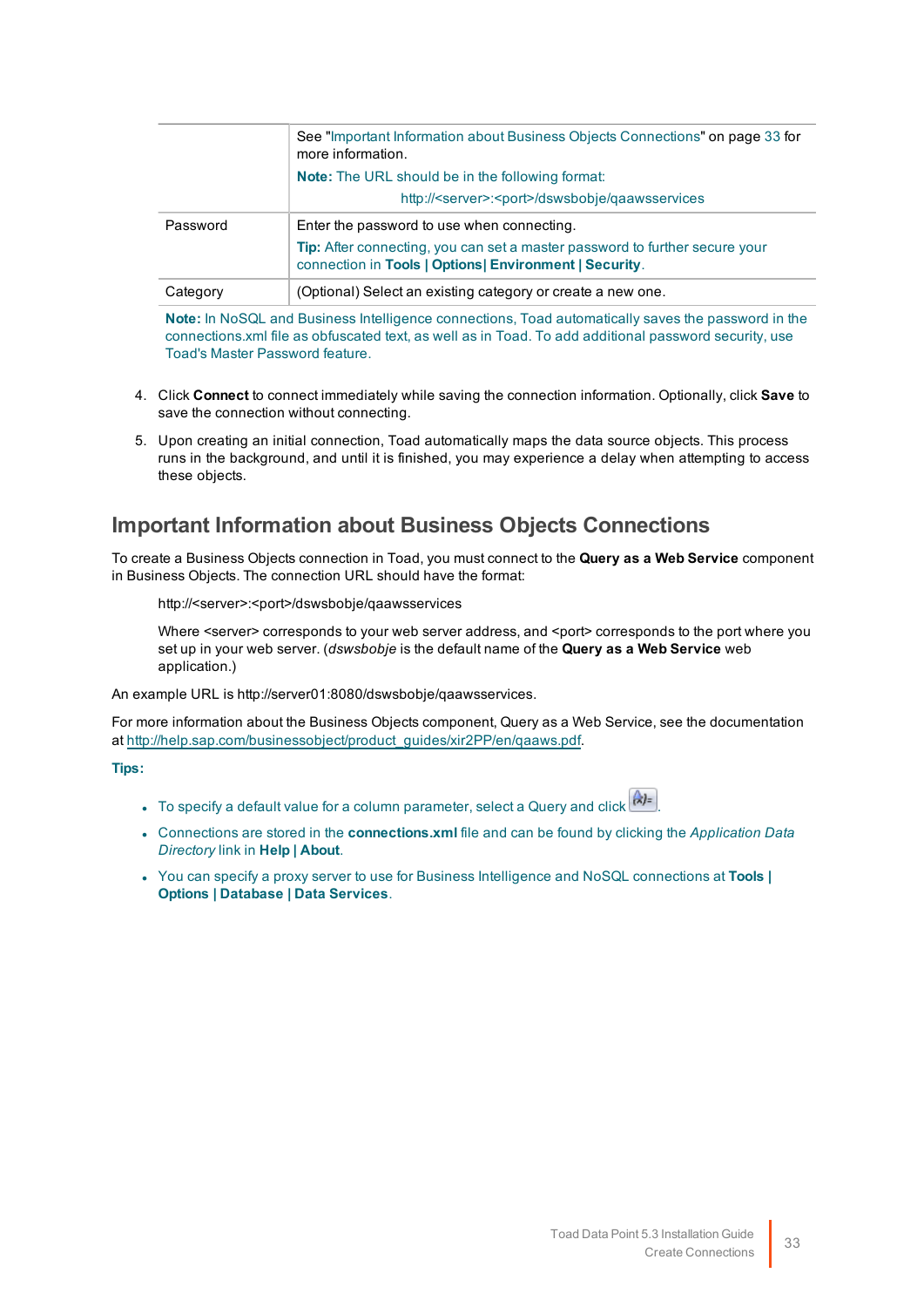## <span id="page-34-0"></span>**Configure DB2 Client Connections**

Setting up connections to the DB2 for LUW databases and DB2 for z/OS subsystems that Toad will manage requires two main steps.

**Step 1. Configure DB2 client connections** - Before you can create a connection profile, each of the databases or subsystems must be cataloged on the DB2 client. This topic helps you with that process.

**Step 2. Create connection profiles** - Step 2 involves creating Toad connection profiles for the cataloged DB2 databases or subsystems. Each profile contains the information that Toad needs to connect to the system, such as the user ID and password, DB2 registry settings, and the default schema. See ["Create](#page-40-1) Toad Connection Profiles for DB2" on page 40 for more [information.](#page-40-1)

**Note:** You must have a DB2 client installed before you can configure client connections and create connection profiles. Beginning with Toad Data Point 3.6, a DB2 client is no longer included in the product installation. Refer to IBM for information regarding a DB2 client download, [http://www-01.ibm.com/software/data/db2/linux-unix](http://www-01.ibm.com/software/data/db2/linux-unix-windows/downloads.html)[windows/downloads.html,](http://www-01.ibm.com/software/data/db2/linux-unix-windows/downloads.html) or consult your organization's IT department. For a list of supported DB2 client versions, see the Toad Data Point Release Notes.

## <span id="page-34-1"></span>**If You Previously Used the Toad DB2 Client**

If you previously used the Toad DB2 client installed with earlier versions of Toad Data Point, you may need to do the following:

- Install a DB2 client from IBM and set it as the default. Because Toad no longer installs a client along with the product, you must now have a DB2 client from IBM installed to use your DB2 connections.
- Transfer the catalog from the previous Toad DB2 client to your current default DB2 client. If you used the Toad DB2 client in a previous version of Toad, install a default DB2 client from IBM, and then transfer the catalog from the Toad client to the new default DB2 client. See [Transfer](#page-34-3) a Catalog Any Time After Initial [Setup.](#page-34-3)

### *To check default client*

• You may want to check that the correct client is set as the default, before you import a catalog to it. The default client is identified as such in the Start menu (**Start | All Programs | IBM DB2**). The default client has "(Default)" after the client name.

### *To specify default client*

<sup>l</sup> You can specify the default client using the Database Client Interface Selection Wizard (**Start | All Programs | IBM DB2** *client name* **| Database Client Interface Selection Wizard**).

### <span id="page-34-2"></span>**Configure DB2 Client Connections**

<span id="page-34-3"></span>Use one of the following methods to catalog each of the databases or subsystems on the DB2 client.

### **Transfer a Catalog Any Time After Initial Setup**

Use this method to transfer a catalog from another DB2 client on your machine to your default DB2 client. If you previously used the Toad DB2 client installed with the product in prior versions, use this method to transfer the catalog from the previous Toad DB2 client to your current default DB2 client.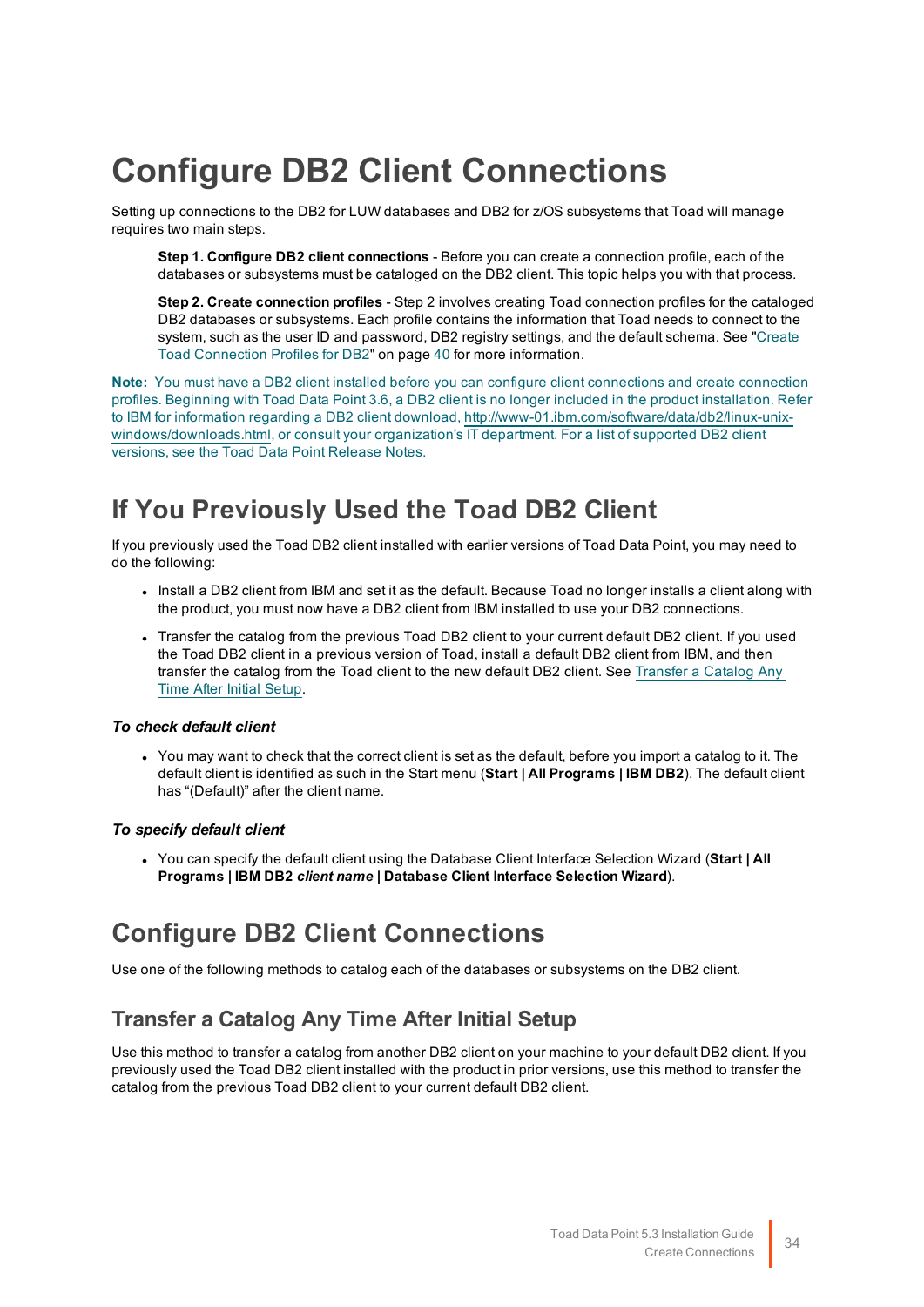### *To transfer a catalog any time after initial setup*

1. In the Connection Manager, click **in** the toolbar.

**Note:** If the Client Configuration Wizard opens, Toad found only one DB2 client installed.

2. From the **DB2 Client** list, select the name of the DB2 client whose catalog you want to transfer to your default DB2 client.

This list contains all current previously installed DB2 clients on your computer, including the default DB2 client instance and any Toad DB2 client installations.

- 3. Click **OK**.
- 4. To create a connection in Toad for any of the transferred catalog entries, see Create Toad [Connection](#page-40-1) [Profiles](#page-40-1) for DB2.

#### **Import a DB2 catalog previously exported to a file**

#### *To import an exported catalog profile*

- 1. In the Connections (or Create New Connection) window, click beside the **Database alias** dropdown list to open the Client Configuration wizard.
- 2. On the Welcome page, select **Import Profile**.
- 3. Click **Next**.
- 4. Click **in** in the **Profile name** field to browse for and select the exported profile you want to import. When you select the profile, its contents display in the text pane.
- 5. Complete the wizard.

Once you close the wizard, the **Database alias** drop-down list in the Connections window includes all the DB2 databases and subsystems whose catalog entries you imported.

**Note:** DB2 does not automatically export catalog entries for the local DB2 instance and its databases on the computer from which the export is run (unless these entries already exist in the catalog). Therefore, the profile you are importing might not include these node entries. To add the missing entries to your DB2 client catalog, you must manually catalog the databases. If these databases are local to your computer, catalog them as remote databases. See "Manually catalog DB2 for LUW [databases](#page-35-0) " on page 35 for more [information.](#page-35-0)

6. Proceed to catalog entries as needed. See "Create Toad [Connection](#page-40-1) Profiles for DB2" on page 40 for more [information.](#page-40-1)

#### <span id="page-35-0"></span>**Manually catalog DB2 for LUW databases**

### *To manually catalog a DB2 for LUW database*

- 1. In the Connections (or Create New Connection) window, click beside the **Database alias** dropdown list to open the Client Configuration wizard. The Welcome page displays, showing the DB2 client's existing catalog configuration in a tree view.
- 2. If the host and node names for the database you want to configure are listed in the tree, select them. These selections pre-fill certain fields required later in the wizard process. If these names are not listed, you must provide the necessary host and node information later in the wizard.
- 3. Click **Add Catalog Entry**.
- 4. Review the following for additional information: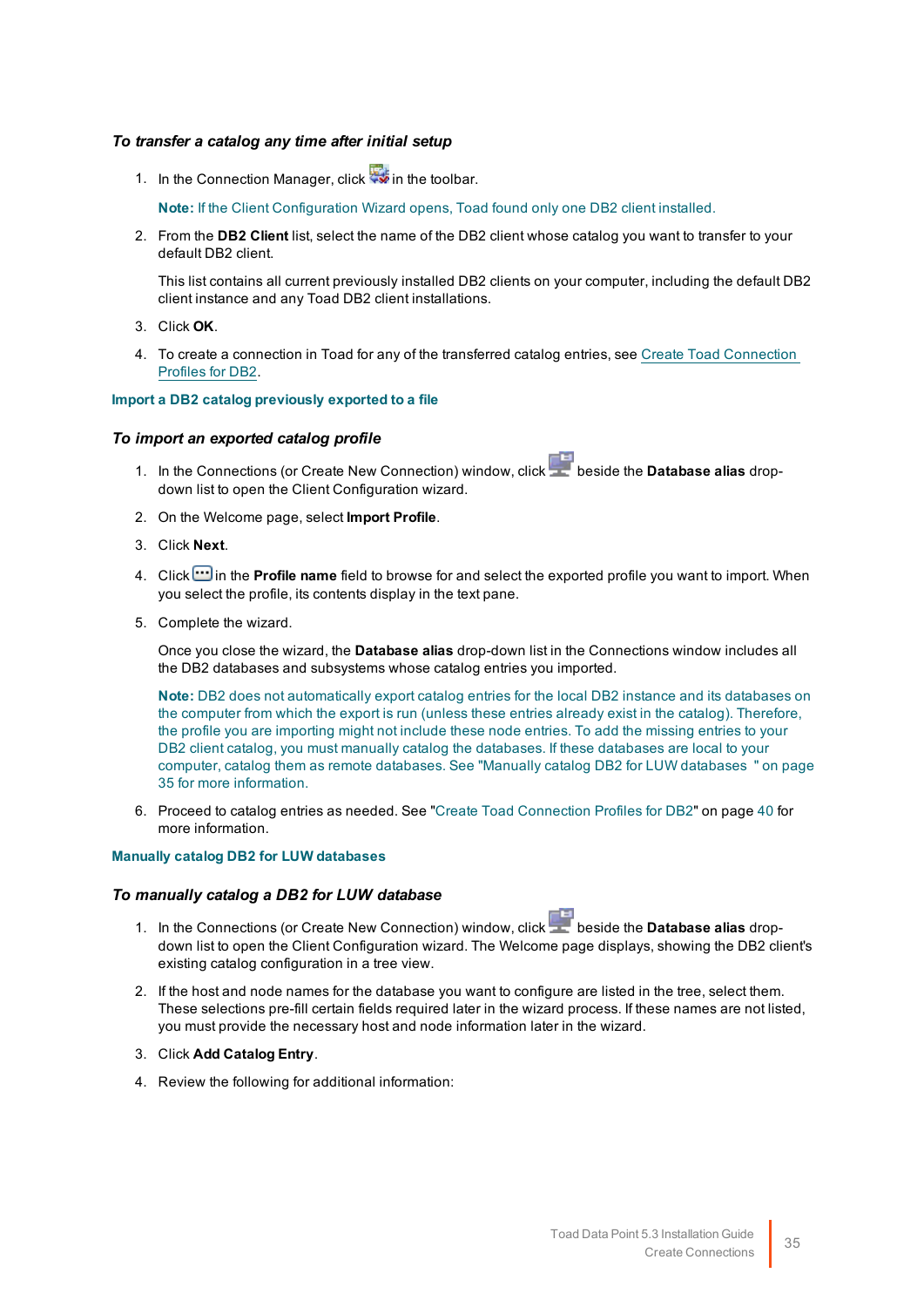| Add a Host                    | <b>Description</b>                                                                                                                                                                                          |
|-------------------------------|-------------------------------------------------------------------------------------------------------------------------------------------------------------------------------------------------------------|
| Operating<br>system           | Select the operating system for the server on which the DB2 for LUW instance<br>containing the DB2 database you are cataloging resides. For a list of supported<br>server platforms, see the release notes. |
| Host name                     | Enter the TCP/IP address or the system name for the server on which the DB2<br>database resides.                                                                                                            |
| Port number                   | Enter the port number for the server on which the DB2 database resides.                                                                                                                                     |
| Security type                 | Select a secure protocol to handle TCP traffic for this connection.                                                                                                                                         |
| Specify an<br><b>Instance</b> | <b>Description</b>                                                                                                                                                                                          |
| Node name                     | Enter a user-defined name for the DB2 instance containing the database you are<br>cataloging.                                                                                                               |
|                               | If you selected the node name from the tree on the Welcome page, this<br>information is pre-filled (but you can update it as needed).                                                                       |
| Instance name                 | Fnter the real name of the DB2 instance.                                                                                                                                                                    |
| Comment                       | Enter a descriptive comment for the instance, if needed.                                                                                                                                                    |
| Add a Database                | <b>Description</b>                                                                                                                                                                                          |
| Database name                 | Enter the real name of the DB2 database.                                                                                                                                                                    |
| Database alias                | Enter a unique nickname to identify the database on your system.                                                                                                                                            |
| Authentication                | Select the authentication method that is required to connect to the database.                                                                                                                               |
| Target principal              | Enter the service account name for server's service where the database resides.<br><b>Note:</b> This option is available only when Kerberos is selected as the<br>authentication method.                    |

5. Complete the wizard.

The **Database alias** drop-down list in the Connections window shows the alias for the newly cataloged database. To complete the Toad connection setup, you must create a Toad connection profile for the database. See "Create Toad Connection Profiles for DB2" on page 40 for more [information.](#page-40-0)

#### <span id="page-36-0"></span>**Manually catalog DB2 for z/OS subsystems**

**Note:** If you connect directly to a DB2 for z/OS subsystem, you cannot take advantage of Sysplex. If you want to use Sysplex, catalog an entry to a DB2 Connect gateway instead. See ["Manually](#page-37-0) catalog DB2 Connect gateways " on page 37 for more [information.](#page-37-0)

#### *To manually catalog a DB2 for z/OS subsystem*

- 1. In the Connections (or Create New Connection) window, click beside the **Database alias** drop-down list to open the Client Configuration wizard. The Welcome page displays, showing the DB2 client's existing catalog configuration in a tree view.
- 2. If the host name for the DB2 subsystem you want to configure is listed in the tree, select it. This selection pre-fills certain fields required later in the wizard process. If the host name is not listed, you must provide the necessary host information later in the wizard.
- 3. Click **Add Catalog Entry**.
- 4. Review the following for additional information: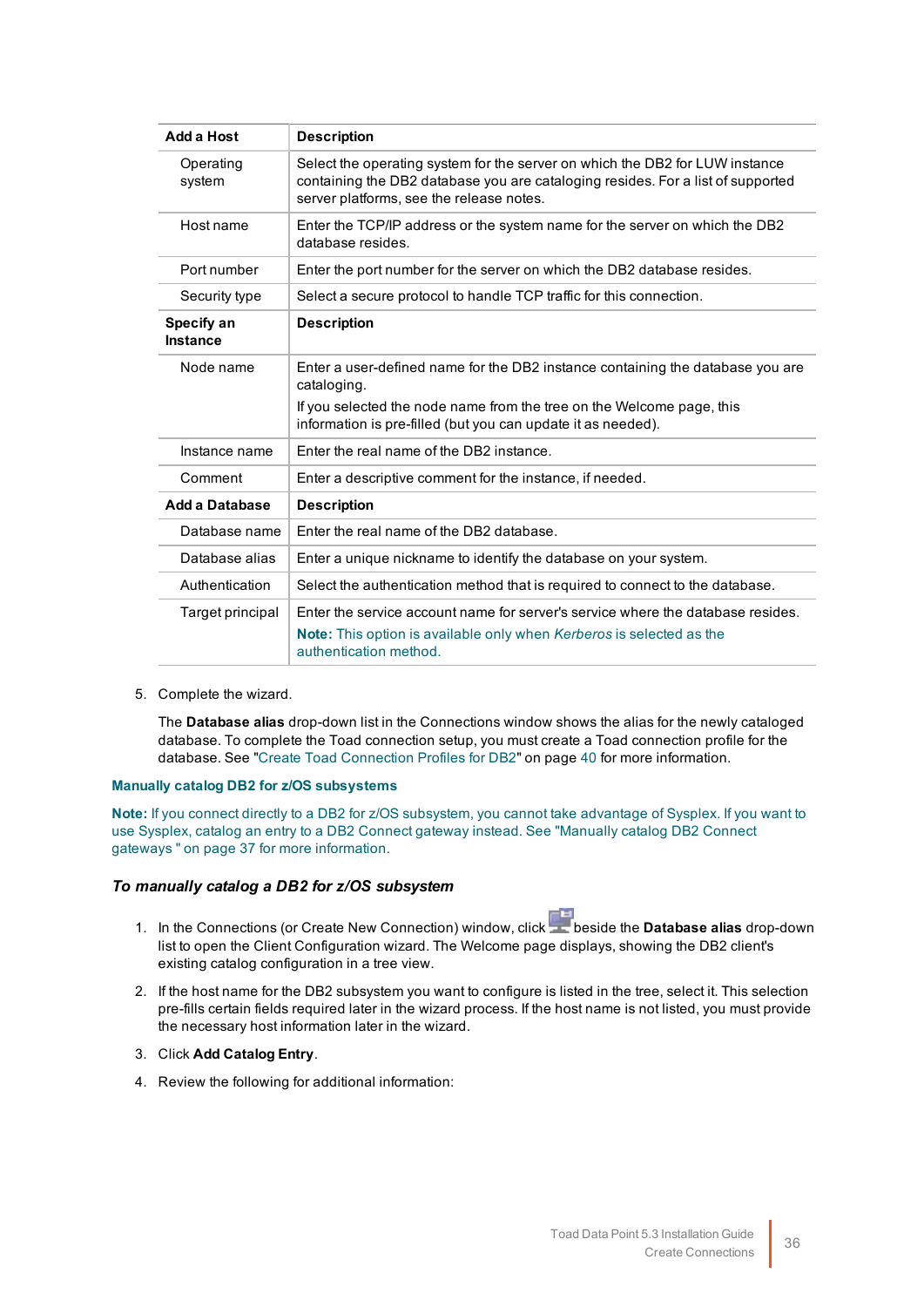| Add a Host                                | <b>Description</b>                                                                                                                                                                                                                                |
|-------------------------------------------|---------------------------------------------------------------------------------------------------------------------------------------------------------------------------------------------------------------------------------------------------|
| Operating<br>system                       | Select z/OS for the server operating system.                                                                                                                                                                                                      |
| Host name                                 | Enter the TCP/IP address or the system name for the server on which the DB2<br>subsystem resides.                                                                                                                                                 |
| Port number                               | Enter the port number of the service for the DB2 subsystem.                                                                                                                                                                                       |
| Enable SOCKS<br>security                  | Select this checkbox to enable the SOCKS secure protocol to handle TCP traffic<br>for this connection. SOCKS adds an authentication mechanism for additional<br>security.                                                                         |
| Add a DB <sub>2</sub><br><b>Subsystem</b> | <b>Description</b>                                                                                                                                                                                                                                |
| Location name                             | Enter the location name of the DB2 subsystem as defined during the DB2<br>installation.                                                                                                                                                           |
| Database alias                            | Enter a unique, user-defined alias to identify the DB2 subsystem on your system.<br>You can use the same name you used in the previous <b>Location name</b> field, as<br>long as it does not already exist in the list aliases in the DB2 client. |

5. Complete the wizard. A message informs you whether the entry was added successfully.

The **Database alias** drop-down list in the Connections window shows the alias for the newly cataloged subsystem. To complete the Toad connection setup, create a Toad connection profile for the database. See "Create Toad Connection Profiles for DB2" on page 40 for more [information.](#page-40-0)

#### <span id="page-37-0"></span>**Manually catalog DB2 Connect gateways**

In order to connect to a DB2 for z/OS subsystem, you need to catalog two entries. First, you need to catalog the DB2 subsystem on the DB2 Connect gateway. During this process, you define an alias for the DB2 subsystem. Second, you need to catalog this DB2 subsystem alias in Toad. The procedure below describes both cataloging events.

#### *To manually catalog an entry to a DB2 Connect gateway*

- 1. Catalog the DB2 subsystem on the DB2 Connect gateway. See the IBM DB2 for z/OS documentation for more information.
- 2. In the Connections (or Create New Connection) window in Toad, click beside the **Database alias** drop-down list to open the Client Configuration wizard.

#### 3. Click **Add Catalog Entry**.

4. Review the following for additional information:

| Add a Host               | <b>Description</b>                                                                                                                                                        |
|--------------------------|---------------------------------------------------------------------------------------------------------------------------------------------------------------------------|
| Operating<br>system      | Select the operating system for the server on which the DB2 Connect gateway<br>resides.                                                                                   |
| Host name                | Enter the TCP/IP address or the system name for the server on which the DB2<br>Connect gateway resides.                                                                   |
| Port number              | Enter the port number of the service for the DB2 Connect gateway.                                                                                                         |
| Enable SOCKS<br>security | Select this checkbox to enable the SOCKS secure protocol to handle TCP traffic<br>for this connection. SOCKS adds an authentication mechanism for additional<br>security. |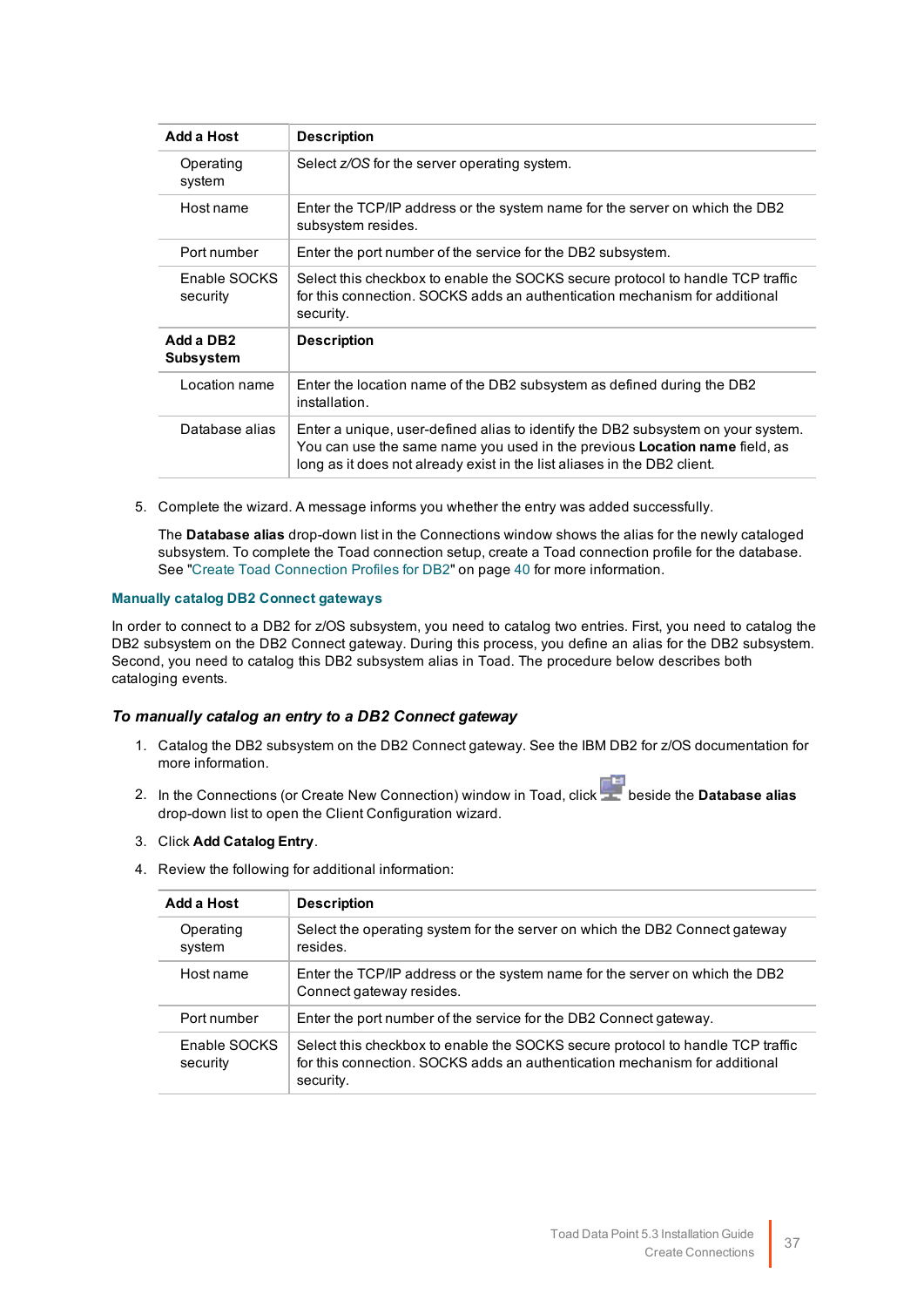| Specify an<br><b>Instance</b> | <b>Description</b>                                                                                                                                                                                               |
|-------------------------------|------------------------------------------------------------------------------------------------------------------------------------------------------------------------------------------------------------------|
| Node name                     | Enter an alias for the user-defined node name you specify in the <b>Instance name</b><br>field.                                                                                                                  |
| Instance name                 | Enter a user-defined name for the gateway node or use the same value entered<br>in the <b>Node name</b>                                                                                                          |
|                               | <b>Note:</b> This name does not point to an actual node on the gateway system, but is<br>needed to continue the cataloging process.                                                                              |
| Add a Database                | <b>Description</b>                                                                                                                                                                                               |
| Database name                 | Enter the database alias name for the DB2 subsystem.                                                                                                                                                             |
|                               | <b>Note:</b> This alias name must match the alias cataloged on the DB2 Connect<br>gateway.                                                                                                                       |
| Database alias                | Enter a unique, user-defined alias for the DB2 Connect gateway. You can use the<br>same alias you used in the previous Database name field, as long as it does not<br>exist in the list of Toad for DB2 aliases. |
| Authentication                | Select the authentication method that matches the method specified for the DB2<br>subsystem on the DB2 Connect gateway.                                                                                          |

5. Complete the wizard.

The **Database alias** drop-down list in the Connections window shows the name for the newly cataloged DB2 subsystem. To complete the Toad connection setup, you must create a Toad connection profile for the subsystem. See "Create Toad Connection Profiles for DB2" on page 40 for more [information.](#page-40-0)

**Note:** Toad for DB2 supports LDAP connections. See ["Configure](#page-40-1) DB2 LDAP Support" on page 40 for more [information.](#page-40-1)

### **Maintain DB2 Client Connections**

Additionally, Toad provides functionality to perform the following maintenance on the catalog you set up for the current DB2 client:

#### **Edit DB2 catalog entries**

#### *To edit a DB2 catalog entry*

- 1. In the Connections (or Create New Connection) window, click beside the **Database alias** dropdown list to open the Client Configuration wizard.
- 2. In the catalog configuration tree for the DB2 client, select the catalog entry for the DB2 database or subsystem that you want to edit.
- 3. Click **Edit Catalog Entry**.
- 4. On the Edit Catalog Entry page, update the catalog properties as needed. For a description of the catalog properties, see the following links:
	- Manually catalog DB2 for LUW [databases](#page-35-0)
	- Manually catalog DB2 for z/OS [subsystems](#page-36-0)
	- Manually catalog DB2 Connect gateways
- 5. Click **Next** to open the Catalog Script Review window.
- 6. Review and modify the script in the preview pane as needed.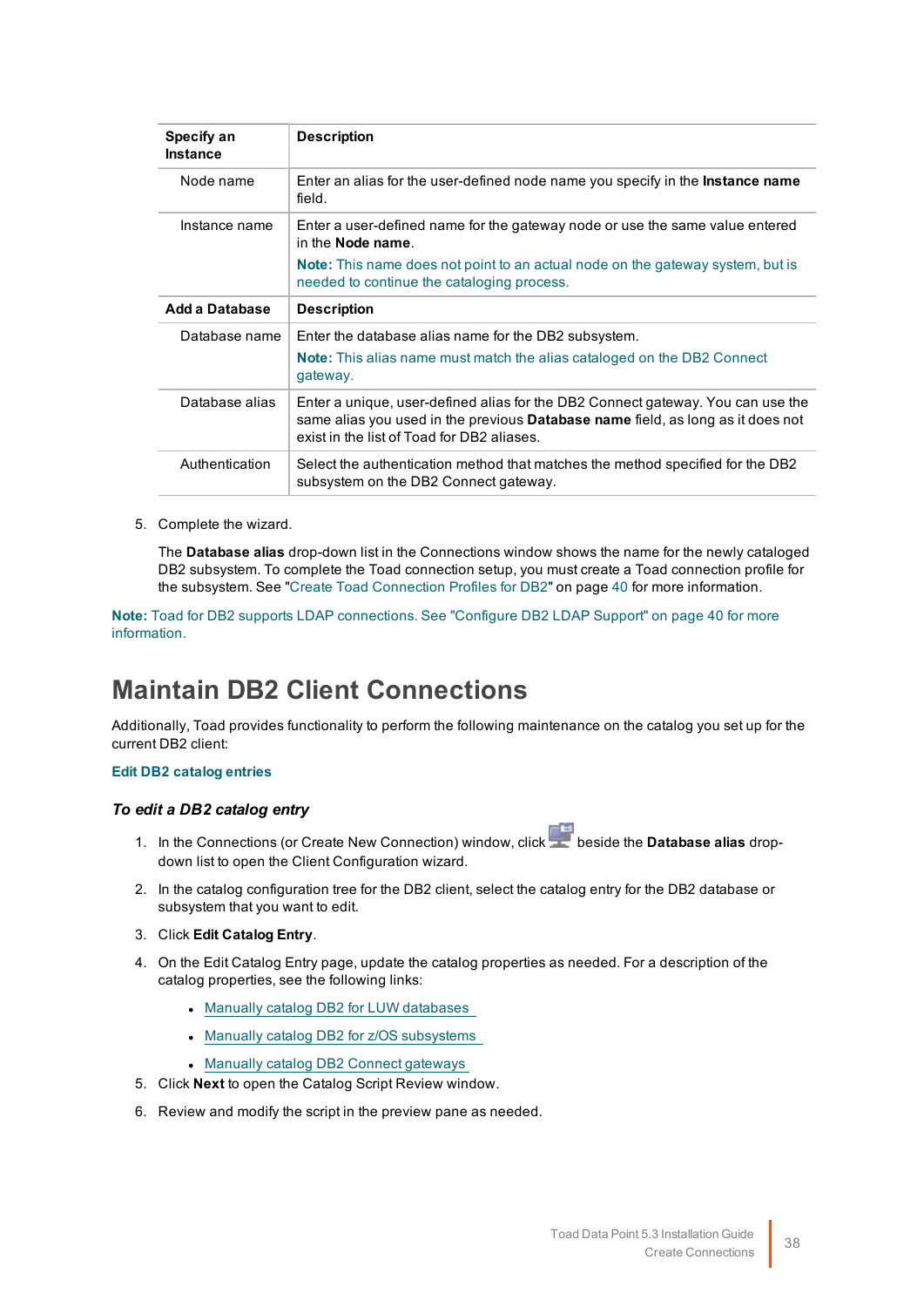7. Click **Finish**. A message window displays, informing you whether the updates to the catalog entry completed successfully.

#### **Remove DB2 catalog entries**

#### *To remove a DB2 catalog entry*

- 1. In the Connections (or Create New Connection) window, click beside the **Database alias** dropdown list to open the Client Configuration wizard.
- 2. In the catalog configuration tree for the DB2 client, expand one or more nodes, and select the catalog entries that you want to remove. (Press CTRL+click to select multiple entries.)

**Note:** You can remove a node by selecting all database entries for that node.

- 3. Click **Remove Catalog Entry**.
- 4. On the Catalog Script Review page, modify the script in the preview pane as needed.
- 5. Click **Finish**. A message window displays, informing you whether the removals completed successfully.

#### **Export the catalog for the current DB2 client**

Toad Data Point provides functionality to export your current DB2 client catalog to a file, called an *export profile*. You can then import this profile to set up the catalog for another DB2 client.

To create the export profile containing the current DB2 client catalog, Toad executes the DB2 Connectivity Configuration Export Tool command db2cfexp. If you want to export the catalog of a remote or local DB2 client (other than your current DB2 client), you must manually execute this command. For more information, see the following IBM documentation: [http://publib.boulder.ibm.com/infocenter/db2luw/v8/index.jsp?topic=/](http://publib.boulder.ibm.com/infocenter/db2luw/v8/index.jsp?topic=/com.ibm.db2.udb.doc/core/r0002442.htm) com.ibm.db2.udb.doc/core/r0002442.htm.

#### *To export the DB2 client catalog*

- 1. In the Connections (or Create New Connection) window, click beside the **Database alias** drop-down list.
- 2. Click **Export Profile** in the Welcome window of the Client Configuration wizard. (You might need to click  $\frac{1}{\sqrt{2}}$ this button.)
- 3. Click **Next**.
- 4. Click  $\Box$  in the **Profile name** field to browse for and select the path for the profile in which to export the current DB2 client catalog.
- 5. Select the type of profile you want to create:
	- <sup>l</sup> *Template* to create a profile used as a template for other DB2 clients (default for exporting a DB2 catalog)
	- Backup to create a profile used to back up a DB2 database instance
	- Maintain to create a profile that contains only database or node information required for updating other instances

For more information about these profile types, see the IBM documentation (as cited previously) describing the db2cfexp command.

6. Complete the wizard. A message window displays, informing you whether the export completed successfully.

**Note:** DB2 does not automatically export catalog entries for the local DB2 instance and its databases installed on your computer unless these entries already exist in the catalog you are exporting. If you later import the export catalog to a DB2 client, you must manually catalog the missing local-node databases as remote databases. See "Manually catalog DB2 for LUW [databases](#page-35-0) " on page 35 for more [information.](#page-35-0)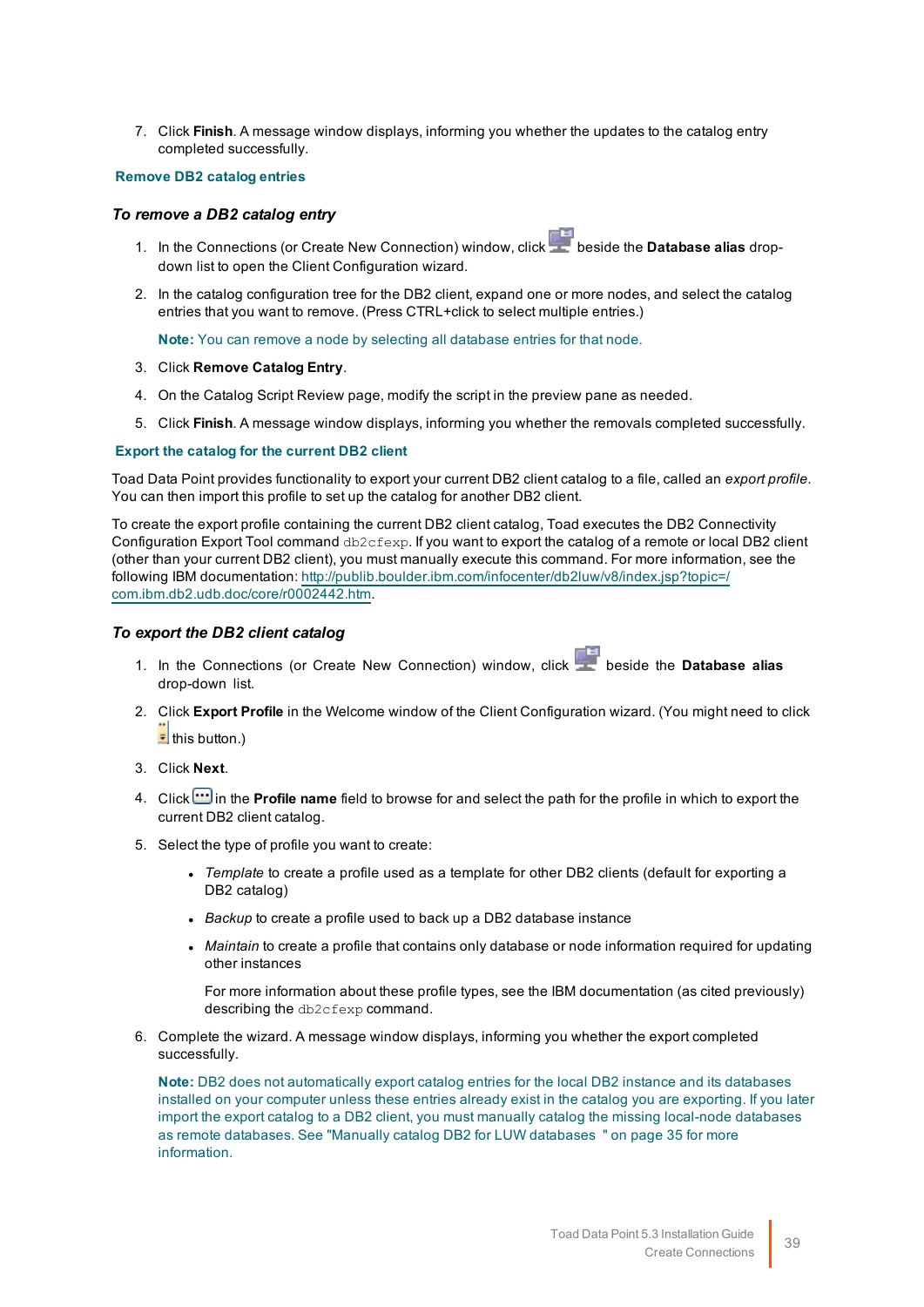After you have set up the catalog on the current DB2 client, you can proceed to the second phase of the Toad connection setup. This phase involves creating Toad connection profiles for the cataloged DB2 databases or subsystems. See "Create Toad Connection Profiles for DB2" on page 40 for more [information.](#page-40-0)

# <span id="page-40-1"></span>**Configure DB2 LDAP Support**

You can create DB2 Lightweight Directory Access Protocol (LDAP) connections when the DB2 client installed with Toad is configured for LDAP. Configuring the client consists of enabling LDAP support and specifying the host name and port number of the LDAP server. Once the client is configured, Toad retrieves names from your LDAP server and displays them in the **Database Alias** list in the Connections window.

#### **Notes:**

- You must configure LDAP support for the DB2 client installed with Toad regardless of whether an existing DB2 client on the computer is already configured to support LDAP.
- Currently, Toad for DB2 supports only the access of DB2 LDAP catalog entries. Toad does not support the management of these entries.

#### *To configure the DB2 client for LDAP*

- 1. Open the Command Window for the DB2 client installed with Toad by selecting **Start | All Programs | IBM DB2 | <ToadCom, ToadEval, or ToadFree> | Command Line Tools | Command Window**.
- 2. Enter the following command to enable LDAP support:

db2set DB2\_ENABLE\_LDAP=YES

3. Enter the following command to specify the TCP/IP host name and port number of the LDAP server:

db2set DB2LDAPHOST=*<hostname[:port]>*

The port number defaults to 389 (default LDAP port) if you leave the port number blank.

- 4. Exit the Command window.
- 5. Launch Toad and open the Connections window.

Databases on the LDAP server should be available from the **Database alias** drop-down list in the Connections window. To complete the Toad connection setup, you must create a Toad connection profile for each database. See "Create Toad [Connection](#page-40-0) Profiles for DB2" on page 40 for more [information.](#page-40-0)

# <span id="page-40-0"></span>**Create Toad Connection Profiles for DB2**

Setting up connections to the DB2 for LUW databases and DB2 for z/OS subsystems that Toad will manage requires two steps.

**Step 1. Configure DB2 client connections** - If you use a DB2 client each of the databases or subsystems must be cataloged on the client. See Configure DB2 Client [Connections](#page-34-0) to learn how to catalog databases/subsystems.

**Step 2. Create connection profiles** - Step 2 involves creating Toad connection profiles for DB2 databases or subsystems that were either cataloged in the DB2 client or imported from your Data Server Driver configuration file. Each profile contains the information that Toad needs to connect to the system, such as the user ID and password, DB2 registry settings, and the default schema. If you use IBM DSD environment you can import your connection profile from a Data Server Driver configuration file.

**Note:** You must have a DB2 client installed before you can configure client connections and create connection profiles. Beginning with Toad Data Point 3.6, a DB2 client is no longer included in the product installation. Refer to IBM for information regarding a DB2 client download, [http://www-01.ibm.com/software/data/db2/linux-unix-](http://www-01.ibm.com/software/data/db2/linux-unix-windows/downloads.html)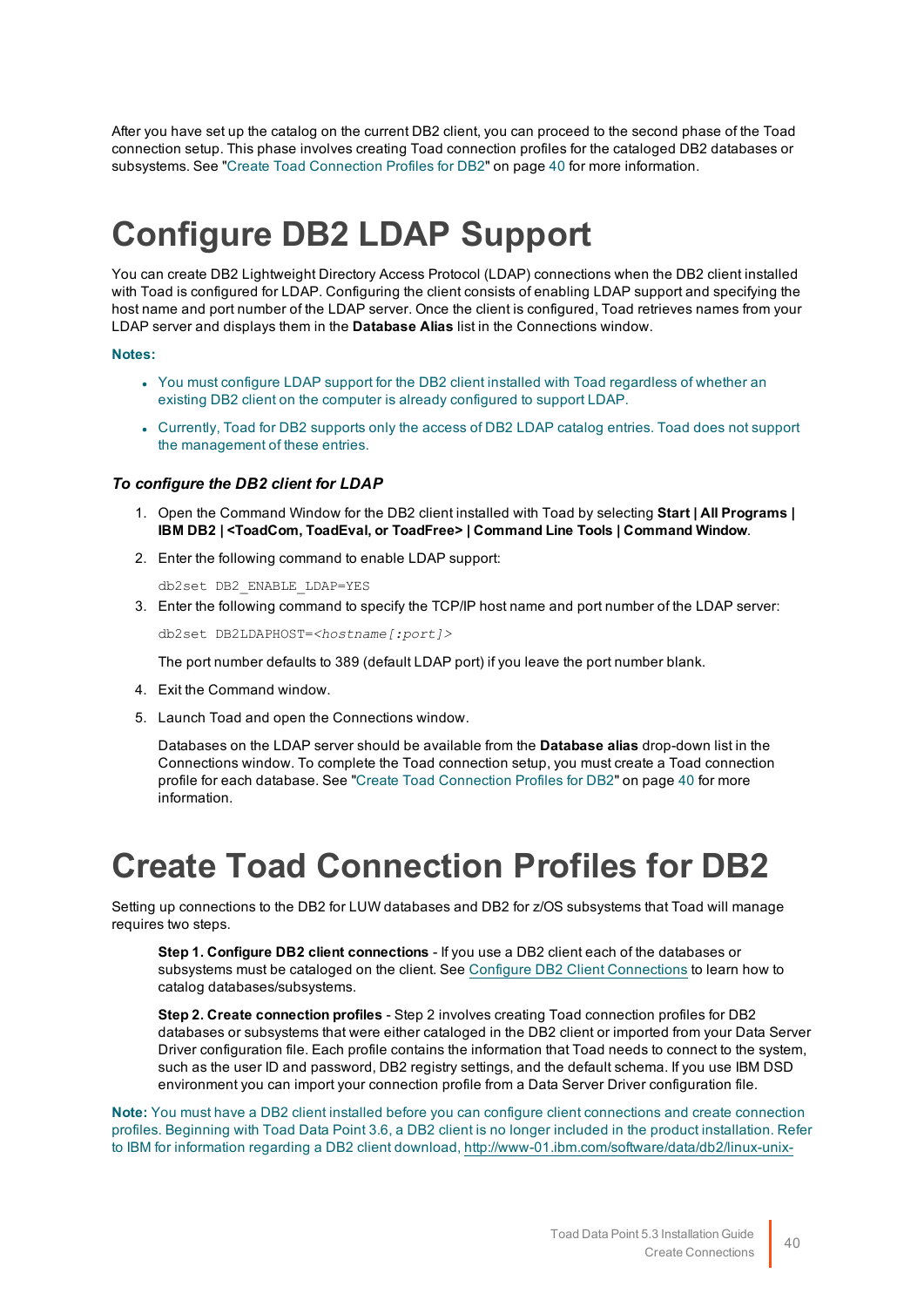[windows/downloads.html,](http://www-01.ibm.com/software/data/db2/linux-unix-windows/downloads.html) or consult your organization's IT department. For a list of supported DB2 client versions, see the Toad Data Point Release Notes.

**Note:** The default location of your Data Server Driver configuration file is in ...Program Data\IBM\DB2\IBMDBCL1\cfg. The default config filename is db2dsdriver.cfg.

**Note:** When you connect using IBM Data Server Driver the Database button and the toolbar option in Tools | LUW Database Options will not be available.

Click [here](http://www.toadworld.com/products/toad-data-point/m/media-library/646.aspx) to view a video about creating connections in Toad Data Point

### **Connection Using a Custom Connection String**

You can also connect to your DB2 database/subsystem using a custom connection string.

- Select Connect Using | Connection String in Connection Properties
- Enter Database alias, Host name, Login, and Password and the connection string will be automatically updated according to what you enter
- You can save a connection created using a custom connection string in your Connection Manager

### **If You Previously Used the Toad DB2 Client**

If you previously used the Toad DB2 client installed with earlier versions of Toad Data Point, you may need to do the following:

- Install a DB2 client from IBM and set it as the default client. Because Toad no longer installs a client along with the product, you must now have a DB2 client from IBM installed to use your DB2 connections.
- Transfer the catalog from the previous Toad DB2 client to your current default DB2 client. If you used the Toad DB2 client in a previous version of Toad, install a default DB2 client from IBM, and then transfer the catalog from the Toad client to the new default DB2 client. See "Configure DB2 Client [Connections"](#page-34-0) on page 34 for more [information.](#page-34-0)

### **Create Connection Profiles**

Use one of the following methods to create Toad connection profiles:

<span id="page-41-0"></span>• Import Toad connection profiles previously exported to an XML file

(See "Export connection profiles to an XML file" on page 42 for more [information](#page-42-0) about exporting a profile that you can later import.)

**Note:** The connection profiles are not usable unless you have also created entries in the DB2 catalog for the DB2 databases and subsystems to which these profiles correspond. See ["Configure](#page-34-0) DB2 Client [Connections"](#page-34-0) on page 34 for more information.

#### *To import connection profiles*

- 1. In the Connections (or Create New Connection) window, click on the toolbar, and select **Connection file**.
- 2. From the Import Connections window, browse for and select the XML file containing the connection profiles you want to import.
- 3. Click **Open**.
- 4. Select *DB2* and click **OK** to complete the import.

The connections whose profiles you imported are listed on the Connections window.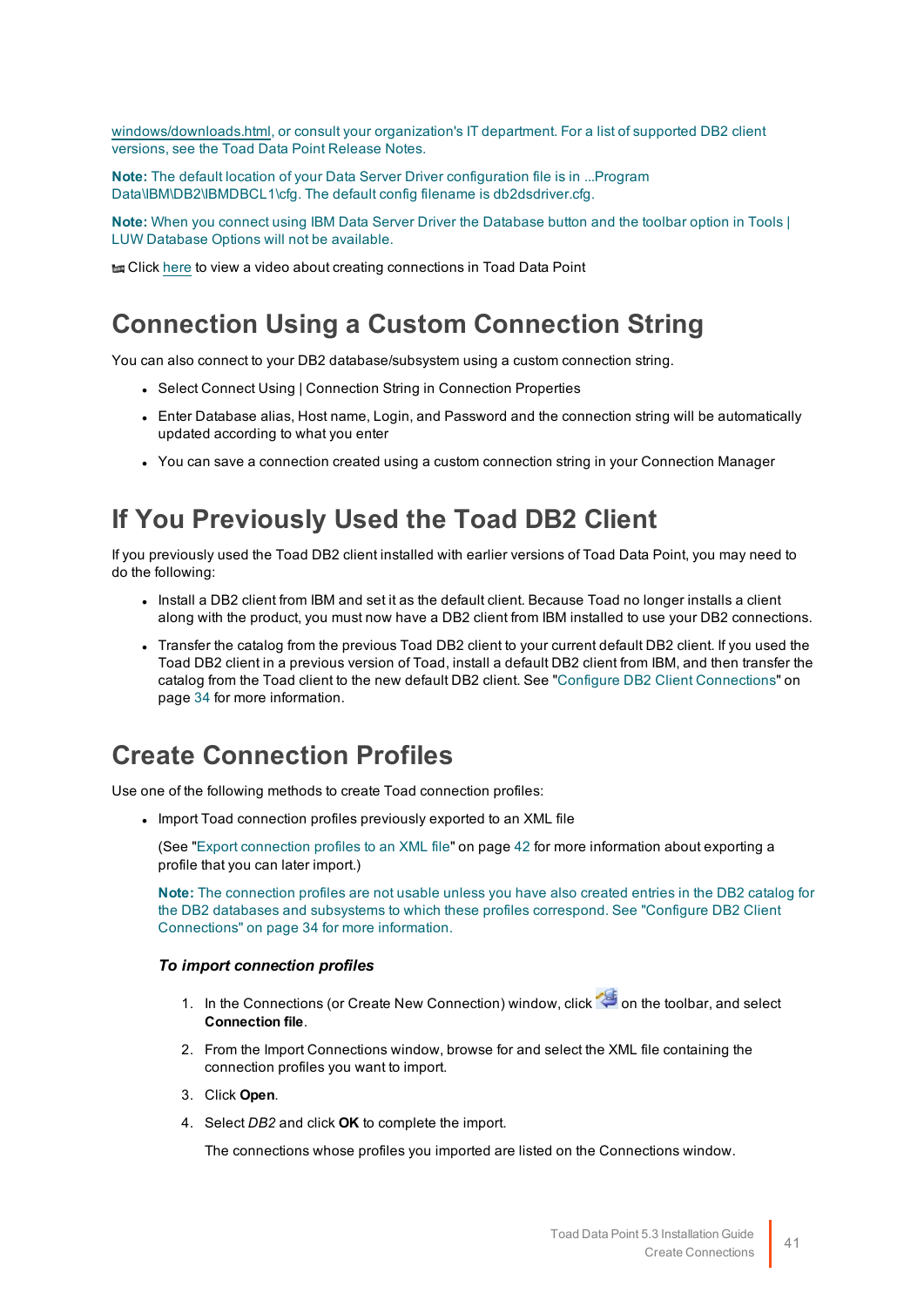• Manually define Toad connection profiles.

#### *To create a Toad connection profile for a DB2 database or subsystem*

- 1. In the Connections (or Create New Connection) window, click **Fe** on the toolbar (ALT+F+N).
- 2. Select *IBM DB2 LUW* or *IBM DB2 z/OS* from the **Group** list box.
- 3. Review the following for additional information:

| Database alias            | Select the alias for the DB2 database or subsystem. This alias was defined<br>when you cataloged this DB2 database or subsystem on the DB2 client.<br>See "Configure DB2 Client Connections" on page 34 for more information if<br>the alias does not display in the list.<br>Tip: Click ighthrough the alias list. Normally, Toad caches the DB2 catalog<br>the first time you open this window in your Toad session and continues to<br>read from cache each time you subsequently open this window. This button<br>forces Toad to reread the DB2 catalog to list any new systems that might<br>have been cataloged externally during the caching period. |
|---------------------------|-------------------------------------------------------------------------------------------------------------------------------------------------------------------------------------------------------------------------------------------------------------------------------------------------------------------------------------------------------------------------------------------------------------------------------------------------------------------------------------------------------------------------------------------------------------------------------------------------------------------------------------------------------------|
| Default<br>schema/auth ID | Enter the SET SCHEMA value (DB2 for LUW) or the SET SCHEMA or SET<br>CURRENT SQLID value (DB2 for z/OS) for this connection.                                                                                                                                                                                                                                                                                                                                                                                                                                                                                                                                |
| Category                  | Select or create a category if you want to color code Editor tabs for a<br>specific connection. This can help differentiate between development and<br>production databases. You can also set an option to color code the Object<br>Explorer pane and object editor windows (Create, Alter, Drop, etc.).<br>to Click here to view a video of this feature.                                                                                                                                                                                                                                                                                                  |

- 4. Select the Advanced tab to define special register values that are then in effect each time Toad connects to the DB2 database or subsystem.
- 5. Click **Connect** to save the connection and immediately connect to the database.

or

Click **Save** to save the connection without connecting to the database.

### **Manage Connections**

After you have completed both phases for configuring Toad connections to DB2 databases or subsystems, the Connections window lists all the configured connections, allowing you to perform the following:

- <span id="page-42-0"></span>• Connect to and manage a DB2 database or subsystem through Toad
- Export connection profiles to an XML file

Toad for DB2 provides functionality to export one or more of your current Toad connection profiles to an XML file. You can then import these exported connection profiles into another Toad installation. [See](#page-41-0) "Import Toad connection profiles previously exported to an XML file " on page 41 for more [information.](#page-41-0)

#### *To export connection profiles*

- 1. In the Connections (or Create New Connection) window, select the connections whose profiles you want to export.
- 2. Click on the toolbar, and select **Connection file**.
- 3. On the Export Connections window, review the selected connections, and click **OK**.
- 4. Browse for and select the path for the file in which to export the selected profiles.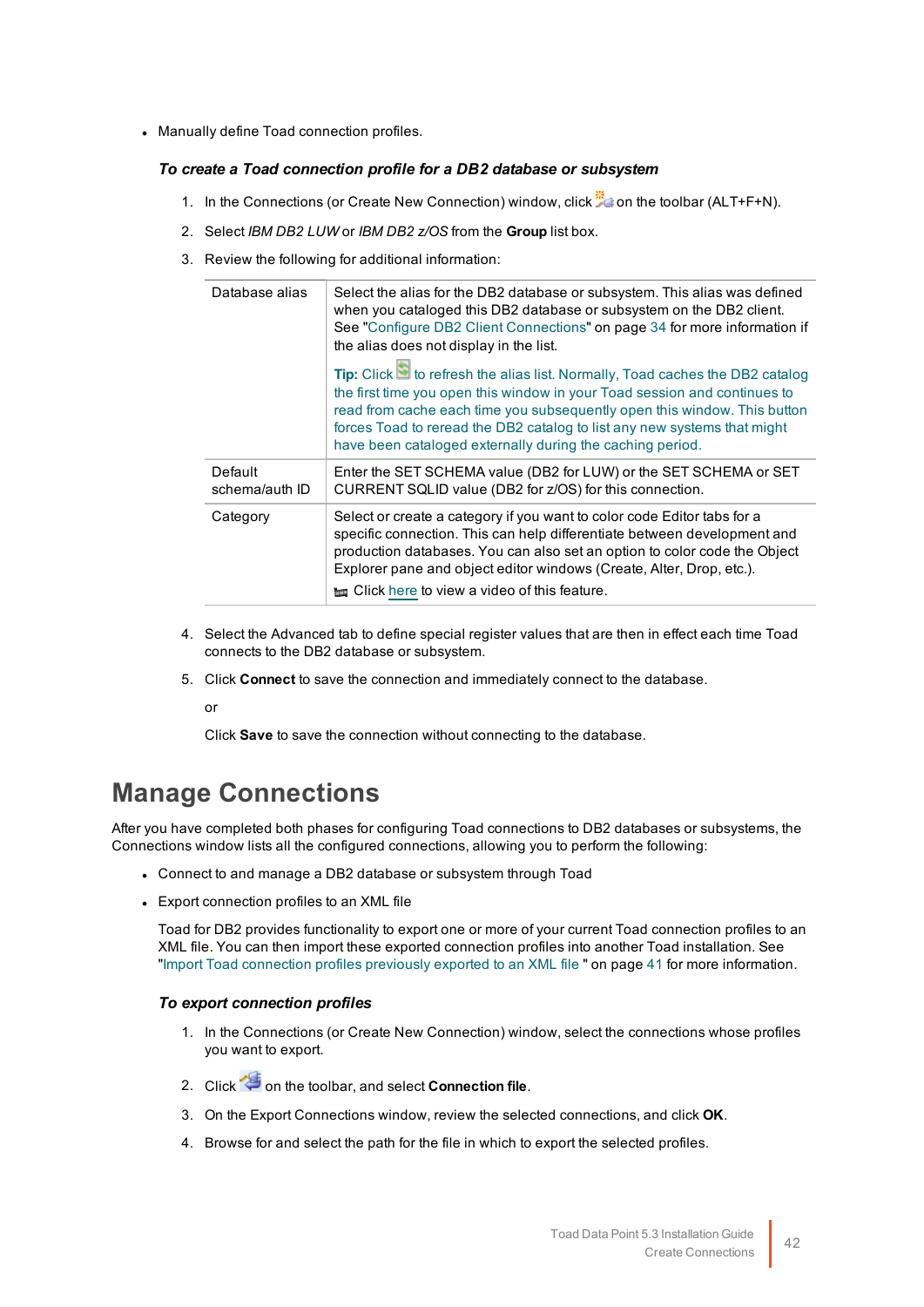• Import missing connections defined on the Toad client

You can import all connection entries currently defined in the DB2 client catalog or Data Server Driver configuration file but missing from your current list of Toad connections.

**Note**: Default location for Data Server Driver configuration files is in ...\IBM\DB2\IBMDBCL1\cfg.

**Note:** The imported connection entries might be associated with incorrect or missing DB2 catalog or Toad connection profile information, making them currently invalid. To re-instate any of these connections, you might need to provide accurate DB2 catalog and Toad profile information.

#### *To import missing connections*

- In the Connections or Connections Manager window, click  $\overline{\mathbf{E}}$  .
- Troubleshoot connection issues

Note: Click **the client Configuration Wizard**. See "Configure DB2 Client [Connections"](#page-34-0) on page 34 for more [information.](#page-34-0)

**Tip:** Connections are stored in the connections.xml file and can be found by clicking the *Application Data Directory* link in **Help | About**.

# **Create Excel Connections**

Connecting to an Excel file is easy. To create the connection, simply open the Excel file from the Create New Connection dialog

#### *To create an Excel connection*

- 1. Click **on the Navigation or Connection Manager toolbar.**
- 2. Select *Excel* from the **Group** list.
- 3. Browse to and select the Excel file.
- 4. Complete the Create New Connection dialog. Review the following for additional information:

| <b>General Tab</b>             | <b>Description</b>                                                                                                                                                                                                |
|--------------------------------|-------------------------------------------------------------------------------------------------------------------------------------------------------------------------------------------------------------------|
| Category                       | Select a category if you want to color code your connection.                                                                                                                                                      |
|                                | <b>Tip:</b> The color is applied in the Connection Manager and other connection<br>dialogs. You can also create a new category for your connection.                                                               |
| <b>Advanced Tab</b>            | <b>Description</b>                                                                                                                                                                                                |
| Enable import<br>mode          | Select this checkbox to set IMEX=1 in the connection string, which converts<br>intermixed data to text.                                                                                                           |
| Show system<br>tables          | Select to display worksheets as system tables. Toad uses the worksheet name<br>suffixed with a dollar sign (\$).                                                                                                  |
| Automatically<br>create ranges | Select this option if you want Toad to automatically create named ranges. Toad<br>creates one named range in each worksheet (unless the Toad name,<br>AutoRange <worksheet name="">, already exists).</worksheet> |
|                                | <b>Note:</b> Toad does not overwrite the user defined named ranges. The Toad-<br>created named ranges and the user defined named ranges are both visible in the<br>Object Explorer after connecting.              |
|                                | Deselect this option if the Excel file contains user defined named ranges and you<br>do not want Toad to create additional named ranges.                                                                          |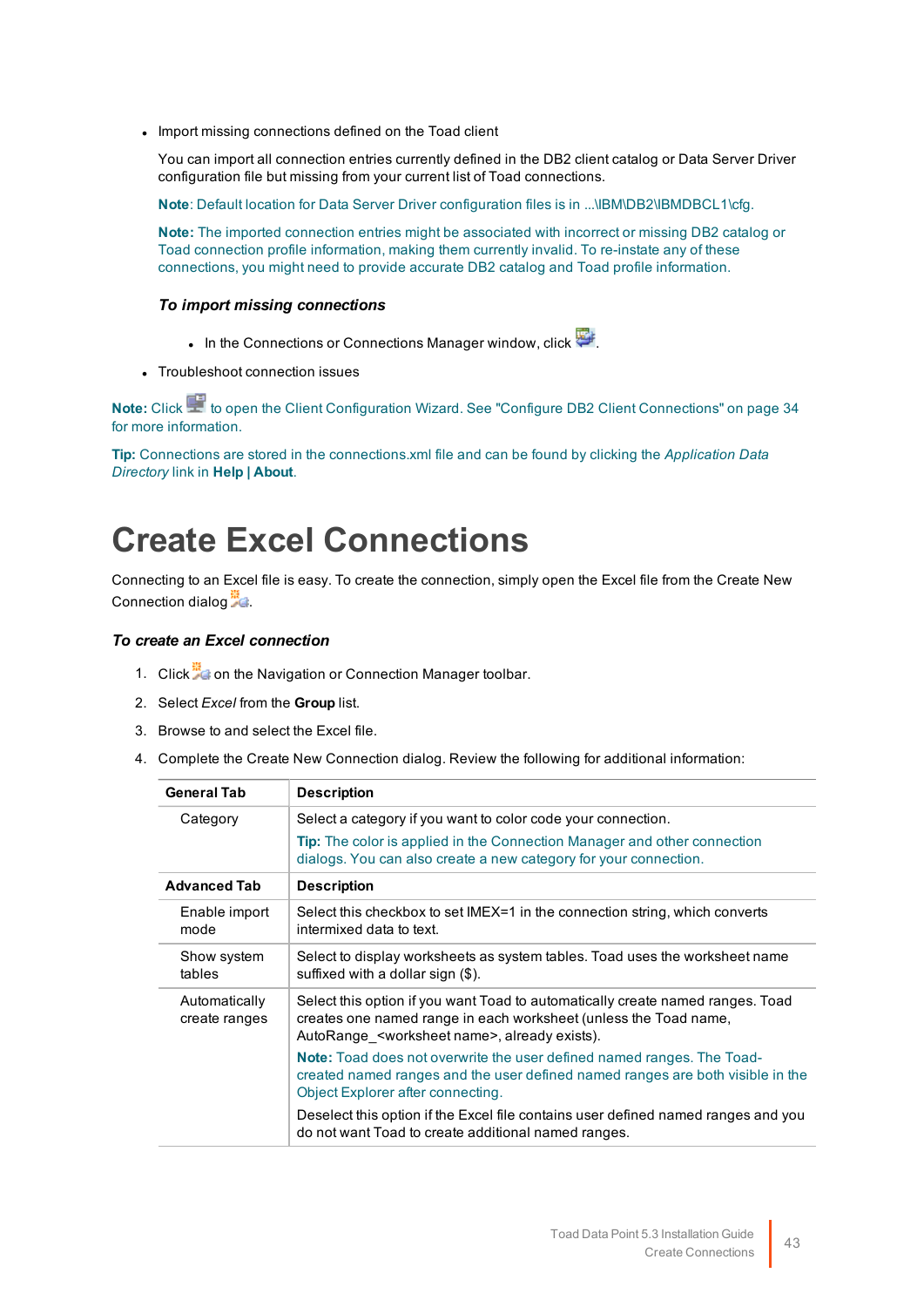|                      | <b>Important:</b> If you deselect this option, and your Excel file does not contain named<br>ranges, Toad is unable to create tables from your data.<br>The feature is selected by default.                                                          |
|----------------------|------------------------------------------------------------------------------------------------------------------------------------------------------------------------------------------------------------------------------------------------------|
| Hide named<br>ranges | Select the named ranges to hide.<br>Note: Named ranges are not displayed until after a connection is created (in the<br>Connections or Connection Properties dialog). In Excel 2007 files, named ranges<br>are not displayed for active connections. |
| Open in Excel        | Click to open the selected file in Excel. This is useful if you want to modify your<br>file or define named ranges before connecting.                                                                                                                |

4. Click **Connect** to connect immediately while saving the connection information. Optionally, click **Save** to save the connection without connecting.

#### *Understand how Toad creates data tables from an Excel file*

Toad uses Excel named ranges (regions) to define the data to include in a table. Therefore, any data that you want to display and easily query in Toad must be included in an Excel named range (region).

You can create named ranges using one of the following methods:

- Preferred method: You can ask Toad to automatically create named ranges when you create the connection to the Excel file. Toad creates one table from each worksheet and includes the contents of every formatted cell.
- If you do not want to include a worksheet's entire contents in one named range, or if a worksheet contains more than one table, then define the named ranges ahead of time in Excel.

#### *To create a named range in Excel*

- 1. In the Excel file, select the data that you want to include in the table (including column headings). Then define a named range.
	- » In Excel 2003, select **Insert | Name | Define**.
	- » In Excel 2007, right-click the data and select **Name a Range**.
- 2. Save your Excel file. In Toad, create a new connection to the file. In the New Connection dialog, deselect **Automatically create ranges**.

#### *To allow Toad to automatically create named ranges*

» When creating a new connection to the Excel file, in the New Connection dialog, select **Automatically create ranges**. Toad creates one named range for each worksheet and includes the contents of every formatted cell.

**Tip:** For an Excel file with an existing connection, in the Navigation Manger, right-click the file and select **Properties**. On the Advanced tab, select **Automatically create ranges**. Toad creates the named ranges the next time you reconnect to this file.

#### *To hide named ranges*

You can hide an Excel file's named ranges so that they do not display as tables in the Object Explorer.

1. In the Navigation Manager, right-click an Excel file connection and select **Properties**.

**Note:** In Excel 2007 files, the connection must be inactive for the named ranges to display.

2. On the Advanced tab, select the named ranges to hide.

#### *To view or modify connection properties*

To view an Excel connection's properties, do one of the following: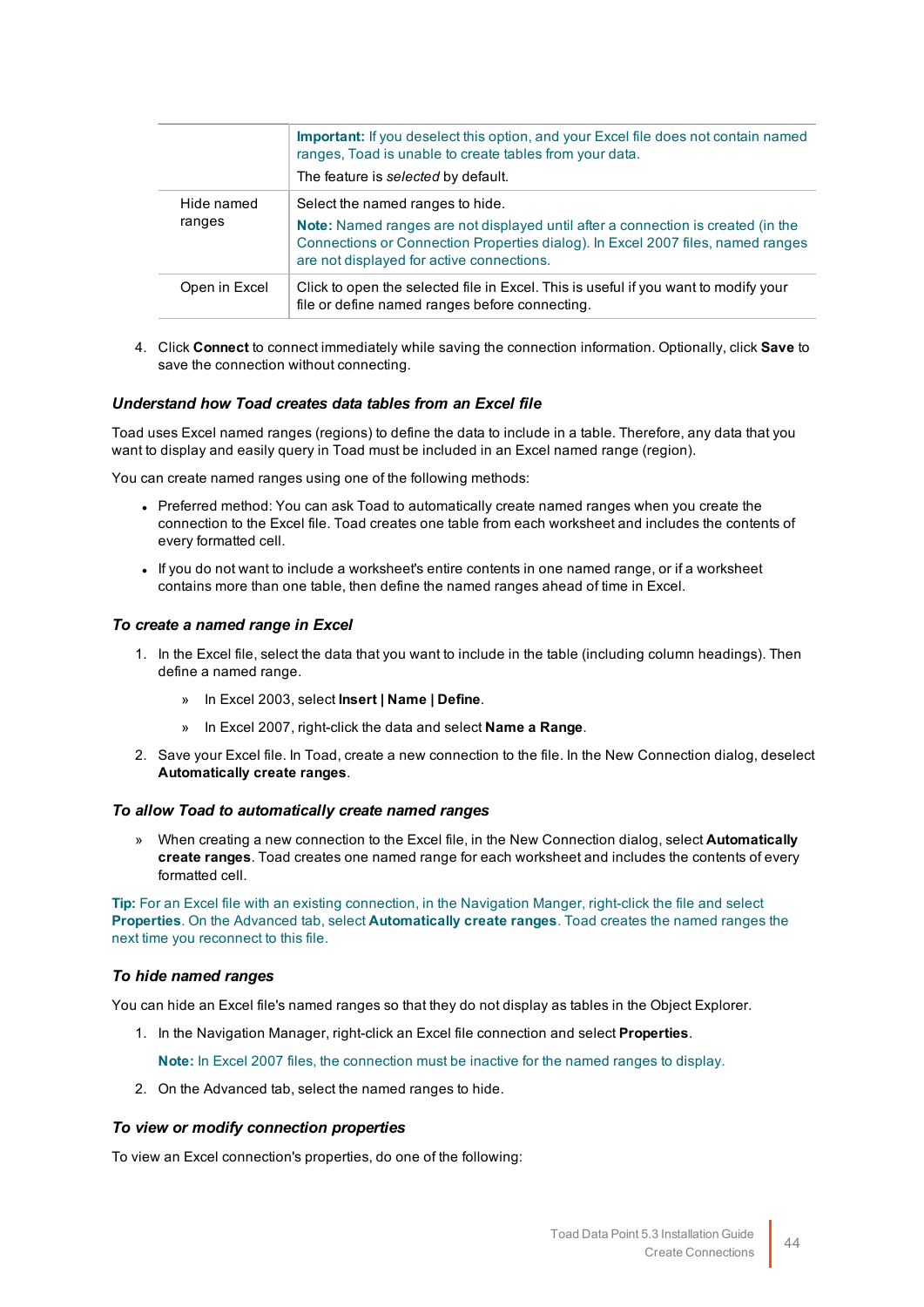- <sup>l</sup> Right-click an Excel file connection in the Navigation or Connection Manager and select **Properties**.
- Select **24** on the Connections toolbar to open the Connections dialog. Select the Excel file connection in the left pane to view the connection properties in the right pane.

## **Considerations and Limitations**

| <b>Consideration/Limitation</b>                  | <b>Description</b>                                                                                                                                                                                                                                                                        |
|--------------------------------------------------|-------------------------------------------------------------------------------------------------------------------------------------------------------------------------------------------------------------------------------------------------------------------------------------------|
| Excel 2016 64-bit or<br><b>Office 365 64-bit</b> | To successfully create a connection to an Excel file using Excel 2016<br>64-bit, the Microsoft Access Database Engine is required and might<br>not have been included in the Excel installation. In addition, the<br>architecture (bitness) of the engine must match the bitness of Toad. |
|                                                  | If using 64-bit Toad, the 64-bit version of Microsoft Access Database<br>Engine is required.                                                                                                                                                                                              |
|                                                  | If using 32-bit Toad, the 32-bit version of Microsoft Access Database<br>Engine is required.                                                                                                                                                                                              |
|                                                  | 1. You can download the 64-bit or 32-bit Microsoft Access<br>Database Engine components at:<br>https://www.microsoft.com/en-<br>us/download/details.aspx?id=13255.                                                                                                                        |
|                                                  | 2. Be sure to select the appropriate version (64-bit or 32-bit) of<br>the AccessDatabaseEngine.exe installer to match the bitness<br>of Toad.                                                                                                                                             |
|                                                  | <b>Note:</b> This requirement applies only to connections to Excel, not to the<br>Toad functionality of importing/exporting to Excel.                                                                                                                                                     |

### **Troubleshoot Excel**

To troubleshoot Excel issues, see the following:

- See ["Troubleshoot](#page-73-0) Excel® Issues" on page 73 for more information about troubleshooting Excel connection issues.
- For a list of Excel file limitations from Microsoft, see Microsoft Excel [specifications](https://support.office.com/en-us/article/Excel-specifications-and-limits-1672b34d-7043-467e-8e27-269d656771c3) and limits.
- For special considerations when using Excel macro-enabled files, especially in Automation scripts, see Using Macro-Enabled Excel Files.

**to Click** [here](http://www.toadworld.com/products/toad-data-point/m/media-library/646.aspx) to view a video about creating connections in Toad Data Point

**Tip:** Connections are stored in the connections.xml file and can be found by clicking the *Application Data Directory* link in **Help | About**.

# **Create Google Analytics Connections**

Toad allows you to create connections to your Google Analytics data. A connection in Toad allows you to access the Google Analytics accounts and data that are available to you from your Google *user* account.

If you have multiple Google user accounts, you can create a separate Google Analytics connection in Toad for each account. For an explanation of Google accounts, see the following: <https://developers.google.com/analytics/resources/concepts/gaConceptsAccounts>

**Note:** This feature is available in the Toad Data Point Professional Edition only.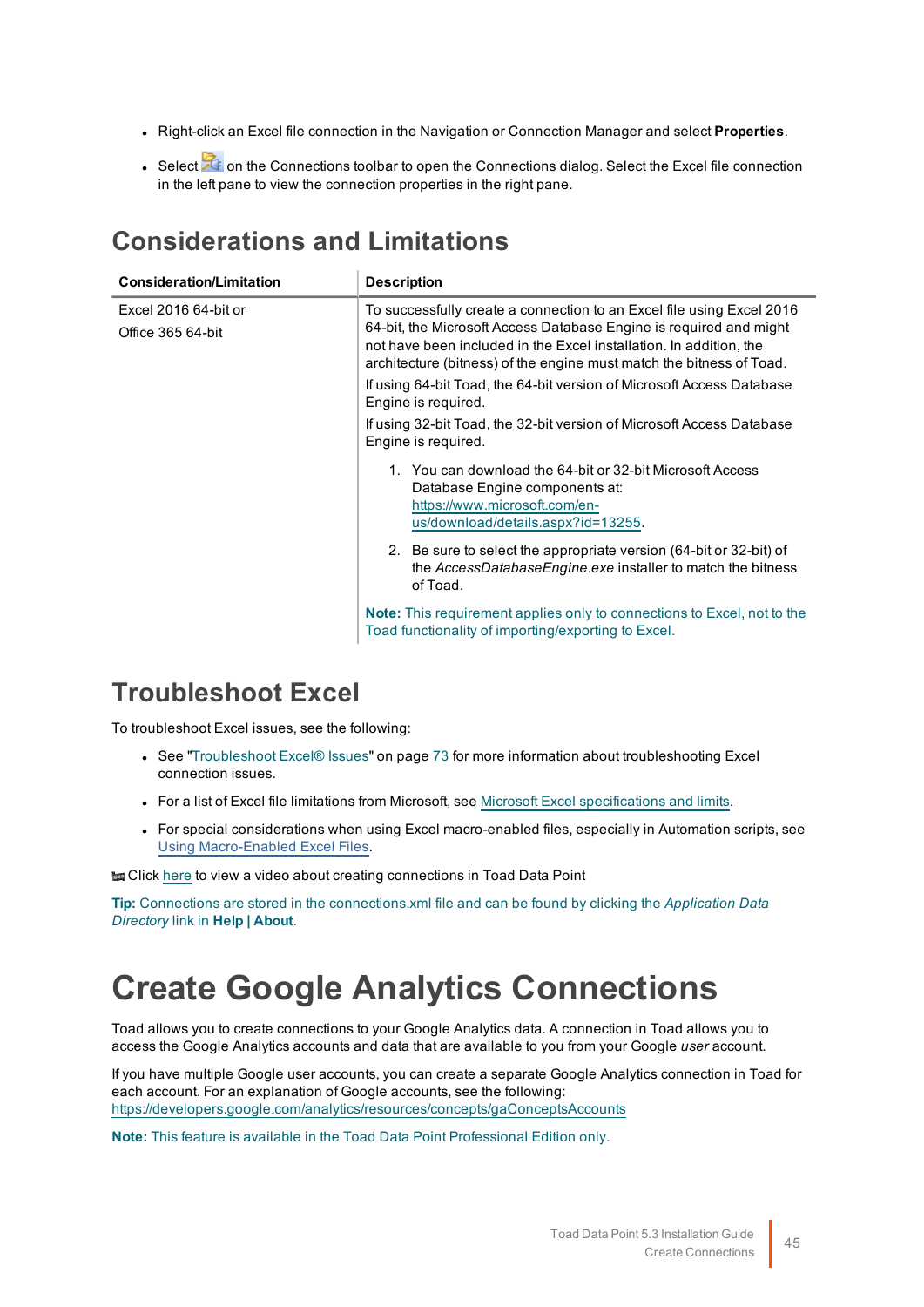## **About Google Analytics Connections**

When you create a Google Analytics connection in Toad, you log in to Google using your Google account. During the connection creation process, you also grant Toad access to the Google Analytics data accessible from that Google account.

Toad provides you with an interface to the Google log-in and authorization pages and displays these pages within the Create New Connection (and Connection Properties) dialog. The Google pages displayed are independent of Toad. The log-in process is the same as you normally encounter with your other Web-based Google log-in procedures. The only difference is that by creating a connection in Toad, you are giving Toad permission to access your Google Analytics data. This is accomplished when you click *Accept* in the Google authorization page.

## **Create Google Analytics Connections**

#### *To create a Google Analytics connection*

- 1. Click  $\ddot{=}$  on the Connections toolbar (ALT+F+N).
- 2. In the **Group** list, select *Google Analytics*. The Google log-in page immediately displays within the Create New Connection dialog.
- 3. Enter the credentials (email address and password) for your Google account and click **Sign in**.

**Note:** If you have multiple Google accounts and have previously logged in to Google (or connected through Toad), the Google log-in page may display the last Google account used. To specify a different Google account for the new connection, use the Google links/menu to select another account.

- 4. (optional) You can enter a name for your new account and select a category. You can also make these modifications later using the Connection Properties dialog.
- 5. In the Google authorization page that displays, click **Accept** to allow Toad access to your Google Analytics data. Toad then attempts to establish a connection to Google Analytics. If the connection is successful, the Create New Connection dialog closes.
- 6. Upon creating an initial connection, Toad automatically maps the data source objects. This process runs in the background, and until it is finished, you may experience a delay when attempting to access these objects.

## **Reauthorizing a Connection**

If you encounter an error message when attempting to connect using your Google Analytics connection, Toad's authorization (access) to the Google account for that connection may have been lost. Use the following procedure to re-establish authorization for the connection.

You can also use this procedure to specify a different Google log-in account for a connection.

#### *To Reauthorize*

- 1. In the Navigation Manager, disconnect from the connection. You must disconnect before you can re-authorize.
- 2. After disconnecting, right-click the connection and select **Properties**.
- 3. In the Connection Properties dialog, click **Reauthorize**.
	- If you are no longer logged in to Google, the Google log-in page displays.
		- To reauthorize using the same Google account, re-enter your Google account credentials and click **Sign-in**. Then click **Accept** on the authorization page.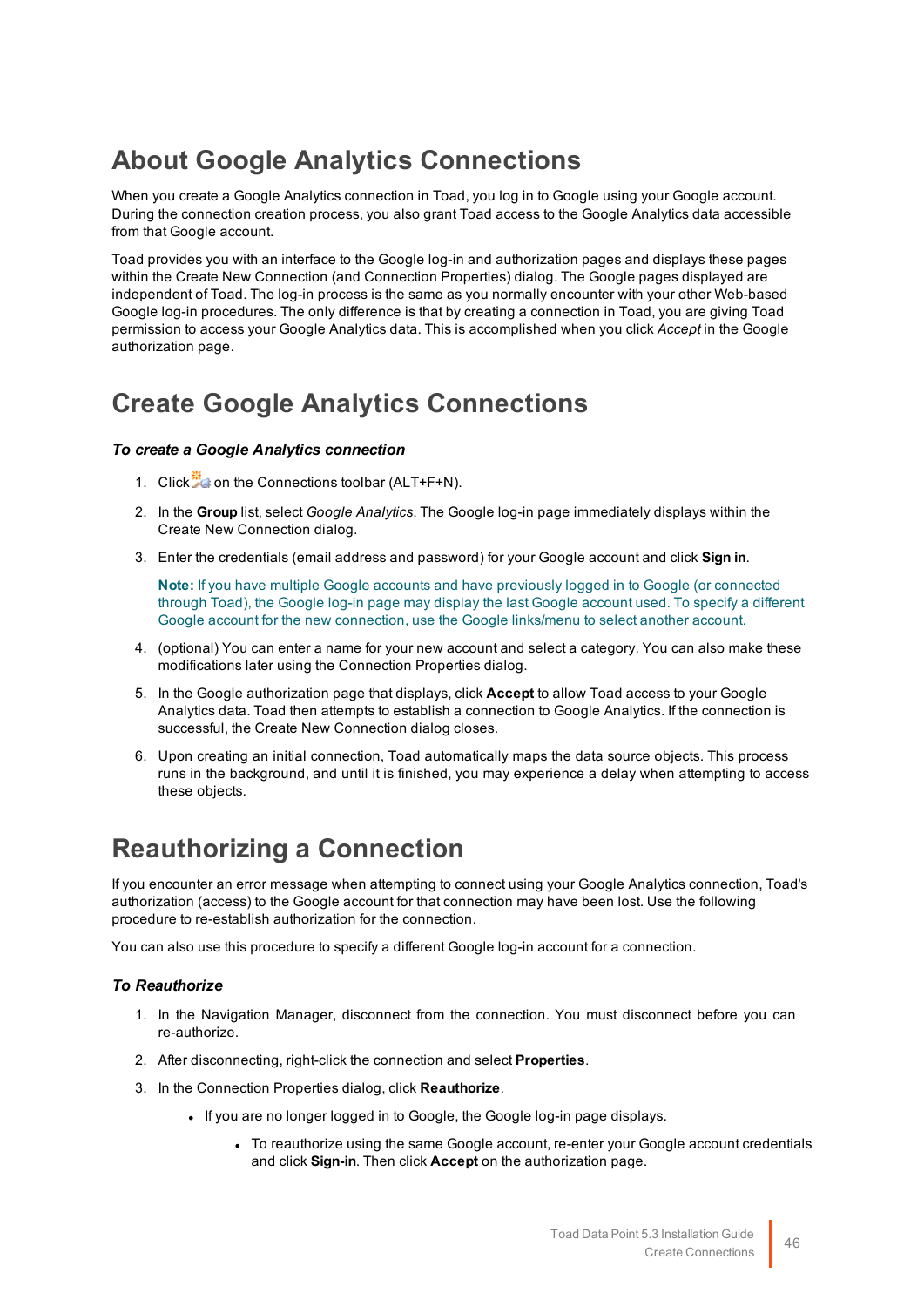- To specify a different Google account for this connection, use the Google links to switch the account just as you normally would in the Google Web site. Once you specify a different account, this is the Google account associated with this connection in Toad. Click **Sign-in**. Then click **Accept** on the authorization page.
- <sup>l</sup> If you are still logged in to Google, the Google page for granting Toad access to your Google Analytics data displays.
	- **.** To reauthorize using the same Google account, click **Accept**.
	- To specify a different Google account for this connection, use the Google menu or links to switch the Google account just as you normally would in the Google Web site. Once you specify a different account, this is the Google account associated with this connection in Toad. Click **Sign-in**. Then click **Accept** on the authorization page.

#### **Notes:**

<sup>l</sup> You can specify a proxy server to use for Business Intelligence and NoSQL connections at **Tools | Options | Database | Data Services**.

# **Create Hive Connections**

Toad allows you to connect to a Hive data warehouse system. Apache Hive is one of the NoSQL data sources supported by Toad.

**Note:** This feature is available in the Toad Data Point Professional Edition only.

#### *To create a Hive connection*

- 1. Click **the Connections toolbar (ALT+F+N).**
- 2. Select *Apache Hive* from the **Group** list.
- 3. Enter the connection information in the Create New Connection dialog. Review the following for additional information:

| Server tab                                    |                                                                                                                                                             |
|-----------------------------------------------|-------------------------------------------------------------------------------------------------------------------------------------------------------------|
| Host                                          | Enter the host name or IP address of the Hive data source.                                                                                                  |
| Port                                          | Enter the port number.                                                                                                                                      |
| Schema                                        | Enter a Hive schema to open upon connection.<br>(HiveServer2 only) After connecting, you can select a different available schema in<br>the Object Explorer. |
| Server type                                   | Select the version of HiveServer the host uses, HiveServer1 or HiveServer2.                                                                                 |
| Use SSL                                       | (HiveServer2 only) Select to use SSL to connect to Hive.                                                                                                    |
| HTTP mode                                     | (HiveServer2 only) Select to connect to HiveServer2 running in HTTP mode. Then<br>enter the service endpoint. The default is <i>cliservice</i> .            |
| Session                                       | (HiveServer1 only) Enter any Hive session initialization commands.                                                                                          |
| Initialization                                | These commands will be executed once, at the start of each connection.                                                                                      |
| Category                                      | (Optional) Select an existing category or create a new one.                                                                                                 |
| <b>Authentication</b><br>tab<br>(HiveServer1) |                                                                                                                                                             |
| Connect with                                  | Select to use SSH to connect to Hive. Then enter a user name and select an                                                                                  |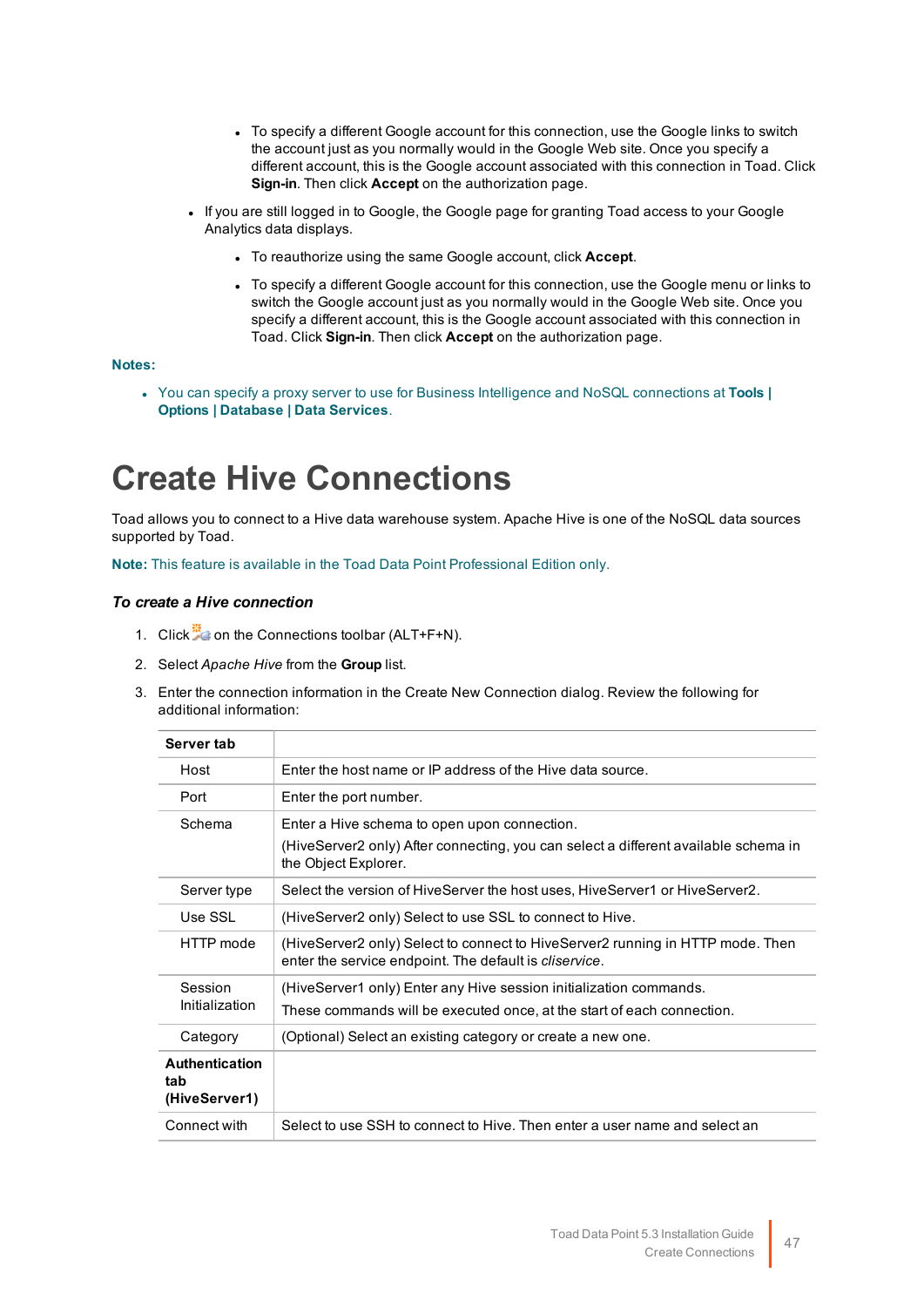| <b>SSH</b>                                    | authentication method (key file or password).                                                                                                                                                                                                                                                                                                                                                                                                                                                                                                                                                                                                                                                                                                                                                 |
|-----------------------------------------------|-----------------------------------------------------------------------------------------------------------------------------------------------------------------------------------------------------------------------------------------------------------------------------------------------------------------------------------------------------------------------------------------------------------------------------------------------------------------------------------------------------------------------------------------------------------------------------------------------------------------------------------------------------------------------------------------------------------------------------------------------------------------------------------------------|
| SSH user                                      | Enter the user name to log in when using SSH.                                                                                                                                                                                                                                                                                                                                                                                                                                                                                                                                                                                                                                                                                                                                                 |
| SSH port                                      | Select the SSH port number. The default is 22.                                                                                                                                                                                                                                                                                                                                                                                                                                                                                                                                                                                                                                                                                                                                                |
| Authenticate<br>with a key file               | Select if the host uses a key file to authenticate the SSH user field.<br>Private key path-Enter the absolute path (including file name) to the private key<br>file on the host (not the client).<br>Pass phrase-Enter your passphrase.                                                                                                                                                                                                                                                                                                                                                                                                                                                                                                                                                       |
| Authenticate<br>with a<br>password            | Select if the host uses a password to authenticate the SSH user field.<br>Password-Enter the password to log in using SSH.                                                                                                                                                                                                                                                                                                                                                                                                                                                                                                                                                                                                                                                                    |
| <b>Authentication</b><br>tab<br>(HiveServer2) |                                                                                                                                                                                                                                                                                                                                                                                                                                                                                                                                                                                                                                                                                                                                                                                               |
| Authentication                                | Select an authentication method.<br>To enter only a user name, select the <b>Username and password</b> method.                                                                                                                                                                                                                                                                                                                                                                                                                                                                                                                                                                                                                                                                                |
| Username                                      | Enter the user name to use for this connection.<br>If using Kerberos authentication, enter your user name in the following format:<br>user@REALM or domain\user.                                                                                                                                                                                                                                                                                                                                                                                                                                                                                                                                                                                                                              |
| Hive host realm                               | (Kerberos only) Enter the Kerberos realm of the HiveServer2 host.<br>Note: If necessary, contact your IT department to obtain this information.<br>Before you can successfully connect to Hive using Kerberos authentication, the<br>Toad client computer must have a Kerberos Key Distribution Center (KDC) address<br>entry for the Hive host realm. To define the KDC entry, use the following procedure.<br>Open a Windows Command Prompt as Administrator and enter the following<br>command:<br>ksetup /addkdc <realm> <kdc name=""><br/>You only need to run this command once for the given realm. To confirm the setting,<br/>enter the following command: ksetup. This command should return both the name<br/>of the Hive host realm and the KDC name you specified.</kdc></realm> |
| Hive host<br><b>FQDN</b>                      | (Kerberos only) Enter the fully-qualified domain name (FQDN) of the HiveServer2<br>host.<br>Note: If necessary, contact your IT department to obtain this information.                                                                                                                                                                                                                                                                                                                                                                                                                                                                                                                                                                                                                        |
| Service name                                  | (Kerberos only) Enter the service name of the Hive server. The default is hive.                                                                                                                                                                                                                                                                                                                                                                                                                                                                                                                                                                                                                                                                                                               |
|                                               | Note: In NeCOL, and Puninges Intelligence connections. Tood outamotically severate processed in the                                                                                                                                                                                                                                                                                                                                                                                                                                                                                                                                                                                                                                                                                           |

**Note:** In NoSQL and Business Intelligence connections, Toad automatically saves the password in the connections.xml file as obfuscated text, as well as in Toad. To add additional password security, use Toad's Master Password feature.

- 4. Click **Connect** to connect immediately while saving the connection information. Optionally, click **Save** to save the connection without connecting.
- 5. Upon creating an initial connection, Toad automatically maps the data source objects. This process runs in the background, and until it is finished, you may experience a delay when attempting to access these objects.

#### **Tips:**

- <sup>l</sup> Connections are stored in the **connections.xml** file and can be found by clicking the *Application Data Directory* link in **Help | About**.
- <sup>l</sup> You can specify a proxy server to use for Business Intelligence and NoSQL connections at **Tools | Options | Database | Data Services**.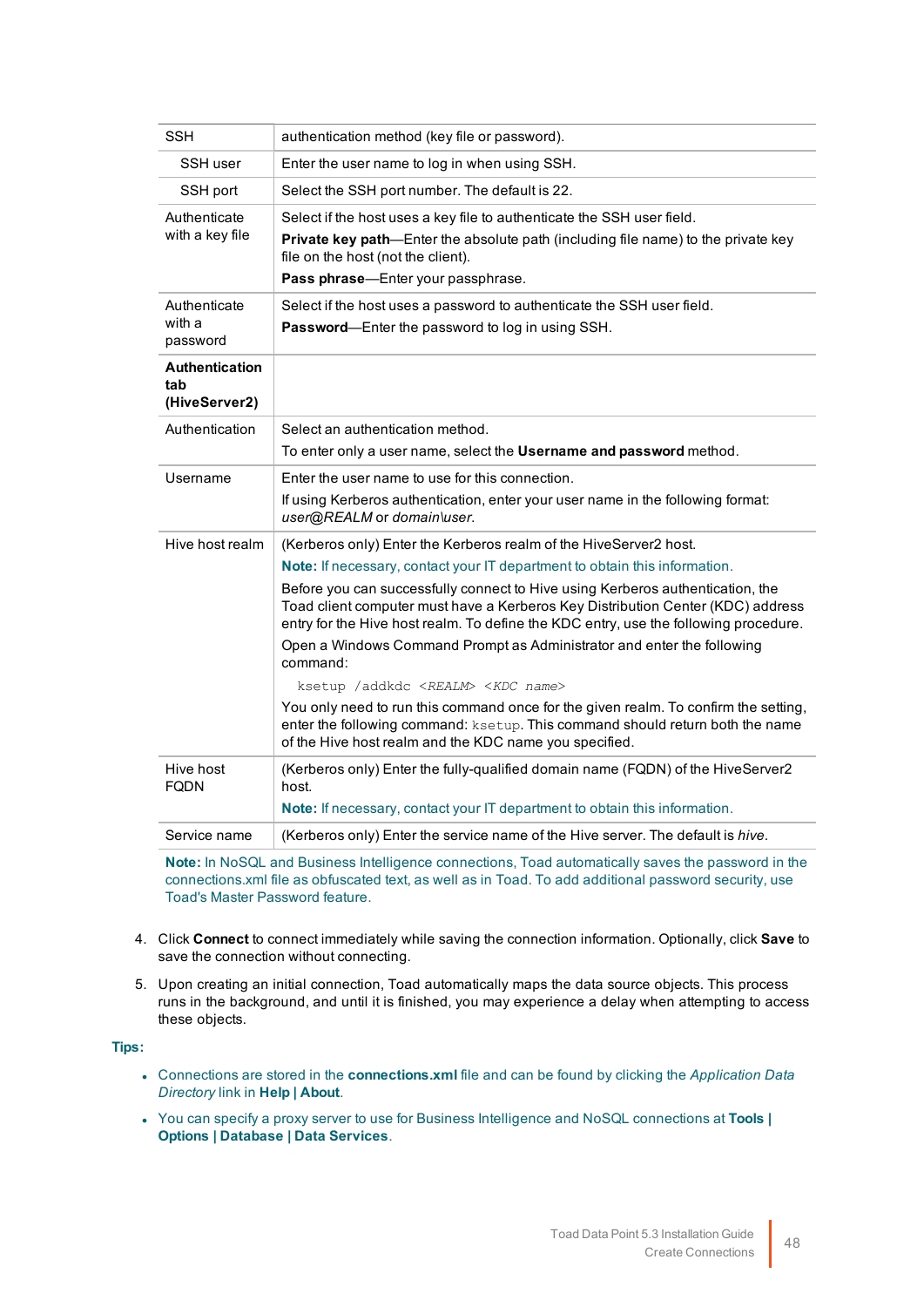# **Create a Connection to Intelligence Central**

Toad allows you to create a connection to a Toad Intelligence Central server.

The purpose of Toad Intelligence Central (TIC) is to give Toad Data Point users a place to store and share data. After creating a connection to an Intelligence Central instance, not only can you view data that is made available to you, you can publish data from other sources in the form of snapshots, views, and datasets.

**Note:** This feature is available in the Toad Data Point Professional Edition only.

### **About Toad Intelligence Central Connections**

To create a new TIC connection, you must provide the TIC server name and then register with TIC by creating a new user account for yourself. The new user name and password will be used by TIC to identify you from among the group of TIC users and to manage the objects you create and are granted access to on the TIC server.

A TIC connection displays in the Navigation Manager in the format: **username@server**. The *username* is the name of the new user you create when you create a new TIC connection.

#### *To create an Intelligence Central connection*

- 1. Click  $\ddot{=}$  on the Connections toolbar (ALT+F+N).
- 2. Select *Intelligence Central* from the **Group** list.
- 3. Select the **Register New User** tab.
- 4. **Register New User.** Use this tab to register with Intelligence Central by creating your own account (user name and password). Review the following for additional information:

**Note:** If you are creating a connection to a Intelligence Central instance for which you already have a user account, do not fill in this tab again. Skip ahead to the next step (Login tab).

| <b>Register New</b><br><b>User</b> |                                                                                                                                                                                                                                                                                                                                                                                                                                                                                                |
|------------------------------------|------------------------------------------------------------------------------------------------------------------------------------------------------------------------------------------------------------------------------------------------------------------------------------------------------------------------------------------------------------------------------------------------------------------------------------------------------------------------------------------------|
| Use Windows<br>Authentication      | Select to create a new user account using your Windows credentials. Toad<br>automatically populates the fields with your account information. See Limitations<br>of Using Windows Authentication.                                                                                                                                                                                                                                                                                              |
| Host                               | Enter the name of the Intelligence Central host server. Click  to display a list<br>of Intelligence Central servers currently active on the network.                                                                                                                                                                                                                                                                                                                                           |
| User Name                          | Create a new user name for this connection.<br>This is the name you will be logged in with. The objects you create will be linked<br>to this user name. All your TIC rights (like sharing) will be linked to this user<br>name. This user name will display in your connection in the Navigation Manager<br>in the format:<br>username@server<br>Note: User names must be lower case only. When you enter a user name, all<br>upper-case characters are automatically converted to lower-case. |
| Password                           | Create a password.                                                                                                                                                                                                                                                                                                                                                                                                                                                                             |
| <b>Verify Password</b>             | Re-enter the password to confirm.                                                                                                                                                                                                                                                                                                                                                                                                                                                              |
| <b>Full Name</b>                   | Enter your full name.<br>This name, along with your user name, displays on the Sharing tab of the<br>Publishing dialog and in the Alter Visibility dialog. Your full name will help users                                                                                                                                                                                                                                                                                                      |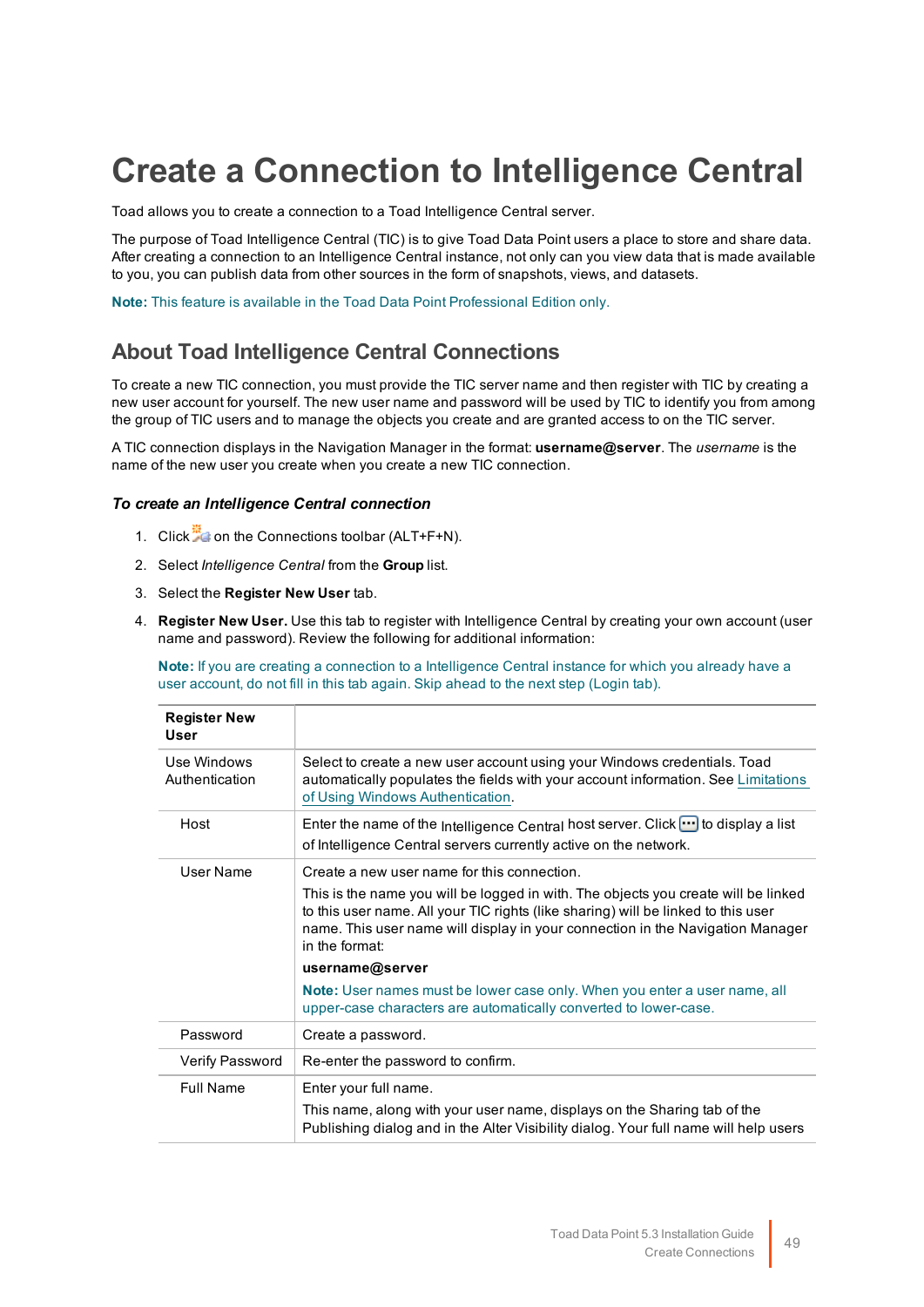|               | identify you when they select users with which to share an object. |
|---------------|--------------------------------------------------------------------|
| Email Address | Enter your email address.                                          |
| Port          | Enter the port number for the App Server.                          |

5. **Login as Existing User tab.** Use this tab to create a new connection to a TIC server for which you already have a user account. (When you open an existing connection, this tab displays your user account information.)

| <b>Login as Existing</b><br>User |                                                                                                                                                      |
|----------------------------------|------------------------------------------------------------------------------------------------------------------------------------------------------|
| Host                             | Enter the name of the Intelligence Central host server. Click  to display a list<br>of Intelligence Central servers currently active on the network. |
| User                             | Enter an existing server user name.                                                                                                                  |
| Password                         | Enter the existing password for the user name.                                                                                                       |
| Data Source                      | (Optional) Enter the name of a default data source to open upon connection.                                                                          |
| Port                             | Enter the port number for the App Server.                                                                                                            |
| Category                         | (Optional) Select an existing category or create a new one.                                                                                          |

6. **Advanced tab.** (Optional) Use the Advanced tab to specify ODBC drivers to use when publishing to this TIC server.

**Note:** Specify an ODBC driver **only** if you are having difficulty publishing to this TIC instance from a particular database type.

| Advanced            |                                                                                                                                                                                                  |
|---------------------|--------------------------------------------------------------------------------------------------------------------------------------------------------------------------------------------------|
| <b>ODBC Drivers</b> | Specify an ODBC driver for each database type that you are having difficulty<br>publishing from. That ODBC driver will be used when publishing from this<br>database type using this connection. |

7. (Optional) Select **Save Password** to save your password with this connection.

**Note:** This option is disabled if Toad was installed with **Prohibit saving passwords** selected.

8. Click **Connect** to connect immediately and save the connection information. Optionally, click **Save** to save the connection without connecting.

#### *To change your Intelligence Central user password*

You can change your password for your Intelligence Central user account at any time.

**Note:** You cannot use this procedure to change the password for a Intelligence Central account that uses Windows Authentication.

- 1. In the Navigation Manager, right-click the Intelligence Central connection and select **Change Password**.
- 2. Enter the old password and then enter the new password. Enter the new password a second time to confirm.

#### *To switch your TIC user account to a Windows Authentication account*

You can switch your current Intelligence Central account to a Windows Authentication account if both accounts have the **same** user name.

- 1. In the Connection Manager, right-click your current TIC account connection and select **Properties**.
- 2. In the **Register New User** tab, select **Use Windows Authentication**. Toad prompts you to switch your account.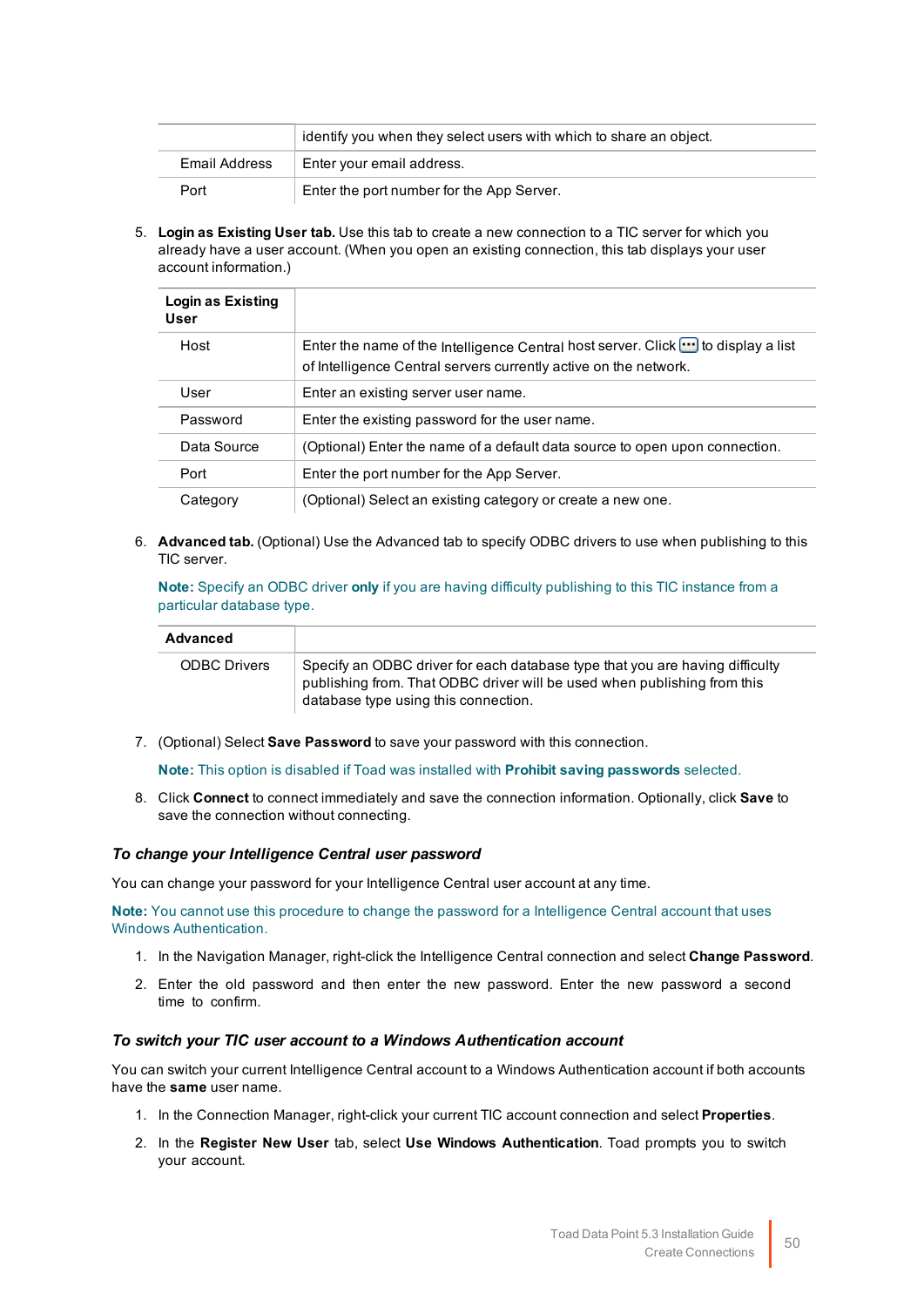## <span id="page-51-0"></span>**Limitations of Using Windows Authentication**

| <b>Consideration/Limitation</b>                                                         | <b>Description</b>                                                                                                                                                                                |  |
|-----------------------------------------------------------------------------------------|---------------------------------------------------------------------------------------------------------------------------------------------------------------------------------------------------|--|
| Windows Authentication<br>connection and cross-                                         | Cross-connection query using a Windows Authentication Intelligence<br>Central connection is not supported.                                                                                        |  |
| connection query                                                                        | <b>Workaround:</b> To use an Intelligence Central connection in a cross-<br>connection query, log-in using a standard Intelligence Central user<br>account, not a Windows Authentication account. |  |
| Publishing data objects from a<br>Windows Authentication<br>connection is not supported | You cannot publish a data object (view or snapshot) from one Intelligence<br>Central instance, TIC1, to another, TIC2, if you are connected to TIC1<br>using Windows Authentication.              |  |
|                                                                                         | <b>Workaround:</b> To publish a data object from Intelligence Central, please<br>connect to TIC using a standard Intelligence Central user account, not a<br>Windows Authentication account.      |  |

**Tip:** Connections are stored in the **connections.xml** file and can be found by clicking the *Application Data Directory* link in **Help | About**.

# **Create MySQL or MariaDB Connections**

You can create a new connection, or connect to an existing connection from the Create New Connection window. See ["Troubleshoot](#page-80-0) MySQL Issues" on page 80 for more information about troubleshooting MySQL connection issues.

#### *To create a MySQL or MariaDB connection*

- 1. Click  $\frac{1}{\sqrt{2}}$  on the toolbar (ALT+F+N).
- 2. Select either *MySQL* or *MariaDB* from the **Group** list box.
- 3. Review the following for additional information:

| Login Tab             | <b>Description</b>                                                                                                                                                                                                                                                                         |
|-----------------------|--------------------------------------------------------------------------------------------------------------------------------------------------------------------------------------------------------------------------------------------------------------------------------------------|
| Connection<br>type    | Select the protocol to use when connecting.                                                                                                                                                                                                                                                |
| Host                  | Enter the name of the host computer where the database is installed.                                                                                                                                                                                                                       |
| Password              | Enter the password to use when connecting.<br><b>Tip:</b> After connecting, you can set a master password to further secure your<br>connection in Tools   Options   Environment   Security.                                                                                                |
| Connection<br>timeout | Enter the number of seconds to wait when connecting before the application<br>times out. The default is 15 seconds.                                                                                                                                                                        |
| SSL                   | If you selected SSL as the connection type, review the following for additional<br>information:<br>• Private key—browse to the location of the SSL key file to use when<br>connecting.<br>• CA cert—browse to the location of the trusted certificate authority to use<br>when connecting. |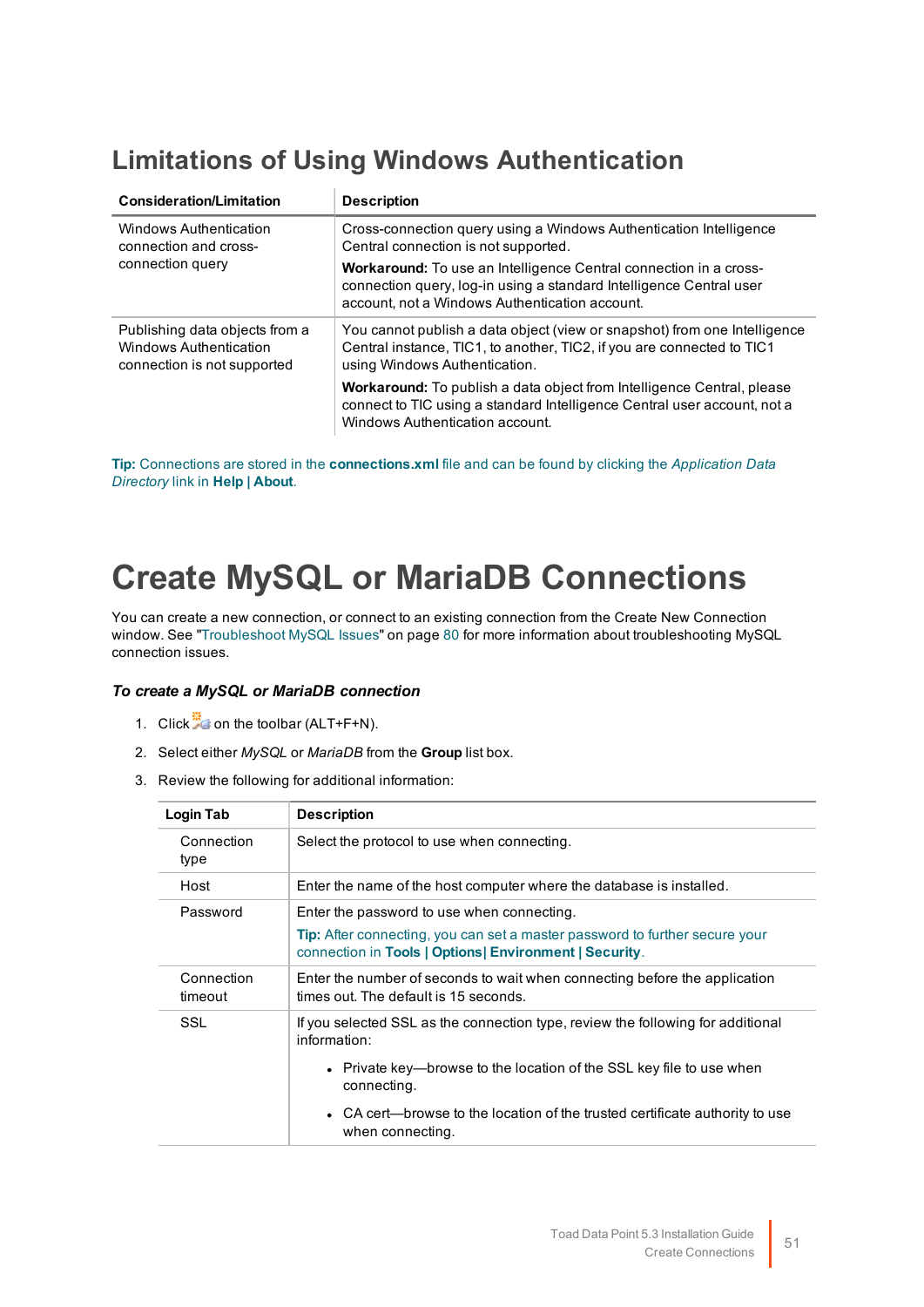|                        | • Cert—browse to the location of the SSL certificate file to use when<br>connecting.                                                                                                                                                                                                                                                                       |
|------------------------|------------------------------------------------------------------------------------------------------------------------------------------------------------------------------------------------------------------------------------------------------------------------------------------------------------------------------------------------------------|
| Compress               | Select this checkbox to compress the value of any strings and return binary<br>values.                                                                                                                                                                                                                                                                     |
| Use MySQL<br>libraries | Select this checkbox to use an embedded MySQL library instead of the MySQL<br>.NET provider.<br><b>Note:</b> If you select this option, you must specify <b>libMySQL.dll</b> in the path.                                                                                                                                                                  |
| Category               | Select or create a category if you want to color code Editor tabs for a specific<br>connection. This can help differentiate between development and production<br>databases. You can also set an option to color code the Object Explorer pane<br>and object editor windows (Create, Alter, Drop, etc.). to Click here to view a<br>video of this feature. |
| <b>Advanced Tab</b>    | <b>Description</b>                                                                                                                                                                                                                                                                                                                                         |
| ODBC driver            | Select an ODBC driver to use when executing cross-connection queries using<br>this connection.                                                                                                                                                                                                                                                             |
|                        | Tip: You can specify the ODBC driver to use for all connections for this database<br>provider in Tools   Options   Database   MySQL.                                                                                                                                                                                                                       |

4. Click **Connect** to save the connection and immediately connect to the database.

or

Click **Save** to save the connection without connecting to the database.

**Tip:** Connections are stored in the connections.xml file and can be found by clicking the *Application Data Directory* link in **Help | About**.

Click [here](http://www.toadworld.com/products/toad-data-point/m/media-library/646.aspx) to view a video about creating connections in Toad Data Point

# **Create ODBC Connections**

Toad Data Point allows you to create a connection to a database that supports an ODBC 3.0 or later driver. ODBC connectivity provides basic querying capability, but may not be as full-featured as a native connection in Toad. For a list of databases tested with the ODBC provider, see the Release Notes.

This form of connectivity allows connections to databases such as Netezza, IBM iSeries, Ingres, and Vertica.

**Note:** Distinct values are not available in Code Completion for ODBC connections.

#### **DSN Architecture (Bitness) Must Match Toad**

To create a successful ODBC connection, the architecture (bitness) of the driver in the specified DSN must match the architecture (bitness) of Toad. For example, 64-bit Toad requires an applicable 64-bit driver and 32 bit Toad requires an applicable 32-bit driver.

#### *To create an ODBC connection*

- 1. Click  $\frac{1}{2}$  on the toolbar (ALT+F+N+O).
- 2. Select *ODBC Generic* from the **Group** list box.
- 3. **Use data source name**—Select to display data source names. Clear this check box if you want to display the driver names.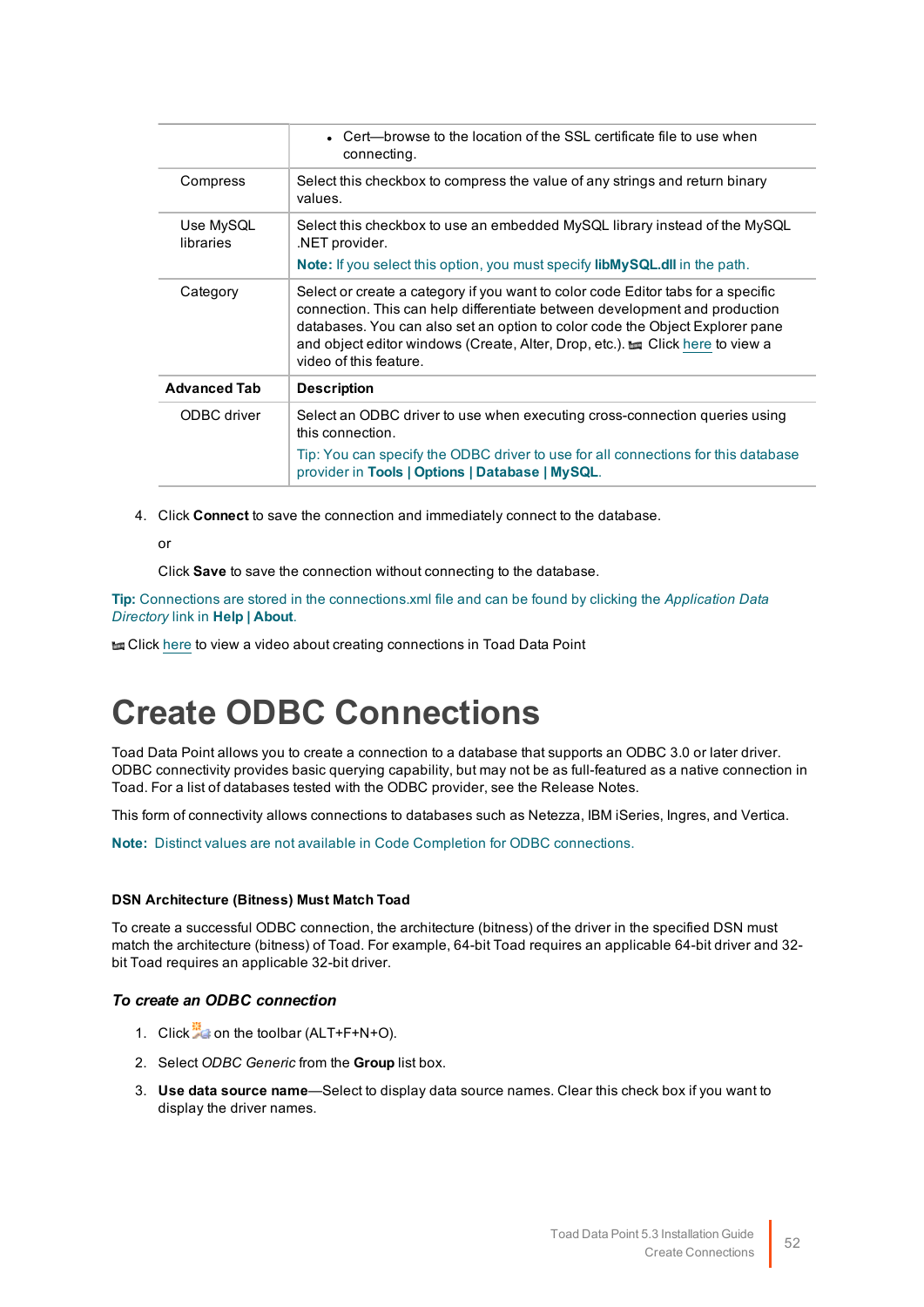- 4. To create a data source to use in this connection, click in the **Data Source Name** field. Then click **Add**.
- 5. Select an ODBC driver from the list, and click **Finish**.

**Note:** If creating an Oracle ODBC connection, select the ODBC driver provided by Oracle. The Microsoft ODBC for Oracle driver has less functionality than the driver provided by Oracle.

6. Specify the configuration properties required for the database in the Windows configuration dialog.

**Notes:**

- <sup>l</sup> If you have an Oracle database with Unicode data, make sure to select *Force SQL\_WCHAR Support* on the Workarounds tab of the windows Oracle ODBC Configuration dialog. If you do not, you will not be able to see the data.
- <sup>l</sup> If creating a MySQL ODBC connection to use in a cross-connection query, you must specify a database in the Windows MySQL ODBC Configuration dialog.
- 7. Specify the connection properties in the Create New Connection dialog. Review the following for additional information:

| General                 |                                                                                                                                                                                                                                                                               |
|-------------------------|-------------------------------------------------------------------------------------------------------------------------------------------------------------------------------------------------------------------------------------------------------------------------------|
| Data source<br>name     | Select the driver or data source name you added in the previous steps.                                                                                                                                                                                                        |
| User                    | Enter the user name to use when connecting.                                                                                                                                                                                                                                   |
| Password                | Enter the password to use when connecting.                                                                                                                                                                                                                                    |
|                         | Tip: After connecting, you can set a master password to further secure your<br>connection in Tools   Options  Environment   Security.                                                                                                                                         |
| Database                | Select a database or schema. Click <b>:</b> to create a temporary connection and<br>display available databases/schemas in the drop-down list.                                                                                                                                |
| <b>Information</b>      |                                                                                                                                                                                                                                                                               |
| Data Source<br>Name     | Displays the selected driver or data source name.                                                                                                                                                                                                                             |
| Driver                  | Displays the ODBC driver associated with the data source.                                                                                                                                                                                                                     |
| <b>Advanced</b>         |                                                                                                                                                                                                                                                                               |
| Default Table           | Specify default options to use when creating a new table.                                                                                                                                                                                                                     |
| Column                  | Column type-Select the default data type to use when creating a table.                                                                                                                                                                                                        |
|                         | Column length-For the selected column type, enter a default column length to<br>use.                                                                                                                                                                                          |
| <b>Advanced Options</b> | Block Cursor Size-Specify the number of rows to return in a single fetch of data<br>from the result set.                                                                                                                                                                      |
|                         | Disable multi-threading-Multi-threading is disabled by default. Enable multi-<br>threading only if supported by the driver. Multi-threading can improve<br>performance, but can also result in unpredictable behavior if not supported by the<br>driver.<br>Default: Selected |
| Category                | (Optional) Select an existing category or create a new one.                                                                                                                                                                                                                   |

8. Click **Connect** to connect immediately while saving the connection information. Optionally, click **Save** to save the connection without connecting.

**Tip:** Connections are stored in the connections.xml file and can be found by clicking the *Application Data Directory* link in **Help | About**.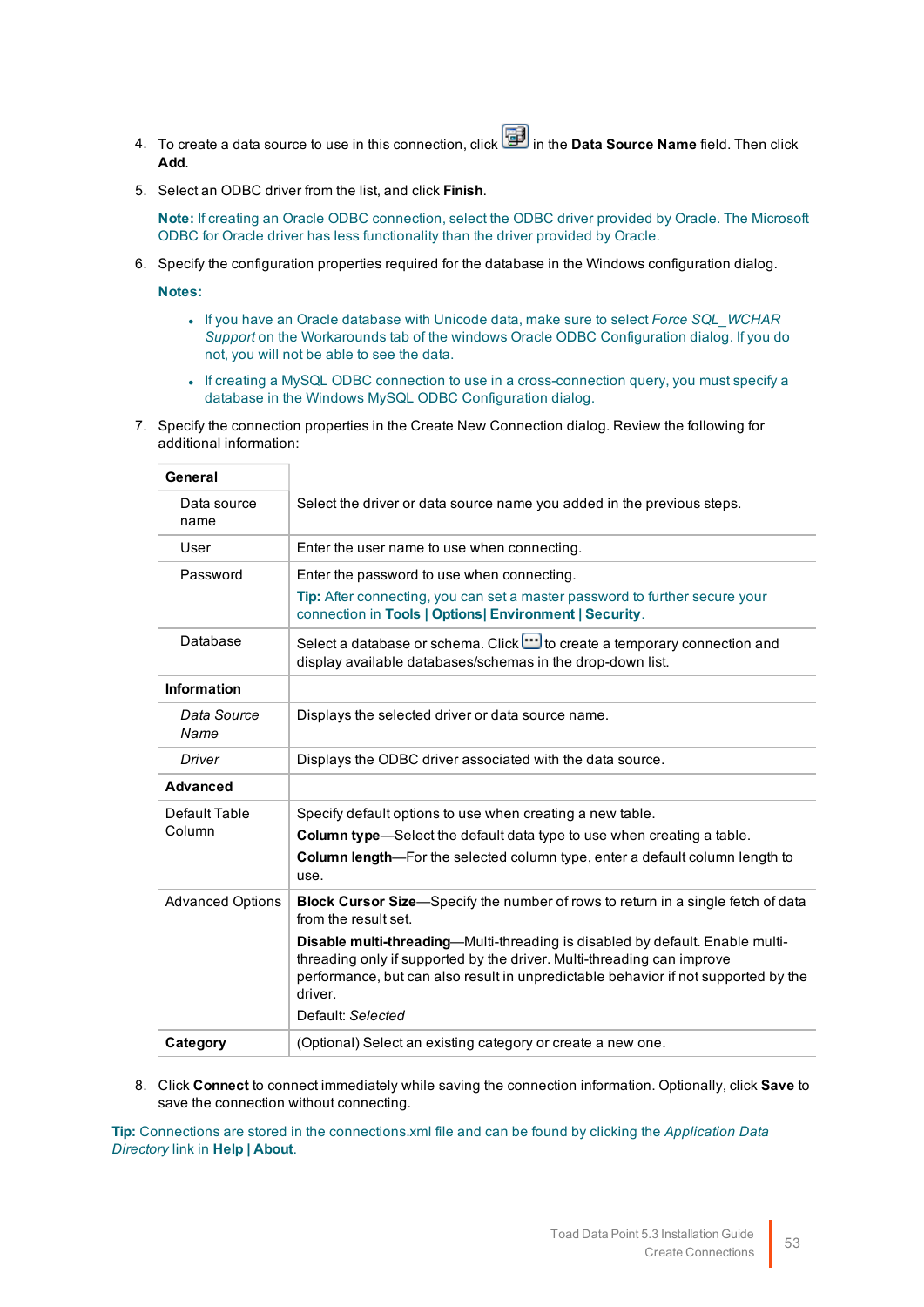# **Tips for Working with ODBC Connections**

| Tip                     | <b>Description</b>                                                                                                                                                                                                                |
|-------------------------|-----------------------------------------------------------------------------------------------------------------------------------------------------------------------------------------------------------------------------------|
| Filter DSN by bitness   | To filter Data Source Names displayed in the New Connection dialog by the<br>bitness of Toad, go to Tools   Options   Database   ODBC.                                                                                            |
| Cache object metadata   | To cache object metadata for ODBC connections and retain it between<br>sessions, go to Tools   Options   Database   ODBC and select to enable disk<br>caching.<br>Cached object metadata is retained until manually refreshed.    |
| Refresh object metadata | To refresh object metadata for all ODBC connections, in the Object Explorer<br>right-click an object and select Refresh All.<br>Right-click an object and select <b>Refresh Schema</b> to refresh only objects in that<br>schema. |

### **ODBC Features**

| <b>Feature</b>                                    | <b>Description</b>                                                                                                                                                                                                     |
|---------------------------------------------------|------------------------------------------------------------------------------------------------------------------------------------------------------------------------------------------------------------------------|
| Bypass schema/instance<br>selection in SQL Editor | For ODBC connections, in the SQL Editor you can bypass selecting a<br>schema/instance and specify this information through the script instead. This<br>is useful if your script executes SQL against multiple schemas. |
|                                                   | To use this method, select I will set schema/instance in the script from the<br>schema/instance drop-down list in the SQL Editor window. Then specify the<br>schema/instance through your script.                      |
|                                                   | <b>Note:</b> When this option is selected, some code completion features, object<br>actions, and object information tool tips are unavailable for this SQL Editor<br>window.                                           |

Click [here](http://www.toadworld.com/products/toad-data-point/m/media-library/646.aspx) to view a video about creating connections in Toad Data Point

# **Configure Oracle LDAP Support**

You can create Oracle Lightweight Directory Access Protocol (LDAP) connections when your Oracle client is configured for LDAP. Once the client is configured, Toad retrieves names from your LDAP server and displays them in the **Database Name** list in the Create New Connection window.

#### **Notes:**

- To connect using LDAP, you must install an Oracle client on the computer.
- Toad supports a 9i, 10g, and 11 client and the Oracle Instant client. If you want to use the instant client, you must configure it to work with Toad. See ["Configure](#page-55-0) the Oracle Instant Client" on page 55 for more [information.](#page-55-0)

#### *To configure the Oracle client for LDAP*

- 1. Obtain the LDAP.ORA file from your database administrator.
- 2. Copy the LDAP.ORA file to the folder where the SQLNET.ORA file for your Oracle client is located. The default folder is: ORACLE\_HOME\network\admin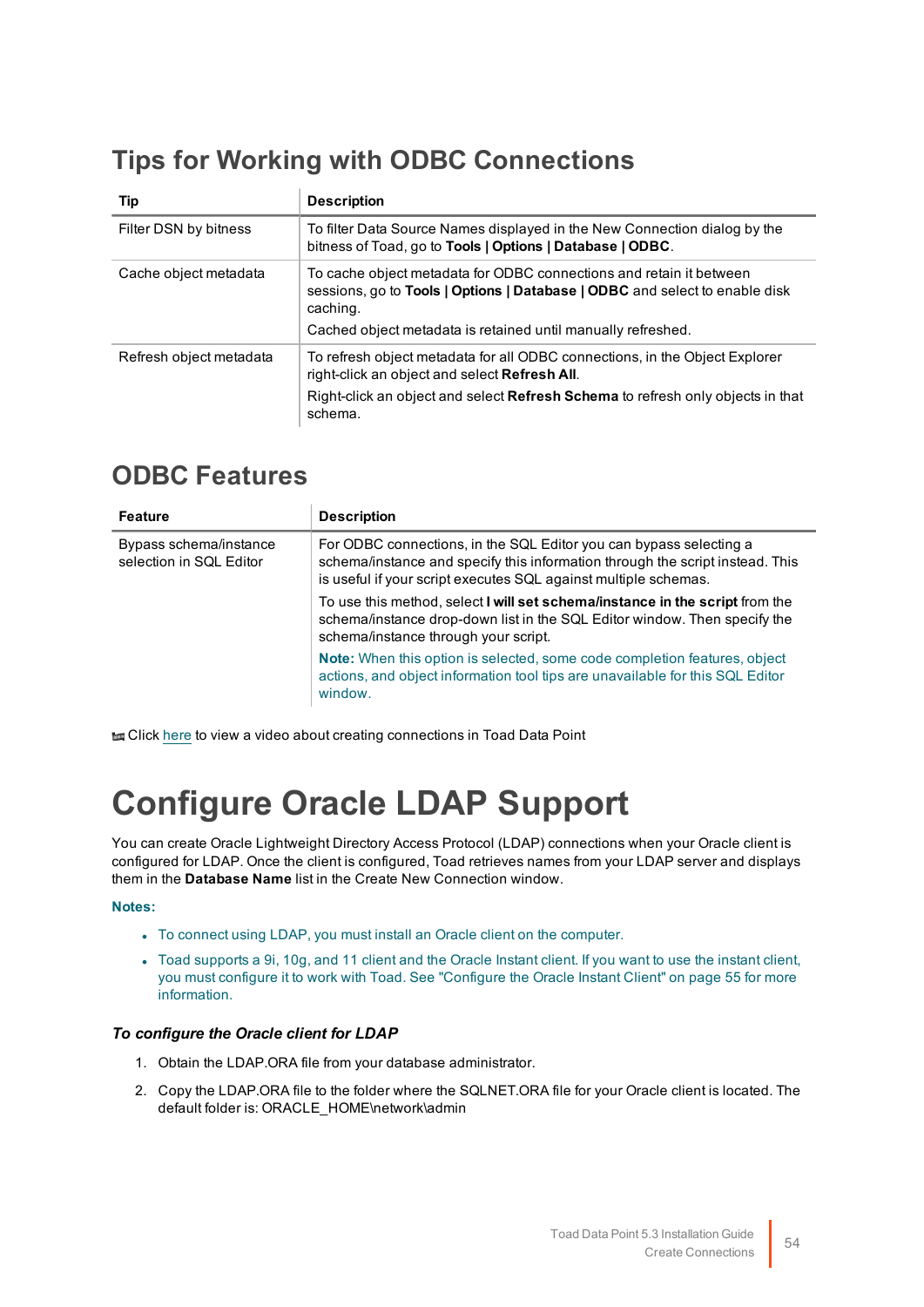3. Open the SQLNET.ORA file and enter "(LDAP)" as the value for the NAMES.DIRECTORY\_ PATH as follows:

NAMES.DIRECTORY\_PATH= (LDAP)

**Note:** If you are using multiple naming methods, add the (LDAP) value to existing parameter values. For example, if you are using both the TNSNAMES and LDAP naming methods, add LDAP to TNSNAMES as follows:

NAMES.DIRECTORY\_PATH= (TNSNAMES, LDAP)

- 4. Save the SQLNET.ORA file.
- 5. Launch Toad and select **File | New | Connection**.
- 6. Create an LDAP connection following the procedure in Create Oracle [Connections](#page-55-1). In step 3, select a database on the LDAP server from the **Database Name** list. Toad retrieves the list of LDAP names from the LDAP server once per Toad session. To refresh the list, click  $\ddot{\bullet}$ .

# <span id="page-55-1"></span>**Create Oracle Connections**

You can create a new connection, or connect to an existing connection from the Create New Connection window.

Click [here](http://www.toadworld.com/products/toad-data-point/m/media-library/646.aspx) to view a video about creating connections in Toad Data Point

**Tip:** You can configure Toad Data Point to accept connection information from Toad for Oracle.

### **Client Connection or Direct Connection**

You can connect to your database using a native Oracle database provider in Toad using one of the following methods:

| <b>Connection Method</b>                                                                                                          | <b>Advantages</b>                                                                                         | <b>Disadvantages</b>                                                                                                                                                                                                                                                                                                         |
|-----------------------------------------------------------------------------------------------------------------------------------|-----------------------------------------------------------------------------------------------------------|------------------------------------------------------------------------------------------------------------------------------------------------------------------------------------------------------------------------------------------------------------------------------------------------------------------------------|
| <b>Client connection</b>                                                                                                          | Supports LDAP                                                                                             | Requires an Oracle client                                                                                                                                                                                                                                                                                                    |
| Client tab-Uses an installed<br>Oracle Client or Oracle Instant<br>Client to establish a connection<br>to the database from Toad. |                                                                                                           | <b>Note:</b> Toad supports Oracle clients and<br>Oracle Instant clients using version 9i or<br>later.                                                                                                                                                                                                                        |
| <b>Direct connection</b><br>Direct Connect tab—Uses<br>TCP/IP to connect directly to the<br>database.                             | Does not require an<br>installed Oracle Client<br>Recommended for<br>connecting to Oracle 8i<br>databases | This method only supports common data<br>types. Some advanced Oracle object types<br>cannot be retrieved when connecting using<br>this method.<br>This method does not support LDAP. (To<br>connect using LDAP, use the Client<br>Connection method instead.)<br>This method cannot be used in a cross-<br>connection query. |

**Note:** Quest recommends using one of the methods described in this table to connect to Oracle rather than an ODBC driver. Because ODBC connectivity is generic, it is not full-featured and may not be as robust as the fully exploited native database provider.

### <span id="page-55-0"></span>**Configure the Oracle Instant Client**

The Oracle Instant client installs only those files needed to connect to your database using OCI. Because this client does not write to the registry (no ORACLE\_HOMES) or add to the environmental path, you must manually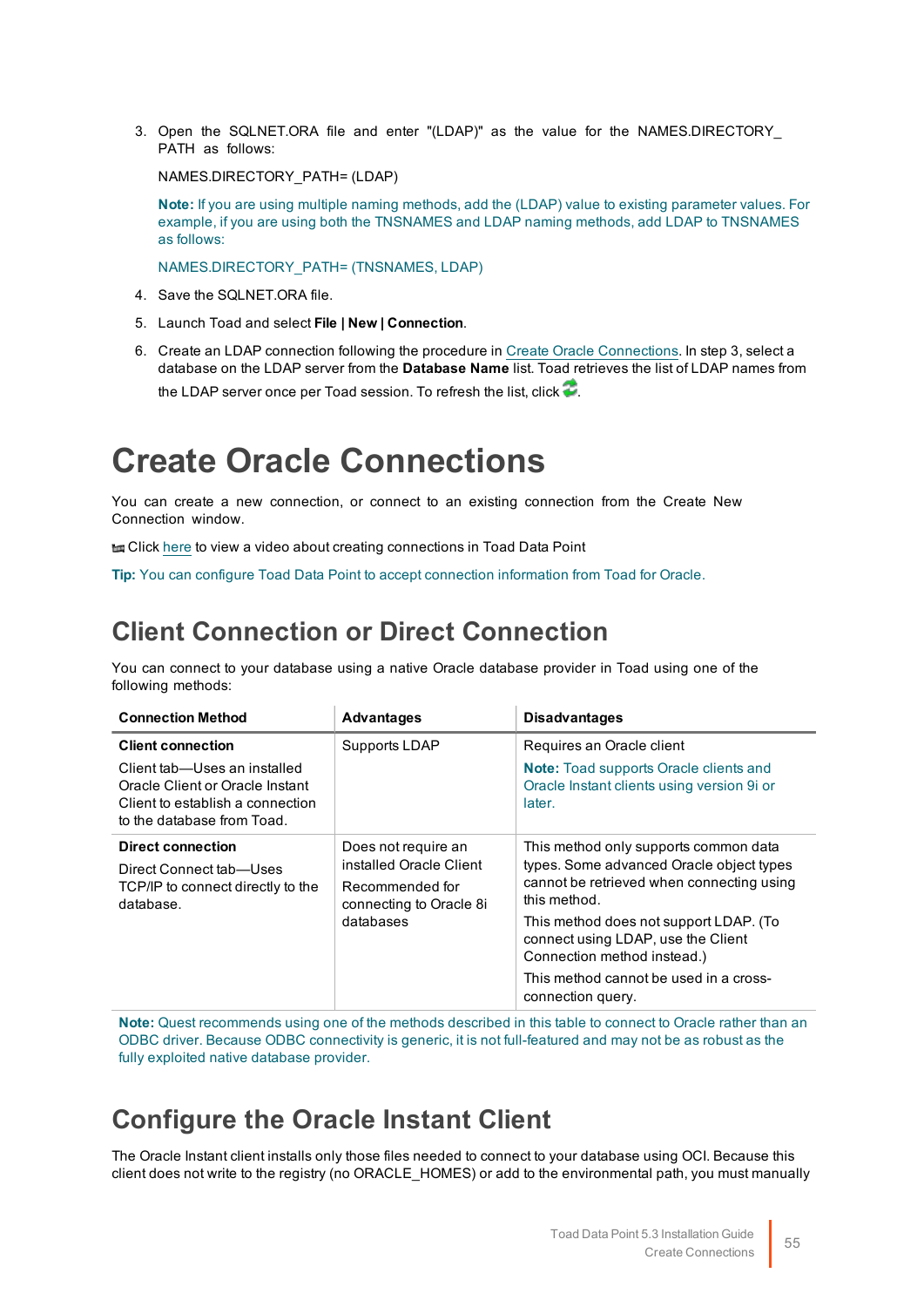set environment variables so the client can be used with Toad.

#### *To configure the Oracle Instant Client to work with Toad*

- 1. Save the Oracle Instant Client files in any location on the computer where Toad is installed.
- 2. On your Windows desktop, right-click My Computer and select **Properties**.
- 3. Select the Advanced tab and click **Environment Variables**.
- 4. Click **New** under System Variables and complete the following:

| Variable name                                                                         | Variable Value                                                    |  |
|---------------------------------------------------------------------------------------|-------------------------------------------------------------------|--|
| <path client="" installed="" instant="" is="" where="">:%PATH%<br/><b>PATH</b></path> |                                                                   |  |
|                                                                                       | For Example: C:\Program Files\OracleInstantClient:%PATH%          |  |
| TNS ADMIN                                                                             | <path file="" installed="" is="" tnsnames.ora="" where=""></path> |  |

5. To use the Oracle Instant Client connection in a cross-connection query, you must also install an Oracle ODBC driver. (While the Oracle Client *full* install includes an ODBC driver, the Oracle Instant Client does not.)

**Note:** You cannot use an Oracle Direct Connection in a cross-connection query.

### **Create an Oracle Connection**

#### *To create an Oracle connection*

- 1. Click  $\ddot{=}$  on the toolbar (ALT+F+N).
- 2. Select *Oracle* from the **Group** list box.
- 3. Review the following for additional information:

| Login Tab             | <b>Description</b>                                                                                                                                                                                                                                                                         |
|-----------------------|--------------------------------------------------------------------------------------------------------------------------------------------------------------------------------------------------------------------------------------------------------------------------------------------|
| Database name         | Select the alias to use when connecting. This list displays aliases from LDAP, as<br>well as any local tnsnames.ora file.                                                                                                                                                                  |
|                       | When you initially open the connection dialog, Toad retrieves the list of LDAP<br>names from the LDAP server. Toad caches this list and displays it upon                                                                                                                                   |
|                       | subsequent requests, within one Toad session. To refresh the list, click $\bullet$ .                                                                                                                                                                                                       |
|                       | <b>Note:</b> If you do not select a database, Toad uses the ORACLE SID for the<br>selected home. If an ORACLE SID value does not exist and you do not specify a<br>database, you cannot connect.                                                                                           |
| Password              | Enter the password to use when connecting.                                                                                                                                                                                                                                                 |
|                       | <b>Tip:</b> After connecting, you can set a master password to further secure your<br>connection in Tools   Options  Environment   Security.                                                                                                                                               |
| Connect as            | Select whether to connect as either SYSDBA or SYSOPER if you have the<br>appropriate permissions. Otherwise, use the default.                                                                                                                                                              |
| Schema                | Select a schema if you frequently work in a different schema than the one<br>associated with your user name.                                                                                                                                                                               |
| Explain plan<br>table | (Optional) Specify the location of an existing explain plan table to use instead of<br>Toad automatically creating one for you when you execute a statement. This is<br>useful if you do not have necessary permissions to create explain plan tables or<br>want to use an existing table. |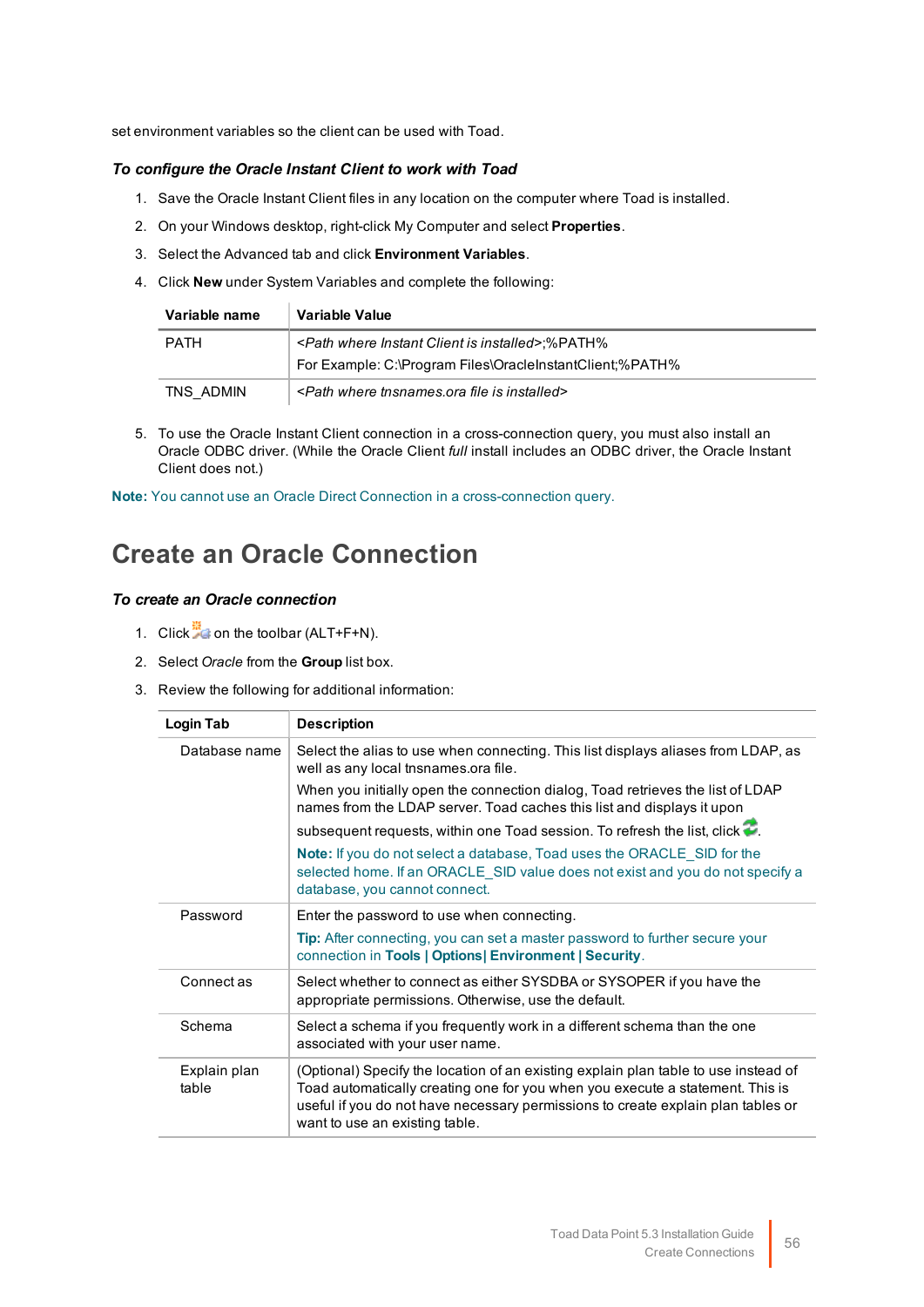| Category                 | Select or create a category if you want to color code Editor tabs for a specific<br>connection. This can help differentiate between development and production<br>databases. You can also set an option to color code the Object Explorer pane<br>and object editor windows (Create, Alter, Drop, etc.). to Click here to view a<br>video of this feature. |
|--------------------------|------------------------------------------------------------------------------------------------------------------------------------------------------------------------------------------------------------------------------------------------------------------------------------------------------------------------------------------------------------|
| Save password            | Select this check box if you plan to use this connection in a scheduled<br>Automation script.                                                                                                                                                                                                                                                              |
|                          | <b>Note:</b> This option is disabled if Toad was installed with <b>Prohibit saving</b><br>passwords selected.                                                                                                                                                                                                                                              |
| <b>Oracle Client Tab</b> | <b>Description</b>                                                                                                                                                                                                                                                                                                                                         |
| Current home             | Modify the Oracle home to use, if needed.                                                                                                                                                                                                                                                                                                                  |
| <b>TNSNames</b>          | Click this button to edit your local TNSNames file.                                                                                                                                                                                                                                                                                                        |
| Editor                   | Tip: You can press CTRL+F to open the Find/Replace window to locate entries in<br>the TNS Names Editor. Pressing F3 locates the next entry that matches your<br>criteria.                                                                                                                                                                                  |
| <b>SQLNET Editor</b>     | Click this button to edit SQLNET.ORA parameters. Before editing this file, you<br>should create a backup copy. See SQLNET.ORA Profile Parameters in the Oracle<br>documentation for more information.                                                                                                                                                      |
| <b>Direct Tab</b>        | <b>Description</b>                                                                                                                                                                                                                                                                                                                                         |
| <b>SID</b>               | Enter the ORACLE SID value for the database. This value is specified in the<br>registry under each installed home.                                                                                                                                                                                                                                         |
| <b>Advanced Tab</b>      | <b>Description</b>                                                                                                                                                                                                                                                                                                                                         |
| ODBC driver              | If an Oracle Client is installed, the default is the Oracle ODBC driver.                                                                                                                                                                                                                                                                                   |
|                          | If an Oracle Client is not installed, the default is the Microsoft Access ODBC<br>driver.                                                                                                                                                                                                                                                                  |
|                          | Tip: You can specify the ODBC driver to use for all connections for this database<br>provider in Tools   Options   Database   Oracle.                                                                                                                                                                                                                      |

4. Click **Connect** to connect immediately while saving the connection information. Optionally, click **Save** to save the connection without connecting.

**Note:** Go to **Tools | Options | Database | Oracle** to specify default options to use in Oracle connections.

**Tip:** Connections are stored in the connections.xml file and can be found by clicking the *Application Data Directory* link in **Help | About**.

# **Create Oracle Business Intelligence Connections**

Toad allows you to connect to the presentation layer of an Oracle Business Intelligence Enterprise Edition (OBIEE) data source.

**Note:** This feature is available in the Toad Data Point Professional Edition only.

#### *To create an Oracle Business Intelligence Enterprise connection*

- 1. Click  $\frac{1}{2}$  on the Connections toolbar (ALT+F+N).
- 2. Select *Oracle BI Enterprise* from the **Group** list.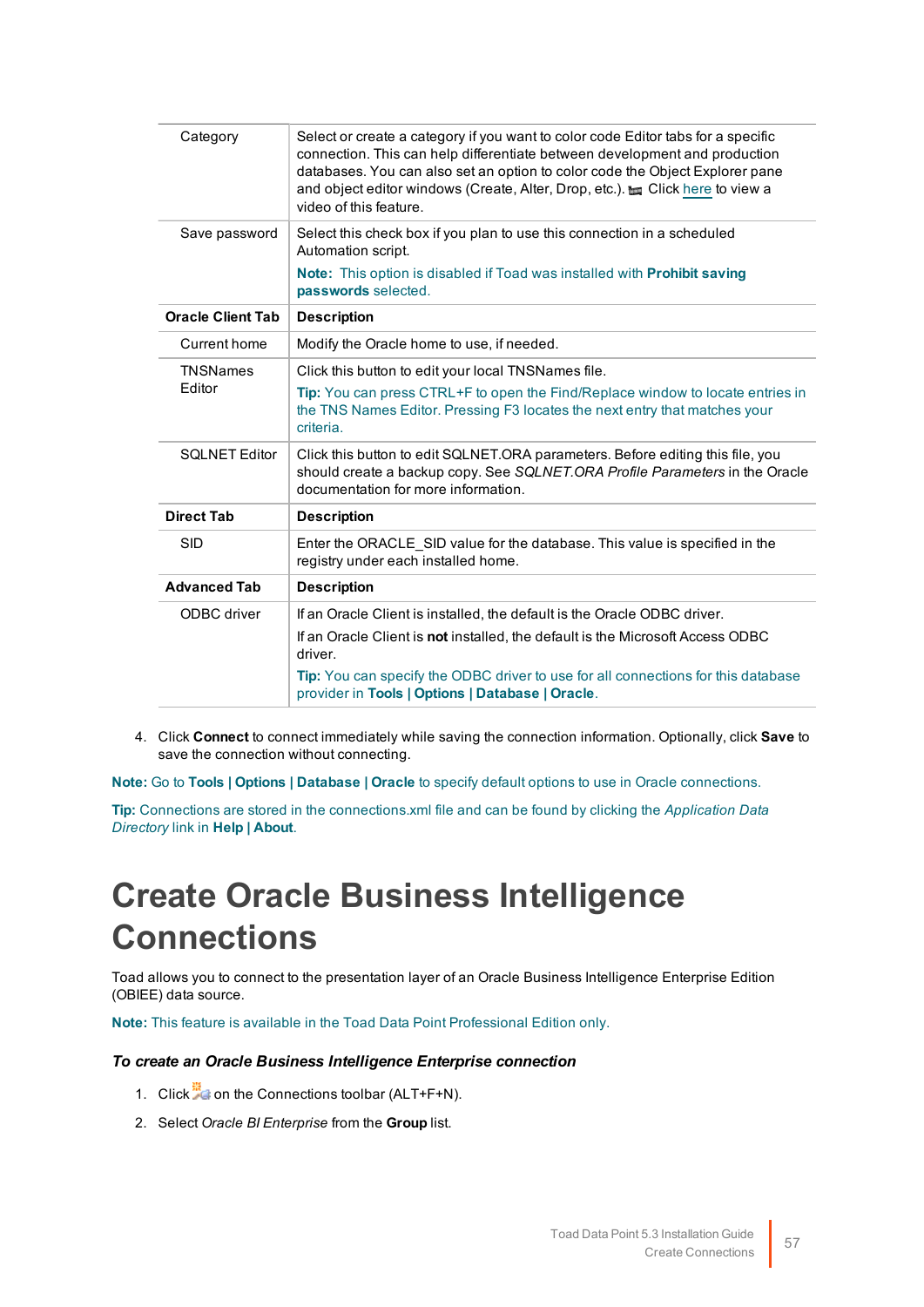3. Enter the connection information in the Create New Connection dialog. Review the following for additional information:

| URL       | Enter the URL to the Oracle Business Intelligence Enterprise data source to<br>which you want to connect.                                    |
|-----------|----------------------------------------------------------------------------------------------------------------------------------------------|
|           | <b>Note:</b> You must include the port number in the URL as in the following examples:                                                       |
|           | format—http:// <server path="">:<port>/analytics/saw.dll</port></server>                                                                     |
|           | example—http://server01.mycompany.com:80/analytics/saw.dll                                                                                   |
| Password  | Enter the password to use when connecting.                                                                                                   |
|           | <b>Tip:</b> After connecting, you can set a master password to further secure your<br>connection in Tools   Options  Environment   Security. |
| Row Limit | Select a row limit to enforce for query results.                                                                                             |
|           | $default = 500,000$                                                                                                                          |
| Category  | (Optional) Select an existing category or create a new one.                                                                                  |
|           |                                                                                                                                              |

**Note:** In NoSQL and Business Intelligence connections, Toad automatically saves the password in the connections.xml file as obfuscated text, as well as in Toad. To add additional password security, use Toad's Master Password feature.

- 4. Click **Connect** to connect immediately while saving the connection information. Optionally, click **Save** to save the connection without connecting.
- 5. Upon creating an initial connection, Toad automatically maps the data source objects. This process runs in the background, and until it is finished, you may experience a delay when attempting to access these objects.

### **Important Information about Oracle BI Connections**

You must incorporate the port into the OBIEE database connection URL in the following format:

http://<server name>:<port>/analytics/saw.dll

**An example URL is** http://server01.mycompany.com:80/analytics/saw.dll

#### **Tips:**

- <sup>l</sup> Connections are stored in the **connections.xml** file and can be found by clicking the *Application Data Directory* link in **Help | About**.
- <sup>l</sup> You can specify a proxy server to use for Business Intelligence and NoSQL connections at **Tools | Options | Database | Data Services**.

# **Create PostgreSQL ODBC Connections**

Toad Data Point allows you to easily create a connection to a PostgreSQL database using ODBC connectivity. You can connect with or without using a data source name (DSN).

Download and install the necessary ODBC driver to use for your PostgreSQL connection prior to creating the new connection in Toad.

#### **Prerequisites**

To create a successful ODBC connection, the architecture (bitness) of the driver in the specified DSN must match the architecture (bitness) of Toad. For example, 64-bit Toad requires an applicable 64-bit driver and 32 bit Toad requires an applicable 32-bit driver.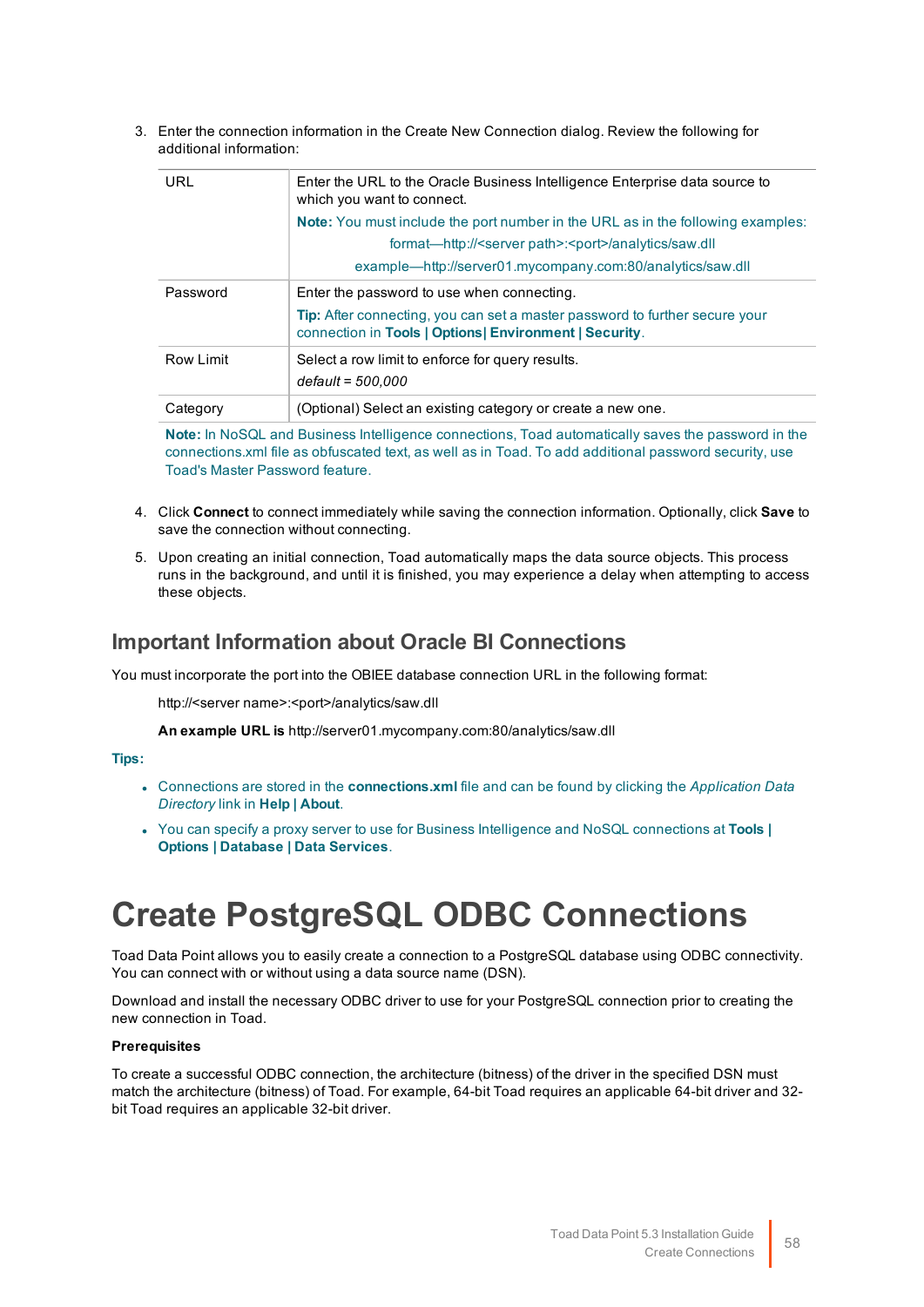#### *To create a PostgreSQL ODBC connection*

- 1. Click  $\frac{11}{24}$  on the toolbar (ALT+F+N+O).
- 2. Select *PostgreSQL* from the **Group** list box.
- 3. **Use data source name**
	- To create the connection using a data source, select this option to display data source names.
	- To create the connection without using a data source, clear this check box to display driver names. Select a driver and enter a server name, port number, and a database. Or select a driver and enter a **ConnectionString**.
- 4. To create a data source to use in this connection, click in the **Data Source Name** field. Then click **Add**.
	- a. Select a PostgreSQL ODBC driver from the list, and click **Finish**.
	- b. Specify the configuration properties required for the database in the Windows driver setup dialog. Save your settings when finished.
- 5. Specify the remaining connection properties in the Create New Connection dialog. Review the following for additional information:

**Note:** Specify a user that has been granted SELECT privilege in pg\_catalog schema.

| General                 |                                                                                                                                                                                                                                                          |
|-------------------------|----------------------------------------------------------------------------------------------------------------------------------------------------------------------------------------------------------------------------------------------------------|
| Data source<br>name     | Select the driver or data source name you added in the previous steps.                                                                                                                                                                                   |
| User                    | Enter the user name to use when connecting.                                                                                                                                                                                                              |
| Password                | Enter the password to use when connecting.                                                                                                                                                                                                               |
|                         | Tip: After connecting, you can set a master password to further secure your<br>connection in Tools   Options  Environment   Security.                                                                                                                    |
| Database                | Select a database or schema. Click <b>b</b> to create a temporary connection and<br>display available databases/schemas in the drop-down list.                                                                                                           |
| <b>Information</b>      |                                                                                                                                                                                                                                                          |
| Data Source<br>Name     | Displays the selected driver or data source name.                                                                                                                                                                                                        |
| Driver                  | Displays the ODBC driver associated with the data source.                                                                                                                                                                                                |
| <b>Advanced</b>         |                                                                                                                                                                                                                                                          |
| Default Table           | Specify default options to use when creating a new table.                                                                                                                                                                                                |
| Column                  | Column type-Select the default data type to use when creating a table.                                                                                                                                                                                   |
|                         | Column length-For the selected column type, enter a default column length to<br>use.                                                                                                                                                                     |
| <b>Advanced Options</b> | <b>Block Cursor Size</b> —Specify the number of rows to return in a single fetch of data<br>from the result set.                                                                                                                                         |
|                         | Disable multi-threading-Multi-threading is disabled by default. Enable multi-<br>threading only if supported by the driver. Multi-threading can improve<br>performance, but can also result in unpredictable behavior if not supported by the<br>driver. |
|                         | Default: Selected                                                                                                                                                                                                                                        |
| Category                | (Optional) Select an existing category or create a new one.                                                                                                                                                                                              |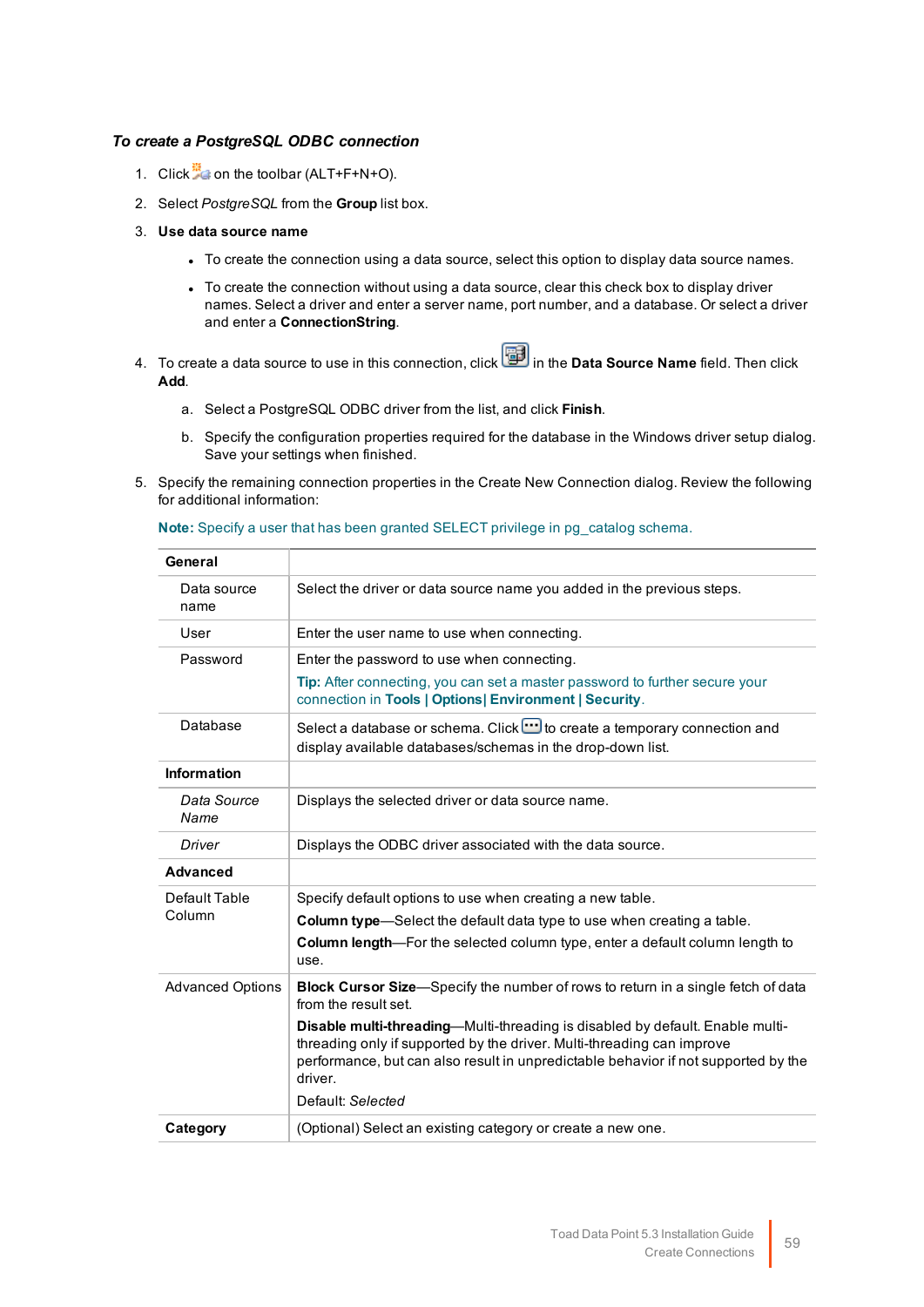6. Click **Connect** to connect immediately while saving the connection information. Optionally, click **Save** to save the connection without connecting.

**Tip:** Connections are stored in the connections.xml file and can be found by clicking the *Application Data Directory* link in **Help | About**.

## **Considerations and Limitations for PostgreSQL ODBC Connections**

| <b>Consideration/Limitation</b>        | <b>Details</b>                                                                                                                                                                                                                                                                      |
|----------------------------------------|-------------------------------------------------------------------------------------------------------------------------------------------------------------------------------------------------------------------------------------------------------------------------------------|
| User must have pg<br>catalog privilege | To use a PostgreSQL ODBC connection in Toad, the connecting user must have<br>the SELECT privilege in the pg catalog schema. This privilege is required as it<br>enables viewing PostgreSQL objects in the Object Explorer, as well as other<br>features and functionality in Toad. |
|                                        | If you attempt to connect using a user account that does not have the SELECT<br>privilege in the pg catalog schema, you will encounter the following error<br>message:                                                                                                              |
|                                        | "User's privileges are insufficient to connect using Toad."                                                                                                                                                                                                                         |

## **Tips for Working with ODBC Connections**

| <b>Tip</b>              | <b>Description</b>                                                                                                                                                                                                             |
|-------------------------|--------------------------------------------------------------------------------------------------------------------------------------------------------------------------------------------------------------------------------|
| Filter DSN by bitness   | To filter Data Source Names displayed in the New Connection dialog by the<br>bitness of Toad, go to Tools   Options   Database   ODBC.                                                                                         |
| Cache object metadata   | To cache object metadata for ODBC connections and retain it between<br>sessions, go to Tools   Options   Database   ODBC and select to enable disk<br>caching.<br>Cached object metadata is retained until manually refreshed. |
| Refresh object metadata | To refresh object metadata for all ODBC connections, in the Object Explorer<br>right-click an object and select Refresh All.<br>Right-click an object and select Refresh Schema to refresh only objects in that<br>schema.     |

### **ODBC Features**

| <b>Feature</b>                                    | <b>Description</b>                                                                                                                                                                                                     |
|---------------------------------------------------|------------------------------------------------------------------------------------------------------------------------------------------------------------------------------------------------------------------------|
| Bypass schema/instance<br>selection in SQL Editor | For ODBC connections, in the SQL Editor you can bypass selecting a<br>schema/instance and specify this information through the script instead. This<br>is useful if your script executes SQL against multiple schemas. |
|                                                   | To use this method, select I will set schema/instance in the script from the<br>schema/instance drop-down list in the SQL Editor window. Then specify the<br>schema/instance through your script.                      |
|                                                   | <b>Note:</b> When this option is selected, some code completion features, object<br>actions, and object information tool tips are unavailable for this SQL Editor<br>window.                                           |

Click [here](http://www.toadworld.com/products/toad-data-point/m/media-library/646.aspx) to view a video about creating connections in Toad Data Point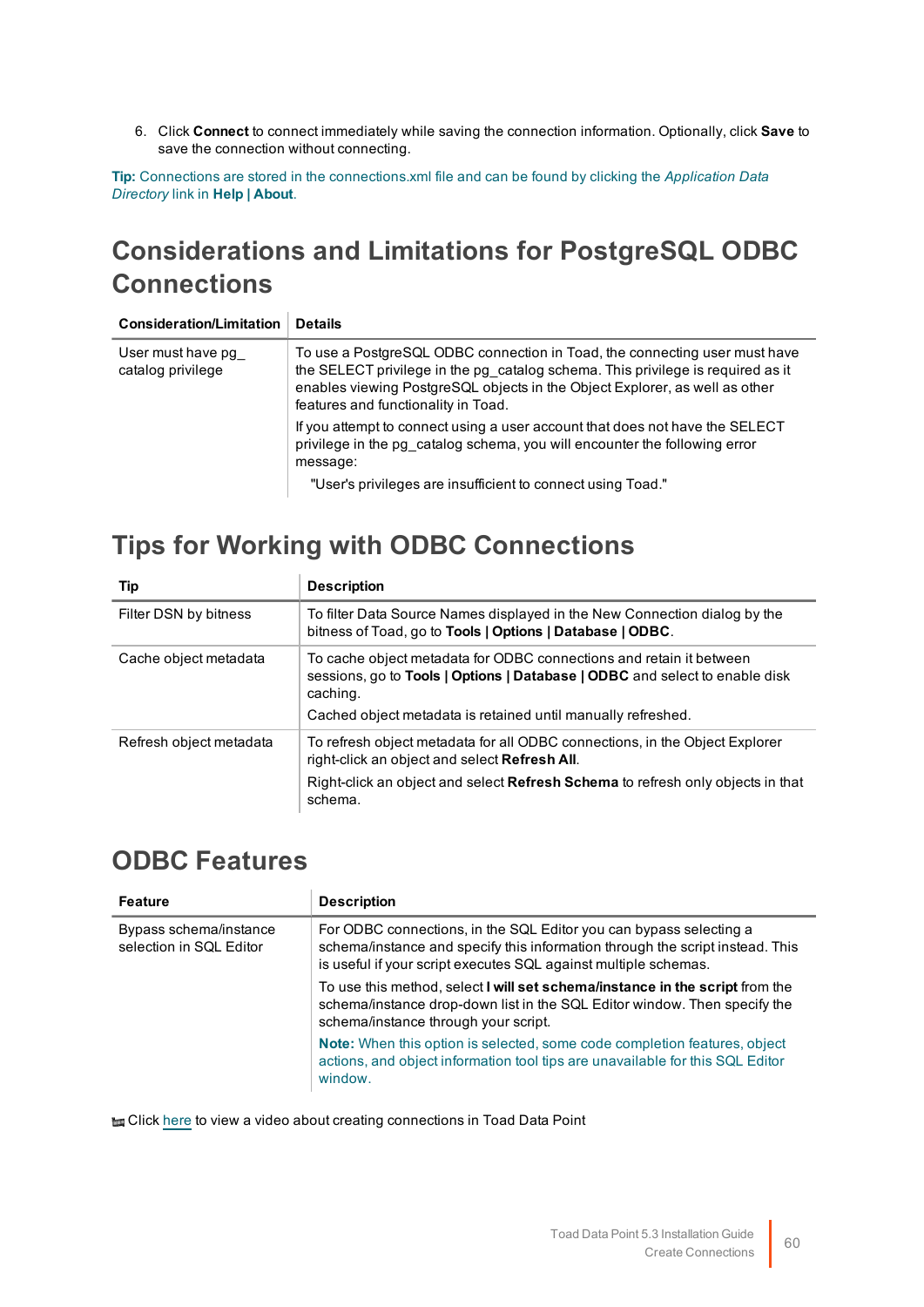# **Create Salesforce Connections**

Toad allows you to connect directly to Salesforce.com, one of the business intelligence data sources supported by Toad. Toad supports authentication using either a Salesforce security token or single sign-on with your corporate credentials.

**Note:** This feature is available in the Toad Data Point Professional Edition only.

#### *To create a Salesforce connection*

- 1. Click  $\ddot{=}$  on the Connections toolbar (ALT+F+N).
- 2. Select *Salesforce* from the **Group** list. The Create New Connection dialog opens.
- 3. To create a Salesforce connection using your Salesforce email login, select the **Credentials** tab.

| URL            | Enter the Salesforce.com URL to which you want to connect.                                                                                                                                                    |
|----------------|---------------------------------------------------------------------------------------------------------------------------------------------------------------------------------------------------------------|
|                | Note: An example is https://login.salesforce.com.                                                                                                                                                             |
| Username       | Enter your email login.                                                                                                                                                                                       |
|                | <b>Note:</b> You must have a Salesforce email login to create this type of<br>connection to Salesforce com from Toad.                                                                                         |
| Password       | Enter the password to use when connecting.                                                                                                                                                                    |
|                | <b>Tip:</b> After connecting, you can set a master password to further secure<br>your connection in Tools   Options  Environment   Security.                                                                  |
| Security token | Enter your Security Token provided by Salesforce.                                                                                                                                                             |
|                | <b>Note:</b> You must have a Salesforce security token to create this type of<br>Salesforce.com connection from Toad. See "Important Notes about"<br>Salesforce Connections" on page 62 for more information. |
| Category       | (Optional) Select an existing category or create a new one.                                                                                                                                                   |

a. Enter the connection information. Review the following for additional information:

- b. After entering the connection information, click **Connect** to connect immediately while saving the connection information. Optionally, click **Save** to save the connection without connecting.
- 4. To create a Salesforce connection using your corporate credentials (single sign-on), select the **Corporate Credentials** tab.
	- a. Enter your company's custom Salesforce URL. An example is https://*company*.my.salesforce.com or http://salesforce.*servername*.

**Note:** If you authenticate and request login to Salesforce through your company's server (e.g., http://salesforce.*servername*), you may need to contact your IT department to obtain the full URL to enter in this step.

b. If the Salesforce log-in page displays, enter your corporate credentials (user name and password) and click **Log in to Salesforce**.

**Note:** The Salesforce log-in page does not display when authenticating through your company's server.

- c. The Salesforce consent page displays. Click **Allow** to allow Toad access to your Salesforce data.
- 5. Upon creating an initial connection, Toad automatically maps the data source objects. This process runs in the background, and until it is finished, you may experience a delay when attempting to access these objects.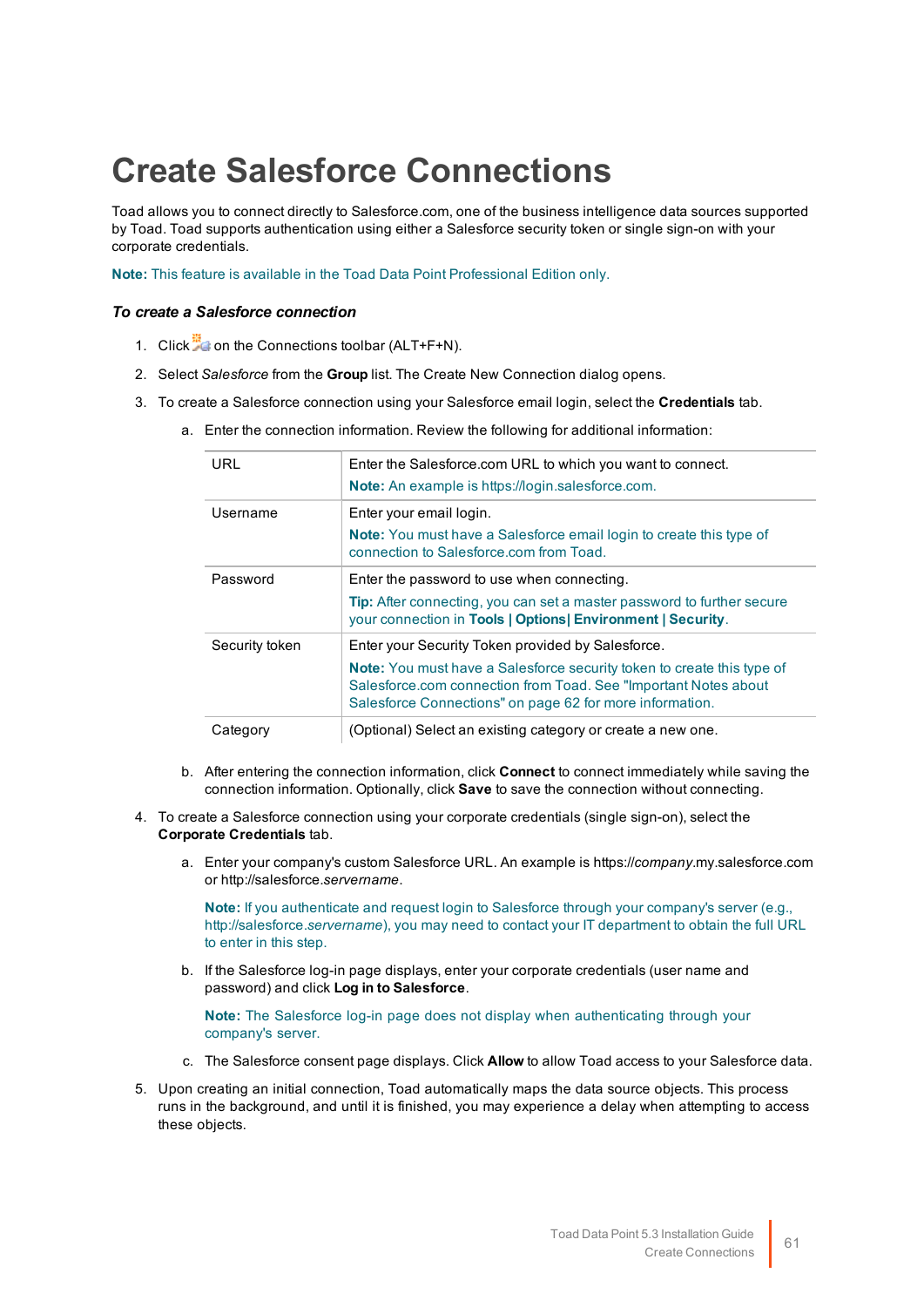**Note:** In NoSQL and Business Intelligence connections, Toad automatically saves the password in the connections.xml file as obfuscated text, as well as in Toad. To add additional password security, use Toad's Master Password feature.

### **Manual Single Sign-On**

Use the manual single sign on method when you want to create a Salesforce connection using your corporate credentials but you are having problems accessing Salesforce from Toad, for example, if Toad does not have access to the Internet.

#### *Create a Salesforce.com connection - manual single sign-on*

- 1. In the Create New Connection dialog, select the **Manual Single Sign On** tab.
- 2. Log-in to your Salesforce.com account using your browser. After you log-in, copy the full URL from the browser's address bar and paste it into the text box under **Step 1** in the Manual Single Sign On tab.
- 3. A URL appears in the text box under **Step 2**. Copy this URL and then paste it into the address bar in your browser.
- 4. The Salesforce consent page displays. Click **Allow**.
- 5. A page displays containing the authorization code. Copy the code and paste it into the text box under **Step 3**. Then click **Connect**.

### **Reauthorizing a Connection (If Using Corporate Credentials)**

If you encounter an error message when attempting to connect to Salesforce using your corporate credentials connection, Toad's authorization (access) to Salesforce may be lost. Use the following procedure to re-establish authorization for the connection.

#### *To Reauthorize*

- 1. In the Navigation Manager, disconnect from the connection. You must disconnect before you can re-authorize.
- 2. After disconnecting, right-click the connection and select **Properties**.
- 3. In the Connection Properties dialog, click **Reauthorize** in the Corporate Credentials tab.
- 4. If the Salesforce log-in page displays, re-enter your corporate credentials.

**Note:** The Salesforce log-in page does not display when authenticating through your company's server.

### <span id="page-62-0"></span>**Important Notes about Salesforce Connections**

- If you connect to Salesforce using a proxy, you must define the proxy server in Toad.
- A Security Token is required to log on to Salesforce.com from Toad, using your Salesforce email login.
- For information about how to generate a new security token, see the Salesforce documentation at [https://login.salesforce.com/help/doc/en/user\\_security\\_token.htm](https://login.salesforce.com/help/doc/en/user_security_token.htm).
- You may need to have your IP address included in your organization's list of trusted IP addresses. For more information, see the Salesforce documentation at [http://www.salesforce.com/us/developer/docs/api/Content/sforce\\_api\\_concepts\\_security.htm.](http://www.salesforce.com/us/developer/docs/api/Content/sforce_api_concepts_security.htm)

**Tips:**

- <sup>l</sup> Connections are stored in the **connections.xml** file and can be found by clicking the *Application Data Directory* link in **Help | About**.
- <sup>l</sup> You can specify a proxy server to use for Business Intelligence and NoSQL connections at **Tools | Options | Database | Data Services**.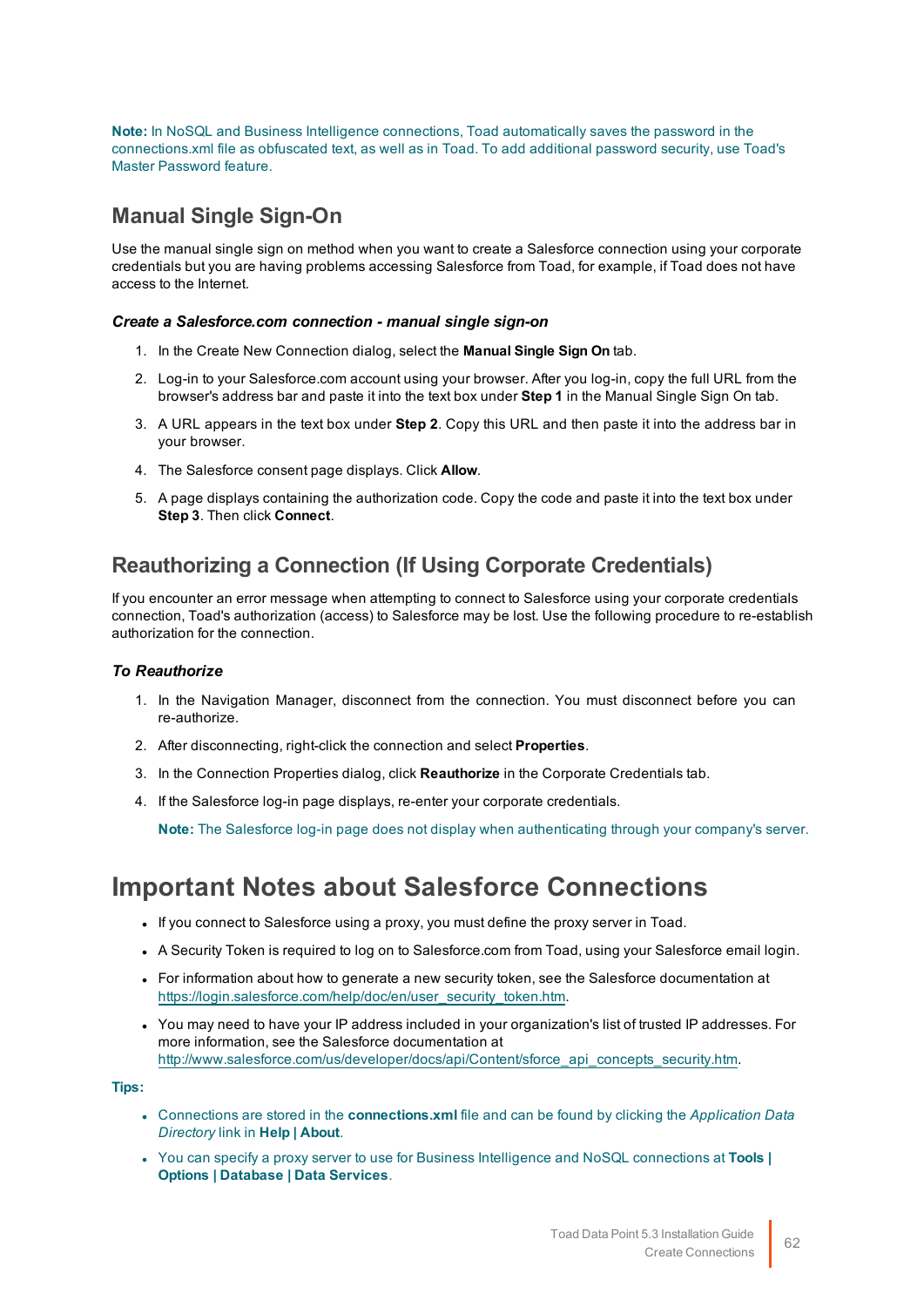# **Create SQL Server and SQL Azure Connections**

You can create a new connection, or connect to an existing connection from the Create New Connection window. See ["Troubleshoot](#page-82-0) SQL Server® Issues" on page 82 for more information about troubleshooting connection issues.

Click [here](http://www.toadworld.com/products/toad-data-point/m/media-library/646.aspx) to view a video about creating connections in Toad Data Point

**Note:** For SQL Azure connections:

- To be able to utilize majority of Toad functionality please grant VIEW DEFINITION on the SQL Azure databases you want to work with.
- <sup>l</sup> You can login to Windows Azure Platform by selecting **Tools | Cloud Computing | SQL Azure Portal** and providing your credentials.
- Make sure that no Azure firewall rule restricts your IP address from having access to Azure server. See "Create and Alter Azure Firewall Rules" in the online help for more information.

#### *To create a new connection*

- 1. Click  $\frac{12}{3}$  on the toolbar (ALT+F+N).
- 2. Select *Microsoft SQL Server* or *Microsoft SQL Azure* from the **Group** list box.
- 3. Review the following for additional information:

| Login Tab      | <b>Description</b>                                                                                                                                                                                                                                                                                                                                         |
|----------------|------------------------------------------------------------------------------------------------------------------------------------------------------------------------------------------------------------------------------------------------------------------------------------------------------------------------------------------------------------|
| Server name    | Enter the name of the server to use when connecting.                                                                                                                                                                                                                                                                                                       |
|                | Click <b>bu</b> to display any servers running SQL Server that are currently active on<br>the network                                                                                                                                                                                                                                                      |
|                | Notes:                                                                                                                                                                                                                                                                                                                                                     |
|                | • For SQL Azure connections, enter InstanceName.database.windows.net<br>in this field.                                                                                                                                                                                                                                                                     |
|                | • For named instances, enter the MachineName\InstanceName in this<br>field.                                                                                                                                                                                                                                                                                |
| Authentication | Select the type of authentication to use for this connection.                                                                                                                                                                                                                                                                                              |
|                | You can connect to an Azure SQL database with Active Directory<br>authentication. Client configuration is required. See https://<br>docs.microsoft.com/en-us/azure/sql-database/sql-database-aad-authentication-<br>configure#configure-your-client-computers<br><b>Note:</b> You cannot create a SQL Azure connection using Windows                       |
|                | Authentication.                                                                                                                                                                                                                                                                                                                                            |
| Password       | Enter the password to use when connecting.                                                                                                                                                                                                                                                                                                                 |
|                | Tip: After connecting, you can set a master password to further secure your<br>connection in Tools   Options  Environment   Security.                                                                                                                                                                                                                      |
| Category       | Select or create a category if you want to color code Editor tabs for a specific<br>connection. This can help differentiate between development and production<br>databases. You can also set an option to color code the Object Explorer pane<br>and object editor windows (Create, Alter, Drop, etc.). to Click here to view a<br>video of this feature. |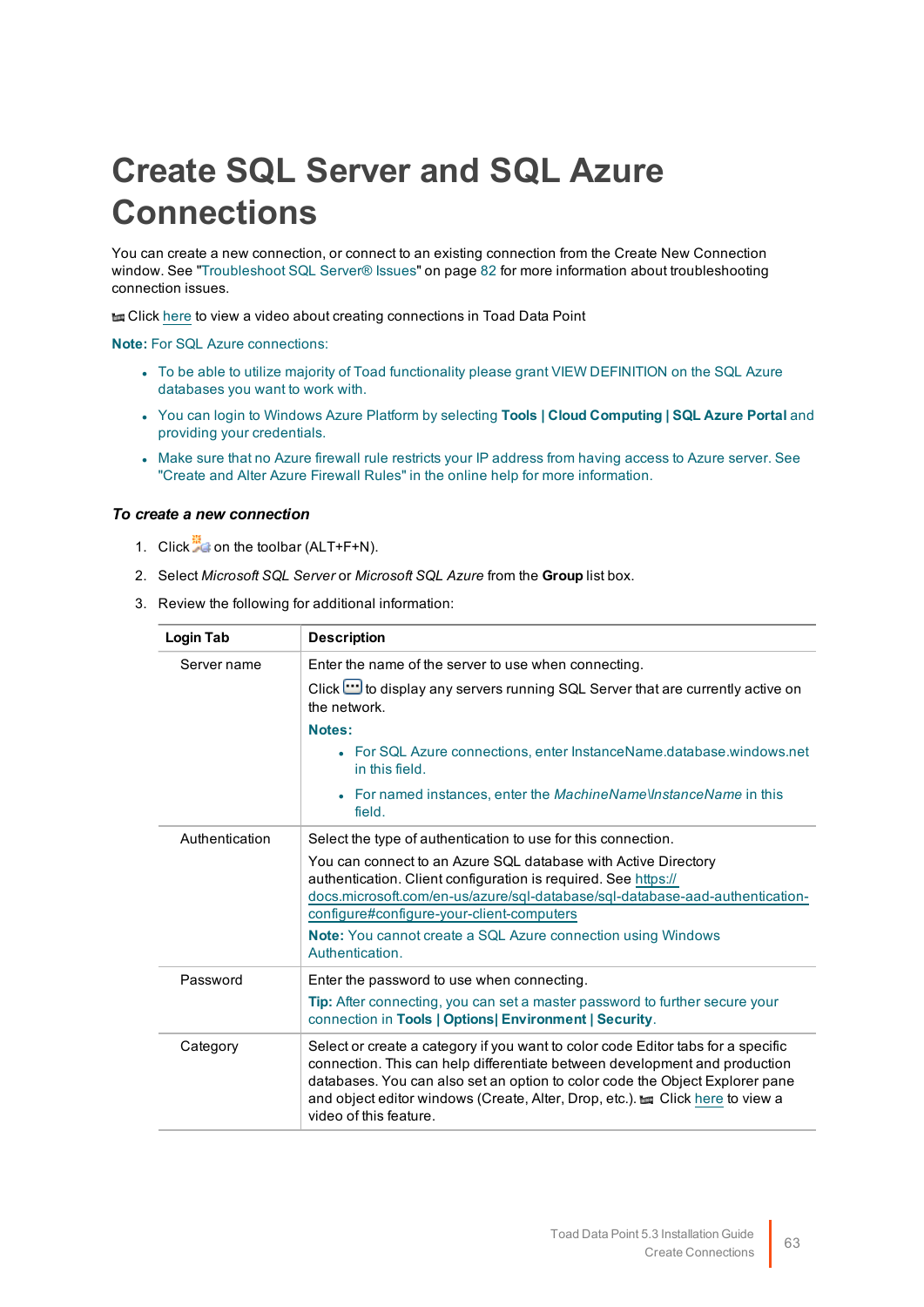| Encrypt<br>connection   | Select this option to enable encryption for the current connection provided that<br>the certificate has been already installed on the server.    |
|-------------------------|--------------------------------------------------------------------------------------------------------------------------------------------------|
| <b>Advanced Tab</b>     | <b>Description</b>                                                                                                                               |
| Network protocol        | Select one of the following:                                                                                                                     |
|                         | • Shared Memory                                                                                                                                  |
|                         | $\cdot$ TCP/IP                                                                                                                                   |
|                         | • Named Pipes                                                                                                                                    |
|                         | <b>Note:</b> When establishing Named Pipes connection "Poll service status"<br>in connection list" option should be cleared.                     |
| Parameter<br>Name/Value | You can add parameters to the connection. Toad includes the <b>Application</b><br><b>Name</b> parameter with value Toad Data Point by default.   |
| OBDC driver             | Select an ODBC driver to use for this connection when creating cross-<br>connection queries.                                                     |
|                         | <b>Tip:</b> You can specify the ODBC driver to use for all connections for this<br>database provider in Tools   Options   Database   SQL Server. |

4. Click **Connect** to save the connection and immediately connect to the database.

or

Click **Save** to save the connection without connecting to the database.

**Tip:** Connections are stored in the connections.xml file and can be found by clicking the *Application Data Directory* link in **Help | About**.

#### *To import connections (including Central Management Server connections)*

#### 1. Click  $\frac{4}{3}$

2. Specify the location where the connections currently reside.

**Note:** Review the following for additional information on CMS connections:

- To import CMS connections, select a server from the list where the CMS is registered. The connection to this SQL Server instance should be created beforehand.
- CMS is available beginning with Microsoft SQL Server 2008.
- User should have an appropriate login (Windows Authentication and grant to connect to selected server are required) created on the server to which he connects via CMS.
- 3. Select the connections to be imported.

# **Create SQL Server Analysis Services Connections**

Through Toad you can create a connection to a Microsoft SQL Server Analysis Services (SSAS) data source. An SSAS connection in Toad allows you to access the multi-dimensional cubes from the data source.

**Note:** This feature is available in the Toad Data Point Professional Edition only.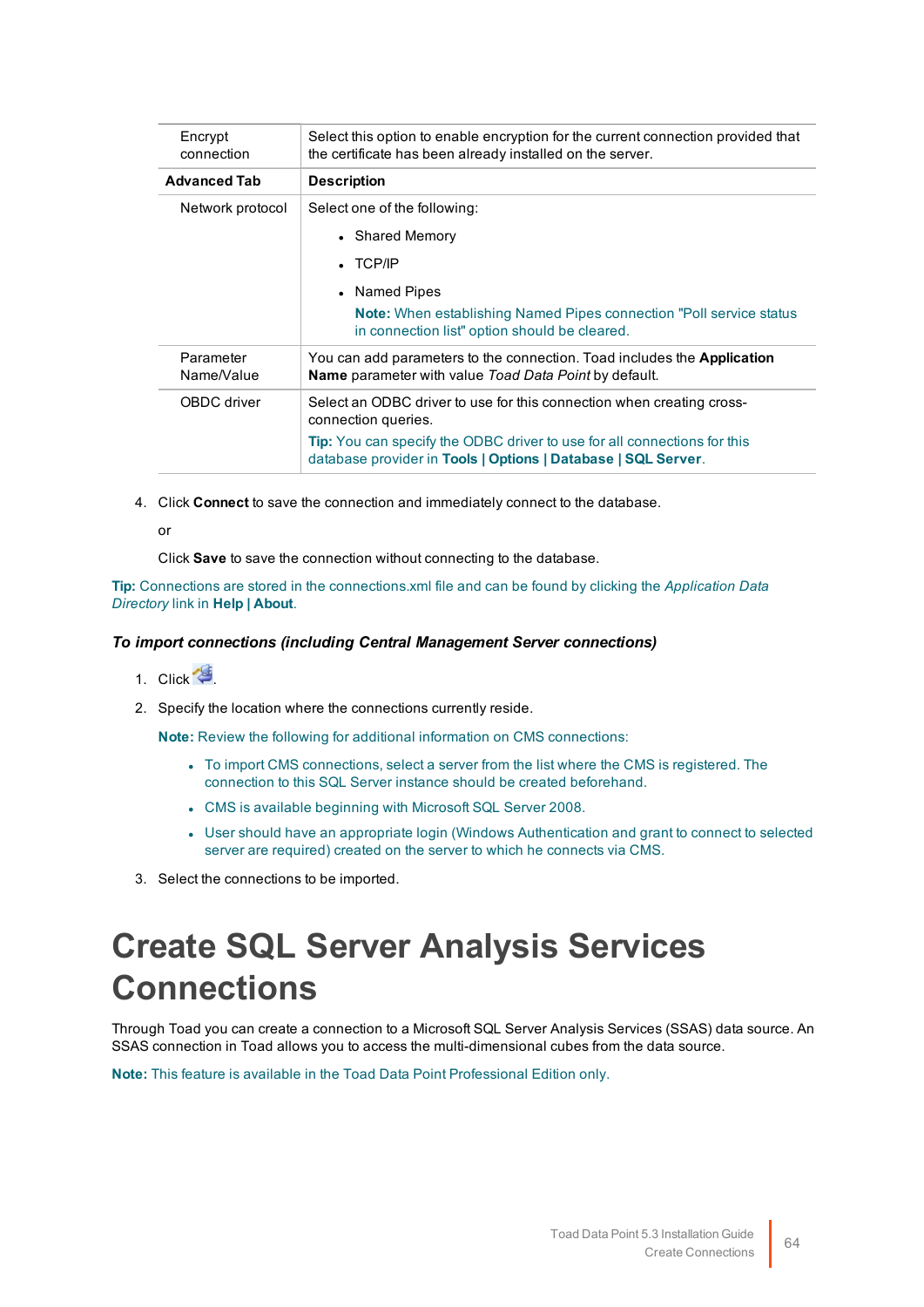# **Configure HTTP Access**

Before connecting to SQL Server Analysis Services from Toad Data Point, you must configure the IIS Web server (to be used for connecting) for HTTP access to SSAS. See the following instructions from Microsoft: [http://msdn.microsoft.com/en-us/library/gg492140\(v=sql.105\).aspx.](http://msdn.microsoft.com/en-us/library/gg492140(v=sql.105).aspx)

## **Connect to SQL Server Analysis Services**

#### *To create a SQL Server Analysis Services connection*

- 1. Click **the Connections toolbar (ALT+F+N).**
- 2. Select *Microsoft SQL Server Analysis Services (SSAS)* from the **Group** list.
- 3. Enter the connection information in the Create New Connection dialog. Review the following for additional information:

| URI      | Enter the URL for the Analysis Services data source to which you want to<br>connect.                          |
|----------|---------------------------------------------------------------------------------------------------------------|
|          | <b>Note:</b> Toad connects to Analysis Services via http access. The URL should have<br>the following format: |
|          | format—http:// <server.path>/msmdpump.dll</server.path>                                                       |
|          | example—http://server01/olap/msmdpump.dll                                                                     |
| Database | Enter the name of the Analysis Services database to which you want to connect.                                |
| Username | Enter the user name for the user account to be used in this connection.                                       |
| Password | Enter the password for the user account specified in Username.                                                |
| Category | (Optional) Select an existing category or create a new one.                                                   |

**Note:** In NoSQL and Business Intelligence connections, Toad automatically saves the password in the connections.xml file as obfuscated text, as well as in Toad. To add additional password security, use Toad's Master Password feature.

- 4. Click **Connect** to connect immediately and also save the connection information. Optionally, you can click **Save** to save the connection without connecting.
- 5. Upon creating an initial connection, Toad automatically maps the data source objects. This process runs in the background, and until it is finished, you may experience a delay when attempting to access these objects.

**Tips:**

- <sup>l</sup> Connections are stored in the **connections.xml** file and can be found by clicking the *Application Data Directory* link in **Help | About**.
- <sup>l</sup> You can specify a proxy server to use for Business Intelligence and NoSQL connections at **Tools | Options | Database | Data Services**.

# **Create SAP Connections**

You can create a new SAP IQ, SAP SQL Anywhere, or SAP ASE connection, or connect to an existing connection from the Create New Connection window. See ["Troubleshoot](#page-83-0) SAP Issues" on page 83 for more [information](#page-83-0) about troubleshooting connection issues.

**to Click** [here](http://www.toadworld.com/products/toad-data-point/m/media-library/646.aspx) to view a video about creating connections in Toad Data Point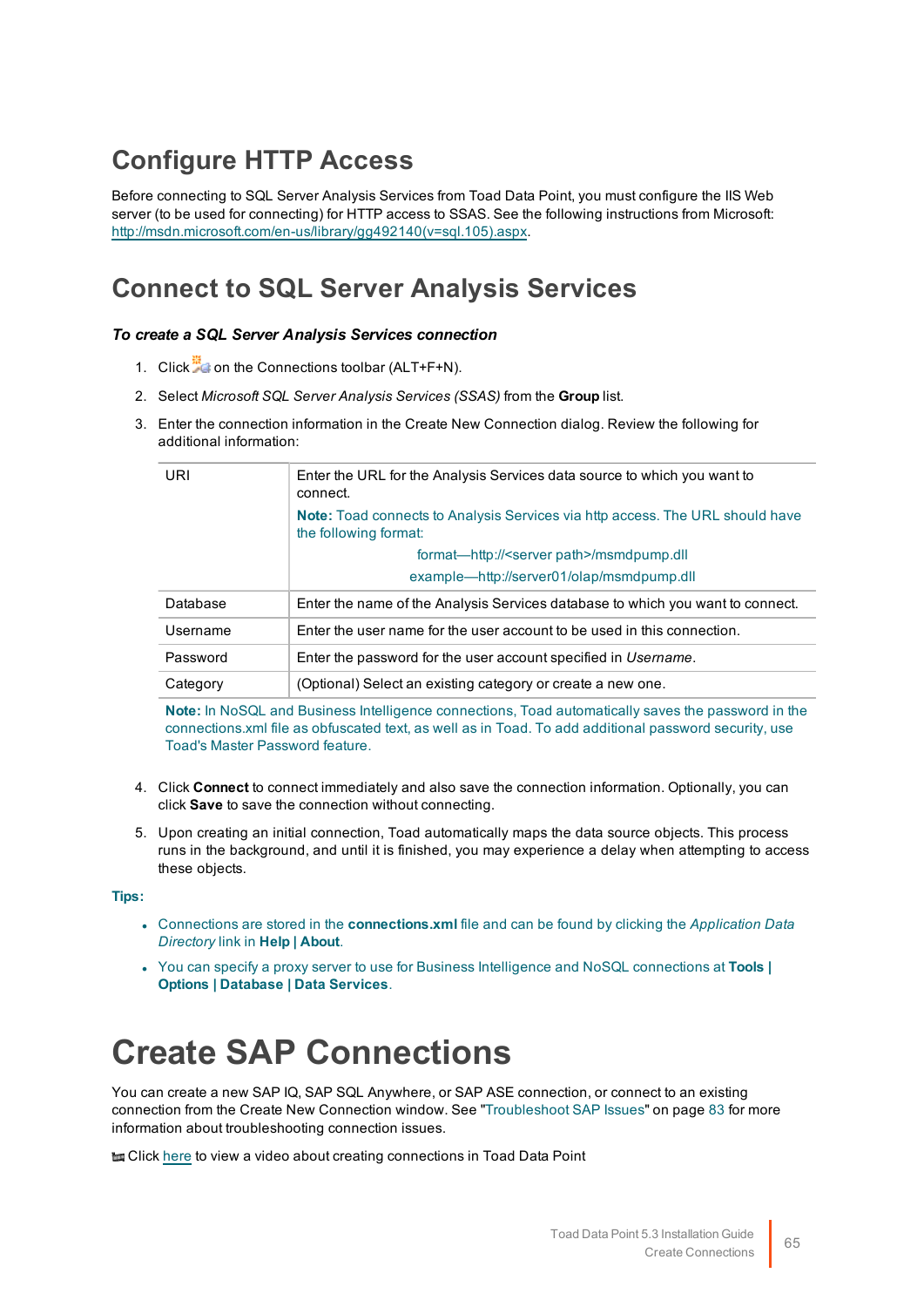**Note:** This topic focuses on information that may be unfamiliar to you. It does not include all step and field descriptions.

#### *To create an SAP connection*

- 1. Click  $\frac{10}{24}$  on the toolbar (ALT+F+N).
- 2. Select *SAP ASE*, *SAP IQ*, or *SAP SQL Anywhere* from the **Group** list.
- 3. Enter the login information. Review the following for additional information:

| <b>Login Tab</b>    | <b>Description</b>                                                                                                                                                                                                                                                                                                                                         |
|---------------------|------------------------------------------------------------------------------------------------------------------------------------------------------------------------------------------------------------------------------------------------------------------------------------------------------------------------------------------------------------|
| Host                | Enter the host name for the connection.                                                                                                                                                                                                                                                                                                                    |
|                     | Note: This field is only available when you select an SAP IQ or SAP SQL<br>Anywhere connection.                                                                                                                                                                                                                                                            |
| Port                | Enter the number of port.                                                                                                                                                                                                                                                                                                                                  |
| Password            | Enter the password to use when connecting.                                                                                                                                                                                                                                                                                                                 |
|                     | Tip: After connecting, you can set a master password to further secure your<br>connection in Tools   Options  Environment   Security.                                                                                                                                                                                                                      |
| CharSet             | Enter the client character set such as UTF-8 in this field if it differs from the default<br>character set. This helps you avoid connection issues.                                                                                                                                                                                                        |
|                     | Notes:<br>• This field is not case sensitive.                                                                                                                                                                                                                                                                                                              |
|                     | • This field is only available when you select an SAP ASE connection.                                                                                                                                                                                                                                                                                      |
|                     |                                                                                                                                                                                                                                                                                                                                                            |
| Category            | Select or create a category if you want to color code Editor tabs for a specific<br>connection. This can help differentiate between development and production<br>databases. You can also set an option to color code the Object Explorer pane<br>and object editor windows (Create, Alter, Drop, etc.). to Click here to view a<br>video of this feature. |
| <b>Options Tab</b>  | <b>Description</b>                                                                                                                                                                                                                                                                                                                                         |
| Language            | (SAP ASE only) Set language for your connection to SAP ASE to override your<br>Region   Format settings in Control Panel. If the field is left empty the default<br>language is used.<br>Default is us_english.                                                                                                                                            |
| Kerberos            | Select whether you want to use Kerberos when connecting.<br>Default is No.                                                                                                                                                                                                                                                                                 |
| Encryption          | Select None if you do not want to use encryption during connecting. Select TLS to<br>use the highest available encryption when connecting. Indicate the path to your<br>certificate file if you want to use TLS encryption.                                                                                                                                |
| <b>Advanced Tab</b> | <b>Description</b>                                                                                                                                                                                                                                                                                                                                         |
| ODBC driver         | Select an ODBC driver to use for this connection when creating cross-connection<br>queries.                                                                                                                                                                                                                                                                |
|                     | Tip: You can specify the ODBC driver to use for all connections for this database<br>provider in Tools   Options   Database   Oracle.                                                                                                                                                                                                                      |

4. Click **Connect** to save the connection and immediately connect to the database.

or

Click **Save** to save the connection without connecting to the database.

**Tip:** Connections are stored in the connections.xml file and can be found by clicking the *Application Data Directory* link in **Help | About**.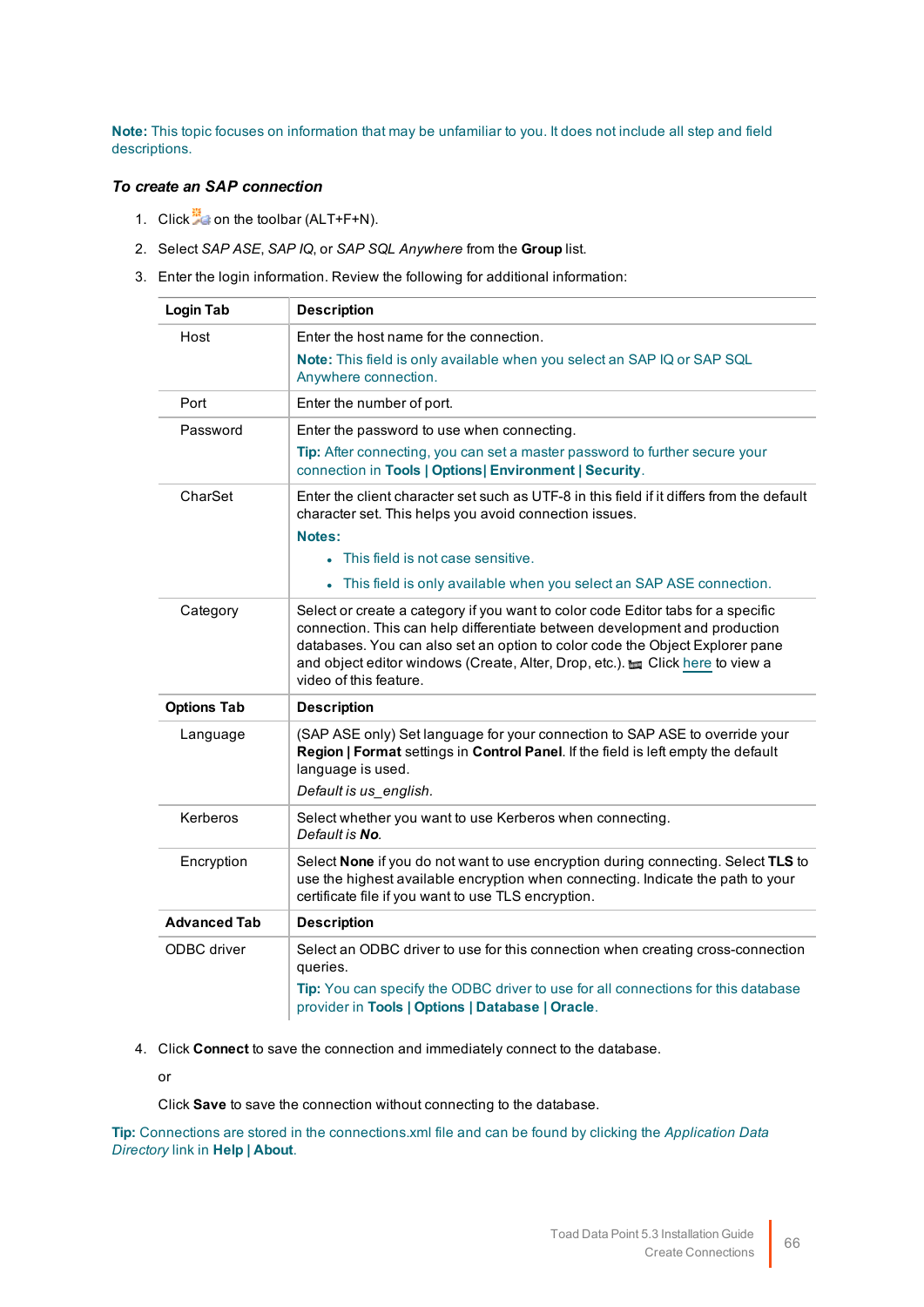# **Create SAP HANA Connection**

#### *To create an SAP HANA connection*

- 1. Click  $\frac{1}{2}$  on the toolbar (ALT+F+N).
- 2. Select **SAP HANA** from the **Group** list box.
- 3. Specify the connection properties in the Create New Connection dialog. Review the following for additional information:

| <b>Description</b>                                                                                                                                                                                                                                                                                                                                      |
|---------------------------------------------------------------------------------------------------------------------------------------------------------------------------------------------------------------------------------------------------------------------------------------------------------------------------------------------------------|
| Enter IP address (or the master host name).                                                                                                                                                                                                                                                                                                             |
| Note: Enter the master host name. Host names for distributed systems are<br>determined automatically. If the specified host is not available, the connection is<br>established through one of the other hosts.                                                                                                                                          |
| Enter a two-digit instance number.                                                                                                                                                                                                                                                                                                                      |
| Note: The communication port number is defined by: n <instance> xy, where n is<br/>either 3 or 5, <instance> is a two-digit number representing the instance number<br/>of the SAP HANA appliance, and xy represents a consecutive number. Toad<br/>users only enter the instance number.</instance></instance>                                         |
| Select:                                                                                                                                                                                                                                                                                                                                                 |
| Authentication by the current operating system user - connect using your<br>operating system authentication                                                                                                                                                                                                                                             |
| Authentication by the database user - connect using your database user<br>authentication                                                                                                                                                                                                                                                                |
| Enter the user name to use when connecting.                                                                                                                                                                                                                                                                                                             |
| Enter the password to use when connecting.                                                                                                                                                                                                                                                                                                              |
| Tip: After connecting, you can set a master password to further secure your<br>connection in Tools   Options  Environment   Security.                                                                                                                                                                                                                   |
| Select the database mode. SAP HANA supports numerous isolated databases in<br>a single HANA system. Although each database in a multiple-container system is<br>isolated, cross-queries can be performed and all databases share the same<br>installation, resources, and administration.                                                               |
| Single-container - Select for single-container systems. These can be converted<br>to multiple-container systems.                                                                                                                                                                                                                                        |
| Multiple-container - Select for multiple-container systems. These systems<br>always have one system database, which is used for administration, and any<br>number of tenant databases.                                                                                                                                                                  |
| Select whether you want to connect to the System or Tenant database. Users<br>connect to a specific tenant database within the system using its database name.                                                                                                                                                                                          |
| Select a database schema. Click <b>:</b> do create a temporary connection and<br>display available schemas in the drop-down list.                                                                                                                                                                                                                       |
| Select or create a category if you want to color code Editor tabs for a specific<br>connection. This can help differentiate between development and production<br>databases. You can also set an option to color code the Object Explorer pane<br>and object editor windows (Create, Alter, Drop, etc.).<br>Click here to view a video of this feature. |
|                                                                                                                                                                                                                                                                                                                                                         |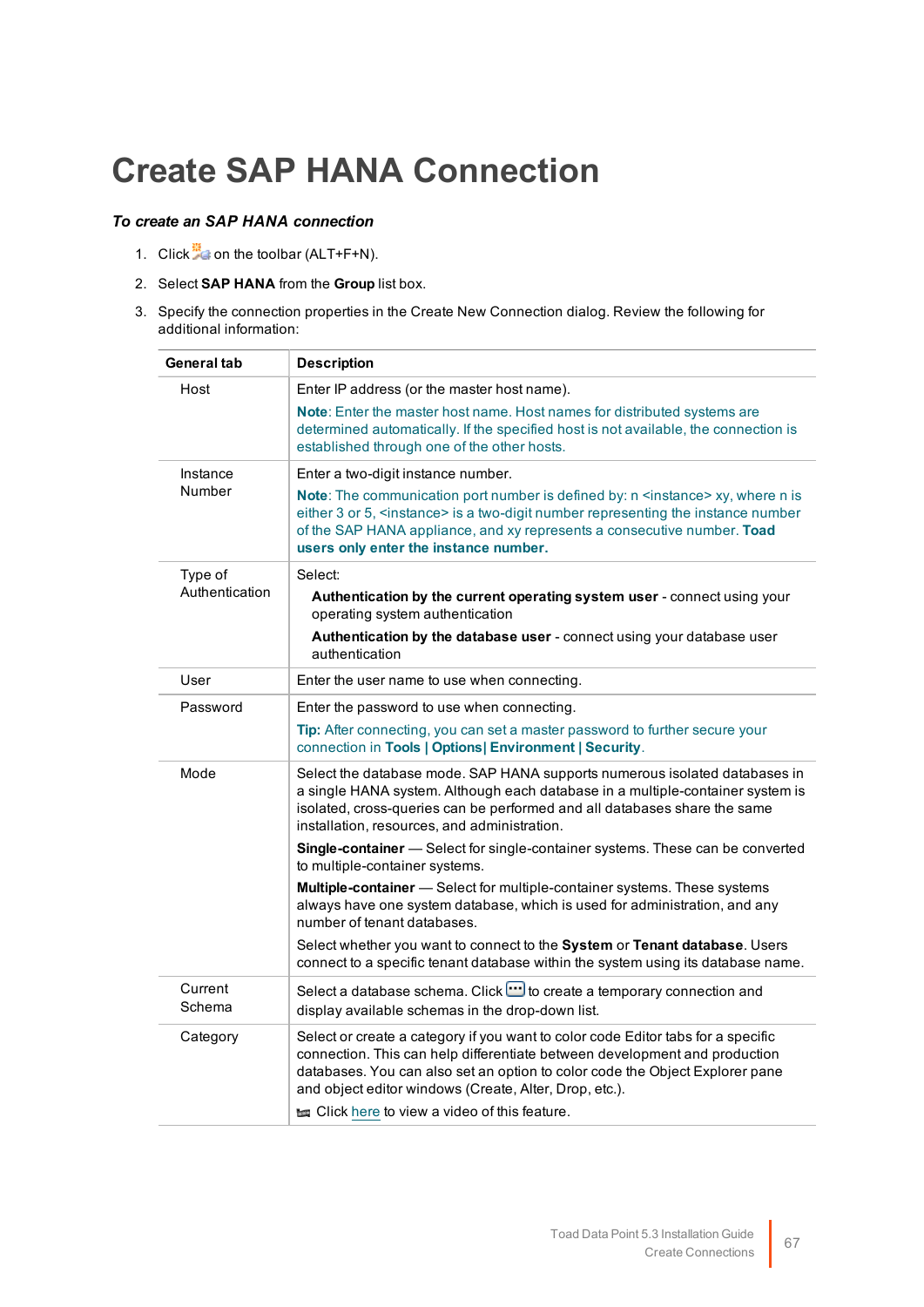| <b>Options tab</b>     | <b>Description</b>                                                                                                                                           |
|------------------------|--------------------------------------------------------------------------------------------------------------------------------------------------------------|
| <b>Isolation Level</b> | (Optional) Select the default isolation level for this connection.                                                                                           |
| Lifetime               | (Optional) Specify a maximum value for connection lifetime by entering the length<br>of time in seconds. The default value is 0, which specifies no maximum. |

4. Click **Connect** to connect immediately while saving the connection information. Optionally, click **Save** to save the connection without connecting.

**Note:** An SAP HANA ODBC driver is installed along with Toad Data Point and is required if using a HANA connection in a cross-connection query.

**Tip:** Connections are stored in the connections.xml file and can be found by clicking the *Application Data Directory* link in **Help | About**.

# **Create Teradata Connections**

Toad allows you to create a full-featured, native Teradata connection. This type of connection provides complete Query Builder, Query Editor, and Database Explorer functionality.

#### **Notes:**

- You must have a Teradata .NET Data Provider installed before you can create a Teradata connection.
- To use a Teradata connection in a cross-connection query, you must have a Teradata ODBC driver installed.

#### *To install the Teradata data provider*

» Download and install the **Teradata .NET Data Provider** from the Teradata Web site. Use the version supported by your database version.

#### *To create a Teradata connection*

- 1. Click **the Connections toolbar (ALT+F+N).**
- 2. Select *Teradata* from the **Group** list.
- 3. Enter the connection information in the Create New Connection dialog. Review the following for additional information:

| Enter the name of the server hosting the database to which you want to connect.                                                              |
|----------------------------------------------------------------------------------------------------------------------------------------------|
| Select if the user is using a single sign-on authentication system.                                                                          |
| Enter the password to use when connecting.                                                                                                   |
| <b>Tip:</b> After connecting, you can set a master password to further secure your<br>connection in Tools   Options  Environment   Security. |
| Displays the session mode, which is always Teradata in a Toad Teradata<br>connection.                                                        |
| (Optional) Enter a default Teradata database for the connection.                                                                             |
|                                                                                                                                              |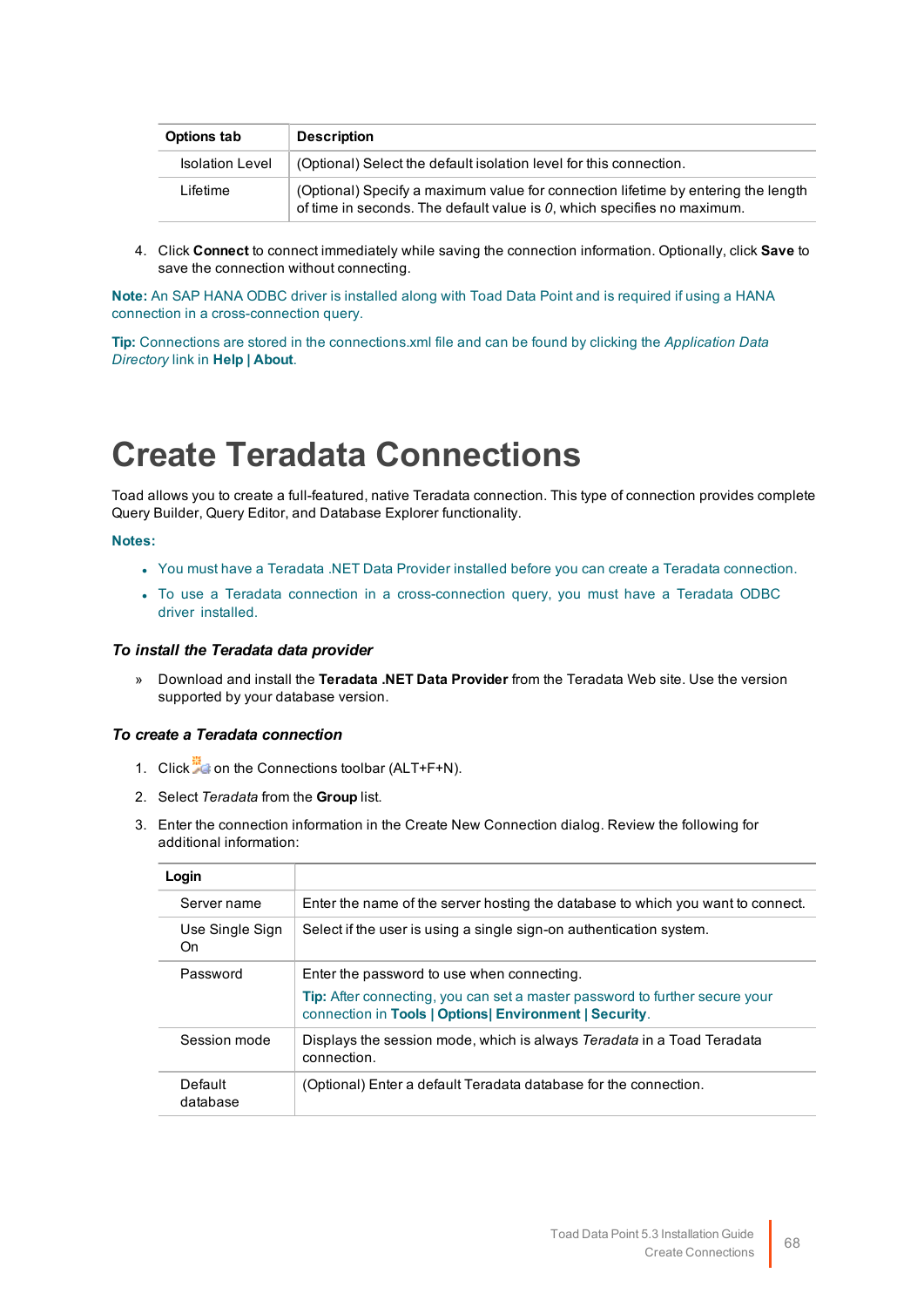| Category                | (Optional) Select an existing category or create a new one.                                                                                                                                                                                                                                                                                               |
|-------------------------|-----------------------------------------------------------------------------------------------------------------------------------------------------------------------------------------------------------------------------------------------------------------------------------------------------------------------------------------------------------|
| <b>Advanced</b>         |                                                                                                                                                                                                                                                                                                                                                           |
| Mechanism               | (Optional) Select an authentication mechanism from the list.                                                                                                                                                                                                                                                                                              |
| Parameter               | (Optional) Enter the parameters required by the selected authentication<br>mechanism. See your system administrator for these values.                                                                                                                                                                                                                     |
| Account string          | (Optional) Enter a new account string.                                                                                                                                                                                                                                                                                                                    |
| Character set           | Select a character set.                                                                                                                                                                                                                                                                                                                                   |
|                         | <b>Note:</b> When querying or viewing data in a column defined with GRAPHIC or<br>CHARACTER SET GRAPHIC data type, you must specify a Character set of<br>UTF-16 for the session.                                                                                                                                                                         |
| Use data<br>encryption  | Select if using data encryption.                                                                                                                                                                                                                                                                                                                          |
| Response buffer<br>size | Specify a Response Buffer Size (in bytes). This allows you to govern the number<br>of rows returned in a single response. To increase the number of rows per<br>response, increase the response buffer size. This strategy might help to improve<br>performance with larger data sets.<br>The default value in Toad is set to the maximum, 1040000 bytes. |

4. Click **Connect** to connect immediately while saving the connection information. Optionally, click **Save** to save the connection without connecting.

**Tip:** Connections are stored in the connections.xml file and can be found by clicking the *Application Data Directory* link in **Help | About**.

#### *To install a Teradata ODBC driver*

» Download and install a Teradata ODBC driver from the Teradata Web site. For a list of supported Teradata ODBC drivers, please see the *Release Notes* for your version of Toad Data Point.

#### **Notes:**

- Toad does not support the Teradata multi-statement request.
- <sup>l</sup> You can specify which Teradata Data Directory views to use, X views or Non-X views, in **Tools | Options | Database | Teradata**.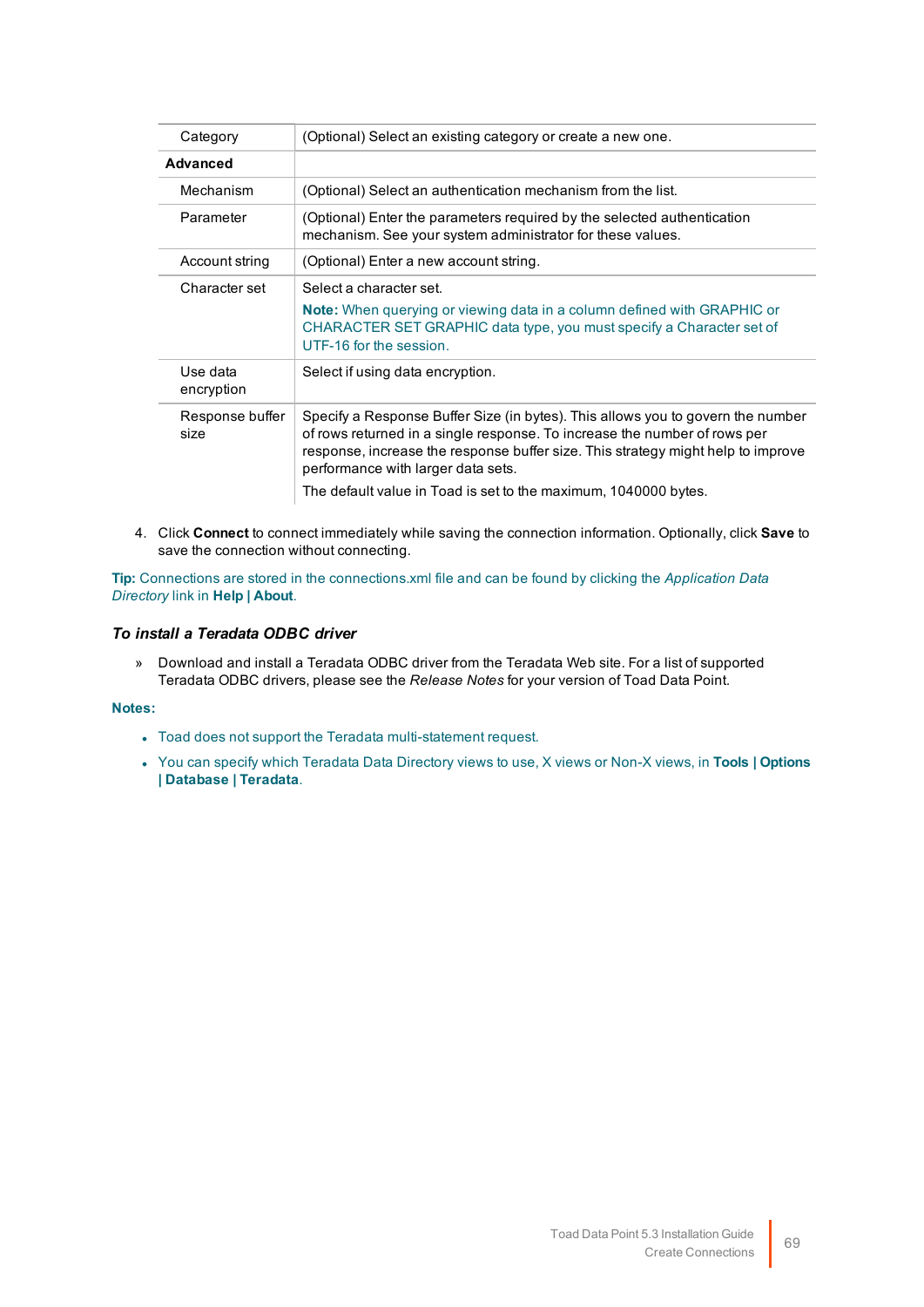# **Troubleshoot Connections**

# **Troubleshoot Access Issues**

Review the following solutions to help troubleshoot Access issues pertaining to missing functionality and object information and other problems in Toad.

See "Create Access [Connections"](#page-31-0) on page 31 for more information about Access connections.

## **Missing Functionality and Object Information**

| <b>Issue</b>                                                                                            | <b>Cause/Solution</b>                                                                                                                                                                                                                                    |
|---------------------------------------------------------------------------------------------------------|----------------------------------------------------------------------------------------------------------------------------------------------------------------------------------------------------------------------------------------------------------|
| Some queries display in the View tab of<br>the Object Explorer, but do not display in<br>the Query tab. | The Access ODBC driver handles saved queries in the following<br>manner:<br>• If the stored query does not contain parameters, it is<br>treated as a view and displays in the View tab.<br>• If the stored query contains parameters, it is treated as a |
|                                                                                                         | stored procedure and displays in the Query tab.                                                                                                                                                                                                          |
| Primary key information is unavailable.                                                                 | The Microsoft Access ODBC driver does not return primary key<br>information for databases. However, in some cases, Toad can<br>obtain this information through additional methods.                                                                       |

### **Other Issues**

| <b>Issue</b>                                                                                                                          | <b>Cause/Solution</b>                                                                                                                                                                        |
|---------------------------------------------------------------------------------------------------------------------------------------|----------------------------------------------------------------------------------------------------------------------------------------------------------------------------------------------|
| A delay occurs between writing a value to<br>a database via one connection and<br>seeing the updated value via another<br>connection. | This delay is the default when you are writing and reading data<br>between two different Jet connections. The delay occurs even if<br>the two connections reside in the same client process. |
|                                                                                                                                       | Solution:                                                                                                                                                                                    |
|                                                                                                                                       | Use a single connection when updating data.                                                                                                                                                  |

# **How to Connect to Apache Hive Using Kerberos Authentication**

Toad allows you to connect to a Hive data warehouse system. Apache Hive is one of the NoSQL data sources supported by Toad. Toad allows you to connect to Hive using Kerberos authentication.

**Note:** This feature is available in the Toad Data Point Professional Edition only.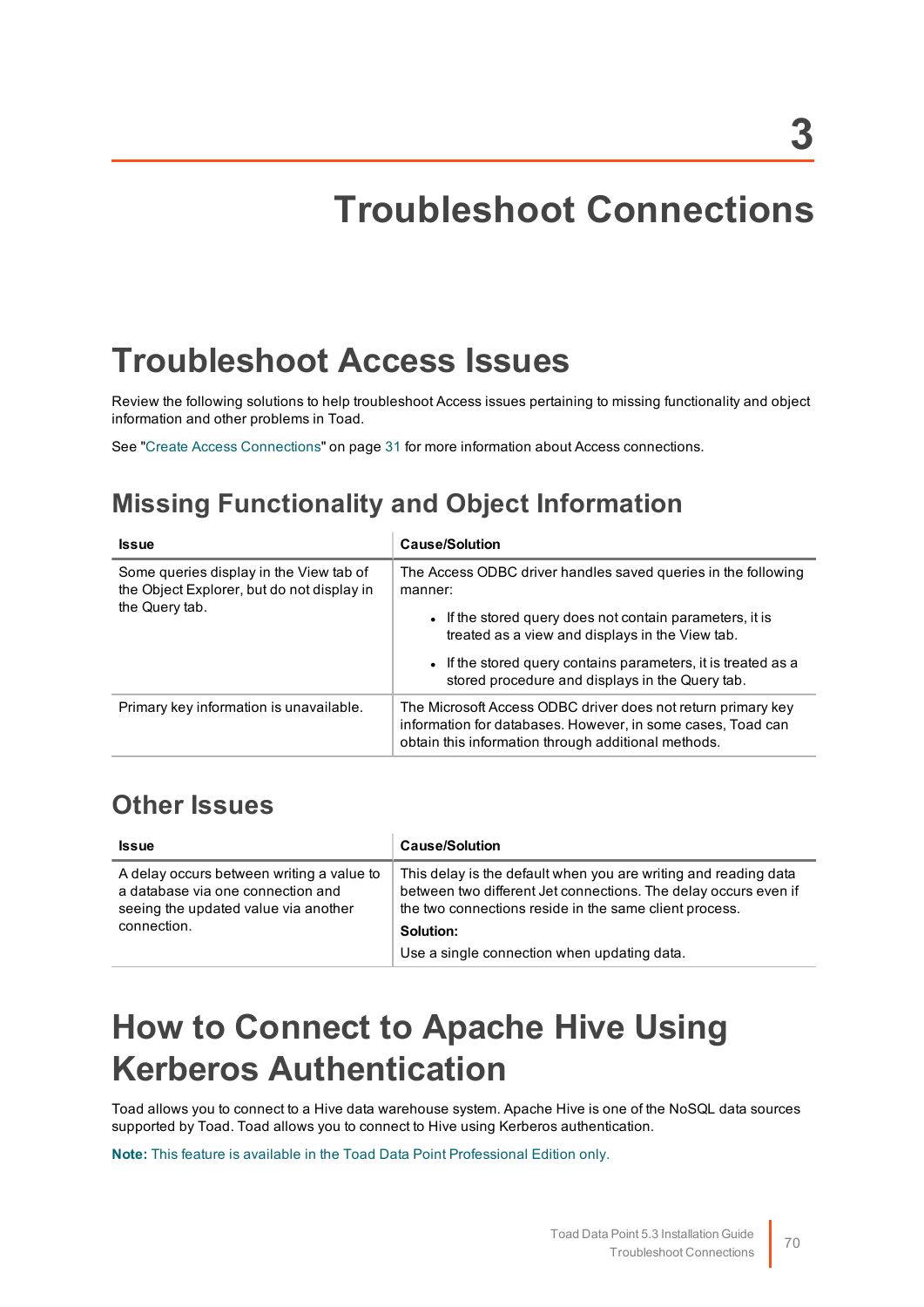#### *To create a Hive connection*

- 1. Click **the Connections toolbar (ALT+F+N).**
- 2. Select *Apache Hive* from the **Group** list.
- 3. Enter the connection information in **Create New Connection**. Select HiveServer2 in **Server Type**
- 4. Select Kerberos in **Authentication | Authentication**
- 5. Review the following for additional information:

| Username        | Enter the user name to use for this connection in the following format:<br>user@REALM or domain\user                                                |
|-----------------|-----------------------------------------------------------------------------------------------------------------------------------------------------|
| Hive host realm | Enter the Kerberos realm of the HiveServer2 host.                                                                                                   |
| Hive host FQDN  | Enter the fully-qualified domain name (FQDN) of the HiveServer2 host.<br>Note: If necessary, contact your IT department to obtain this information. |
| Service name    | Enter the service name of the Hive server. The default is hive.                                                                                     |

#### *To set User name*

Toad Data Point needs to use full name in Kerberos Key Distribution Center (KDC) in the following format:

Userid/host@realm

**Note**: Please contact your Kerberos/IT administrator for more info on your userid and host name

Before you can successfully connect to Hive using Kerberos authentication, the Toad client computer must have a Kerberos Key Distribution Center (KDC) address entry for the Hive host realm. To define the KDC entry, use the following procedure.

You only need to run this command once for the given realm. To confirm the setting, enter the following command: ksetup. This command should return both the name of the Hive host realm and the KDC name you specified.

Open a Windows Command Prompt as Administrator and enter the following command:

ksetup /addkdc <*REALM*> <*KDC name*>

Where <*REALM*> is the name of the Hive host realm and <*KDC name*> is the DNS name of the computer running the KDC service for the given realm. ksetup is the Kerberos setup tool in Windows.

Run the command ksetup again to confirm the realm has been added.

```
C:\Windows\system32>ksetup
default realm = prod.quest.corp (NT Domain)
No user mappings defined.
C:\Windows\system32>ksetup
default realm = prod.quest.corp (NT Domain)
CLOUDAPP.NET:
     kdc = 10.240...Realm Flags = 0x0No Realm Flags
No user mappings defined.
```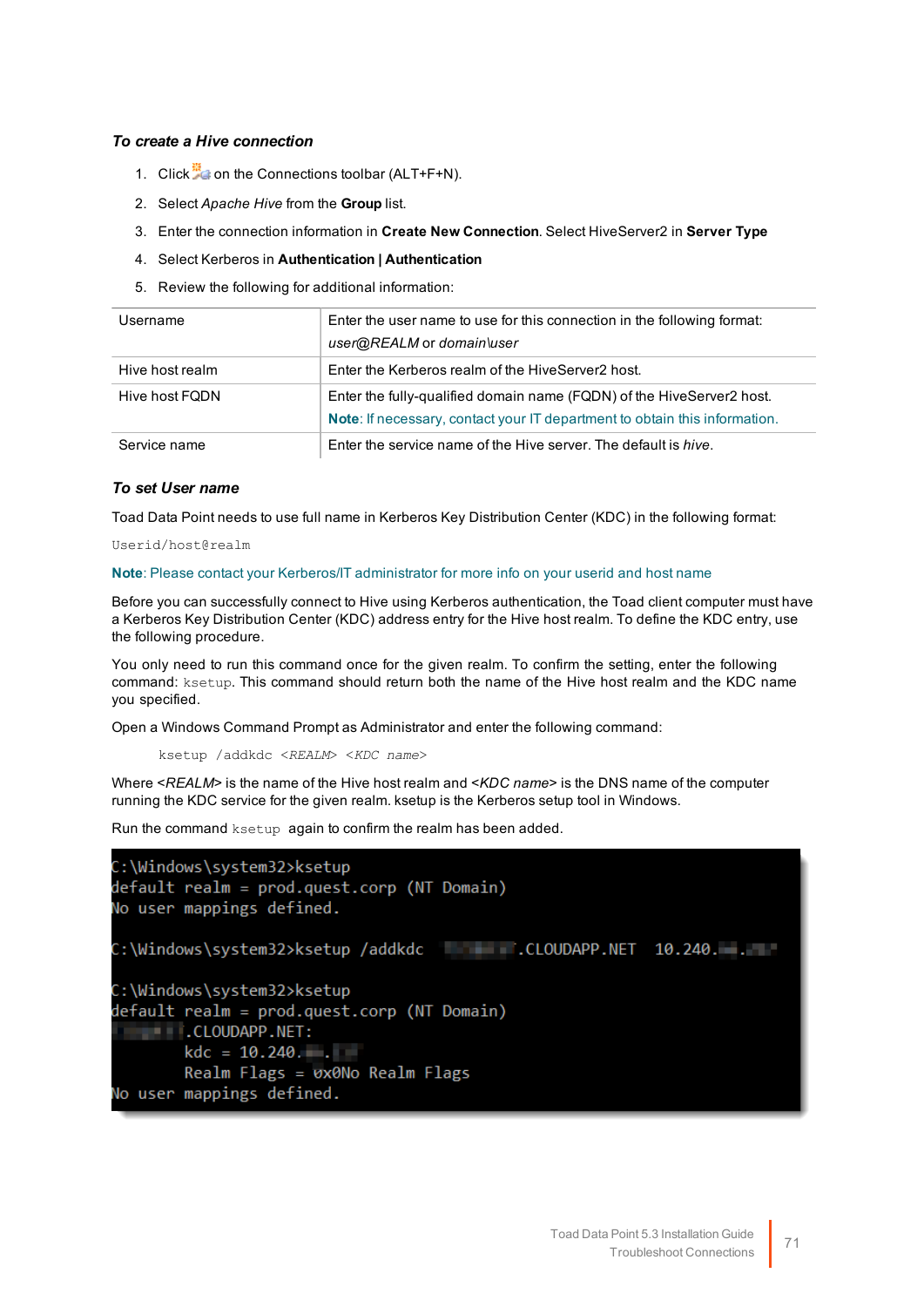#### *To check the port and hive setting in Hive server*

These settings may differ in each Hadoop release package:

#### **Hortonworks**

Toad Data Point does not use JDBC for connecting to Hive, so do not use HiveServer2 JDBC URL here. Do not use the URL and port information below in Toad Data Point HIVE connection.

| <b>Hive</b>        |    |                          | HiveServer2 Started No alerts                                      |
|--------------------|----|--------------------------|--------------------------------------------------------------------|
| <b>D</b> HBase     | e. |                          | MySQL Server ⊙ Started No alerts                                   |
|                    |    |                          | WebHCat Server ⊙ Started No alerts                                 |
| $\Box$ Pig         |    |                          | <b>Hive Client 1 Hive Client Installed</b>                         |
| $\Box$ Sqoop       |    |                          | HiveServer2 JDBC URL jdbc:hive2://sandbox-hdp.hortonworks.com<br>皡 |
| <b>2</b> ZooKeeper |    | Hive View 2.0 Go To View |                                                                    |
| <b>Pu</b> Charm    |    |                          |                                                                    |

Enter "port" in the filter search box to know the hive transport mode and port configuration in this Hive server.

| Configs<br>Summary                                 | Versions<br>Alerts <b>D</b>            |          |      | Host Actions - |
|----------------------------------------------------|----------------------------------------|----------|------|----------------|
| <b>HDFS</b><br>YARN                                | Default (830)<br>Group                 | - Change | port | O<br>$\ddot{}$ |
| MapReduce2<br>Tez-                                 | Settings<br>Advanced                   |          |      |                |
| Hive                                               | * General                              |          |      |                |
| Ambari Metrics<br>SmartSense<br>Spark2<br>Kerberos | hive.server2.thrift.http.<br>port      | 10001    |      |                |
|                                                    | HiveServer2 Port                       | 10010    |      |                |
|                                                    | 1st<br>hive.server2.transport.<br>mode | http     |      |                |

If hive.server2.transport == HTTP, then check "http mode" in Toad, and port number in Toad should use 'hive.server2.thrift.http.port'.

If hive.server2.transport == binary, then uncheck "http mode" in Toad, and port number in Toad Data Point should use "HiveServer2 Port".

#### **Note**: HDP does not use SSL when Kerberos authentication is enabled.

#### **Cloudera**

Enter "Port" in the search box to check the HiveServer2 Port in CDH because CDH does not support using the Thrift HTTP mode to connect to HiveServer2.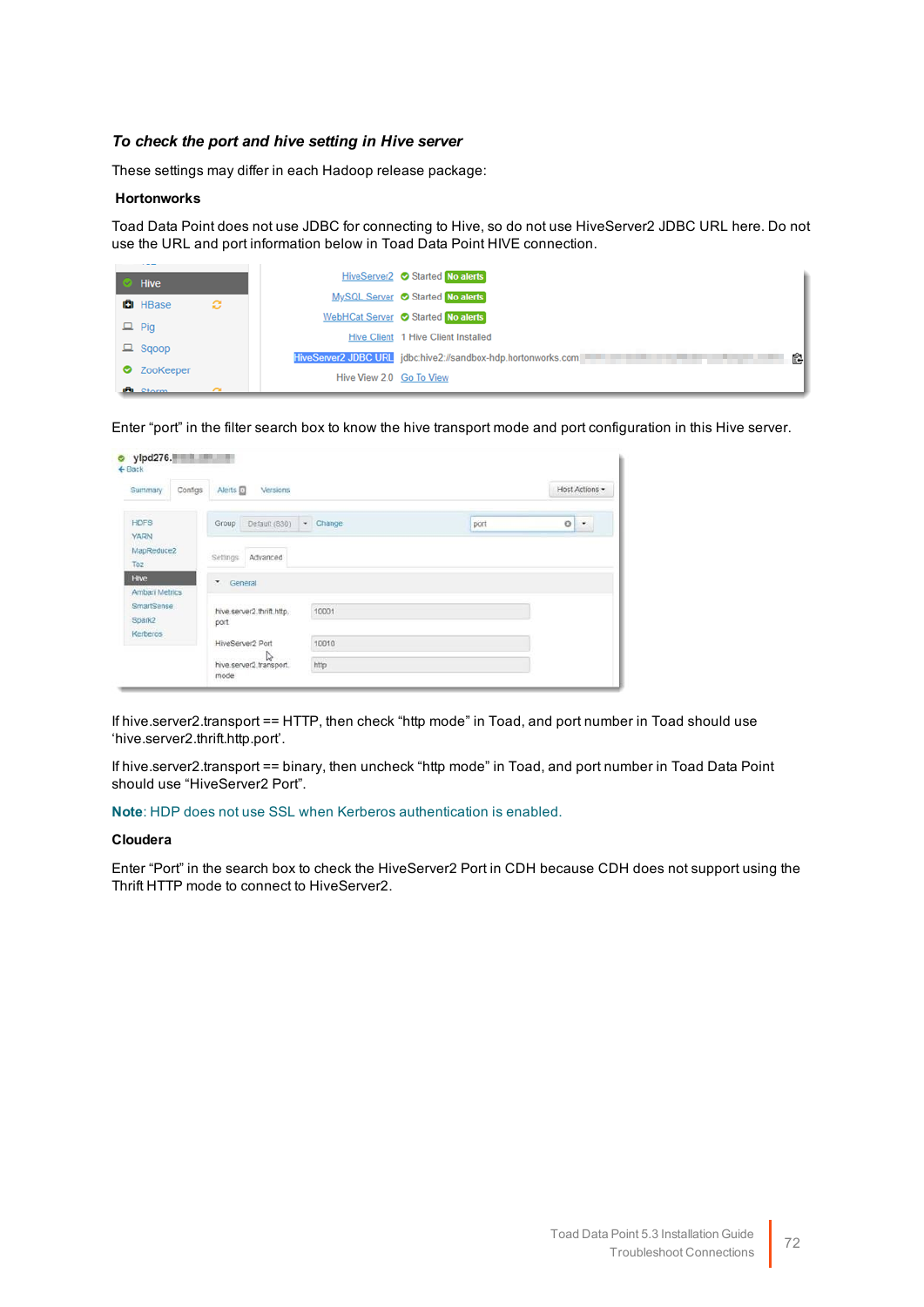| <b>Cloudera MANAGER</b><br>Cloudera Manager: Home<br>Hive (Cluster 1) | Actions $\star$ | Clusters $\star$<br>Hosts $\pm$<br>Diagnostics $\sim$<br>Audits             | Charts $\star$<br>Administration + |
|-----------------------------------------------------------------------|-----------------|-----------------------------------------------------------------------------|------------------------------------|
| <b>Status</b><br>Instances                                            |                 | HiveServer2 Web UI C<br><b>Configuration</b> Commands Charts Library Audits | Quick Links -                      |
| <b>Filters</b>                                                        | Clear All       |                                                                             |                                    |
| $\vee$ SCOPE                                                          | Clear           | port                                                                        |                                    |
| Hive (Service-Wide)                                                   | 7               | <b>HiveServer2 Load Balancer</b>                                            | HiveServer2 Default Group          |
| Gateway                                                               | 0               |                                                                             |                                    |
| <b>Hive Metastore Server</b>                                          |                 |                                                                             |                                    |
| HiveServer2                                                           | $\mathbf{7}$    | Ratio of Memory Usage for Map-Side                                          | HiveServer2 Default Group          |
| <b>WebHCat Server</b>                                                 | 1               | Aggregation<br>hive.map.aggr.hash.percentmemory                             | 0.5                                |
| $\vee$ CATEGORY                                                       |                 |                                                                             |                                    |

Enter "SSL" in the search box to check if the SSL has been enabled. By default SSL is not used.

**HiveServer2 Port** 

hive.server2.thrift.port

| <b>Filters</b>               | Clear All |                                               |                     |
|------------------------------|-----------|-----------------------------------------------|---------------------|
|                              |           | SSL                                           |                     |
| $\vee$ SCOPE                 | Clear     |                                               |                     |
| Hive (Service-Wide)          |           | <b>Enable TLS/SSL for HiveServer2</b>         | Hive (Service-Wide) |
| Gateway                      |           | hive.server2.enable.SSL, hive.server2.use.SSL |                     |
| <b>Hive Metastore Server</b> |           |                                               |                     |

# <span id="page-73-0"></span>**Troubleshoot Excel® Issues**

 $\bf{0}$ 

 $\pmb{0}$ 

 $\mathbf 0$ 

Advanced

Logs

Hive Metastore Database

Review the following to help troubleshoot and solve issues involving Excel files.

See "Create Excel [Connections"](#page-43-0) on page 43 for more information about Excel connections.

## **Excel Connections**

| <b>Issue</b>                                                                                                | <b>Cause/Solution</b>                                                                                                                                    |  |
|-------------------------------------------------------------------------------------------------------------|----------------------------------------------------------------------------------------------------------------------------------------------------------|--|
| Tables are limited to 256<br>columns and 65536 rows.                                                        | This is a known limitation with Excel worksheets.                                                                                                        |  |
| Column names longer than 64<br>characters are truncated and<br>the remaining characters<br>display as null. | This is a known limitation with Excel worksheets.                                                                                                        |  |
| Columns that include text<br>values or special characters as                                                | When you connect to Excel, the driver automatically scans the first eight<br>rows in a column and applies the data type used in a majority of those rows |  |

HiveServer2 Default Group

10000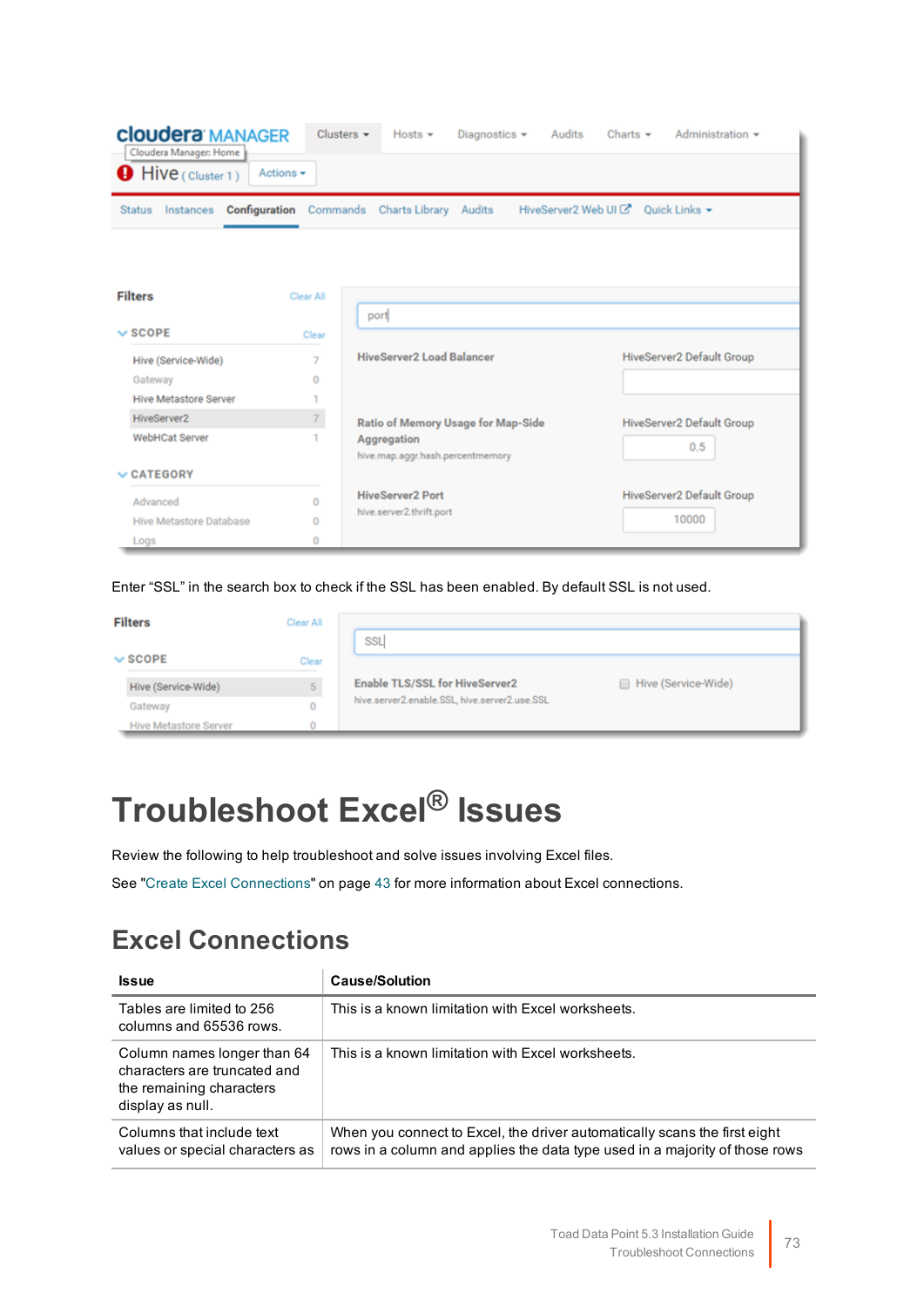| <b>Issue</b>                                                                                                                           | <b>Cause/Solution</b>                                                                                                                                                                                                                                                                  |
|----------------------------------------------------------------------------------------------------------------------------------------|----------------------------------------------------------------------------------------------------------------------------------------------------------------------------------------------------------------------------------------------------------------------------------------|
| part of a numeric value, as well<br>as entries with straight numeric<br>values, result in one of the<br>value sets displaying as null. | to all rows in the column. Any rows that do not meet the majority data type<br>display as null values.<br><b>Solution 1: Reformat worksheet column and values as text.</b><br>1. Open the worksheet in Excel.                                                                          |
|                                                                                                                                        | 2. Format the column that contains mixed data types as Text.                                                                                                                                                                                                                           |
|                                                                                                                                        | 3. You can now connect to this spreadsheet from Toad without any null<br>values displayed.                                                                                                                                                                                             |
|                                                                                                                                        | <b>Solution 2: Create an ODBC connection.</b><br>You can force the ODBC driver to read all rows as Text to avoid null values;<br>however, this can result in issues if you attempt to insert data.<br>1. Open the Create New Connection window and select ODBC from<br>the Group list. |
|                                                                                                                                        | 2. Complete the fields as described in Create ODBC Connections.                                                                                                                                                                                                                        |
|                                                                                                                                        | Enter "IMEX=1", in quotations, in the ExtraParameters field.<br>3.                                                                                                                                                                                                                     |
|                                                                                                                                        | 4. Click Connect.                                                                                                                                                                                                                                                                      |
| Column names that contain an<br>exclamation point (!) are not<br>supported.                                                            | The exclamation point character has a special meaning in Excel. If a column<br>name contains an exclamation point, it is internally converted to a dollar<br>sign (\$) character.                                                                                                      |
| Tables cannot be altered.                                                                                                              | Tables cannot be altered when the Excel connection is Read-Only.                                                                                                                                                                                                                       |
|                                                                                                                                        | Solution: Deselect Read-Only Connection in the Connection Properties<br>dialog.                                                                                                                                                                                                        |
| The Primary Keys and Foreign<br>Keys tabs are blank in the<br>Database Explorer.                                                       | Excel is a spreadsheet, and does not support primary and foreign keys so<br>these tabs are always blank.                                                                                                                                                                               |
| Indexes cannot be created or<br>dropped.                                                                                               | The Excel ODBC driver does not support this functionality.                                                                                                                                                                                                                             |
| Unable to query Excel files<br>without named ranges<br>(regions).                                                                      | The worksheet you are querying does not have named ranges (regions)<br>defined.<br>Solution:                                                                                                                                                                                           |
|                                                                                                                                        | You can query the worksheet from the Editor by entering a dollar sign (\$)<br>followed by a cell range to limit the results similar to the following statement:                                                                                                                        |
|                                                                                                                                        | Select * from (MyWorksheet\$A1:C10)<br>You can also query the entire worksheet by entering a dollar sign (\$) after                                                                                                                                                                    |
|                                                                                                                                        | the worksheet name. However, this may also return the worksheet's empty<br>rows and columns.                                                                                                                                                                                           |
| Attempting to connect to or<br>create a new Excel connection<br>results in No user tables could<br>be found message.                   | The Excel file does not have named ranges (regions) defined. If you click<br>OK to close the message, the new connection is created, but no user tables<br>display in Object Explorer. (System tables are displayed, if you selected to<br>show these.)                                |
|                                                                                                                                        | Solution 1: In the Excel file, create named ranges.                                                                                                                                                                                                                                    |
|                                                                                                                                        | Solution 2: Ask Toad to automatically create named ranges.                                                                                                                                                                                                                             |
|                                                                                                                                        | 1. Disconnect from the file.                                                                                                                                                                                                                                                           |
|                                                                                                                                        | 2. In Navigation Manager, right-click the file and select Properties  <br>Advanced.                                                                                                                                                                                                    |
|                                                                                                                                        | 3. Select Automatically create ranges.                                                                                                                                                                                                                                                 |
|                                                                                                                                        | The next time you connect, Toad automatically creates named                                                                                                                                                                                                                            |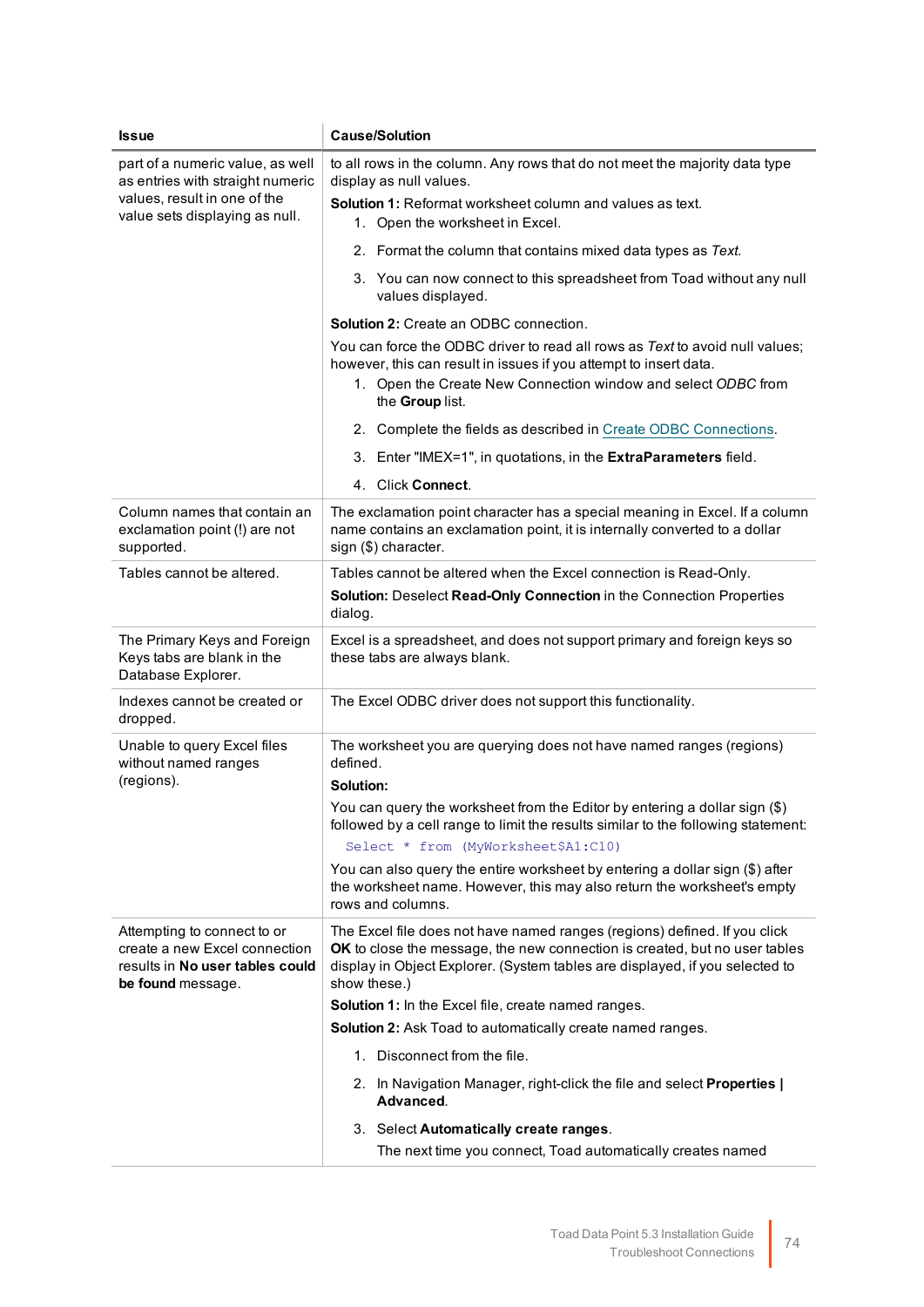| <b>Issue</b>                                                                | <b>Cause/Solution</b>                                                                                                                                                                                                                                                                                                                                     |
|-----------------------------------------------------------------------------|-----------------------------------------------------------------------------------------------------------------------------------------------------------------------------------------------------------------------------------------------------------------------------------------------------------------------------------------------------------|
|                                                                             | ranges, which are then displayed as tables.                                                                                                                                                                                                                                                                                                               |
|                                                                             | See "Create Excel Connections" on page 43 for more information.                                                                                                                                                                                                                                                                                           |
| Unable to query data using an<br>empty string or null value.                | The underlying data format cannot differentiate between an empty string<br>and null data, so a query with a search condition that contains an empty<br>string does not match any empty strings in the table. This occurs because<br>the empty string is treated as a null value, and a null value never matches<br>anything, not even another null value. |
| Unable to update or delete<br>rows in a table.                              | The Excel ODBC driver does not support this functionality. While it is<br>possible to update values, DELETE statements do not remove a row from a<br>table. Basically, you can only insert data in a table.                                                                                                                                               |
| Attempting to insert data<br>results in Cannot expand<br>named range error. | This error occurs if you have more than one named range (region) in the<br>same worksheet, and the named ranges are not separated by blank rows.<br><b>Solution 1:</b> You must add blank rows between named ranges. Add as many<br>blank rows as you have new records to insert.<br><b>Solution 2:</b> Include only one named range in each worksheet.   |

## **Working with Excel Files**

| <b>Issue</b>                                       | <b>Cause/Solution</b>                                                                                                    |
|----------------------------------------------------|--------------------------------------------------------------------------------------------------------------------------|
| Microsoft Excel worksheet row<br>and column limits | When exporting to Excel, be aware that Excel worksheets have limits for<br>maximum number of rows and columns supported. |
|                                                    | See Microsoft Excel specifications and limits for more information.                                                      |

## **Opening Excel Files in Toad Document Window**

| <b>Issue</b>                                                                                                            | <b>Cause/Solution</b>                                                                                                                                    |
|-------------------------------------------------------------------------------------------------------------------------|----------------------------------------------------------------------------------------------------------------------------------------------------------|
| Excel menus do not display when you open<br>Excel files in a Toad document window.                                      | The Toad document window cannot display all Excel menus.<br>Solution:                                                                                    |
|                                                                                                                         | Right-click the Excel toolbar and add the equivalent toolbar<br>for the missing menu or functionality.                                                   |
| When two or more instances of Excel are<br>open in Toad document windows, toolbars<br>are active for only one instance. | Toad document windows support one Excel instance at a<br>time. Opening more than one Excel file disables the Excel<br>toolbars for the additional files. |
|                                                                                                                         | Solution:                                                                                                                                                |
|                                                                                                                         | Open only one Excel file at a time.                                                                                                                      |

# <span id="page-75-0"></span>**Troubleshoot DB2 LUW Issues**

Review the following solutions to help troubleshoot DB2 LUW issues pertaining to Toad installation and database connections.

## **Installation Issues**

The following table describes issues related to installing Toad for DB2.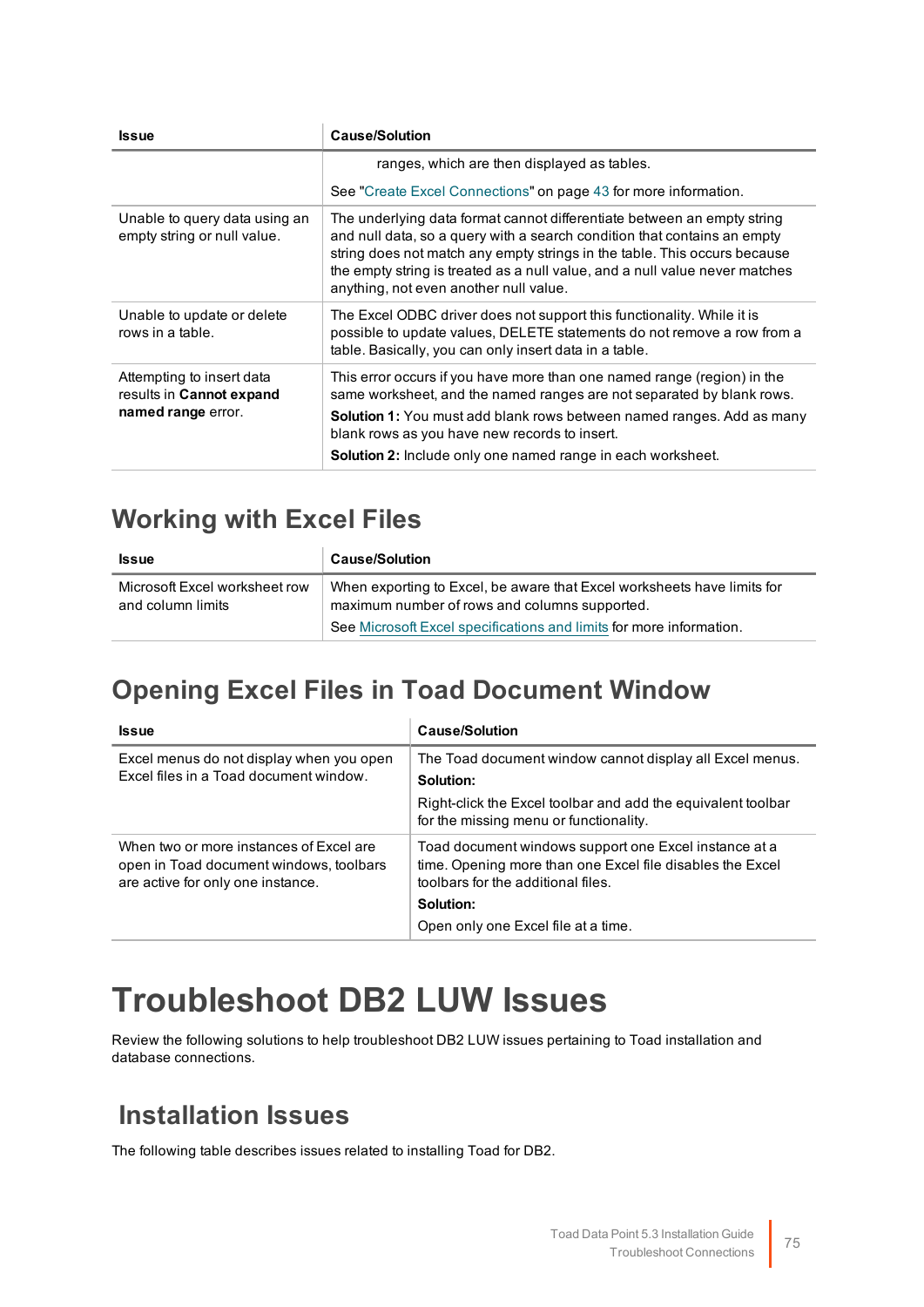| <b>Issue</b>                                                                                                                                                                                                          | <b>Cause/Solution</b>                                                                                                                                                                                                     |
|-----------------------------------------------------------------------------------------------------------------------------------------------------------------------------------------------------------------------|---------------------------------------------------------------------------------------------------------------------------------------------------------------------------------------------------------------------------|
| System.IO.FileNotFoundException - File<br>or assembly name DB2AdminWrapper, or<br>one of its dependencies was not found                                                                                               | You are not a member of the DB2ADMIN or DB2USERS group.<br>To install Toad, you must be a member of either group.<br>Solution:<br>Ensure that you have been added to one of these groups.                                 |
| Error: "Could not load file or assembly<br>'IBM.Data.DB2.9.1.0, Version=9.1.0.2,<br>Culture=neutral.<br>PublicKeyToken=7c307b91aa13d208'or<br>one of its dependencies. The system<br>cannot find the file specified." | You installed a commercial version of Toad for DB2 after<br>uninstalling the freeware version.<br>Solution:<br>You must remove run time information for the freeware version of<br>Toad from the .NET system.config file. |
|                                                                                                                                                                                                                       | To remove run time information                                                                                                                                                                                            |
|                                                                                                                                                                                                                       | 1. Exit Toad.                                                                                                                                                                                                             |
|                                                                                                                                                                                                                       | 2. Navigate to the following .NET framework directory:<br>C:\WINDOWS\Microsoft.NET\<br>Framework\v2.0.50727\<br><b>CONFIG</b>                                                                                             |
|                                                                                                                                                                                                                       | 3. Create a backup copy of the system.config file.                                                                                                                                                                        |
|                                                                                                                                                                                                                       | 4. Open the system.config file in Notepad.                                                                                                                                                                                |
|                                                                                                                                                                                                                       | 5. Locate the <runtime> tag delete everything between the<br/>runtime tags (including <runtime> and </runtime>).</runtime>                                                                                                |
|                                                                                                                                                                                                                       | 6. Save the file.                                                                                                                                                                                                         |
|                                                                                                                                                                                                                       | 7. Restart Toad.                                                                                                                                                                                                          |

# **Connection Issues**

| <b>Issue</b>                                                                  | <b>Cause/Solution</b>                                                                                                                |
|-------------------------------------------------------------------------------|--------------------------------------------------------------------------------------------------------------------------------------|
| ERROR [08001] [IBM] SQL1336N The<br>remote host was not found.                | You are attempting to connect to a database version that is not<br>supported in Toad.                                                |
| SQLSTATE=08001                                                                | Solution:                                                                                                                            |
|                                                                               | Review the list of supported databases in the Release Notes or<br>Installation Guide.                                                |
| ERROR [58031] [IBM] SQL1031N The<br>database directory cannot be found on the | Catalog entries have not been imported or defined for the<br>connection.                                                             |
| indicated file system. SQLSTATE=58031                                         | Solution:                                                                                                                            |
|                                                                               | See "Configure DB2 Client Connections" on page 34 for more<br>information to determine the best method for cataloging a<br>database. |
| "The type initializer for                                                     | A settings file might be corrupt.                                                                                                    |
| 'IBM.Data.DB2.DB2Connection' threw an                                         | Solution:                                                                                                                            |
| exception."<br>or                                                             | Rename your local settings directory so a new one can be                                                                             |
| "SUCCESS - unable to allocate an                                              | recreated.                                                                                                                           |
| environment handle."                                                          | To rename your local setting directory                                                                                               |
|                                                                               | 1. Exit Toad.                                                                                                                        |
|                                                                               | 2. Navigate to the following settings directory:                                                                                     |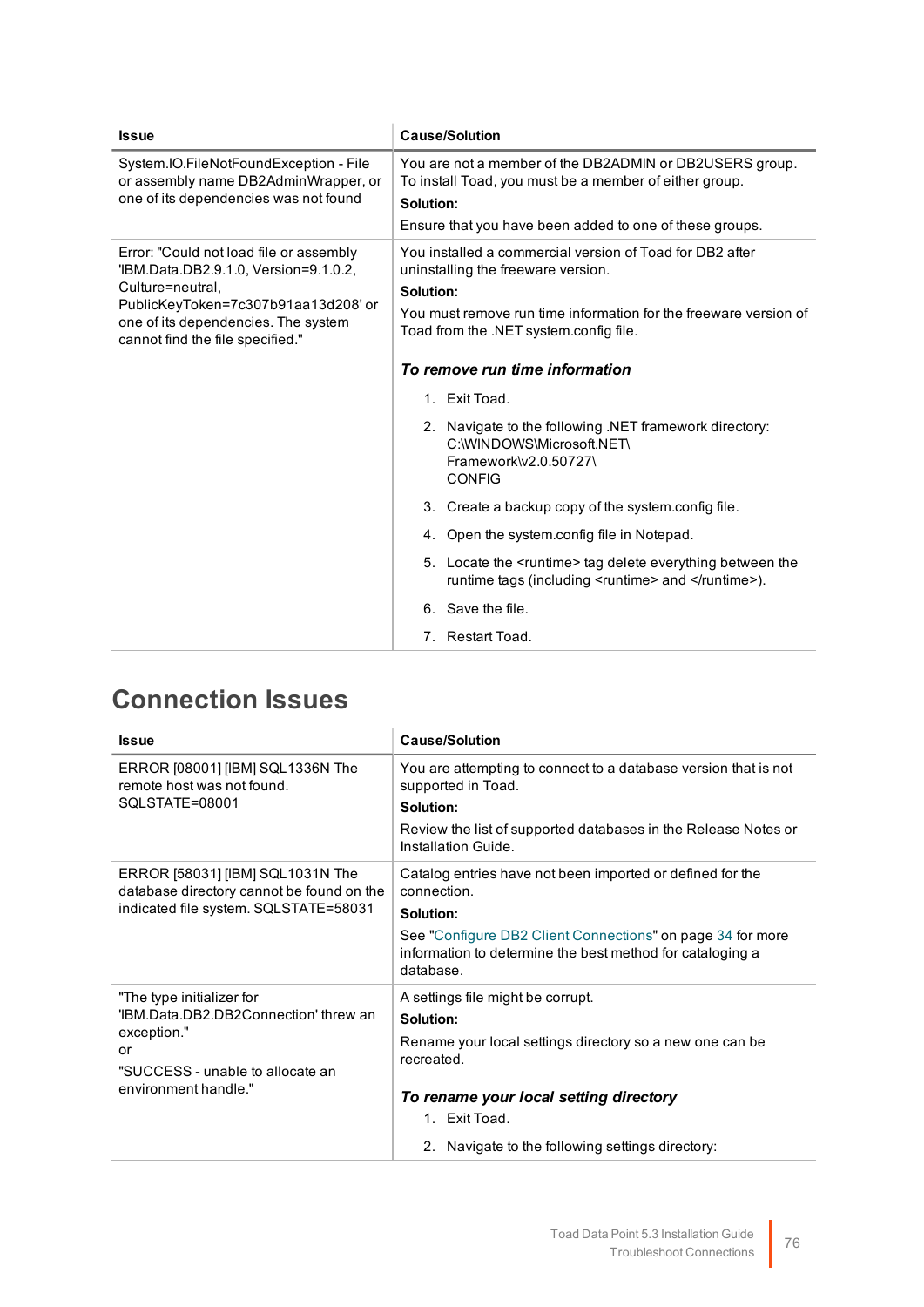| <b>Issue</b> | <b>Cause/Solution</b>                                                                                                                   |
|--------------|-----------------------------------------------------------------------------------------------------------------------------------------|
|              | • Windows Server 2008, Windows 7—<br>C:\Users\username\AppData\ Roaming\Quest<br>Software                                               |
|              | 3. Rename the Toad for DB2 version# folder to "Toad for<br>DB <sub>2</sub> OLD".                                                        |
|              | 4. Restart Toad and try to connect.                                                                                                     |
|              | Notes:                                                                                                                                  |
|              | • Make sure you can view hidden folders in Windows<br>Explorer.                                                                         |
|              | • To navigate to this directory quickly, click the <b>Application</b><br><b>Data Directory</b> link in the About dialog (Help   About). |

## **Other Issues**

| <b>Issue</b>                                                                        | <b>Cause/Solution</b>                                                                                                                                                                                                                                                                                                                                                                                                                                                                                                                                                                                                                                                         |
|-------------------------------------------------------------------------------------|-------------------------------------------------------------------------------------------------------------------------------------------------------------------------------------------------------------------------------------------------------------------------------------------------------------------------------------------------------------------------------------------------------------------------------------------------------------------------------------------------------------------------------------------------------------------------------------------------------------------------------------------------------------------------------|
| Unable to capture Container Information<br>in DB2 for LUW Multi-Partition Databases | Certain Toad functions require that the DFT MON BUFPOOL<br>database manager configuration parameter be set to ON to<br>capture information on containers used in DB2 for LUW<br>databases. Additionally, to capture container information across<br>all partitions in a multi-partition database, the snapshot monitor<br>requires that all database partitions be active. To activate all<br>database partitions (and keep them active), execute the DB2<br>command ACTIVATE DATABASE real_database_name on the<br>server before connecting Toad to the database. See your IBM<br>DB2 for Linux, Unix, and Windows documentation for more<br>information about this command. |

# <span id="page-77-0"></span>**Troubleshoot DB2 z/OS Issues**

Review the following solutions to help troubleshoot DB2 z/OS issues in Toad.

## **Installation Issues**

| <b>Issue</b>                                                                                                                                                                                                          | <b>Cause/Solution</b>                                                                                                                                                                                                     |
|-----------------------------------------------------------------------------------------------------------------------------------------------------------------------------------------------------------------------|---------------------------------------------------------------------------------------------------------------------------------------------------------------------------------------------------------------------------|
| Error: "Could not load file or assembly<br>'IBM.Data.DB2.9.1.0, Version=9.1.0.2,<br>Culture=neutral,<br>PublicKeyToken=7c307b91aa13d208'or<br>one of its dependencies. The system<br>cannot find the file specified." | You installed a commercial version of Toad for DB2 after<br>uninstalling the freeware version.<br>Solution:<br>You must remove run time information for the freeware version of<br>Toad from the .NET system.config file. |
|                                                                                                                                                                                                                       | To remove run time information                                                                                                                                                                                            |
|                                                                                                                                                                                                                       | Fxit Toad<br>$1 \quad$                                                                                                                                                                                                    |
|                                                                                                                                                                                                                       | 2. Navigate to the following .NET framework directory:<br>C:\WINDOWS\Microsoft.NET\<br>Framework\v2.0.50727\<br><b>CONFIG</b>                                                                                             |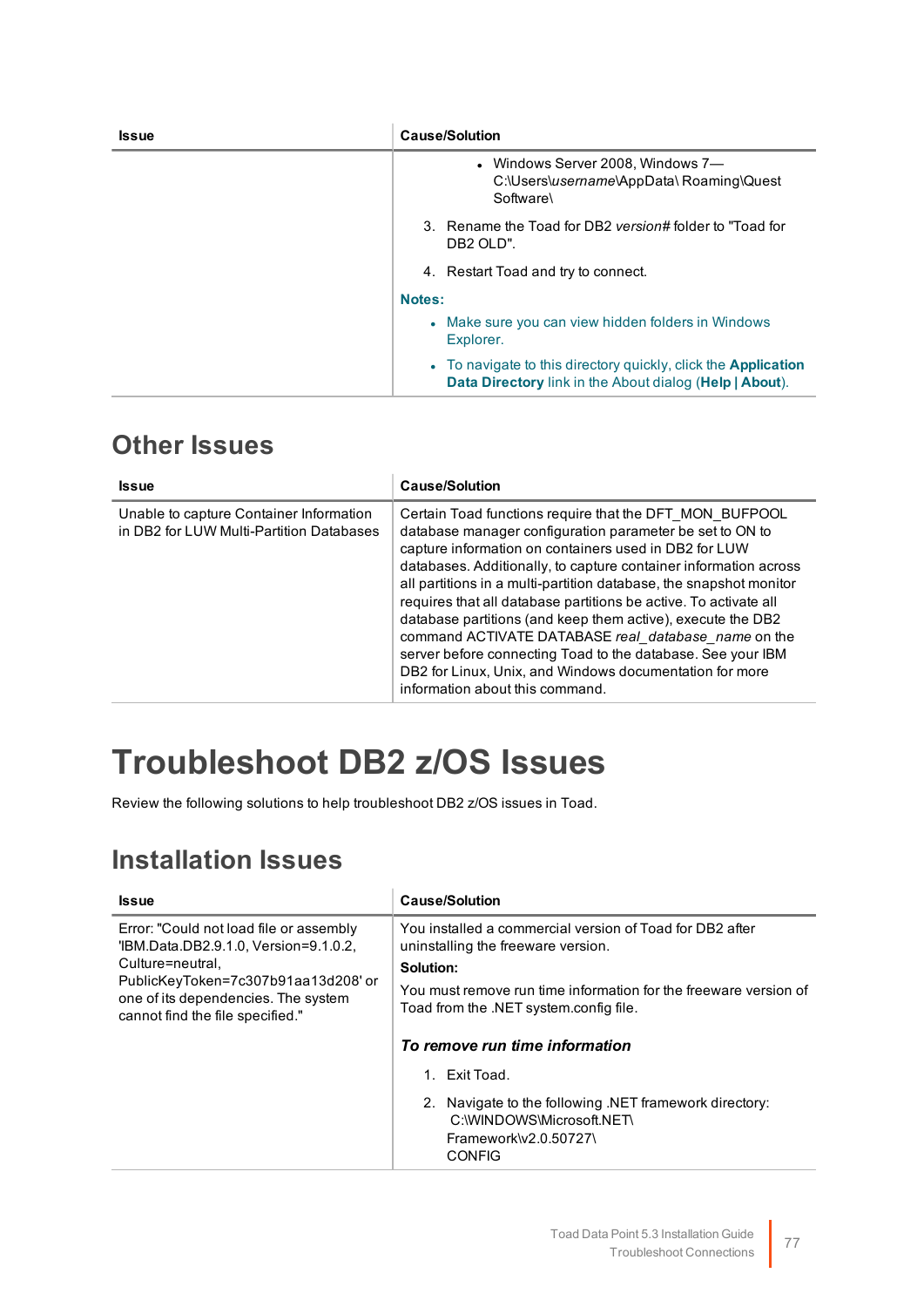| <b>Issue</b> | <b>Cause/Solution</b>                                                                                                     |
|--------------|---------------------------------------------------------------------------------------------------------------------------|
|              | 3. Create a backup copy of the system.config file.                                                                        |
|              | 4. Open the system.config file in Notepad.                                                                                |
|              | 5. Locate the <runtime>tag delete everything between the<br/>runtime tags (including <runtime> and </runtime>).</runtime> |
|              | 6. Save the file.                                                                                                         |
|              | Restart Toad.                                                                                                             |

## **Connection Issues**

| <b>Issue</b>                                                                                                                                                                                                                                                                                                                 | <b>Cause/Solution</b>                                                                                                                                                                                                                                                                                                                                                                                 |
|------------------------------------------------------------------------------------------------------------------------------------------------------------------------------------------------------------------------------------------------------------------------------------------------------------------------------|-------------------------------------------------------------------------------------------------------------------------------------------------------------------------------------------------------------------------------------------------------------------------------------------------------------------------------------------------------------------------------------------------------|
| ERROR [08001] [IBM] SQL1336N The<br>remote host was not found.<br>SQLSTATE=08001                                                                                                                                                                                                                                             | You are attempting to connect to a database version that is not<br>supported in Toad.<br>Solution:                                                                                                                                                                                                                                                                                                    |
|                                                                                                                                                                                                                                                                                                                              | Review the list of supported databases in the Release Notes or<br>Installation Guide.                                                                                                                                                                                                                                                                                                                 |
| ERROR [58031] [IBM] SQL1031N The<br>database directory cannot be found on the<br>indicated file system. SQLSTATE=58031                                                                                                                                                                                                       | You do not have any catalog entries defined for the connection.<br>Solution:<br>See "Configure DB2 Client Connections" on page 34 for more<br>information to determine the best method for cataloging a<br>database.                                                                                                                                                                                  |
| ERROR [42501] [IBM][DB2] SQL0551N<br>"UserName" does not have the privilege<br>to perform operation "SELECT" on object<br>"SYSIBM.SYSSTMT". SQLSTATE=42501                                                                                                                                                                   | You do not have SYSADM privileges for the DB2 for z/OS<br>subsystem.<br>Solution:<br>Ensure that you are granted SELECT permissions on the DB2<br>catalog tables.                                                                                                                                                                                                                                     |
| ERROR [] [IBM] SQL1460N The<br>environment variable "SOCKS NS"<br>required for SOCKS server name<br>resolution is not defined or not valid.                                                                                                                                                                                  | When using the Time-Sharing Option (TSO) to connect, the user<br>ID, port number, or IP address entered may be incorrect.<br>Solution:<br>Ensure that you use the following for TSO connections:<br>• DB2 user ID for the DB2 subsystem<br>• Port number that DB2 listens on, for remote connections,<br>via the DB2 DDF address space<br>• IP address for the z/OS subsystem                         |
| ERROR [56038] [IBM][DB2] SQL0969N<br>There is no message text corresponding<br>to SQL error "-4700" in the message file<br>on this workstation.' when connecting to<br>compatibility mode database.<br>-or-<br>After connecting, some objects do not<br>display properly or some functionality<br>does not work as designed. | In general, Toad does not support a z/OS subsystem running in<br>Compatibility mode.<br>Solution:<br>If possible, switch the subsystem's operating mode to Full<br>Function mode.<br>If this is not possible, Toad now provides a message when you<br>connect to subsystem, informing you of that the subsystem is<br>running in compatibility mode and that some features might not<br>be available. |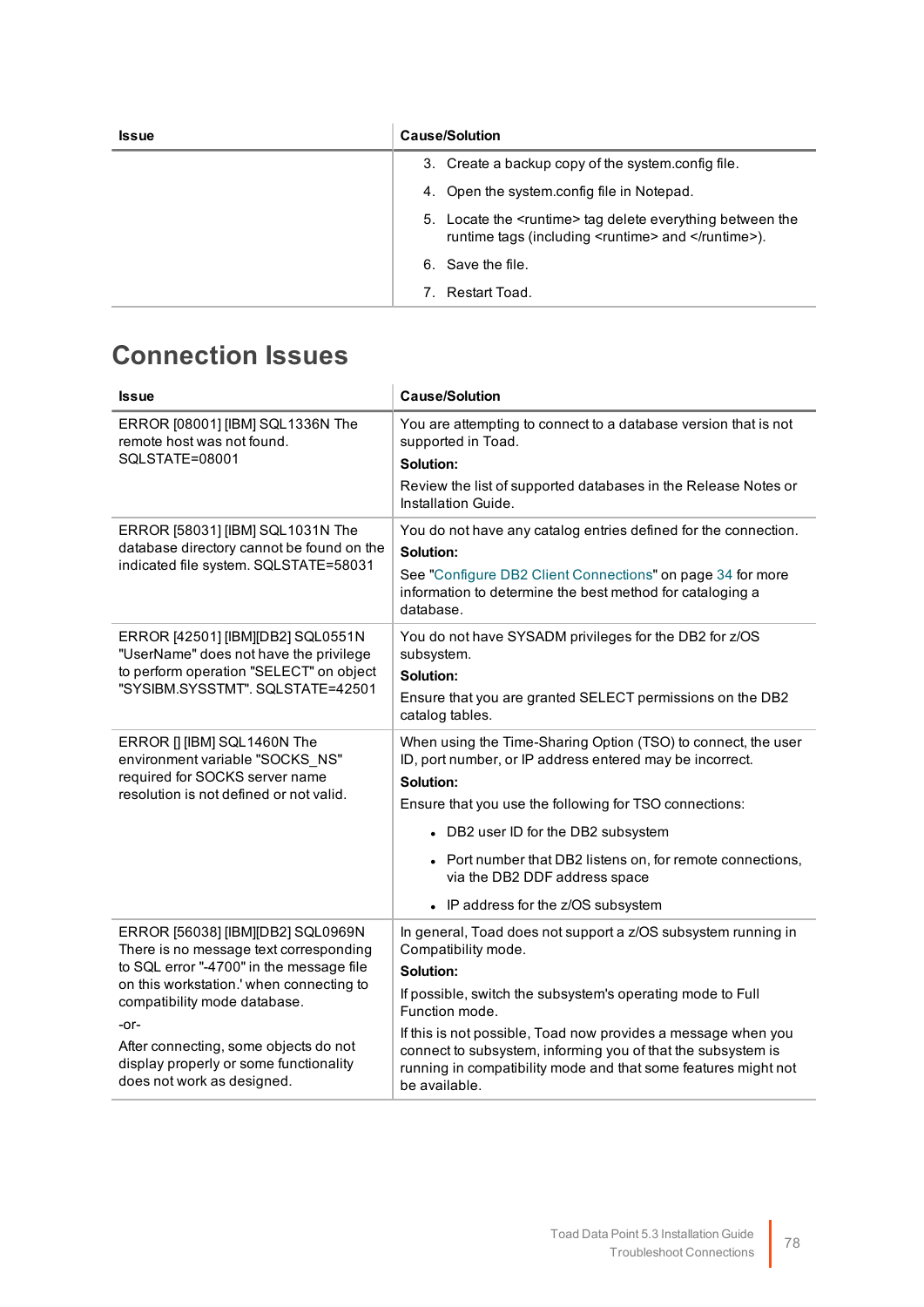# **Missing Functionality or Object Information**

| <b>Issue</b>                                                 | <b>Cause/Solution</b>                                                                                                                                                                                                                                                                                   |
|--------------------------------------------------------------|---------------------------------------------------------------------------------------------------------------------------------------------------------------------------------------------------------------------------------------------------------------------------------------------------------|
| Unable to browse databases in DB2 for<br>$z$ /OS 8 or later. | The DB2 installation job DSNTISG defines a set of DB2<br>procedures that the ODBC driver uses. The installation assigns<br>these procedures (namely, those beginning with SYSIBM.SQL*)<br>to a specific Work Load Manager (WLM) environment, which<br>currently might not exist or be defined properly. |
|                                                              | Solution:                                                                                                                                                                                                                                                                                               |
|                                                              | Be sure that you have correctly set up and enabled the WLM<br>environment to which the procedure definitions point.                                                                                                                                                                                     |
| Cannot edit data in compatibility mode.                      | In compatibility mode, the ODBC driver does not return enough<br>information for the Command Builder to correctly generate<br>update or insert statements.                                                                                                                                              |
|                                                              | Solution:                                                                                                                                                                                                                                                                                               |
|                                                              | No solution exists. However, when you connect to a subsystem<br>running in compatibility mode, Toad now provides a message,<br>informing you of this condition and warning you that some<br>features might not be available.                                                                            |

## **Other Issues**

| <b>Issue</b>                                                                                                    | <b>Cause/Solution</b>                                                                                                                                                                                                                                                                                                                                                                                                                                                                                                                                                                                                                                                                                                                                                                                                                                                                                                                                              |
|-----------------------------------------------------------------------------------------------------------------|--------------------------------------------------------------------------------------------------------------------------------------------------------------------------------------------------------------------------------------------------------------------------------------------------------------------------------------------------------------------------------------------------------------------------------------------------------------------------------------------------------------------------------------------------------------------------------------------------------------------------------------------------------------------------------------------------------------------------------------------------------------------------------------------------------------------------------------------------------------------------------------------------------------------------------------------------------------------|
| Poor performance when browsing DB2 for<br>z/OS objects in Toad. Indexes are<br>populated slowly.                | User-defined indexes on specific system catalog tables can<br>improve performance when you are browsing DB2 for z/OS<br>objects in Toad. The following link contains the DDL for indexes<br>that can optimize Toad performance on your DB2 for z/OS<br>subsystem. Keep in mind that the creation of these indexes is a<br>recommendation only. The indexes can have different results in<br>different environments, depending on the number of DB2 objects<br>and the amount of data involved. To create these indexes, edit<br>and run the DDL contained in the following file:<br>ToadDB2zOSIndexes.txt<br>Additionally, if the schema drop-down lists in the Object<br>Migration wizard populate slowly, consider creating an index on<br>the SCHEMA and CREATOR columns in the catalog table for<br>each object type. Here is a list of some of the object-type tables:<br>SYSIBM.SYSSYNONYMS<br>SYSIBM.SYSSEQUENCES<br>SYSIBM.SYSROUTINES<br>SYSIBM.SYSTABLES |
|                                                                                                                 | SYSIBM.SYSDATATYPES<br>SYSIBM.SYSINDEXES<br>SYSIBM.SYSTRIGGERS<br>SYSIBM.INDEXES                                                                                                                                                                                                                                                                                                                                                                                                                                                                                                                                                                                                                                                                                                                                                                                                                                                                                   |
| Encountering the S378 Abend when<br>running IBM DB2 z/10 subsystem in<br>Conversion mode with older versions of | This issue appears because the Toad z/OS Component tries to<br>reference the QUEST.QC200ZPARM function.<br>Solution:                                                                                                                                                                                                                                                                                                                                                                                                                                                                                                                                                                                                                                                                                                                                                                                                                                               |
| Toad.                                                                                                           | DROP the QUEST.QC200ZPARM function from your DB2 z/OS<br>10 subsystem. This will eliminate the possibility of the function<br>being called into the WLM environment procedure and causing                                                                                                                                                                                                                                                                                                                                                                                                                                                                                                                                                                                                                                                                                                                                                                          |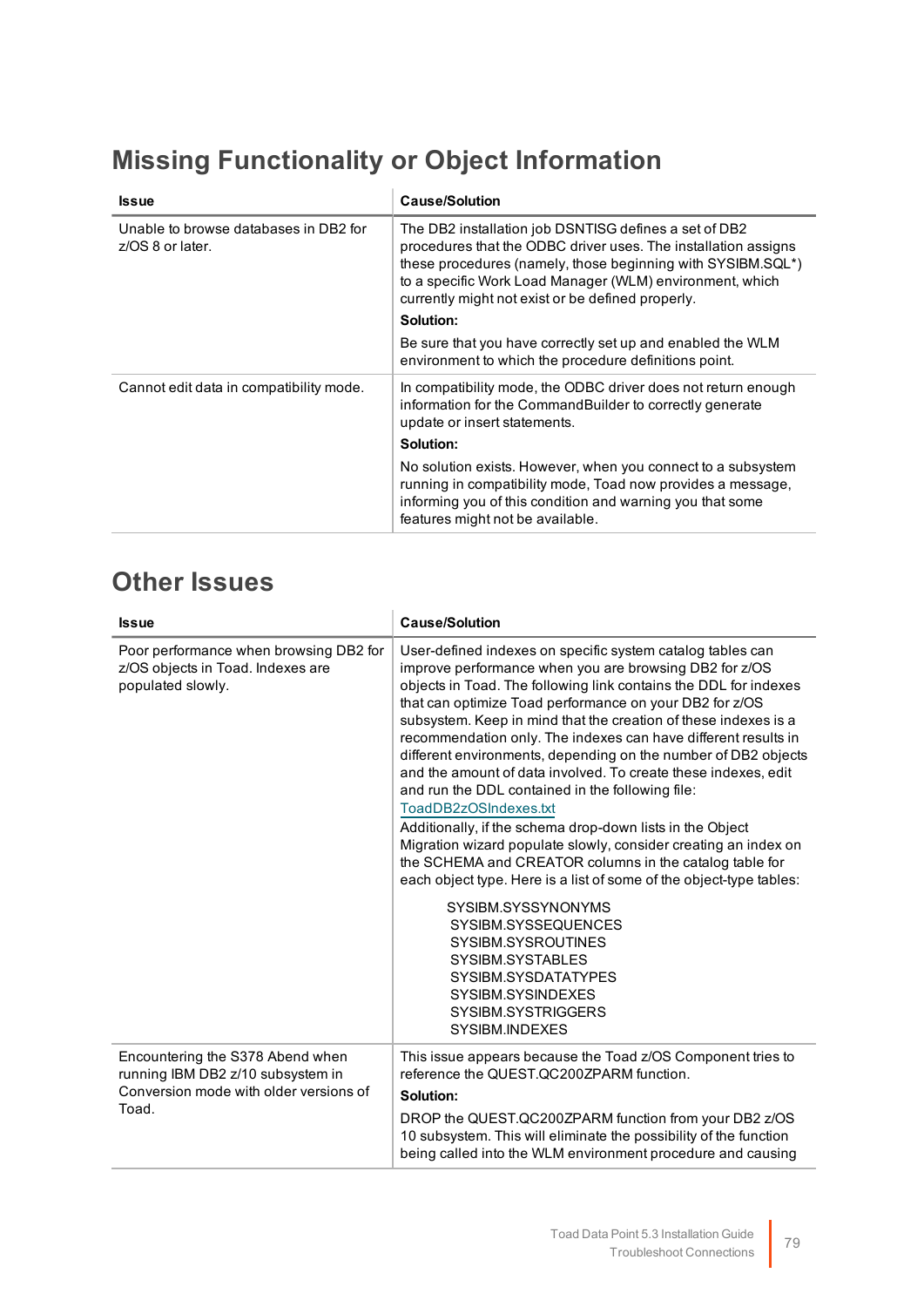| <b>Issue</b> | <b>Cause/Solution</b>                                                                                                                                                                                                                                                                    |
|--------------|------------------------------------------------------------------------------------------------------------------------------------------------------------------------------------------------------------------------------------------------------------------------------------------|
|              | the S378 abend.                                                                                                                                                                                                                                                                          |
|              | We do not recommend that you to just STOP the<br>QUEST.QC200ZPARM function on the mainframe side, without<br>actually dropping it, because that may case Toad or the batch<br>process (QCEXEC - remote job execution) to hang. Dropping<br>the QUEST.QC200ZPARM function is recommended. |

# <span id="page-80-0"></span>**Troubleshoot Informix Issues**

Review the following solutions to help troubleshoot Informix issues in Toad.

| <b>Issue</b>                            | <b>Cause/Solution</b>                                                                  |
|-----------------------------------------|----------------------------------------------------------------------------------------|
| Unable to view all available databases. | The InformixODBC driver does not return information about<br>every available database. |

# <span id="page-80-1"></span>**Troubleshoot MySQL Issues**

Review the following solutions to help troubleshoot MySQL connection issues pertaining to database connections and missing functionality or object information in Toad.

## **Connection Issues**

| <b>Issue</b>                                                                                                                                                              | <b>Cause/Solution</b>                                                                                                                                                 |
|---------------------------------------------------------------------------------------------------------------------------------------------------------------------------|-----------------------------------------------------------------------------------------------------------------------------------------------------------------------|
| "InvalidCastException" error when                                                                                                                                         | This is a known issue in MySQL.                                                                                                                                       |
| connecting to MYSQL 4.1.14-nt database                                                                                                                                    | Solution:                                                                                                                                                             |
|                                                                                                                                                                           | Review the known issue and download a patch from:<br>http://bugs.mysql.com/bug.php?id=12771                                                                           |
| "System.IO.DirectoryNot<br>FoundException"error occurs each time<br>you attempt to connect after installing<br>Toad into a directory other than the default<br>directory. | Solution:                                                                                                                                                             |
|                                                                                                                                                                           | Exit Toad.<br>1.                                                                                                                                                      |
|                                                                                                                                                                           | 2. Locate the MySQL.xml file in the C:\Documents and<br>Settings\username\Local Settings\ Application<br>Data\Quest Software\Toad for MySQLversion\<br>ModuleSettings |
|                                                                                                                                                                           | 3. Rename or delete the <b>MySQL</b> .xml file.                                                                                                                       |
|                                                                                                                                                                           | - Restart Toad<br>4.                                                                                                                                                  |

## **Missing Functionality or Object Information**

| <b>Issue</b>                                                                                     | <b>Cause/Solution</b>                                                                                                                                                                                             |
|--------------------------------------------------------------------------------------------------|-------------------------------------------------------------------------------------------------------------------------------------------------------------------------------------------------------------------|
| Views tab in Object Explorer is<br>unavailable when connecting to MySQL<br>using the ODBC driver | You are attempting to connect using the 3.51 ODBC driver. This<br>driver is hard-coded to reply that the database does not support<br>views because it needs to connect to MySQL databases prior to<br>version 5. |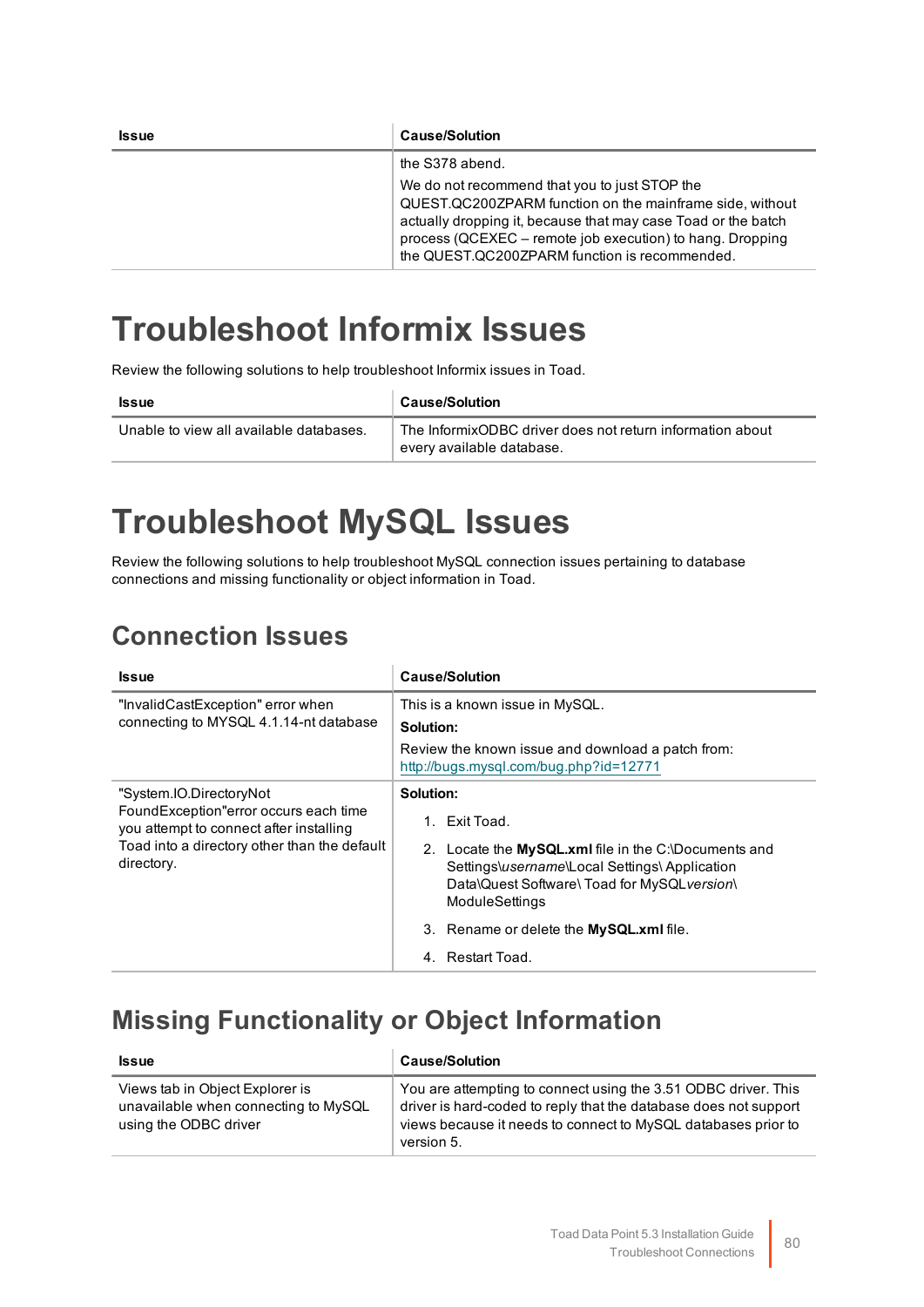| <b>Issue</b>                                                                     | <b>Cause/Solution</b>                                                                                                                                                                               |
|----------------------------------------------------------------------------------|-----------------------------------------------------------------------------------------------------------------------------------------------------------------------------------------------------|
|                                                                                  | Solution:                                                                                                                                                                                           |
|                                                                                  | Use the native MySQL provider included in Toad.                                                                                                                                                     |
| Using a MySQL ODBC connection in a<br>cross-connection query results in an error | Attempting to execute a cross-connection query using a MySQL<br>ODBC connection (not a native connection) results in the<br>following error: "The table <table name=""> can not be mapped."</table> |
|                                                                                  | Solution:                                                                                                                                                                                           |
|                                                                                  | To use a MySQL ODBC connection in a cross-connection query,<br>you must specify a database for the connection.                                                                                      |
|                                                                                  | To specify a database for an existing MySQL ODBC<br>connection                                                                                                                                      |
|                                                                                  | 1. In the Connection/Navigation Manager, right-click the<br>existing MySQL ODBC connection and select Properties.                                                                                   |
|                                                                                  | 2. Click <b>Data source name</b> drop-down list.<br>The ODBC Data Source Administrator dialog opens.                                                                                                |
|                                                                                  | 3. On the User DSN tab, select (highlight) the connection's<br>MySQL ODBC driver and then click Configure. The<br>MySQL ODBC Configuration dialog displays.                                         |
|                                                                                  | 4. Select a database from the <b>Database</b> list.                                                                                                                                                 |
|                                                                                  | Notes:                                                                                                                                                                                              |
|                                                                                  | • Specifying a database using the Connection Properties<br><b>Database</b> field does not result in a solution. You must<br>follow the procedure above.                                             |
|                                                                                  | • You can repeat this procedure at any time to specify a<br>different database.                                                                                                                     |

# <span id="page-81-0"></span>**Troubleshoot Oracle Issues**

Review the following solutions to help troubleshoot Oracle connection issues pertaining to database connections and missing functionality and object information in Toad.

## **Connection Issues**

Review the following to help troubleshoot Oracle:

| <b>Issue</b>                                                                                                         | <b>Cause/Solution</b>                                                                                                                                                                                                                                                                                                            |
|----------------------------------------------------------------------------------------------------------------------|----------------------------------------------------------------------------------------------------------------------------------------------------------------------------------------------------------------------------------------------------------------------------------------------------------------------------------|
| Attempting to connect when Oracle Instant<br>Client is installed results in a<br>System.NullReferenceException error | Solution:<br>In order to connect using the Oracle Instant Client, the directory<br>for the Instant Client must be included in the environmental path,<br>or you must copy the client files for the instance to the root install<br>directory of Toad Data Point.<br>You can also connect to the database without using an Oracle |
|                                                                                                                      | client or TNSNames file by selecting the Direct tab in the Create<br>New Connection window.                                                                                                                                                                                                                                      |
| An error occurs when attempting to<br>connect to Oracle Rdb using an ODBC                                            | Toad does not support Oracle Rdb at this time.                                                                                                                                                                                                                                                                                   |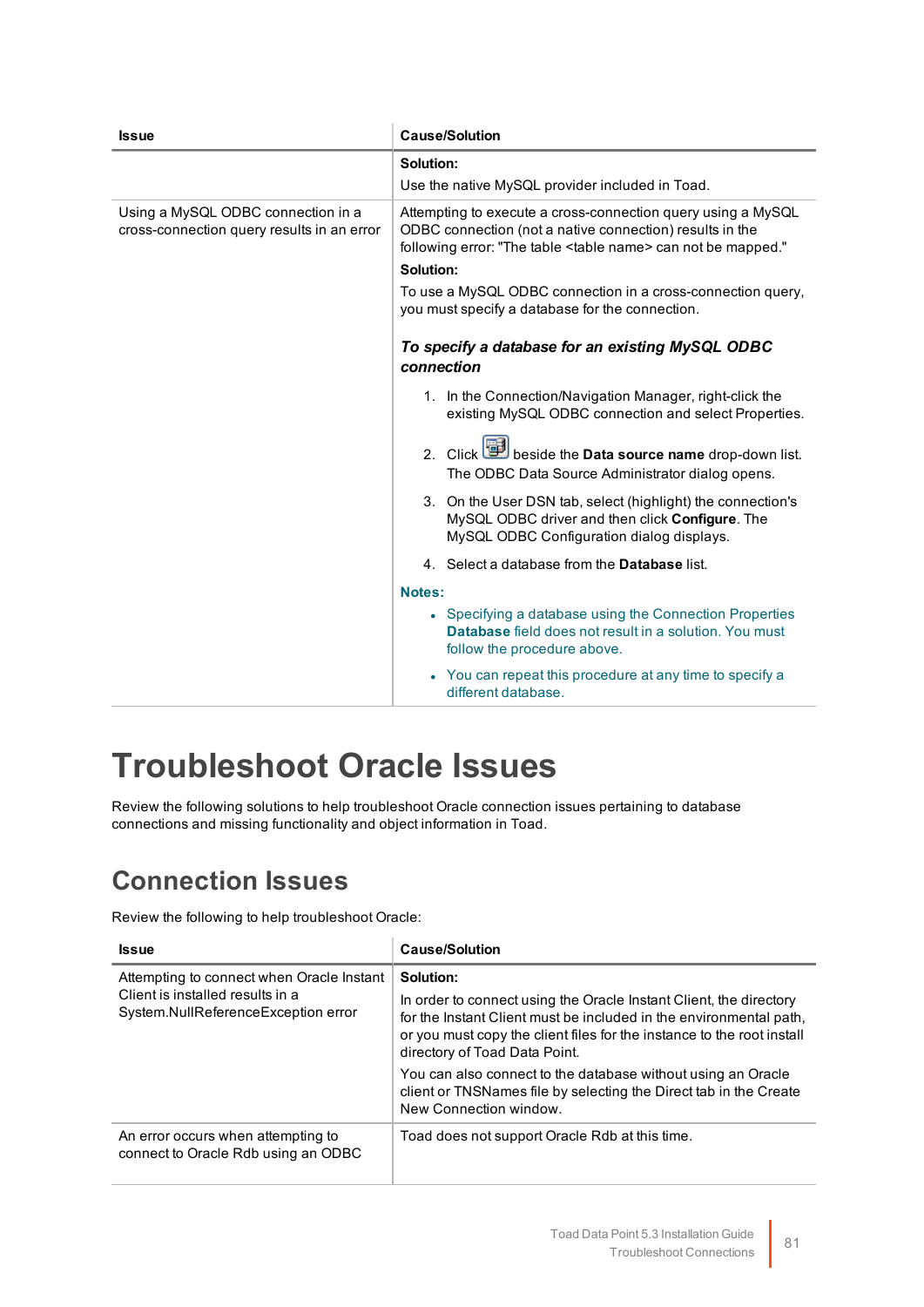| <b>Issue</b>                                                                                                  | <b>Cause/Solution</b>                                                                                              |
|---------------------------------------------------------------------------------------------------------------|--------------------------------------------------------------------------------------------------------------------|
| driver                                                                                                        |                                                                                                                    |
| Attempting to connect to Oracle 18c<br>results in the error ORA-28040: No<br>matching authentication protocol | SQLNET.ALLOWED LOGON VERSION has been deprecated.<br>Upgrade your Oracle client or set the parameter value to 12c. |

## **Missing Functionality and Object Information**

| <b>Issue</b>                                                                                | <b>Cause/Solution</b>                                                                                                                                                                                         |
|---------------------------------------------------------------------------------------------|---------------------------------------------------------------------------------------------------------------------------------------------------------------------------------------------------------------|
| Some schemas are not available from the<br>Schema drop-down list in the Object<br>Explorer. | The Oracle ODBC driver cannot display schemas that do not<br>have any tables.                                                                                                                                 |
| Unable to view table data on the Data tab;<br>SQLFetch generates an access violation.       | The Oracle ODBC driver is accessing unallocated memory.<br>Solution:<br>Update the Oracle ODBC driver:<br>• For 9 drivers, update to 9.2.0.7.0 or later.<br>• For 10g drivers, update to 10.1.0.3.0 or later. |

# <span id="page-82-0"></span>**Troubleshoot SQL Server® Issues**

## **Connection Issues**

Review the following solutions to help troubleshoot SQL Server connection issues in Toad.

| <b>Issue</b>                                              | <b>Cause/Solution</b>                                                                                                                                                                                                                                                                                                                                                              |
|-----------------------------------------------------------|------------------------------------------------------------------------------------------------------------------------------------------------------------------------------------------------------------------------------------------------------------------------------------------------------------------------------------------------------------------------------------|
| Cannot specify a port number<br>when connecting           | Currently, Toad does not have a separate field for specifying a port number.<br>Solution:                                                                                                                                                                                                                                                                                          |
|                                                           | You can connect if you know the port number for the instance by entering<br>the following in the <b>Server name</b> field on the New Connection window:                                                                                                                                                                                                                            |
|                                                           | ServerName, Port                                                                                                                                                                                                                                                                                                                                                                   |
|                                                           | or                                                                                                                                                                                                                                                                                                                                                                                 |
|                                                           | IPAddress, Port                                                                                                                                                                                                                                                                                                                                                                    |
|                                                           | For example:                                                                                                                                                                                                                                                                                                                                                                       |
|                                                           | $10.1.29.129.1234$ (where 1234 is the port number of the instance)                                                                                                                                                                                                                                                                                                                 |
| Cannot connect to a remote<br>instance in SQL Server 2005 | Remote connections may not be enabled in SQL Server 2005. Also, named<br>instances are configured to use dynamic ports and select an available port<br>once the SQL Server Service starts. If you are connecting to a named<br>instance through a firewall, configure the Database Engine to listen on a<br>specific port, so that the appropriate port is opened in the firewall. |
|                                                           | Note: Remote connections are disabled by default in the Express and<br>Developer editions of SQL Server 2005.                                                                                                                                                                                                                                                                      |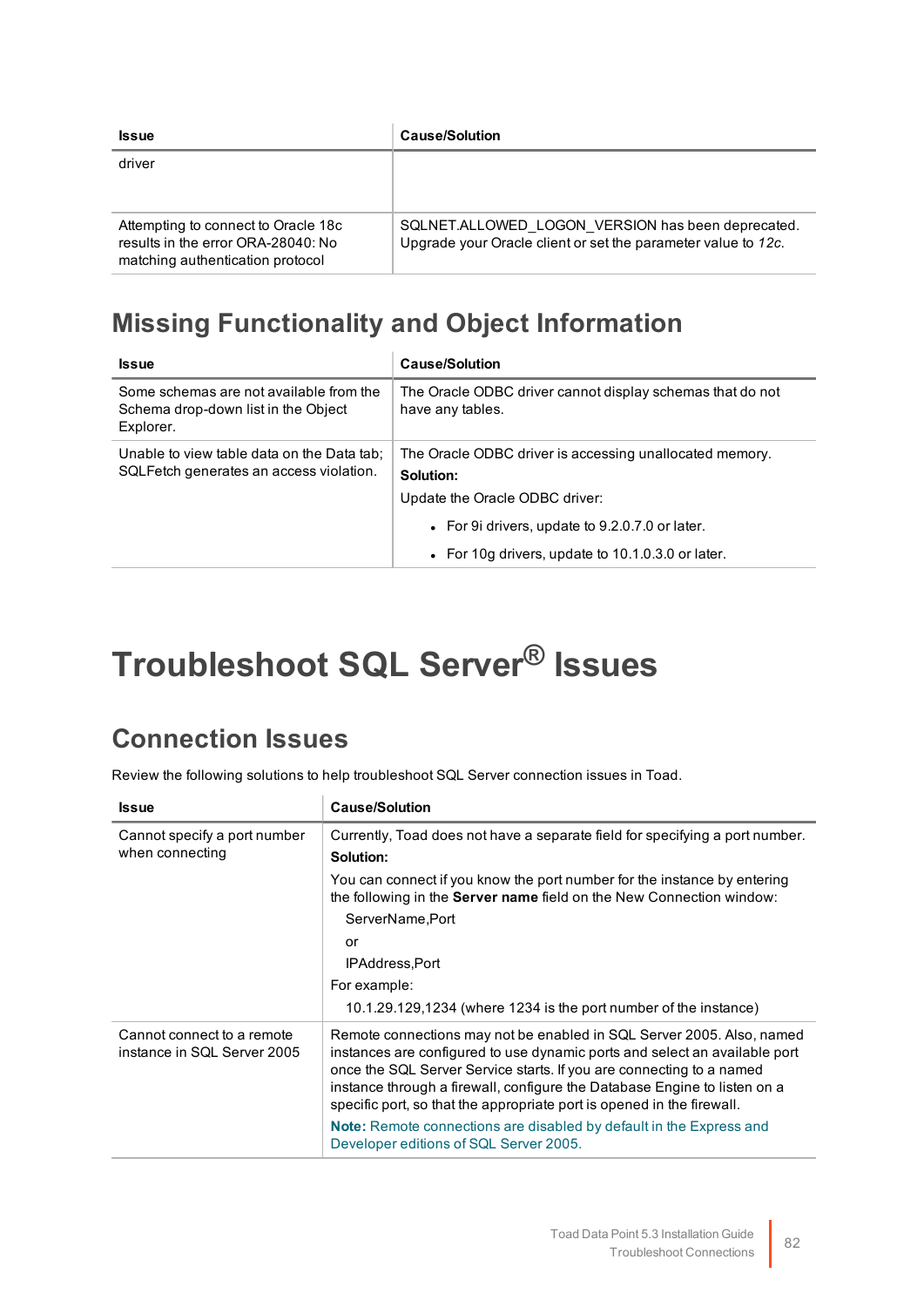| <b>Issue</b>                                                               | <b>Cause/Solution</b>                                                                                                                                                                                        |
|----------------------------------------------------------------------------|--------------------------------------------------------------------------------------------------------------------------------------------------------------------------------------------------------------|
|                                                                            | Solution:<br>To enable remote connections, see "How to configure SQL Server 2005 to<br>allow remote connections" at: http://support.microsoft.com/kb/914277                                                  |
| "Path is not of a legal form"<br>error message when<br>connecting          | You attempted to migrate settings from a previous install of Toad to the<br>current install, but the settings file (InitialSqlServer.Sql) for the previous<br>install was either removed, moved, or corrupt. |
| or<br>"Could not find a part of the<br>path                                | You may also receive this error if you installed Toad and migrated settings<br>from a previous version, and later uninstalled the previous version.<br>Solution:                                             |
| C:\Program Files\Quest<br>Software<br><b>\Toad Data</b>                    | You must specify a valid location for the InitialSqlServer.Sql file in Toad.                                                                                                                                 |
| Point\Template\Scripts\                                                    | To specify a valid location                                                                                                                                                                                  |
| InitialSqlServer.Sql" error<br>message when connecting                     | 1. Open the SQL Server options page under Tools   Options  <br>Database   SQL Server.                                                                                                                        |
|                                                                            | 2. Specify the location for the new install's InitialSqlServer.Sql file in the<br>Run Script on new connection field.                                                                                        |
|                                                                            | By default, this file is located in the following directory:                                                                                                                                                 |
|                                                                            | C:\Program Files\Quest Software\Toad Data Point version<br>\Templates\Scripts                                                                                                                                |
|                                                                            | Note: Clicking way result in a "Path not found error". If you receive this<br>error, manually enter the location in the field.                                                                               |
| Cannot establish Named Pipes<br>connection                                 | If you are trying to connect to the server using Named Pipes, "Poll service<br>status in connection list" option should be cleared.<br>Solution:                                                             |
|                                                                            | 1. Open the options page under Tools   Options   Database   General.                                                                                                                                         |
|                                                                            | 2. Clear Poll service status in connection list checkbox.                                                                                                                                                    |
| Cannot establish Azure<br>connection                                       | Failing to establish Azure connection may indicate that your IP address is<br>restricted from having access to the Azure server.<br><b>Solutions:</b>                                                        |
|                                                                            | 1. Select Tools   Cloud Computing   SQL Azure Portal to login to<br>Azure Portal.                                                                                                                            |
|                                                                            | 2. Create a firewall rule on the master database, enabling access to<br>current IP address or range. See "Create and Alter Azure Firewall<br>Rules" in the online help for more information.                 |
| Cannot access some<br>functionality when working with<br>Azure connection. | To utilize majority of Toad functionality VIEW DEFINITION grant is required<br>for those databases you want to work with.                                                                                    |

# <span id="page-83-0"></span>**Troubleshoot SAP Issues**

Review the following solutions to help troubleshoot SAP issues pertaining to the following in Toad: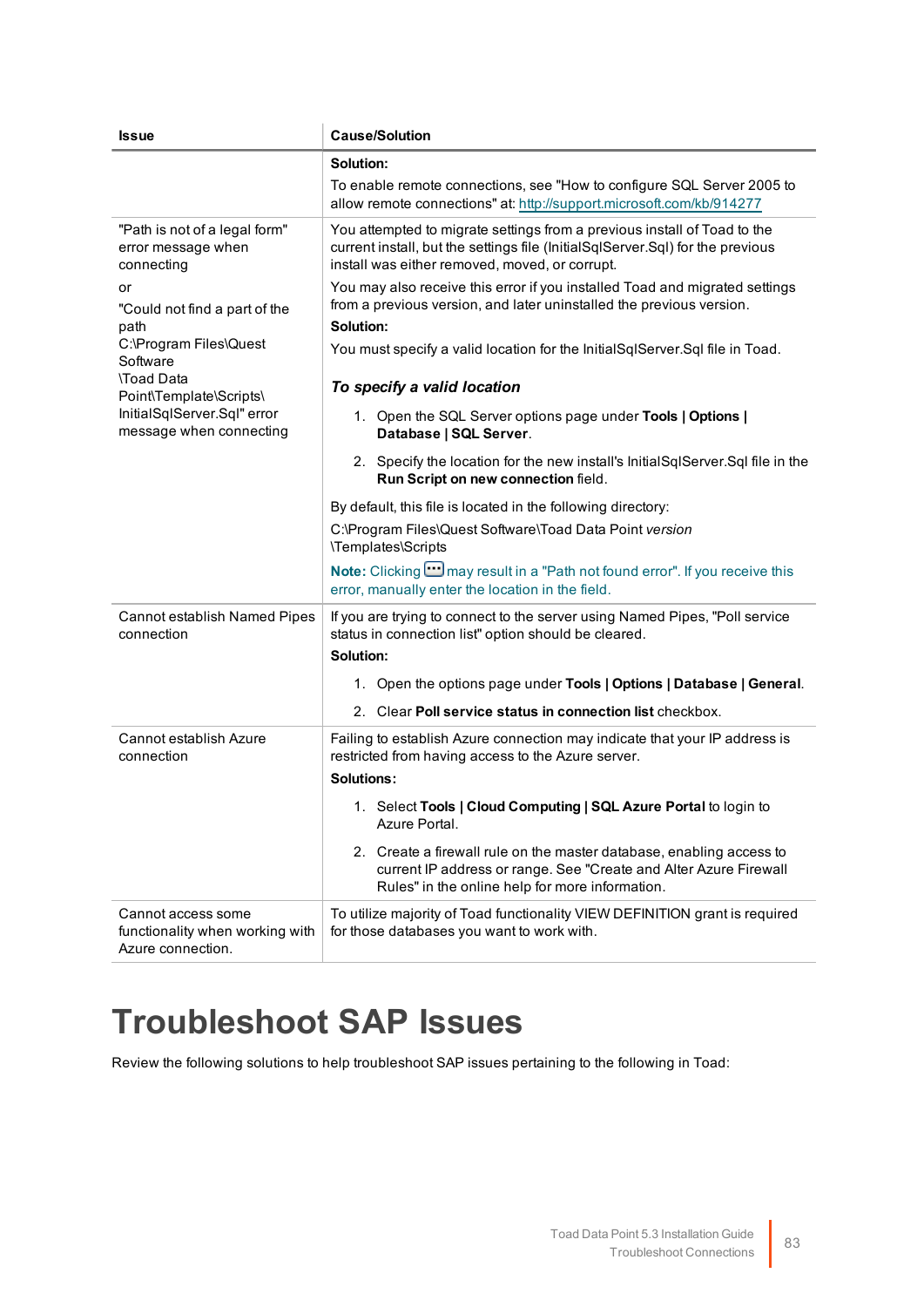## **Connection Issues**

| <b>Issue</b>                           | <b>Cause/Solution</b>                                            |
|----------------------------------------|------------------------------------------------------------------|
| Unable to connect to the database. The | Stored procedures that the ODBC driver requires currently do not |
| following message displays: "The       | exist on the server.                                             |
| ODBCMDA procedures have not been       | Solution:                                                        |
| installed on this database"            | Install the required procedures.                                 |

# **Missing Functionality or Object Information**

| <b>Issue</b>                                                          | <b>Cause/Solution</b>                                                                                                                                                                                |
|-----------------------------------------------------------------------|------------------------------------------------------------------------------------------------------------------------------------------------------------------------------------------------------|
| Unable to view or export data for objects<br>with non-standard names. | The ASE ODBC driver has issues handling non-standard names<br>for objects.                                                                                                                           |
|                                                                       | Solution:                                                                                                                                                                                            |
|                                                                       | When setting up an ASE connection in Toad, select Use quoted<br><b>identifiers</b> on the Connection tab in the Adaptive Server<br>Enterprise window to enable the use of quotations in identifiers. |
| Unable to view linked tables.                                         | Linked tables store DSN connection information.                                                                                                                                                      |
|                                                                       | Solution:                                                                                                                                                                                            |
|                                                                       | Set up the DSN connection information exactly the same on all<br>machines that access the database.                                                                                                  |

## **Other Issues**

| <b>Issue</b>                     | <b>Cause/Solution</b>                                                                                                     |
|----------------------------------|---------------------------------------------------------------------------------------------------------------------------|
| DBMS name showing as SQL Server. | Older versions of the ASE ODBC driver return SQL Server as the<br>DBMS name.                                              |
|                                  | Solution:                                                                                                                 |
|                                  | Upgrade to the latest version of the ODBC driver, which correctly<br>returns Adaptive Server Enterprise as the DBMS name. |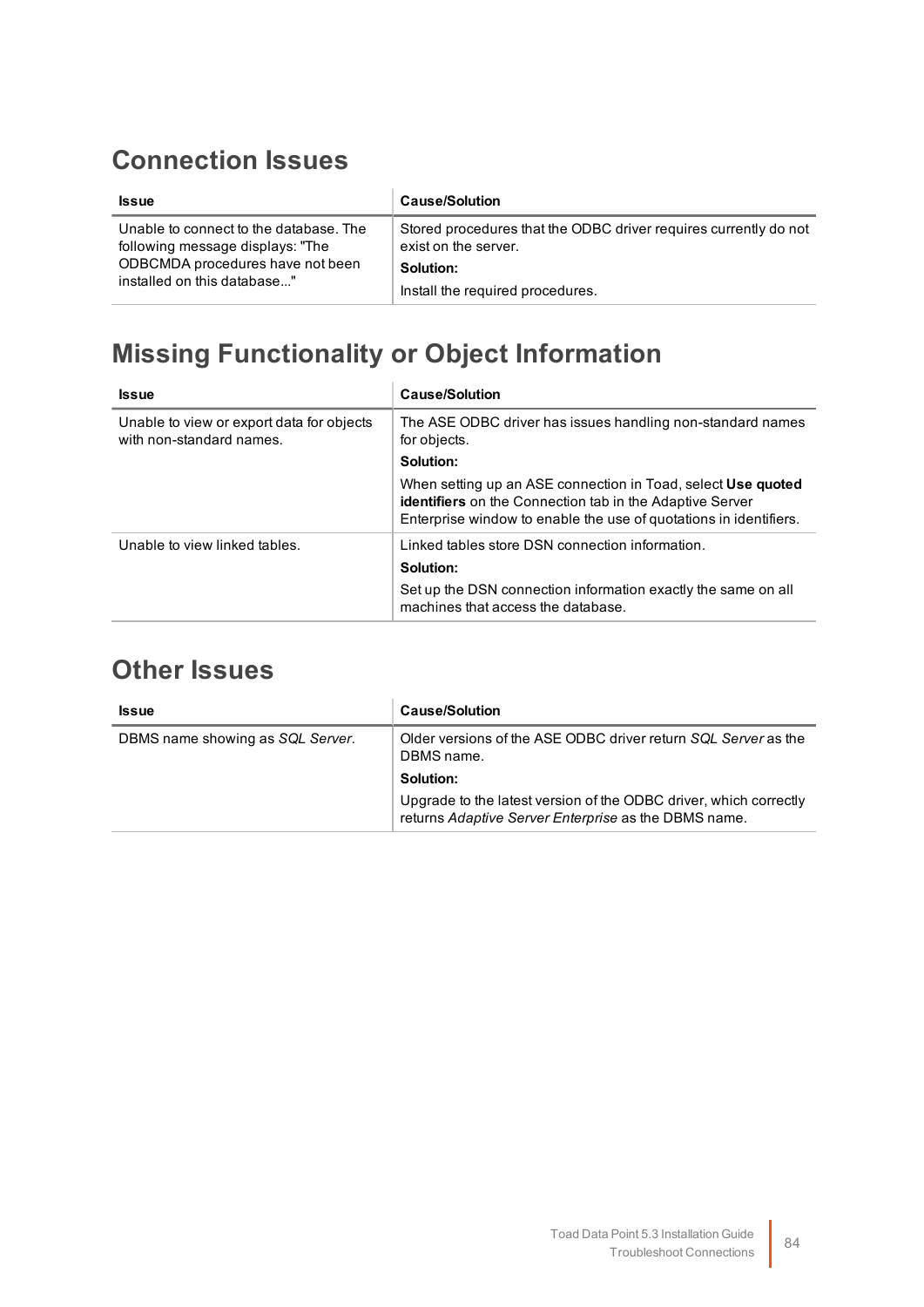# **Configure Version Control**

# **Version Control for Toad Files**

Toad can integrate with your existing version control system allowing you to maintain multiple versions of Toad files. After you integrate Toad with your version control system, you can perform version control tasks directly from within Toad, such as commit file changes and retrieve revisions.

Toad supports the following version control systems for managing Toad files:

• Apache Subversion™—Toad has been tested with Subversion 1.7.5 and 1.8.

The following types of files can be managed using version control from within Toad: Editor (.tef, .sql, .txt), Query Builder (.tsm), ER Diagram (.ter), and Automation (.tas).

#### *To configure version control for Toad files*

- 1. Ensure that an Apache Subversion client is installed on the same computer as Toad.
- 2. In Toad, open one of the supported file types. Then right-click the document window tab and select **File Version Control | Version Control Wizard**. This action opens the Version Control Wizard which allows you to configure Toad for your version control system.
- 3. Use the wizard to provide information about your version control system to Toad. Review the following for additional information:

| i iciu/Dullvii                                         |                                                                                                                                                                                  |
|--------------------------------------------------------|----------------------------------------------------------------------------------------------------------------------------------------------------------------------------------|
| <b>Version Control System Page</b>                     |                                                                                                                                                                                  |
| Type                                                   | Select Subversion.                                                                                                                                                               |
| Properties                                             | Click the <b>Properties</b> button and enter the path to the Subversion<br>executable (svn.exe) on the client computer. For example, if using<br>TortoiseSVN, the path might be: |
|                                                        | C:\Program Files\TortoiseSVN\bin                                                                                                                                                 |
|                                                        | <b>Note: Do not include svn.exe in the path.</b>                                                                                                                                 |
| Server                                                 | Enter the URL for the Subversion repository on the Subversion<br>server.                                                                                                         |
| Login and Password                                     | Enter the user name and password for your Subversion account.                                                                                                                    |
| <b>Default Version Control</b><br><b>Settings Page</b> |                                                                                                                                                                                  |
| <b>Version Control Folder</b>                          | Select the folder on the Subversion server where you want to<br>check in files.                                                                                                  |
|                                                        | If you currently have files under version control, select the folder on<br>the server where these files are located.                                                             |
| <b>Working Folder</b>                                  | Select a folder on the client computer to use as the root working                                                                                                                |

#### **Field/Button**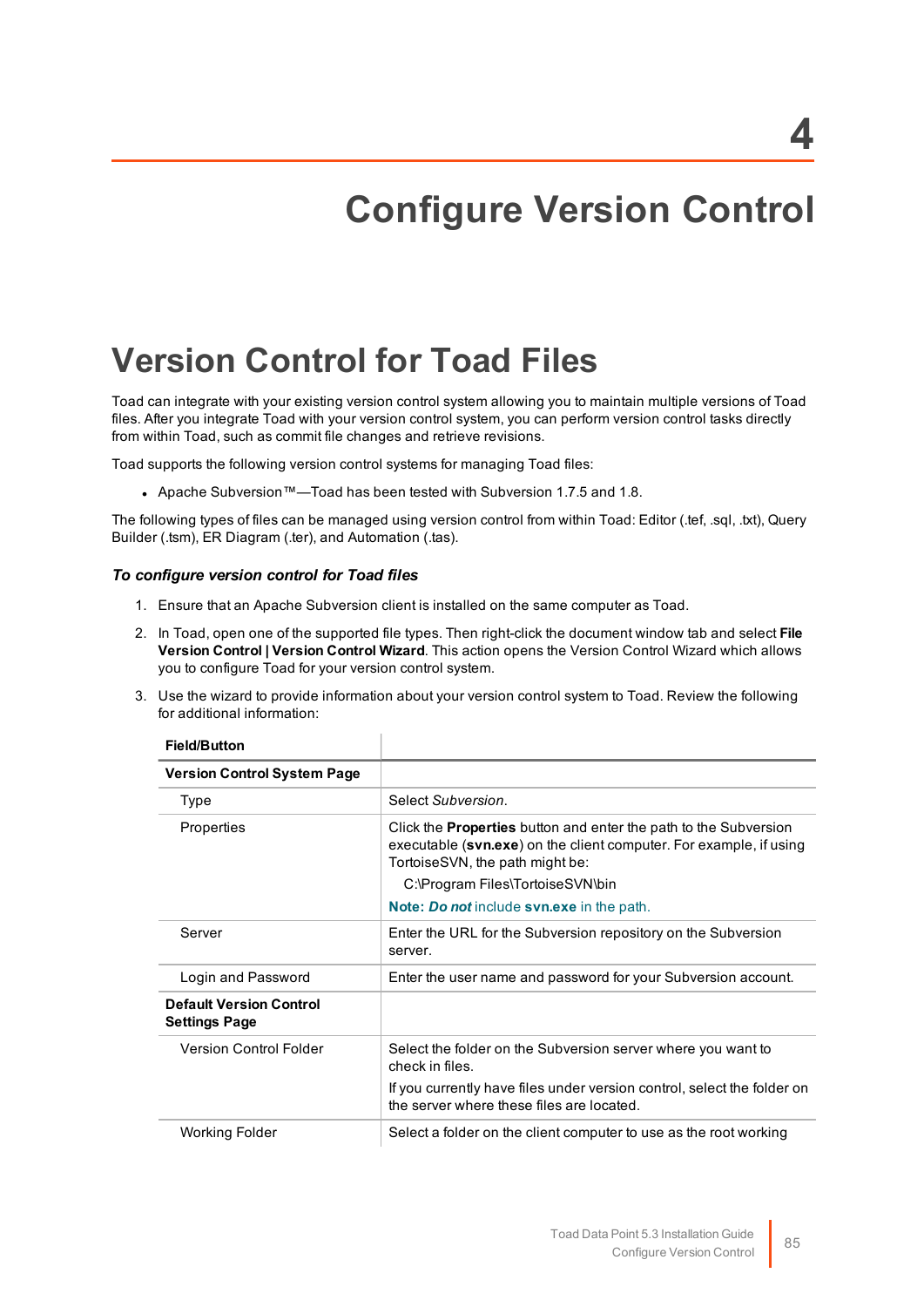| <b>Field/Button</b> |                                                                                            |
|---------------------|--------------------------------------------------------------------------------------------|
|                     | folder. This is the location into which you will check out files.                          |
|                     | If you currently have files under version control, select your<br>existing working folder. |

#### *To add a file to version control*

- 1. After configuring version control for files, you can start adding files to version control from within Toad. Right-click a document window tab and select **File Version Control | Add file to working folder**.
- 2. Select a location in your working folder in which to save the file. Click **Save**.
- 3. In the Commit dialog, enter a comment and click **OK** to add the file to version control.

#### *To browse the repository*

- 1. Right-click the document window tab (of one of the supported file types) and select **File Version Control | Repository Browser**.
- 2. In the Repository Browser you can right-click a file to perform one of the following actions. Available actions depend on the file's status.

| <b>Action</b>             | <b>Description</b>                                                                                                                       |
|---------------------------|------------------------------------------------------------------------------------------------------------------------------------------|
| Open                      | Open the file in Toad.                                                                                                                   |
| Commit                    | Commit your changes. Available for Modified or Untracked files.                                                                          |
| Undo Changes              | Discards your changes and reverts to the previous revision of the file<br>(previous commit). Available when the file status is Modified. |
| <b>Get Latest Version</b> | Check out the latest revision from the remote repository. Available when<br>the file status is OutOfDate.                                |

#### *To commit your changes*

<sup>l</sup> After modifying a file, right-click the document window tab and select **File Version Control | Commit**.

#### *To compare revisions (Editor files only)*

- After modifying and saving an Editor file, you might want to compare your changes to the remote copy (last commit) before committing your changes. Right-click the document tab and select **File Version Control | Diff with latest revision**.
- You can compare two revisions of an Editor file (.tef, .sql, or .txt) by using the History dialog.
	- 1. To open a file's History dialog, right-click the document tab and select **File Version Control | Show history**.
	- 2. Select two revisions to compare. Then right-click the revisions and select **Compare revisions**.
	- 3. For an *OutOfDate* file, right-click the latest revision in the History dialog and select **Compare with working copy** to compare the remote file to your working copy.

#### *To check file status*

- The status of a currently open file displays in the status bar of the document window. You can also place the cursor over the document tab to display status.
- You can check the status of one or more files by using the Repository Browser. To update file status in the Repository Browser, right-click a folder and select **Update folder**.
- Review the following file status definitions.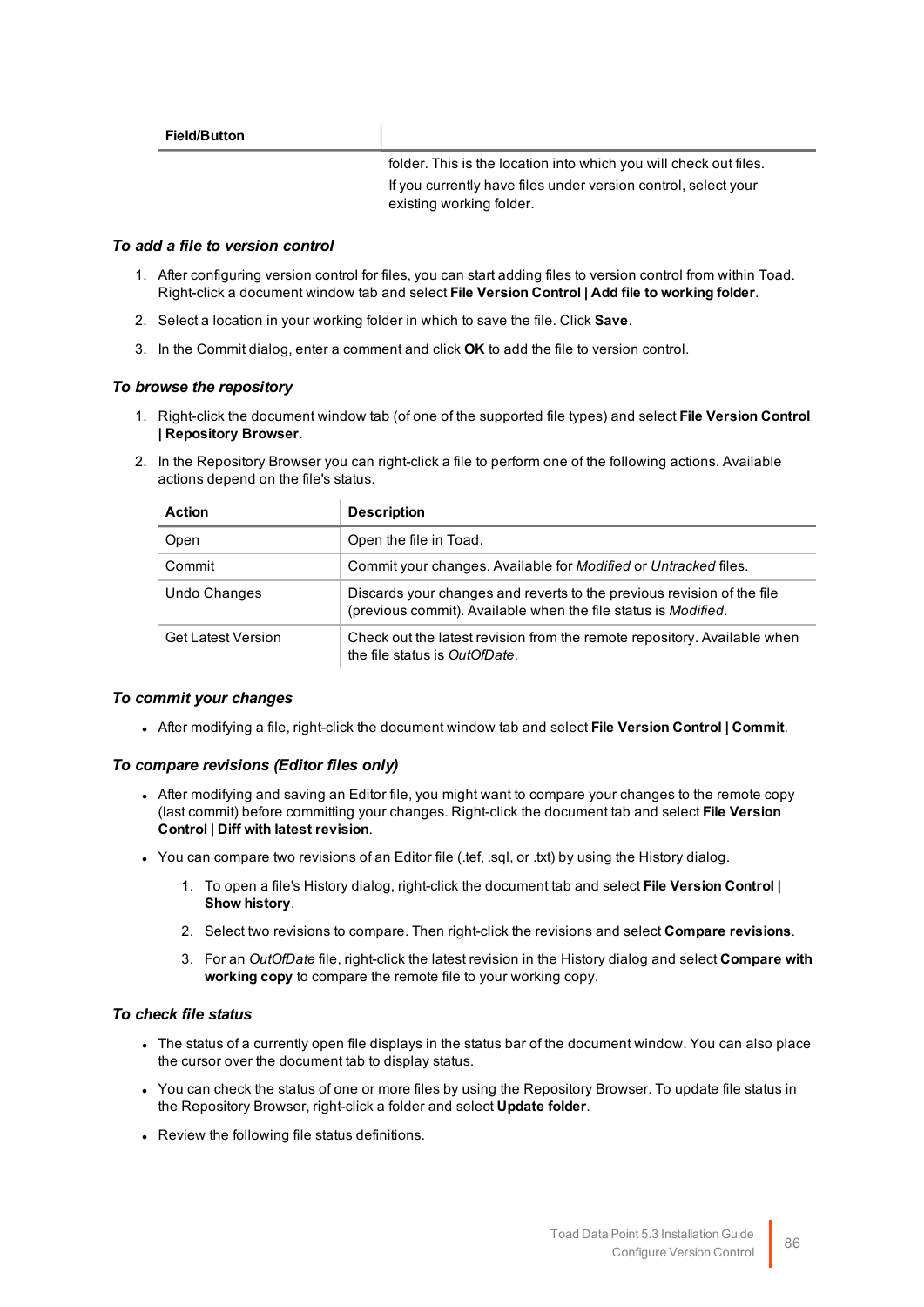| <b>File Status</b> | <b>Definition</b>                                                                                                                                                                                                      |
|--------------------|------------------------------------------------------------------------------------------------------------------------------------------------------------------------------------------------------------------------|
| Untracked          | The file has not been added to version control. Right-click the file in the Repository<br>Browser and select <b>Commit</b> to add it to version control.                                                               |
| UpToDate           | The file in your working folder is synchronized with the file in the remote<br>repository. No changes are detected. No action is required.                                                                             |
| Modified           | The working copy of this file was modified. The changes are stored in the working<br>folder only. Commit this file to add the changes to the remote repository.                                                        |
| OutOfDate          | A more recent revision of this file exists in the remote repository. To update your<br>working copy, check out the latest revision from the remote repository (right-click<br>the file and select Get Latest Version). |
| Unknown            | The file is under version control, but its status cannot be determined.                                                                                                                                                |
| Deleted            | The file was under version control, but it was dropped or renamed in the working<br>folder and exists only in the remote repository.                                                                                   |

#### *Additional Actions*

 $\bullet~$  To open the folder where a file is located, open the file and then right-click the document tab and select **File Version Control | Open in Windows Explorer**.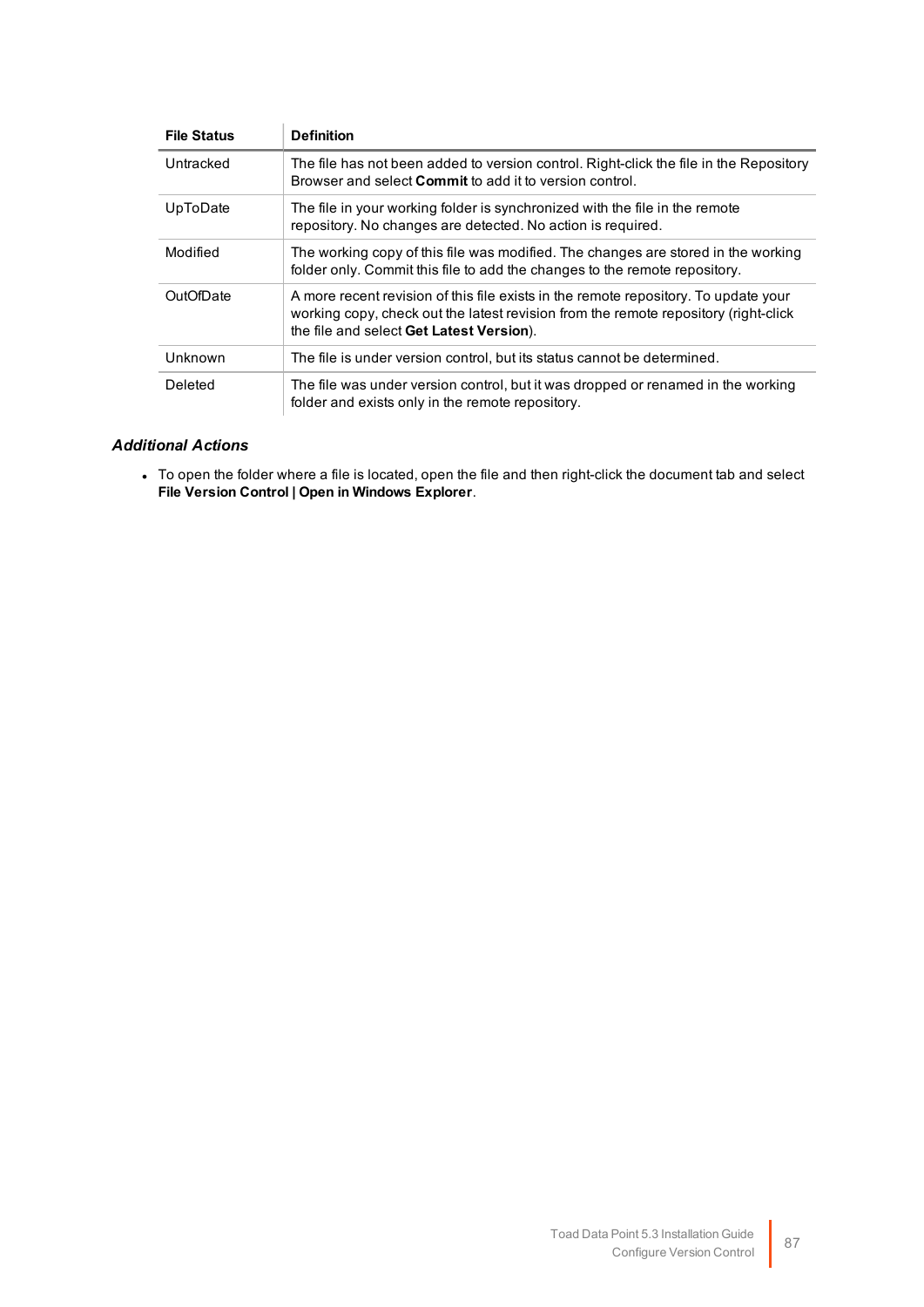Quest creates software solutions that make the benefits of new technology real in an increasingly complex IT landscape. From database and systems management, to Active Directory and Office 365 management, and cyber security resilience, Quest helps customers solve their next IT challenge now. Around the globe, more than 130,000 companies and 95% of the Fortune 500 count on Quest to deliver proactive management and monitoring for the next enterprise initiative, find the next solution for complex Microsoft challenges and stay ahead of the next threat. Quest Software. Where next meets now. For more information, visit [www.quest.com](https://www.quest.com/).

# **Contact Quest**

For sales or other inquiries, visit [www.quest.com/contact](https://www.quest.com/contact).

# **Technical Support Resources**

Technical support is available to Quest customers with a valid maintenance contract and customers who have trial versions. You can access the Quest Support Portal at [https://support.quest.com](https://support.quest.com/).

The Support Portal provides self-help tools you can use to solve problems quickly and independently, 24 hours a day, 365 days a year. The Support Portal enables you to:

- Submit and manage a Service Request
- View Knowledge Base articles
- Sign up for product notifications
- Download software and technical documentation
- View how-to-videos
- Engage in community discussions
- Chat with support engineers online
- View services to assist you with your product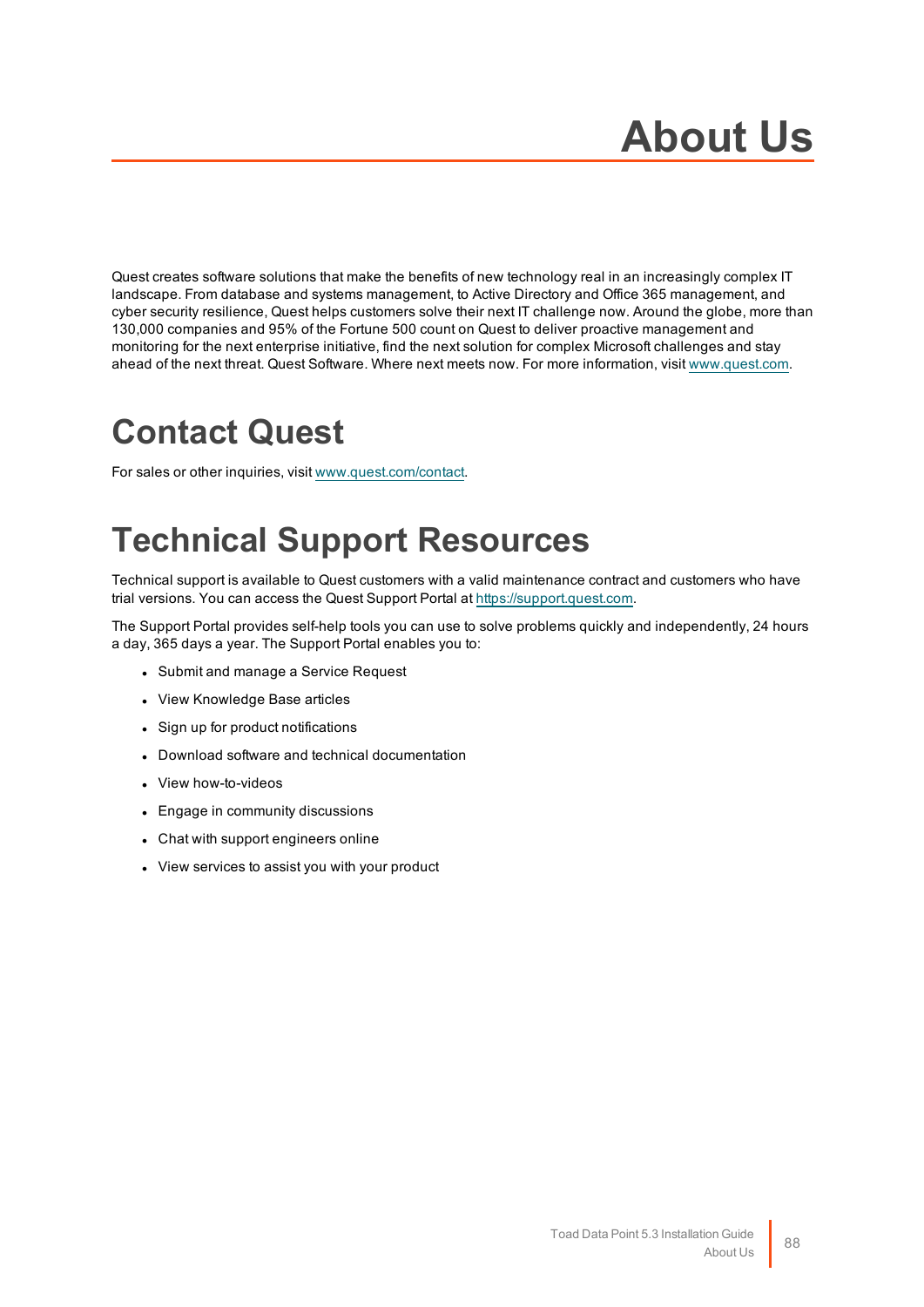# **Index**

### **A**

Access create connections [31](#page-31-0) troubleshoot [70](#page-70-0) application virtualization [10](#page-10-0) automation migrate scheduled tasks [24](#page-24-0) upgrade scripts [22](#page-22-0)

### **B**

Business Objects (SAP) create connections [32](#page-32-0)

### **C**

**Citrix** install [22](#page-22-1) requirements [10](#page-10-0) client requirements [6](#page-6-0) configure Toad [26](#page-26-0) connections configure DB2 client [34](#page-34-0) create Access [31](#page-31-0) create Business Objects [32](#page-32-0) create DB2 [40](#page-40-0) create Excel [43](#page-43-0) create Google Analytics [45](#page-45-0) create Hive [47](#page-47-0) create MariaDB [51](#page-51-0) create MySQL [51](#page-51-0) create OBIEE [57](#page-57-0) create ODBC [52](#page-52-0) create Oracle [55](#page-55-0) create Salesforce [61](#page-61-0)

create SAP ASE [65](#page-65-0) create SAP HANA [67](#page-67-0) create SAP IQ [65](#page-65-0) create SAP SQL Anywhere [65](#page-65-0) create SQL Azure [63](#page-63-0) create SQL Server [63](#page-63-0) create SQL Server Analysis Services [64](#page-64-0) create Teradata [68](#page-68-0) create Toad Intelligence Central [49](#page-49-0) DB2 LDAP support [40](#page-40-1) Oracle LDAP support [54](#page-54-0) share for all session windows [31](#page-31-1) troubleshoot [82](#page-82-0) Access [70](#page-70-0) Informix [80](#page-80-0) Oracle [81](#page-81-0) SAP ASE [83](#page-83-0) troubleshoot DB2 LUW [75](#page-75-0) troubleshoot DB2 z/OS [77](#page-77-0) troubleshoot SQL Server [82](#page-82-0) understand [30](#page-30-0) corporate deployment [16](#page-16-0) customize Toad [26](#page-26-0)

## **D**

DB2 create connections [40](#page-40-0) troubleshoot LUW issues [75](#page-75-0) troubleshoot z/OS issues [77](#page-77-0) desktop virtualization [10](#page-10-0)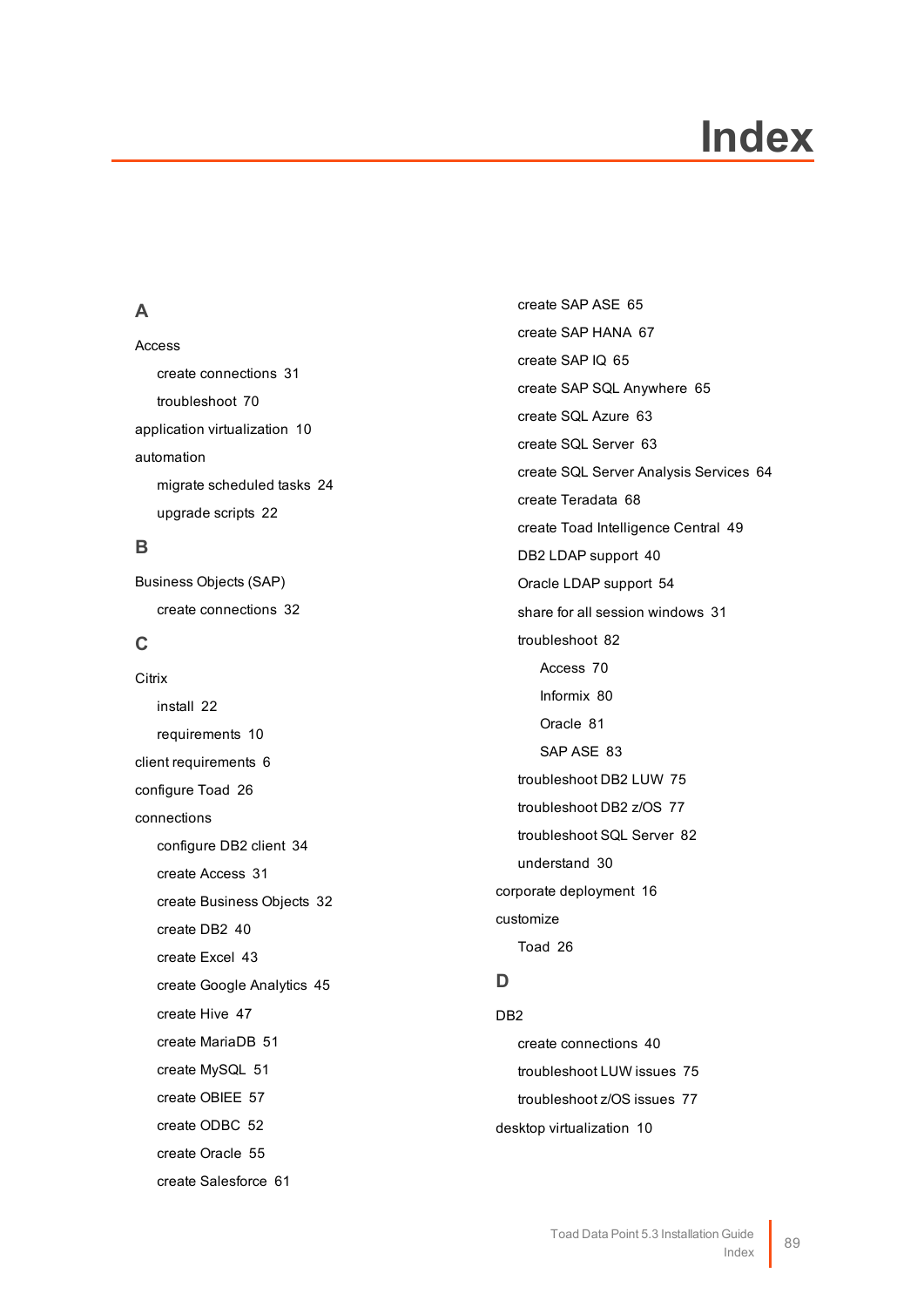## **E**

Excel create connections [43](#page-43-0) ranges [43](#page-43-0) troubleshoot [73](#page-73-0)

### **G**

Google Analytics create connections [45](#page-45-0)

### **H**

Hive create connections [47](#page-47-0)

### **I**

Informix, troubleshoot [80](#page-80-0) install [12](#page-12-0) Citrix [22](#page-22-1) Citrix support [10](#page-10-0) client requirements [6](#page-6-0) read-only [15](#page-15-0) silent [16](#page-16-0) Intelligence Central create connections [49](#page-49-0)

### **L**

LDAP DB2 support [40](#page-40-1) Oracle support [54](#page-54-0) look and feel configuration [26](#page-26-0)

### **M**

mst file [21](#page-21-0) MySQL create connections [51](#page-51-0) troubleshoot [80](#page-80-1)

### **O**

OBIEE create connections [57](#page-57-0) ODBC create connections [52](#page-52-0) Oracle OBIEE, create connections [57](#page-57-0) Oracle, create connections [55](#page-55-0) troubleshoot [81](#page-81-0)

### **R**

read-only installation [15](#page-15-0) requirements Citrix [10](#page-10-0) client [6](#page-6-0) virtualization [10](#page-10-0)

## **S**

Salesforce.com create connections [61](#page-61-0) server virtualization [10](#page-10-0) shortcut keys configure to match other applications [26](#page-26-0) silent install [16](#page-16-0) create transform file [21](#page-21-0) prerequisites [16](#page-16-1) SQL Azure create connections [63](#page-63-0) SQL Server create connections [63](#page-63-0) troubleshoot [82](#page-82-0) SQL Server Analysis Services create connections [64](#page-64-0) Sybase create connections [65](#page-65-0) system requirements [6](#page-6-0)

## **T**

Teradata create connections [68](#page-68-0) Toad, customize [26](#page-26-0) transform file [21](#page-21-0)